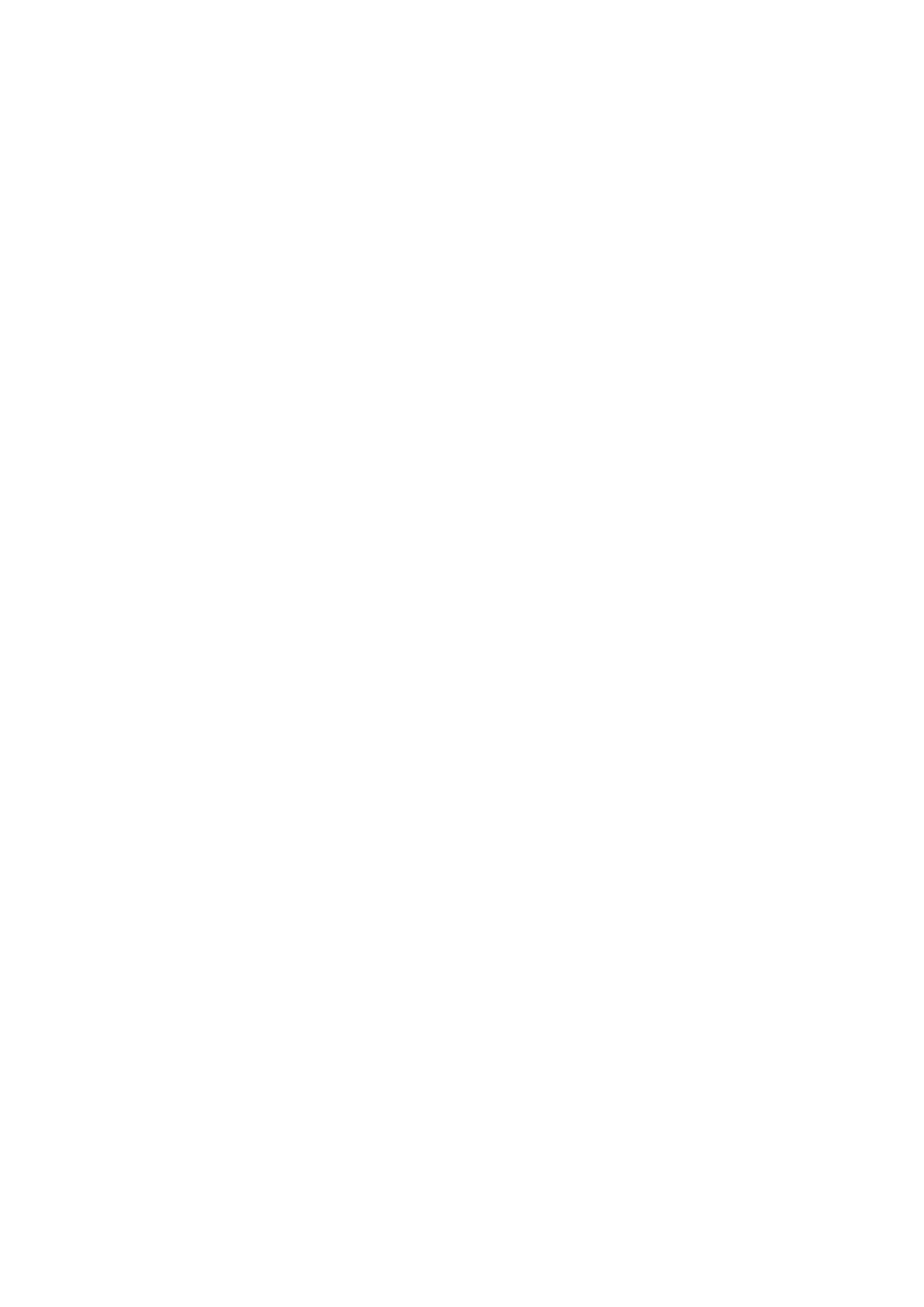## **PHILGEM: A SAM-based Computable General Equilibrium Model of the Philippines**

### **Erwin L. Corong and J. Mark Horridge<sup>1</sup>**

*Centre of Policy Studies, Monash University, Australia*

*Abstract:This paper describes the structure of PHILGEM, a single country computable general equilibrium (CGE) model of the Philippine economy. PHILGEM offers a good starting point for model development, especially for researchers who may want to extend their ORANI-G models to draw on supplementary data coming from a social accounting matrix (SAM). A generic version of the model is described here designed for expository purposes and for adaptation to other countries. The description of PHILGEM's equations and database is closely integrated with an explanation of how the model is solved using the GEMPACK system. Computer files are freely available, which contain a complete model specification and database.*

Bibliographical note: The PHILGEM model and its documentation draws from: Horridge, J.M. (2003) *ORANI-G: A Generic Single-Country Computable General Equilibrium Model*, Centre of Policy Studies, Monash University.

**Latest PHILGEM or ORANI-G related material will be found at: http://www.monash.edu.au/policy/oranig.htm**

l

<sup>1</sup> Respectively PhD candidate; and Professor and Director of GEMPACK software, Centre of Policy Studies (CoPS), Monash University, Australia.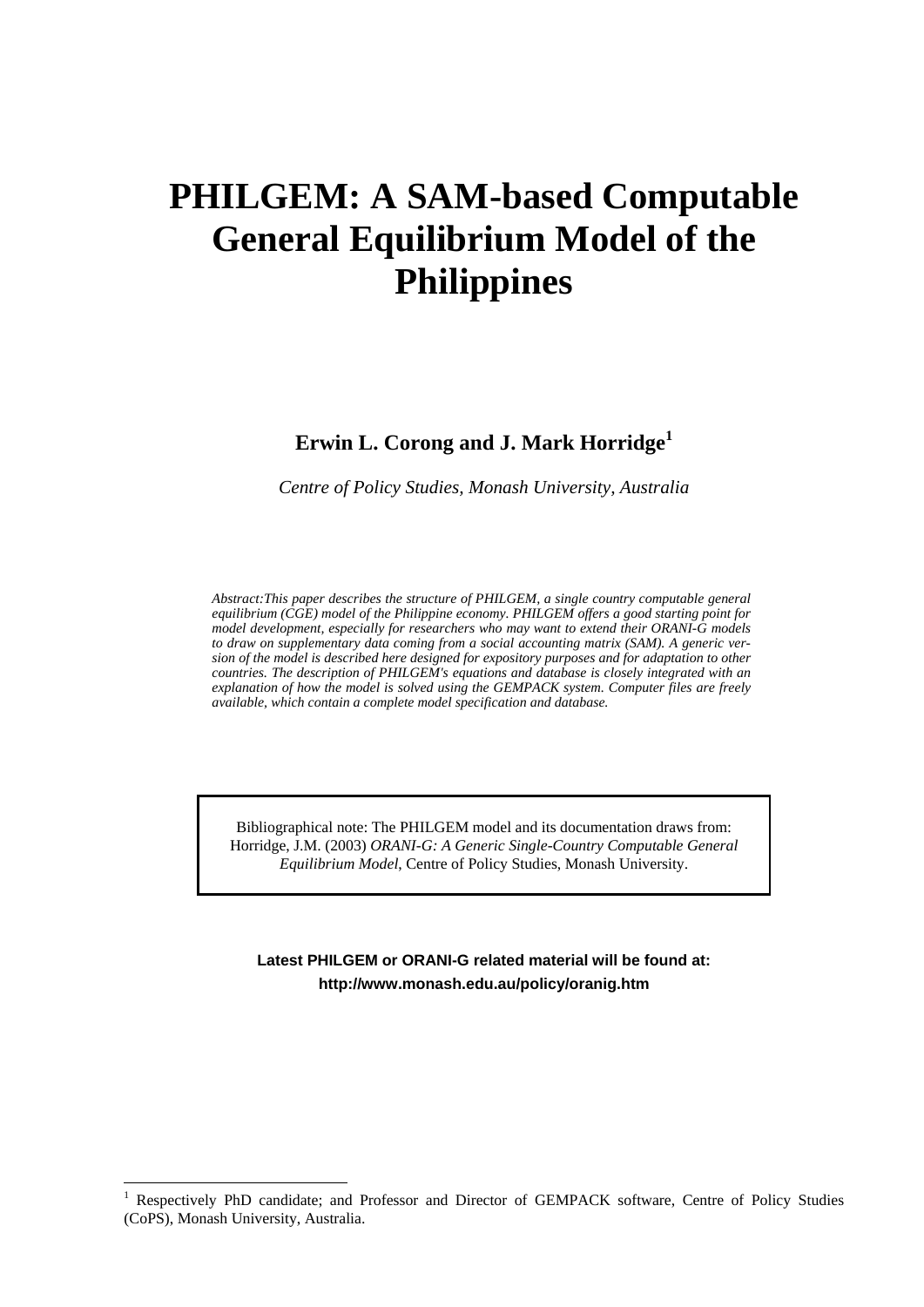|--|

| <b>Contents</b>                                                  |    |  |  |  |  |  |
|------------------------------------------------------------------|----|--|--|--|--|--|
| 1. Introduction                                                  | 1  |  |  |  |  |  |
| 2. Model Structure and Interpretation of Results                 | 2  |  |  |  |  |  |
| 2.1. A comparative-static interpretation of model results        |    |  |  |  |  |  |
| 3. The Percentage-Change Approach to Model Solution              | 3  |  |  |  |  |  |
| 3.1. Levels and linearised systems compared: a small example     | 5  |  |  |  |  |  |
| 3.2. The initial solution                                        | 6  |  |  |  |  |  |
| 4. The Equations of PHILGEM                                      | 6  |  |  |  |  |  |
| 4.1. The TABLO language                                          | 7  |  |  |  |  |  |
| 4.2. The naming system                                           | 8  |  |  |  |  |  |
| 4.3. The model's data base                                       | 9  |  |  |  |  |  |
| 4.4. Dimensions of the model                                     | 15 |  |  |  |  |  |
| 4.5. Core data coefficients and related variables                | 17 |  |  |  |  |  |
| 4.6. The equation system                                         | 22 |  |  |  |  |  |
| 4.7. Structure of production                                     | 22 |  |  |  |  |  |
| 4.8. Demands for primary factors                                 | 23 |  |  |  |  |  |
| 4.9. Sourcing of intermediate inputs                             | 26 |  |  |  |  |  |
| 4.10. Top production nest                                        | 28 |  |  |  |  |  |
| 4.11. Industry costs and production taxes                        | 29 |  |  |  |  |  |
| 4.12. From industry outputs to commodity ouputs                  | 30 |  |  |  |  |  |
| 4.13. Export and local market versions of each good              | 31 |  |  |  |  |  |
| 4.14. Demands for investment goods                               | 32 |  |  |  |  |  |
| 4.15. Household demands                                          | 34 |  |  |  |  |  |
| 4.16. Export demands                                             | 38 |  |  |  |  |  |
| 4.17. Other final demands                                        | 40 |  |  |  |  |  |
| 4.18. Demands for margins                                        | 41 |  |  |  |  |  |
| 4.19. Formulae for sales aggregates                              | 41 |  |  |  |  |  |
| 4.20. Market-clearing equations                                  | 42 |  |  |  |  |  |
| 4.21. Purchasers' prices                                         | 43 |  |  |  |  |  |
| 4.22. Indirect taxes                                             | 44 |  |  |  |  |  |
| 4.23. GDP from the income and expenditure sides                  | 46 |  |  |  |  |  |
| 4.24. The trade balance and other aggregates                     | 49 |  |  |  |  |  |
| 4.25. Primary factor aggregates                                  | 50 |  |  |  |  |  |
| 4.26. Rates of return and investment                             | 51 |  |  |  |  |  |
| 4.27. The labour market                                          | 53 |  |  |  |  |  |
| 4.28. Miscellaneous equations                                    | 54 |  |  |  |  |  |
| 4.29. Adding variables for explaining results                    | 54 |  |  |  |  |  |
| 4.30. Sales decomposition                                        | 55 |  |  |  |  |  |
| 4.31. The Fan decomposition                                      | 55 |  |  |  |  |  |
| 4.32. The expenditure side GDP decomposition                     | 56 |  |  |  |  |  |
| 4.33. Checking the data                                          | 59 |  |  |  |  |  |
| 4.34. Summarizing the data                                       | 60 |  |  |  |  |  |
| 4.35. Import shares and short-run supply elasticities            | 61 |  |  |  |  |  |
| 4.36. Storing Data for Other Computations                        | 62 |  |  |  |  |  |
| 5. Equations for SAM extension                                   | 64 |  |  |  |  |  |
| 5.1. Gross Operating Surplus                                     | 64 |  |  |  |  |  |
| 5.2. Enterprises Account                                         | 65 |  |  |  |  |  |
| 5.3. Labour income of households                                 | 67 |  |  |  |  |  |
| 5.4. Household income                                            | 69 |  |  |  |  |  |
| 5.5. Household consumption function, savings and other transfers | 71 |  |  |  |  |  |
| 5.6. Government Income                                           | 71 |  |  |  |  |  |
| 5.7. Government expenditure                                      | 72 |  |  |  |  |  |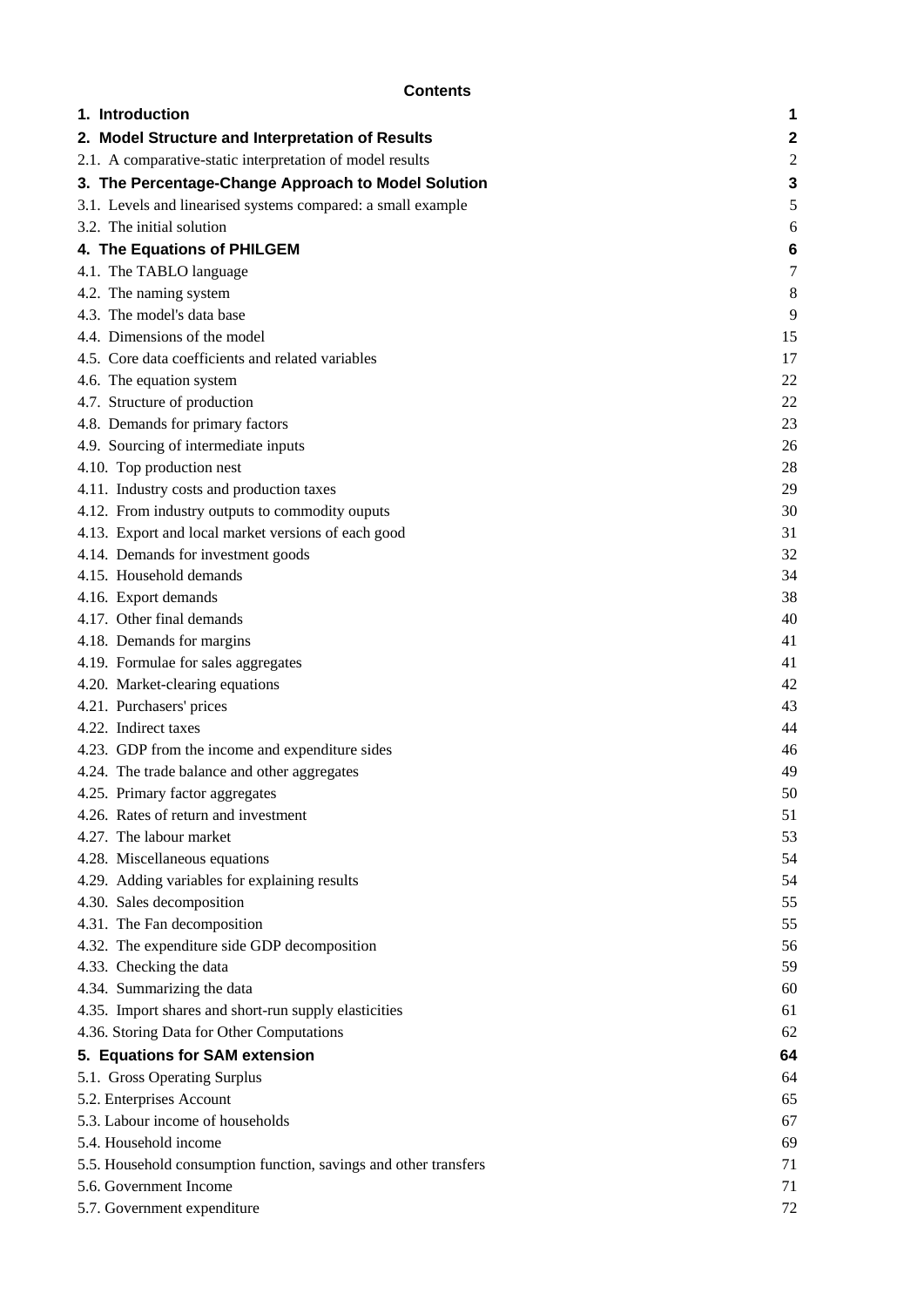| 5.8. Private investment expenditure                                                   |    |  |  |  |  |  |
|---------------------------------------------------------------------------------------|----|--|--|--|--|--|
| 5.9. Rest of the world                                                                |    |  |  |  |  |  |
| 5.10. SAM consistency                                                                 |    |  |  |  |  |  |
| 5.11. Revenue Neutrality                                                              | 75 |  |  |  |  |  |
| 5.12. Household results for reporting purposes                                        | 79 |  |  |  |  |  |
| 5.13. Deriving a Macro SAM                                                            | 76 |  |  |  |  |  |
| 5.14. Condensation                                                                    | 78 |  |  |  |  |  |
| 6. Closing the Model                                                                  | 81 |  |  |  |  |  |
| 7. Using GEMPACK to Solve the Model                                                   | 85 |  |  |  |  |  |
| 8. Conclusion                                                                         | 87 |  |  |  |  |  |
| <b>References</b>                                                                     | 88 |  |  |  |  |  |
| Appendix A: Percentage-Change Equations of a CES Nest                                 |    |  |  |  |  |  |
| Appendix B: PHILGEM on the Web                                                        | 91 |  |  |  |  |  |
| Appendix C: Hardware and Software Requirements for Using GEMPACK                      | 91 |  |  |  |  |  |
| Appendix D: Main differences between full-size PHILGEM and the version described here | 92 |  |  |  |  |  |
| <b>Appendix E: Deriving Percentage-Change Forms</b>                                   | 92 |  |  |  |  |  |
| Appendix F: Algebra for the Linear Expenditure System                                 |    |  |  |  |  |  |
| Appendix G: Making your own AGE model from PHILGEM                                    |    |  |  |  |  |  |
| Appendix H: Formal Checks on Model Validity; Debugging Strategies                     |    |  |  |  |  |  |
| <b>Appendix I: Short-Run Supply Elasticity</b>                                        |    |  |  |  |  |  |
| <b>Appendix J: List of Variables</b>                                                  |    |  |  |  |  |  |

### **List of Figures**

| Figure 1. Comparative-static interpretation of results              | $\overline{c}$ |
|---------------------------------------------------------------------|----------------|
| Figure 2. Linearisation error                                       | $\overline{4}$ |
| Figure 3. Multistep process to reduce linearisation error           | 4              |
| Figure 4. The PHILGEM Flows Database                                | 10             |
| Figure 5. PHILGEM Aggregate Social Accounting Matrix (SAM) Database | 12             |
| Figure 6. PHILGEM Aggregate SAM (in millions of pesos)              | 14             |
| Figure 7. Structure of Production                                   | 23             |
| Figure 8. Demand for different types of labour                      | 24             |
| Figure 9. Primary Factor Demand                                     | 25             |
| Figure 10. Intermediate input sourcing decision                     | 27             |
| Figure 11. Composition of output                                    | 30             |
| Figure 12. Structure of Investment Demand                           | 33             |
| Figure 13. Structure of Consumer Demand                             | 35             |
| Figure 14. Building a model-specific EXE file                       | 85             |
| Figure 15. Using the model-specific EXE to run a simulation         | 86             |
| Figure 16. The GEMSIM alternative                                   | 87             |
|                                                                     |                |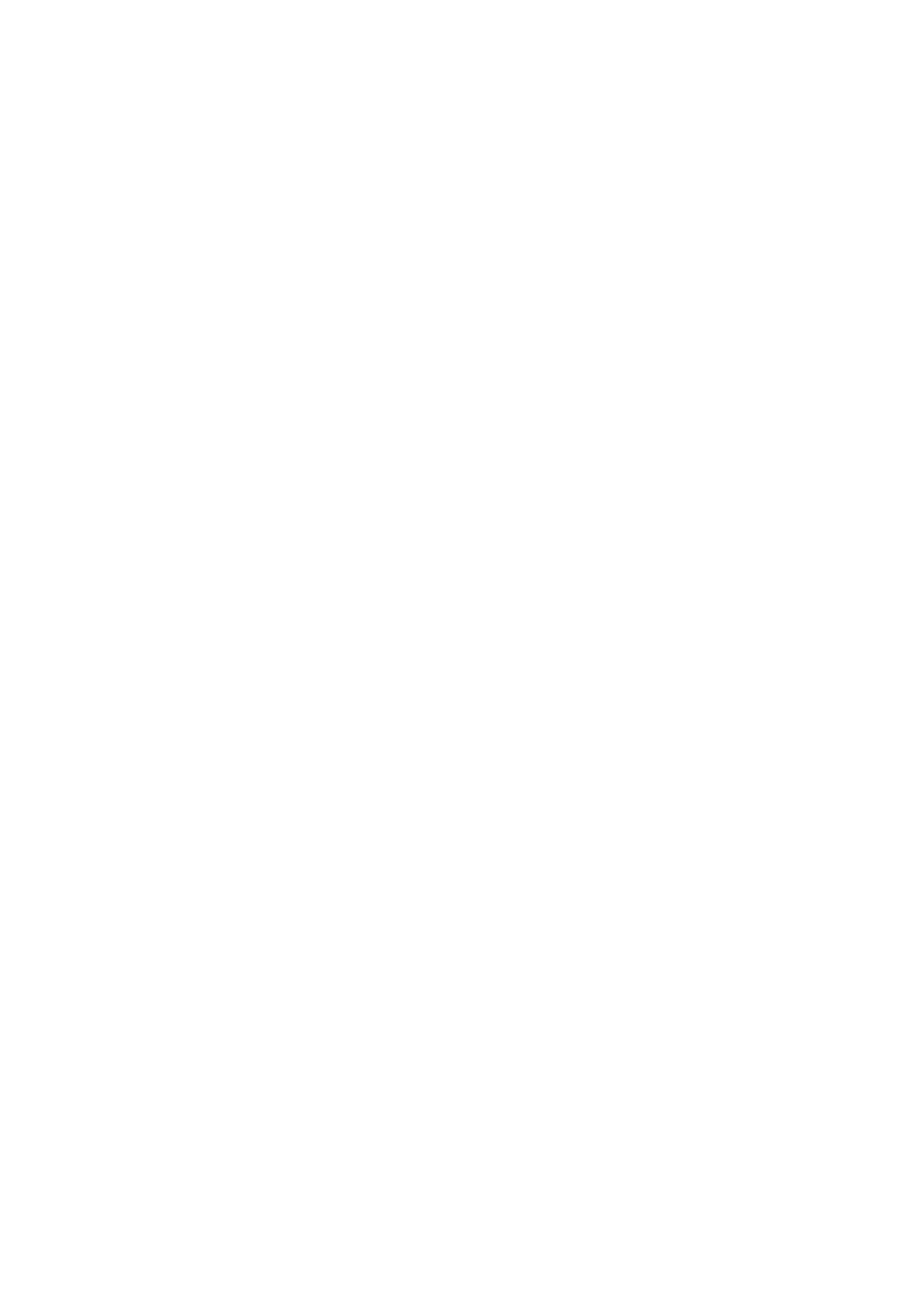### **1. Introduction**

This document describes PHILGEM, a single-country computable general equilibrium (CGE) model of the Philippine economy. PHILGEM extends the well-known ORANI-G model of the Australian economy<sup>2</sup> by introducing (a) multiple households, and (b) additional equations to facilitate use of data coming from a social accounting matrix (SAM). As a result, PHILGEM illuminates the linkage between producing sectors and the rest of the economy and tracks how income is generated and consequently distributed and transferred.

Like ORANI-G, PHILGEM is formulated as a system of linear equations and solved using GEMPACK (Harrison and Pearson, 1994), a flexible system for solving computable or applied general equilibriun (AGE) models. GEMPACK automates the process of translating the model specification into a model solution program. The GEMPACK user needs no programming skills. Instead, he/she creates a TAB text file, listing the equations of the model. The syntax of this file resembles ordinary algebraic notation. The GEMPACK program TABLO then translates this text file into a model-specific program which solves the model.

PHILGEM offers a good starting point for model development especially for researchers who may want to extend their ORANI-G-based models to draw on supplementary data coming from a SAM. Indeed as will be shown in this document, this extension simply entails adding a few equations at the bottom of the original ORANI-G model specification. Hence, most details of ORANI-G are unchanged.

Nevertheless, for the sake of completeness and convenience, this paper describes the *whole* PHILGEM model, borrowing large sections unchanged from the ORANI-G documentation<sup>3</sup>. It consists of:

• an outline of the structure of the model and of the appropriate interpretations of the results of comparative-static and forecasting simulations;

- a description of the solution procedure;
- a brief description of the data, emphasising the general features of the data structure required for such a model;
- a complete description of the theoretical specification of the model framed around the TABLO Input file which implements the model in GEMPACK; and

a guide to the GEMPACK system.

1

Sections altered or added for PHILGEM are Sections 4.2 to 4.4, 4.15, the whole of Section 5, parts of Section 6 and parts of Appendices G and J. The remainder is essentially identical to the ORANI-G document.

A downloadable set of computer files complements this document—see Appendix B. The files contain the PHILGEM TABLO Input file and a 25-sector database with 2 occupational and 20 household categories. Some version of GEMPACK is required to solve the model—see Appendix C.

<sup>&</sup>lt;sup>2</sup> ORANI-G is a generic version of the ORANI applied general equilibrium (AGE) model of the Australian economy, which was first developed in the late 1970s as part of the government-sponsored IMPACT project. See: Powell, 1977; Dixon, Parmenter, Ryland and Sutton, 1977; Dixon, Parmenter, Sutton and Vincent (DPSV/Green Book), 1982. ORANI-G has also been used as a launching pad for developing new CGE models for other countries. Among others, these include Brazil, Finland, Malaysia, South Africa, Vietnam, Indonesia, South Korea, Thailand, the Philippines, Pakistan, Denmark, Uganda, both Chinas and Fiji.

<sup>&</sup>lt;sup>3</sup> The ORANI-G documentation may be downloaded from http://www.monash.edu.au/policy/oranig.htm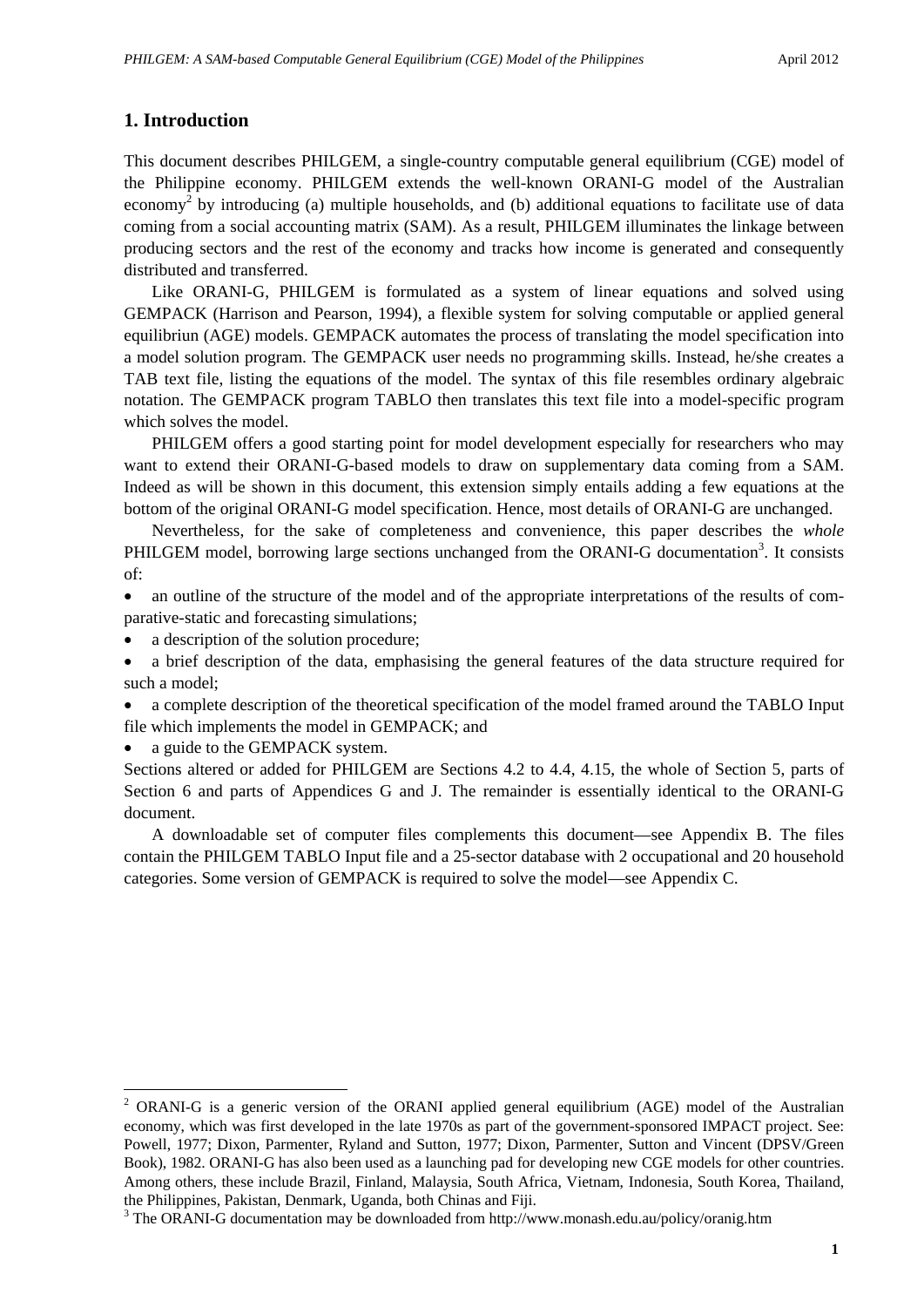### **2. Model Structure and Interpretation of Results**

PHILGEM has a theoretical structure which is typical of a static AGE model. It consists of equations describing, for some time period:

- producers' demands for produced inputs and primary factors;
- producers' supplies of commodities;
- demands for inputs to capital formation;
- household demands;
- export demands:
- government demands;
- the relationship of basic values to production costs and to purchasers' prices;
- market-clearing conditions for commodities and primary factors; and
- numerous macroeconomic variables and price indices.

To facilitate use of SAM data, PHILGEM includes behavioural equations and identities describing, for some time period:

- household income and transfers
- enterprises income;
- government income and transfers;
- domestic receipts from and transfers to the rest of the world (ROW)

Demand and supply equations for private-sector agents are derived from the solutions to the optimisation problems (cost minimisation, utility maximisation, etc.) which are assumed to underlie the behaviour of the agents in conventional neoclassical microeconomics. The agents are assumed to be price-takers, with producers operating in competitive markets which prevent the earning of pure profits.

*2.1. A comparative-static interpretation of model results*

Like the majority of AGE models, PHILGEM is designed for comparative-static simulations. Its equations and variables, which are described in detail in Section 4, all refer implicitly to the economy at some future time period.

This interpretation is illustrated by Figure 1, which graphs the values of some variable, say employment, against time. A is the level of employment in the base period (period 0) and B is the level which it would attain in T years time if some policy—say a tariff change—were *not* implemented. With the tariff change, employment would reach C, all other things being equal. In a comparative-static simulation, PHILGEM might generate the percentage change in employment 100(C-B)/B, showing how employment *in period T* would be affected by the tariff change alone.



**Figure 1. Comparative-static interpretation of results**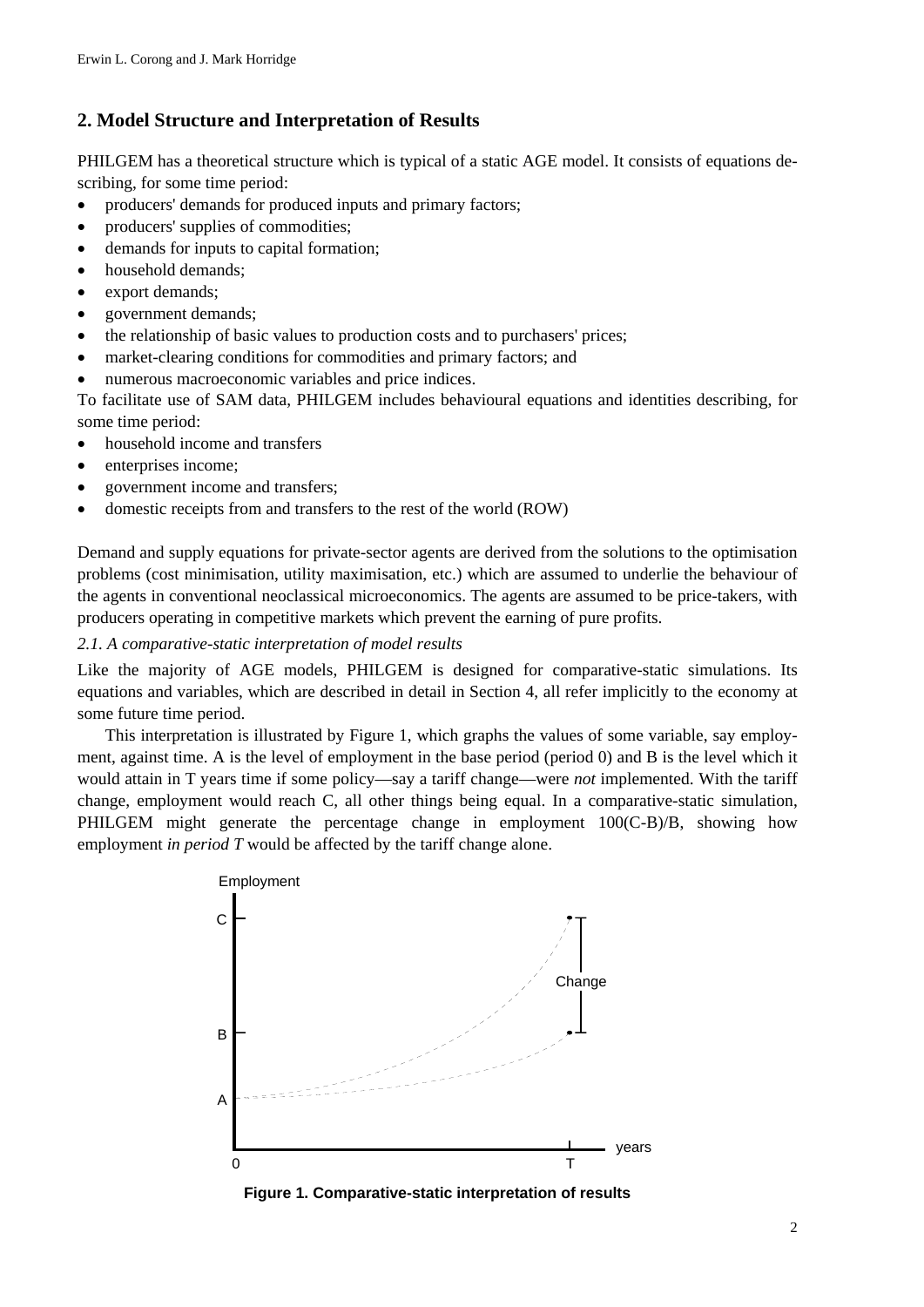### **3. The Percentage-Change Approach to Model Solution**

Many of the PHILGEM equations are non-linear—demands depend on price ratios, for example. However, following Johansen (1960), the model is solved by representing it as a series of linear equations relating percentage changes in model variables. This section explains how the linearised form can be used to generate exact solutions of the underlying, non-linear, equations, as well as to compute linear approximations to those solutions<sup>4</sup>.

A typical AGE model can be represented in the levels as:

$$
\mathbf{F}(\mathbf{Y}, \mathbf{X}) = \mathbf{0},\tag{1}
$$

where **Y** is a vector of endogenous variables, **X** is a vector of exogenous variables and **F** is a system of non-linear functions. The problem is to compute **Y**, given **X**. Normally we cannot write **Y** as an explicit function of **X**.

Several techniques have been devised for computing **Y**. The linearised approach starts by assuming that we already possess some solution to the system,  $\{Y^0, X^0\}$ , i.e.,

$$
\mathbf{F}(\mathbf{Y}^0,\mathbf{X}^0)=\mathbf{0}.\tag{2}
$$

Normally the initial solution  $\{Y^0, X^0\}$  is drawn from historical data—we assume that our equation system was true for some point in the past. With conventional assumptions about the form of the **F** function it will be true that for small changes **dY** and **dX**:

$$
\mathbf{F}_{\mathbf{Y}}(\mathbf{Y}, \mathbf{X})\mathbf{d}\mathbf{Y} + \mathbf{F}_{\mathbf{X}}(\mathbf{Y}, \mathbf{X})\mathbf{d}\mathbf{X} = \mathbf{0},\tag{3}
$$

where  $\mathbf{F}_Y$  and  $\mathbf{F}_X$  are matrices of the derivatives of **F** with respect to **Y** and **X**, evaluated at {**Y**<sup>0</sup>,**X**<sup>0</sup>}. For reasons explained below, we find it more convenient to express **dY** and **dX** as small percentage changes **y** and **x**. Thus y and x, some typical elements of **y** and **x**, are given by:

$$
y = 100 \frac{dY}{Y} \quad \text{and} \quad x = 100 \frac{dX}{X}.
$$

Correspondingly, we define:

-

$$
G_Y(Y, X) = F_Y(Y, X)\hat{Y} \text{ and } G_X(Y, X) = F_X(Y, X)\hat{X},
$$
\n(5)

where  $\hat{Y}$  and  $\hat{X}$  are diagonal matrices. Hence the linearised system becomes:

$$
G_Y(Y,X)y + G_X(Y,X)x = 0.
$$
\n(6)

Such systems are easy for computers to solve, using standard techniques of linear algebra. But they are accurate only for small changes in **Y** and **X**. Otherwise, linearisation error may occur. The error is illustrated by Figure 2, which shows how some endogenous variable Y changes as an exogenous variable X moves from  $X^0$  to  $X^F$ . The true, non-linear relation between X and Y is shown as a curve. The linear, or first-order, approximation:

$$
y = -G_Y(Y, X)^{-1}G_X(Y, X)x
$$
\n(7)

leads to the Johansen estimate  $Y<sup>J</sup>$ —an approximation to the true answer,  $Y<sup>exact</sup>$ .

Figure 2 suggests that, the larger is x, the greater is the proportional error in y. This observation leads to the idea of breaking large changes in X into a number of steps, as shown in Figure 3. For each subchange in X, we use the linear approximation to derive the consequent sub-change in Y. Then, using the new values of X and Y, we recompute the coefficient matrices  $\mathbf{G}_Y$  and  $\mathbf{G}_X$ . The process is repeated for each step. If we use 3 steps (see Figure 3), the final value of Y,  $Y^3$ , is closer to Yexact than was the Johansen estimate  $Y^J$ . We can show, in fact, that given sensible restrictions on the derivatives of  $F(Y,X)$ , we can obtain a solution as accurate as we like by dividing the process into sufficiently many steps.

<sup>&</sup>lt;sup>4</sup> For a detailed treatment of the linearised approach to AGE modelling, see the Black Book. Chapter 3 contains information about Euler's method and multistep computations.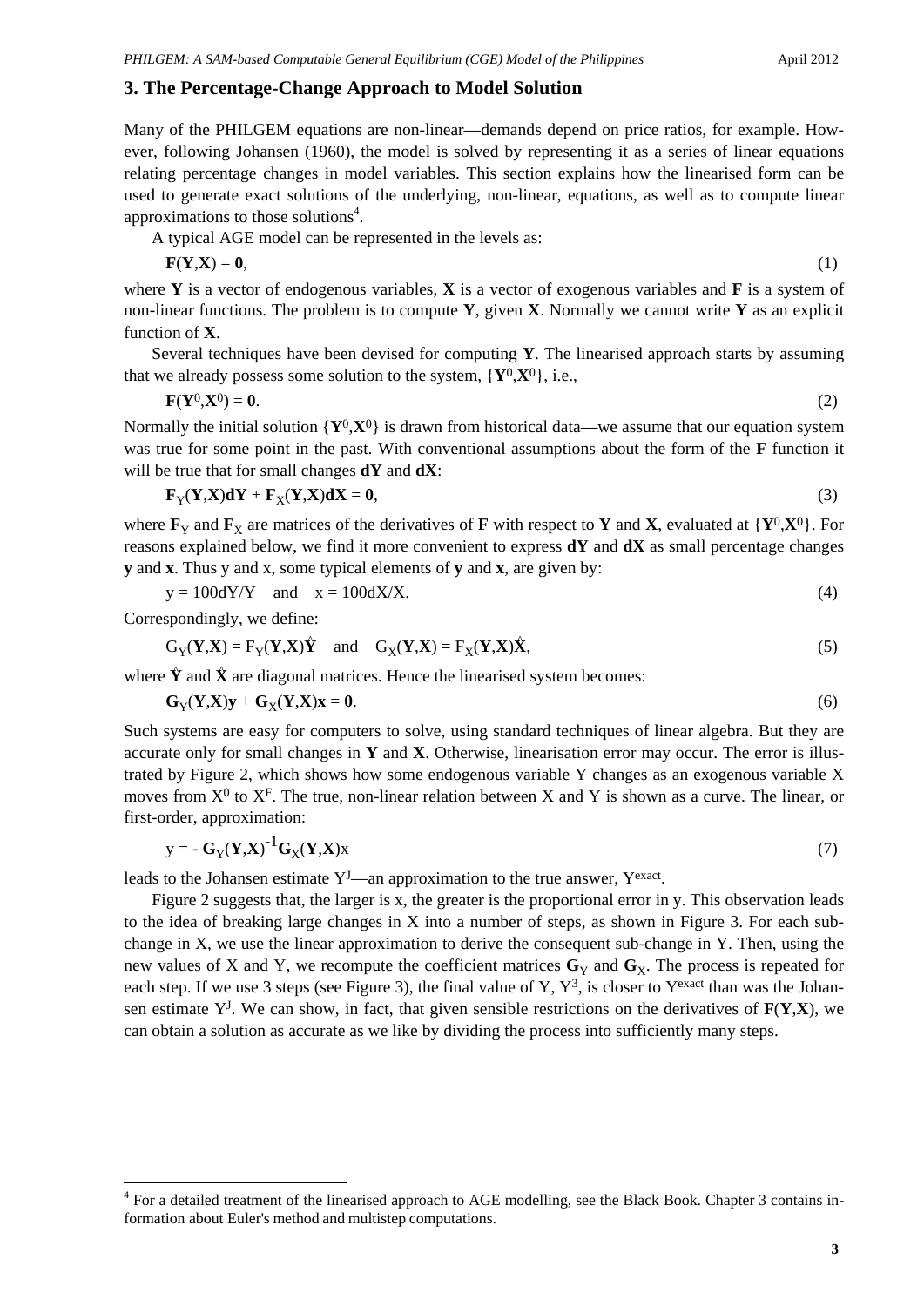



The technique illustrated in Figure 3, known as the Euler method, is the simplest of several related techniques of numerical integration—the process of using differential equations (change formulae) to move from one solution to another. GEMPACK offers the choice of several such techniques. Each requires the user to supply an initial solution  $\{Y^0, X^0\}$ , formulae for the derivative matrices  $G_Y$  and  $G_X$ , and the total percentage change in the exogenous variables, **x**. The levels functional form, **F**(**Y**,**X**), need not be specified, although it underlies  $\mathbf{G}_Y$  and  $\mathbf{G}_X$ .

The accuracy of multistep solution techniques can be improved by extrapolation. Suppose the same experiment were repeated using 4-step, 8-step and 16-step Euler computations, yielding the following estimates for the total percentage change in some endogenous variable Y:

 $y(4-step) = 4.5\%,$ 

 $y(8\text{-step}) = 4.3\% (0.2\% \text{ less}), \text{and}$ 

 $y(16\text{-step}) = 4.2\% (0.1\% \text{ less}).$ 

Extrapolation suggests that the 32-step solution would be:

 $y(32\text{-step}) = 4.15\% (0.05\% \text{ less}),$ 

and that the exact solution would be:

 $y(\infty\text{-step}) = 4.1\%$ .



**Figure 3. Multistep process to reduce linearisation error**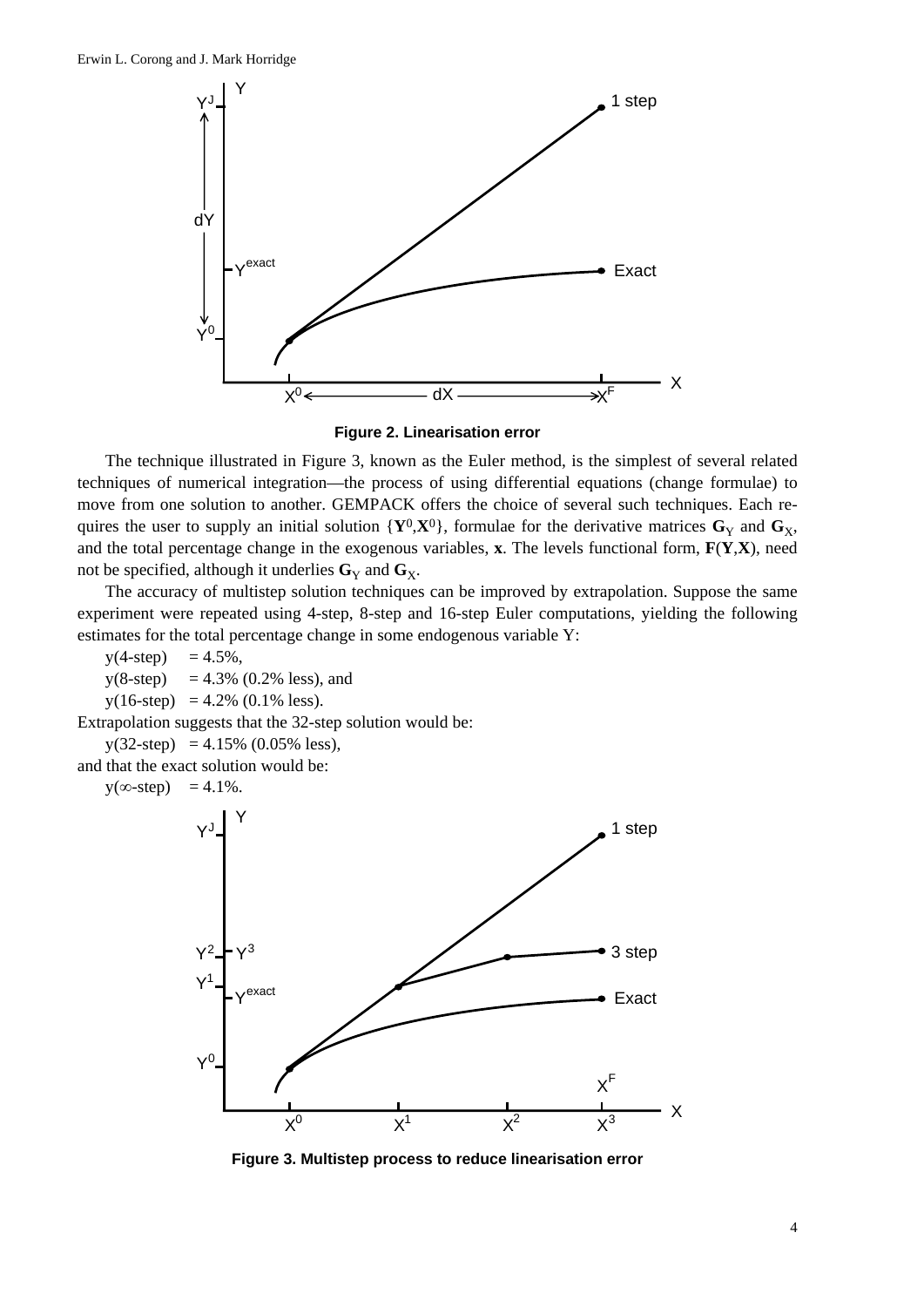The extrapolated result requires  $28$  (=4+8+16) steps to compute but would normally be more accurate than that given by a single 28-step computation. Alternatively, extrapolation enables us to obtain given accuracy with fewer steps. As we noted above, each step of a multi-step solution requires: computation from data of the percentage-change derivative matrices  $\mathbf{G}_Y$  and  $\mathbf{G}_X$ ; solution of the linear system (6); and use of that solution to update the data (**X**,**Y**).

In practice, for typical AGE models, it is unnecessary, during a multistep computation, to record values for every element in **X** and **Y**. Instead, we can define a set of *data coefficients* **V**, which are functions of **X** and **Y**, i.e.,  $V = H(X,Y)$ . Most elements of **V** are simple cost or expenditure flows such as appear in input-output tables.  $\mathbf{G}_Y$  and  $\mathbf{G}_Y$  turn out to be simple functions of  $\mathbf{V}$ ; often indeed identical to elements of **V**. After each small change, **V** is updated using the formula  $\mathbf{v} = \mathbf{H}_{Y}(\mathbf{X}, \mathbf{Y})\mathbf{y} + \mathbf{H}_{X}(\mathbf{X}, \mathbf{Y})\mathbf{x}$ . The advantages of storing **V**, rather than **X** and **Y**, are twofold:

the expressions for  $\mathbf{G}_Y$  and  $\mathbf{G}_X$  in terms of **V** tend to be simple, often far simpler than the original **F** functions; and

there are fewer elements in **V** than in **X** and **Y** (e.g., instead of storing prices and quantities separately, we store merely their products, the values of commodity or factor flows).

### *3.1. Levels and linearised systems compared: a small example*

To illustrate the convenience of the linear approach<sup>5</sup>, we consider a very small equation system: the CES input demand equations for a producer who makes output Z from N inputs  $X_k$ , k=1-N, with prices  $P_k$ . In the levels the equations are (see Appendix A):

$$
X_k = Z \delta_k^{1/(\rho+1)} \left[ \frac{P_k}{P_{ave}} \right]^{-1/(\rho+1)}, \tag{8}
$$

where  $P_{\text{ave}} = \left(\sum_{i=1}^{N} \right)$ N  $\sum_{i=1}^{n} \delta_i^{1/(\rho+1)} P_i^{\rho/(\rho+1)} \bigg)^{(\rho+1)/\rho}$ .  $(9)$ 

The  $\delta_k$  and  $\rho$  are behavioural parameters. To solve the model in the levels, the values of the  $\delta_k$  are normally found from historical flows data,  $V_k= P_k X_k$ , presumed consistent with the equation system and with some externally given value for  $\rho$ . This process is called calibration. To fix the  $X_k$ , it is usual to assign arbitrary values to the  $P_k$ , say 1. This merely sets convenient units for the  $X_k$  (base-period-dollarsworth).  $ρ$  is normally given by econometric estimates of the elasticity of substitution,  $σ$  (=1/( $ρ+1$ )). With the  $P_k$ ,  $X_k$ , Z and  $\rho$  known, the  $\delta_k$  can be deduced.

In the solution phase of the levels model,  $\delta_k$  and  $\rho$  are fixed at their calibrated values. The solution algorithm attempts to find  $P_k$ ,  $X_k$  and Z consistent with the levels equations and with other exogenous restrictions. Typically this will involve repeated evaluation of both (8) and (9)—corresponding to **F(Y,X)—and of derivatives which come from these equations—corresponding to**  $\mathbf{F}_{\mathbf{Y}}$  **and**  $\mathbf{F}_{\mathbf{X}}$ **.** 

The percentage-change approach is far simpler. Corresponding to (8) and (9), the linearised equations are (see Appendices A and E):

$$
x_k = z - \sigma(p_k - p_{ave}), \qquad k = 1, N \qquad (10)
$$

and 
$$
p_{ave} = \sum_{i=1}^{N} S_i p_i
$$
, where the  $S_i$  are cost shares, e.g.,  $S_i = V_i / \sum_{k=1}^{N} V_k$  (11)

Since percentage changes have no units, the calibration phase—which amounts to an arbitrary choice of units—is not required. For the same reason the  $\delta_k$  parameters do not appear. However, the flows data  $V_k$ again form the starting point. After each change they are updated by:

$$
V_{k, new} = V_{k, old} + V_{k, old}(x_k + p_k)/100
$$
\n(12)

GEMPACK is designed to make the linear solution process as easy as possible. The user specifies the linear equations (10) and (11) and the update formulae (12) in the TABLO language—which resembles algebraic notation. Then GEMPACK repeatedly:

-

<sup>&</sup>lt;sup>5</sup> For a comparison of the levels and linearised approaches to solving AGE models see Hertel, Horridge & Pearson (1992).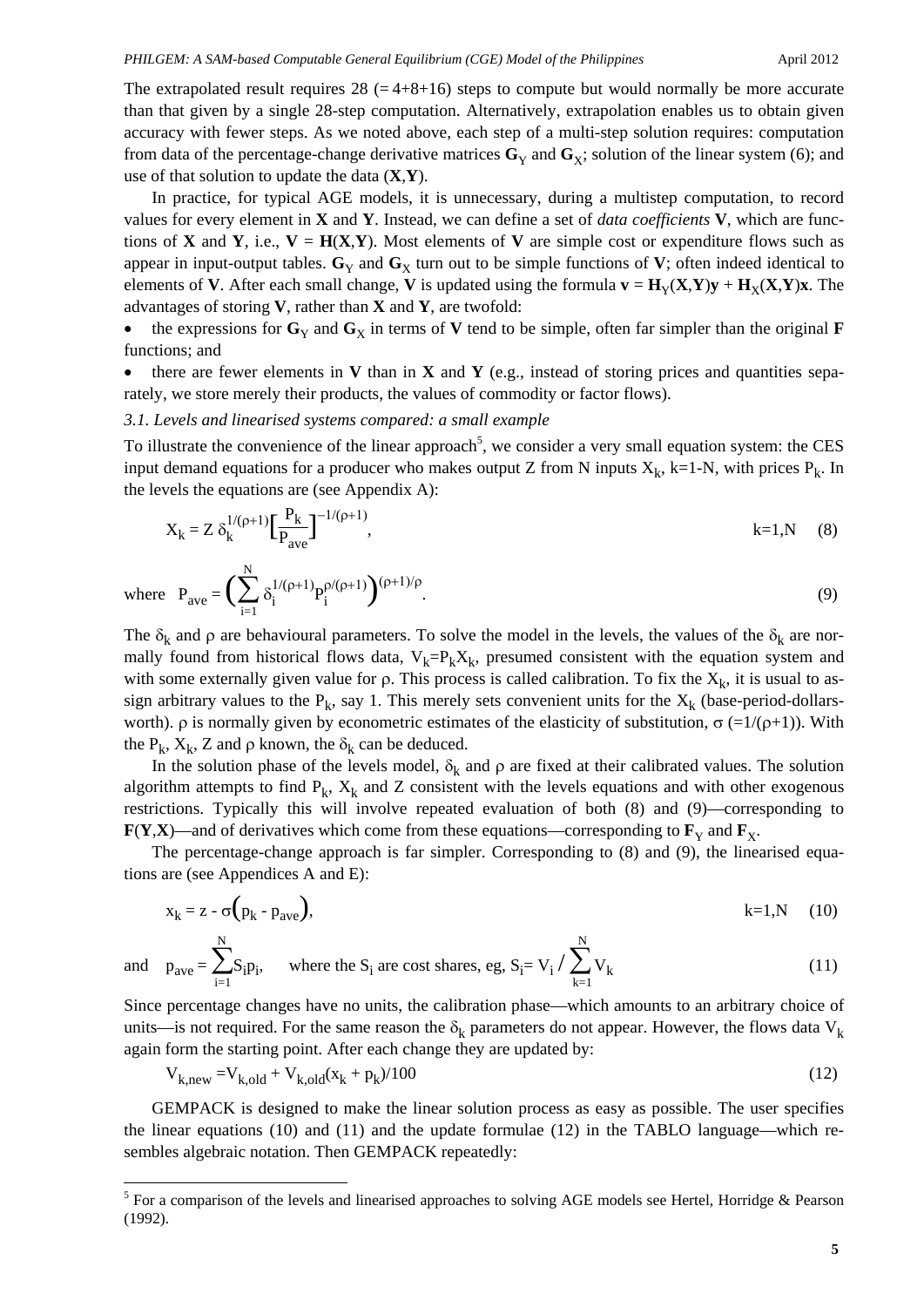Erwin L. Corong and J. Mark Horridge

- evaluates  $\mathbf{G}_Y$  and  $\mathbf{G}_X$  at given values of **V**;
- solves the linear system to find **y**, taking advantage of the sparsity of  $\mathbf{G}_y$  and  $\mathbf{G}_x$ ; and
- updates the data coefficients **V**.

The housekeeping details of multistep and extrapolated solutions are hidden from the user.

Apart from its simplicity, the linearised approach has two further advantages.

• It allows free choice of which variables are to be exogenous or endogenous. Many levels algorithms do not allow this flexibility.

• To reduce AGE models to manageable size, it is often necessary to use model equations to substitute out matrix variables of large dimensions. In a linear system, we can always make any variable the subject of any equation in which it appears. Hence, substitution is a simple mechanical process. In fact, because GEMPACK performs this routine algebra for the user, the model can be specified in terms of its original behavioural equations, rather than in a reduced form. This reduces the potential for error and makes model equations easier to check.

### *3.2. The initial solution*

Our discussion of the solution procedure has so far assumed that we possess an initial solution of the model— ${Y^0, X^0}$  or the equivalent  $V^0$ —and that results show percentage deviations from this initial state.

In practice, the PHILGEM database does not, like B in Figure 1, show the expected state of the economy at a future date. Instead the most recently available historical data, A, are used. At best, these refer to the present-day economy. Note that, for the atemporal static model, A provides a solution for period T. In the static model, setting all exogenous variables at their base-period levels would leave all the endogenous variables at their base-period levels. Nevertheless, A may not be an empirically plausible control state for the economy at period T and the question therefore arises: are estimates of the B-to-C percentage changes much affected by starting from A rather than B? For example, would the percentage effects of a tariff cut inflicted in 1994 differ much from those caused by a 2005 cut? Probably not. First, balanced growth, i.e., a proportional enlargement of the model database, just scales equation coefficients equally; it does not affect PHILGEM results. Second, compositional changes, which do alter percentagechange effects, happen quite slowly. So for short- and medium-run simulations A is a reasonable proxy for B, (Dixon, Parmenter and Rimmer, 1986).<sup>6</sup>

### **4. The Equations of PHILGEM**

l

In this section we provide a formal description of the linear form of the model. Our description is organised around the TABLO file which implements the model in GEMPACK. We present the complete text of the TABLO Input file divided into a sequence of excerpts and supplemented by tables, figures and explanatory text.

The TABLO language in which the file is written is essentially conventional algebra, with names for variables and coefficients chosen to be suggestive of their economic interpretations. Some practice is required for readers to become familiar with the TABLO notation but it is no more complex than alternative means of setting out the model—the notation employed in DPSV (1982), for example. Acquiring the familiarity allows ready access to the GEMPACK programs used to conduct simulations with the model and to convert the results to human-readable form. Both the input and the output of these programs employ the TABLO notation. Moreover, familiarity with the TABLO format is essential for users who may wish to make modifications to the model's structure.

 $6$  We claim here that, for example, the estimate that a reduction in the textile tariff would reduce textile employment 5 years hence by, say, 7%, is not too sensitive to the fact that our simulation started from today's database rather than a database representing the economy in 5 years time. Nevertheless, the social implications of a 7% employment loss depend closely on whether textile employment is projected to grow in the absence of any tariff cut. To examine this question we need a forecasting model, such as MONASH. If a MONASH control scenario had textile employment grow annually by 1.5%, the 7% reduction could be absorbed without actually firing any textile workers.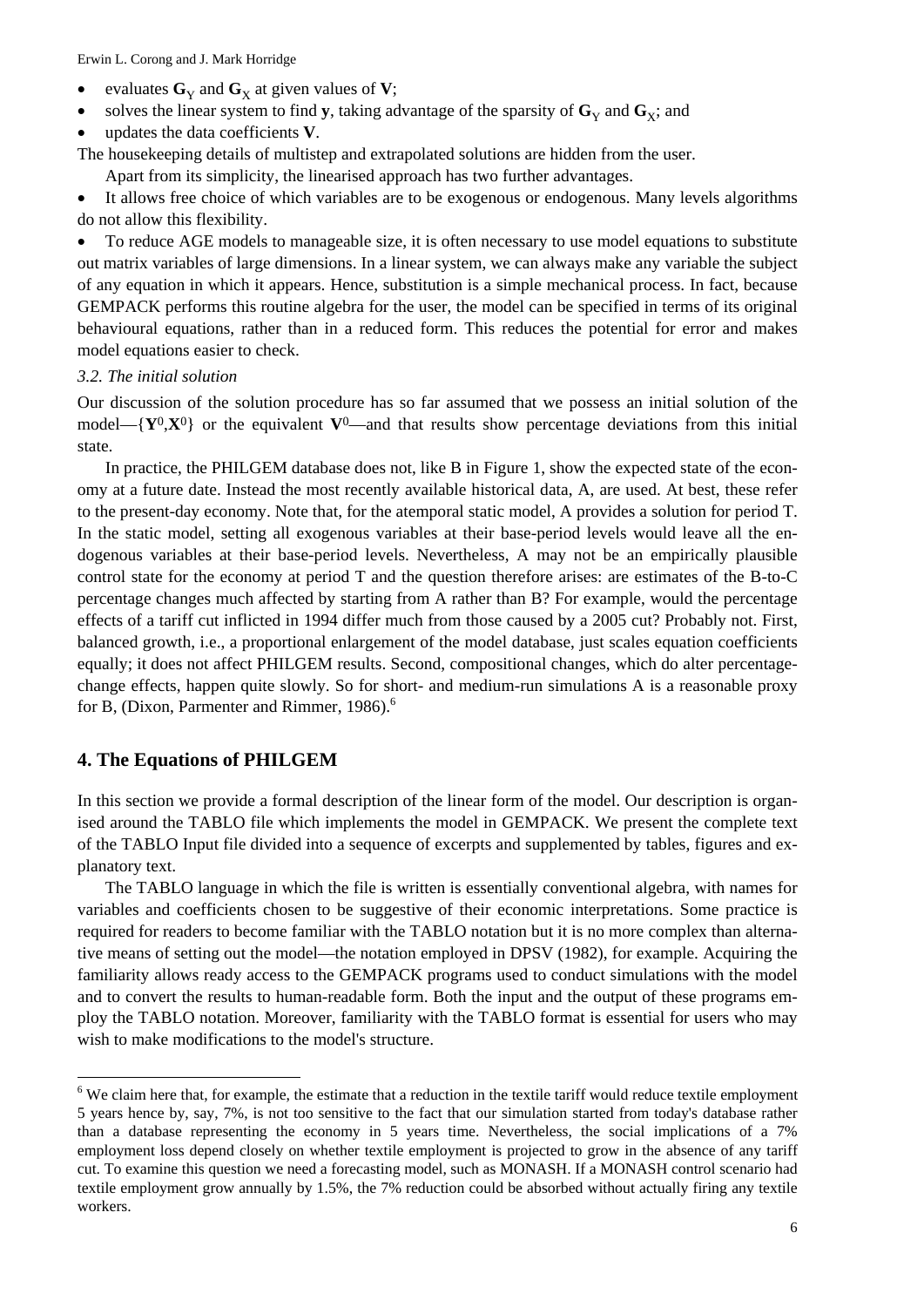Another compelling reason for using the TABLO Input file to document the model is that it ensures that our description is complete and accurate: complete because the only other data needed by the GEMPACK solution process is numerical (the model's database and the exogenous inputs to particular simulations); and accurate because GEMPACK is nothing more than an equation solving system, incorporating no economic assumptions of its own.

We continue this section with a short introduction to the TABLO language—other details may be picked up later, as they are encountered. Then we describe the input-output database which underlies the model. This structures our subsequent presentation.

### *4.1. The TABLO language*

The TABLO model description defines the percentage-change equations of the model. For example, the CES demand equations, (10) and (11), would appear as:

```
Equation E x # input demands #
all, f, FAC) x(f) = z - SIGMA*[p(f) - p_f];Equation E_p_f # input cost index #
V_F * p_f = sum\{f, FAC, V(f) * p(f)\};
```
The first word, 'Equation', is a keyword which defines the statement type. Then follows the identifier for the equation, which must be unique. The descriptive text between '#' symbols is optional—it appears in certain report files. The expression '(all, f, FAC)' signifies that the equation is a matrix equation, containing one scalar equation for each element of the set  $FAC$ .

Within the equation, the convention is followed of using lower-case letters for the percentage-change variables  $(x, z, p, q)$  and p<sub>f</sub>), and upper case for the coefficients (SIGMA, V and V<sub>F</sub>). Since GEMPACK ignores case, this practice assists only the human reader. An implication is that we cannot use the same sequence of characters, distinguished only by case, to define a variable and a coefficient. The '(f)' suffix indicates that variables and coefficients are vectors, with elements corresponding to the set FAC. A semicolon signals the end of the TABLO statement.

To facilitate portability between computing environments, the TABLO character set is quite restricted—only alphanumerics and a few punctuation marks may be used. The use of Greek letters and subscripts is precluded, and the asterisk, '\*', must replace the multiplication symbol **'**×**'.**

Sets, coefficients and variables must be explicitly declared, *via* statements such as:

```
Set FAC # inputs # (capital, labour, energy);
Coefficient
 (all,f,FAC) V(f) # cost of inputs #;
           V F # total cost #;
         SIGMA # substitution elasticity #;
Variable
 (all, f, FAC) p(f) # price of inputs #;(a11, f, FAC) x(f) # demand for inputs #;
             z # output #;
                      p_f    # input cost index #;
```
As the last two statements in the 'Coefficient' block and the last three in the 'Variable' block illustrate, initial keywords (such as 'Coefficient' and 'Variable') may be omitted if the previous statement was of the same type.

Coefficients must be assigned values, either by reading from file:

```
Read V from file FLOWDATA;
Read SIGMA from file PARAMS;
```
-

or in terms of other coefficients, using formulae:

Formula  $V_F = sum\{f, FAC, V(f)\};$  ! used in cost index equation !

<sup>&</sup>lt;sup>7</sup> For equation E\_x we could have written: (all, j, FAC)  $x(j) = z - SIGMA*[p(j) - p_f]$ , without affecting simulation results. Our convention that the index, (f), be the same as the initial letter of the set it ranges over, aids comprehension but is not enforced by GEMPACK. By contrast, GAMS (a competing software package) enforces consistent usage of set indices by rigidly connecting indices with the corresponding sets.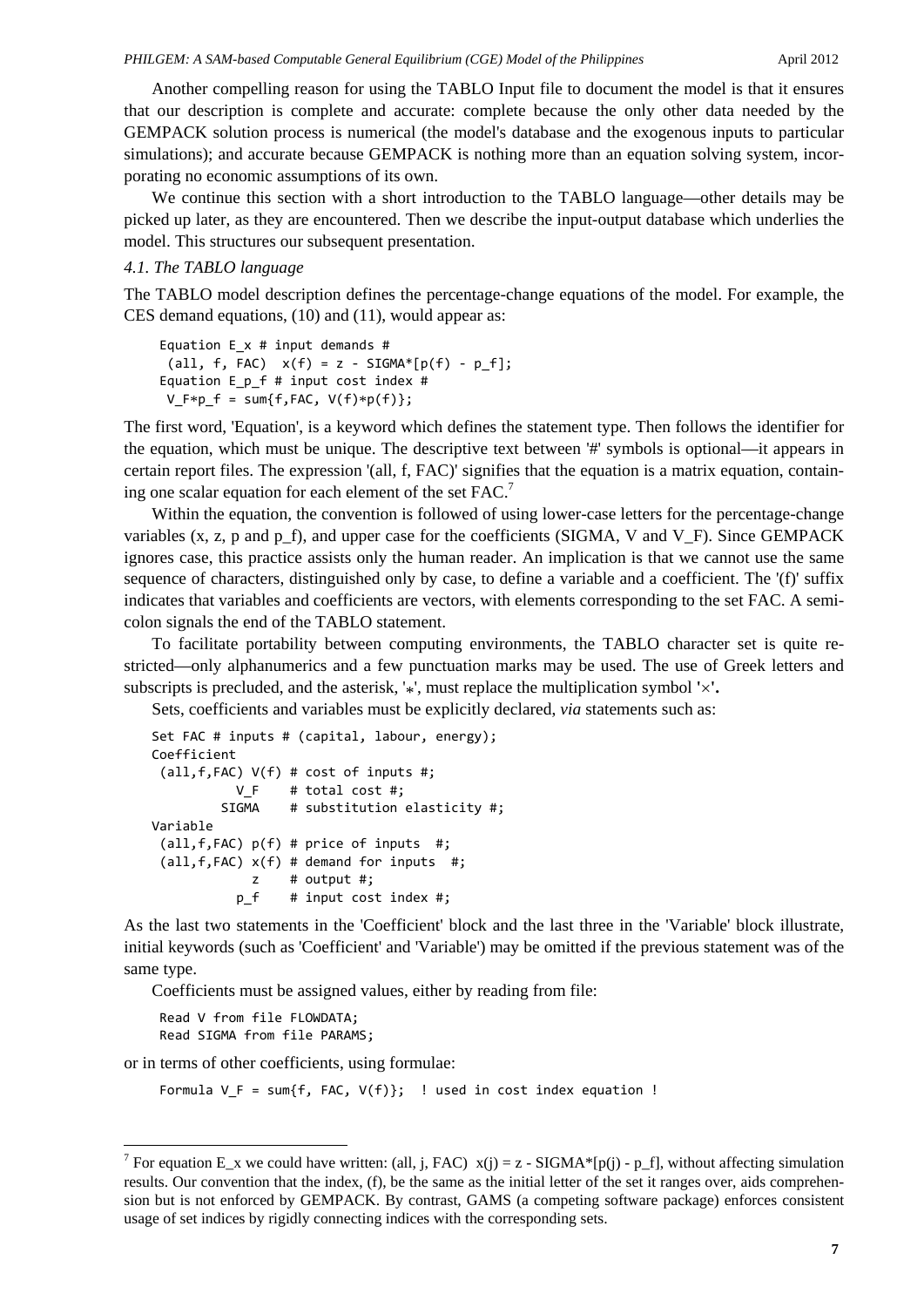The right hand side of the last statement employs the TABLO summation notation, equivalent to the  $\Sigma$ notation used in standard algebra. It defines the sum over an index f running over the set FAC of the input-cost coefficients, V(f). The statement also contains a comment, i.e., the text between exclamation marks (!). TABLO ignores comments.

Some of the coefficients will be updated during multistep computations. This requires the inclusion of statements such as:

Update (all,  $f$ , FAC)  $V(f) = x(f) * p(f)$ ;

which is the default update statement, causing V(f) to be increased after each step by  $[x(f) + p(f)]\%$ , where  $x(f)$  and  $p(f)$  are the percentage changes computed at the previous step.

The sample statements listed above introduce most of the types of statement required for the model. But since all sets, variables and coefficients must be defined before they are used, and since coefficients must be assigned values before appearing in equations, it is necessary for the order of the TABLO statements to be almost the reverse of the order in which they appear above. The PHILGEM TABLO Input file is ordered as follows:

- definition of sets:
- declarations of variables:

• declarations of often-used coefficients which are read from files, with associated Read and Update statements;

• declarations of other often-used coefficients which are computed from the data, using associated Formulae; and

• groups of topically-related equations, with some of the groups including statements defining coefficients which are used only within that group.

### *4.2. The naming system*

PHILGEM's naming convention is the same as ORANI-G. The TABLO Input file defines a multitude of variables and coefficients that are used in the model's equations. It can be difficult to remember the names of all these variables and coefficients<sup>8</sup>. Fortunately, their names follow a pattern. Although GEMPACK does not require that names conform to any pattern, we find that systematic naming reduces the burden on (human) memory. As far as possible, names for variables and coefficients conform to a system in which each name consists of 2 or more parts, as follows:

first, a letter or letters indicating the type of variable, for example,

- a technical change
- del ordinary (rather than percentage) change
- f shift variable
- H indexing parameter
- p price, local currency
- pf price, foreign currency

### S input share

- SIGMA elasticity of substitution
- t tax

l

- V levels value, local currency
- w percentage-change value, local currency
- x input quantity;
- second, one of the digits 0 to 6 indicating user, that is,
- 1 current production
- 2 investment
- 3 consumption

<sup>&</sup>lt;sup>8</sup> GEMPACK's TABmate editor offers some comfort to the forgetful. With the TABLO Input file open in TABmate, you may click on any variable or coefficient name, then click the Gloss button. A list will appear, starting with a description of that variable and then showing all statements in the TABLO Input file where it is used.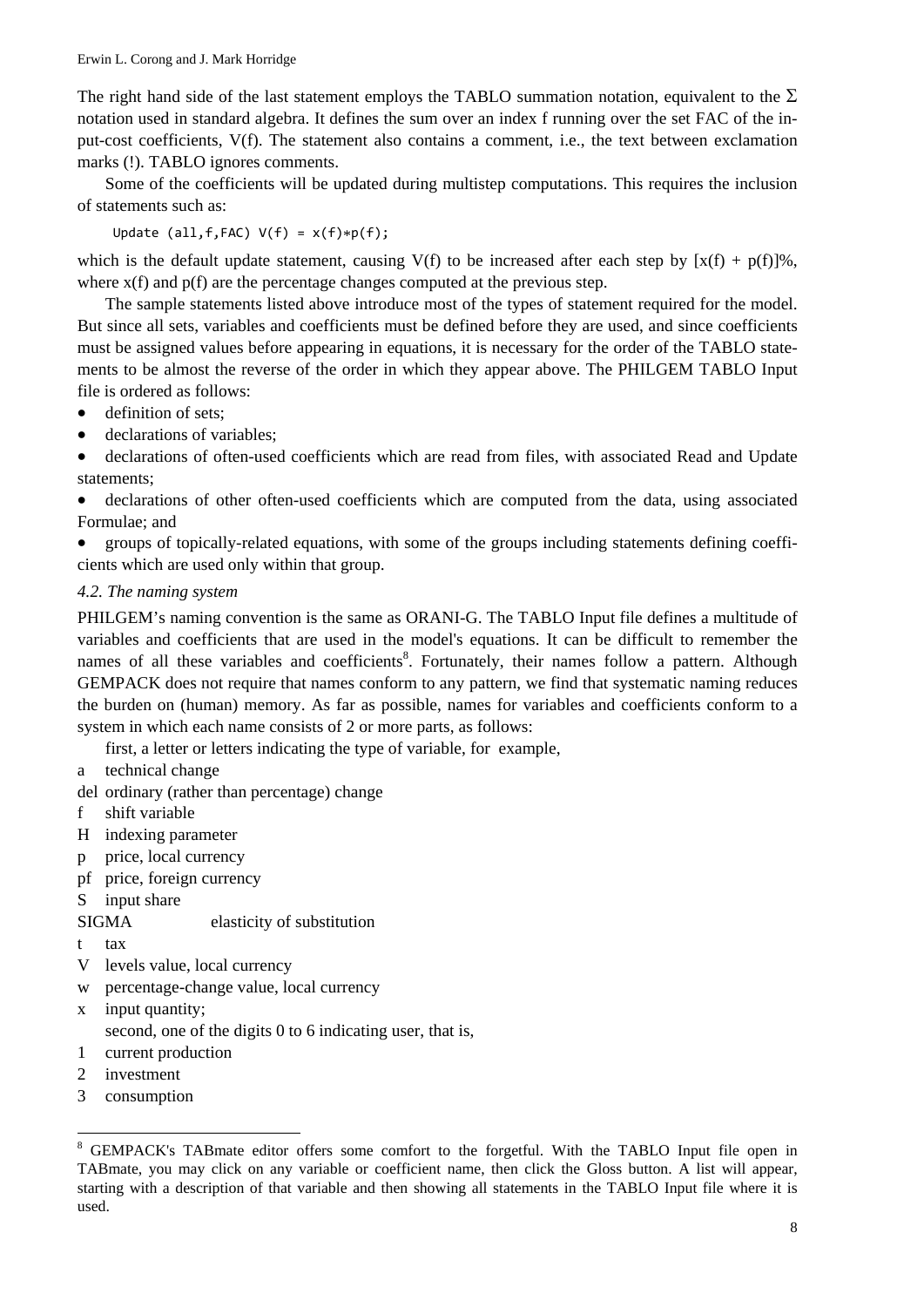- 4 export
- 5 government
- 6 inventories

0 all users, or user distinction irrelevant;

third (optional), three or more letters giving further information, for example,

| bas  | (often omitted) basic—not including margins or taxes |
|------|------------------------------------------------------|
| cap  | capital                                              |
| cif  | imports at border prices                             |
| imp  | imports (duty paid)                                  |
| lab  | labour                                               |
| lnd  | land                                                 |
| lux  | linear expenditure system (supernumerary part)       |
| mar  | margins                                              |
| oct  | other cost tickets                                   |
| prim | all primary factors (land, labour or capital)        |
| pur  | at purchasers' prices                                |
| sub  | linear expenditure system (subsistence part)         |
| tar  | tariffs                                              |
| tax  | indirect taxes                                       |
| tot  | total or average over all inputs for some user       |
| hou  | households                                           |
| gov  | government                                           |
| ent  | enterprises                                          |
| row  | rest of the world                                    |
| gos  | gross operating surplus;                             |
|      |                                                      |

fourth (optional), an underscore character, indicating that this variable is an aggregate or average, with subsequent letters showing over which sets the underlying variable has been summed or averaged, for example,

- \_c over COM (commodities),
- $\_\text{S}$  over SRC (dom + imp),
- \_i over IND (industries),
- io over IND and OCC (skills).

Although GEMPACK does not distinguish between upper and lower case, we use:

lower case for variable names and set indices;

upper case for set and coefficient names; and

initial letter upper case for TABLO keywords.

### *4.3. The model's data base*

Figure 4 is a schematic representation of PHILGEM's input-output table database. It reveals the basic structure of the model. The column headings in the main part of the figure (an absorption matrix or Supply-Use Table) identify the following demanders:

(1) domestic producers divided into I industries;

- (2) investors divided into I industries;
- (3) a single representative household;
- (4) an aggregate foreign purchaser of exports;
- (5) government demands; and
- (6) changes in inventories.

The entries in each column show the structure of the purchases made by the agents identified in the column heading. Each of the C commodity types identified in the model can be obtained locally or imported from overseas. The source-specific commodities are used by industries as inputs to current production and capital formation, are consumed by households and governments, are exported, or are added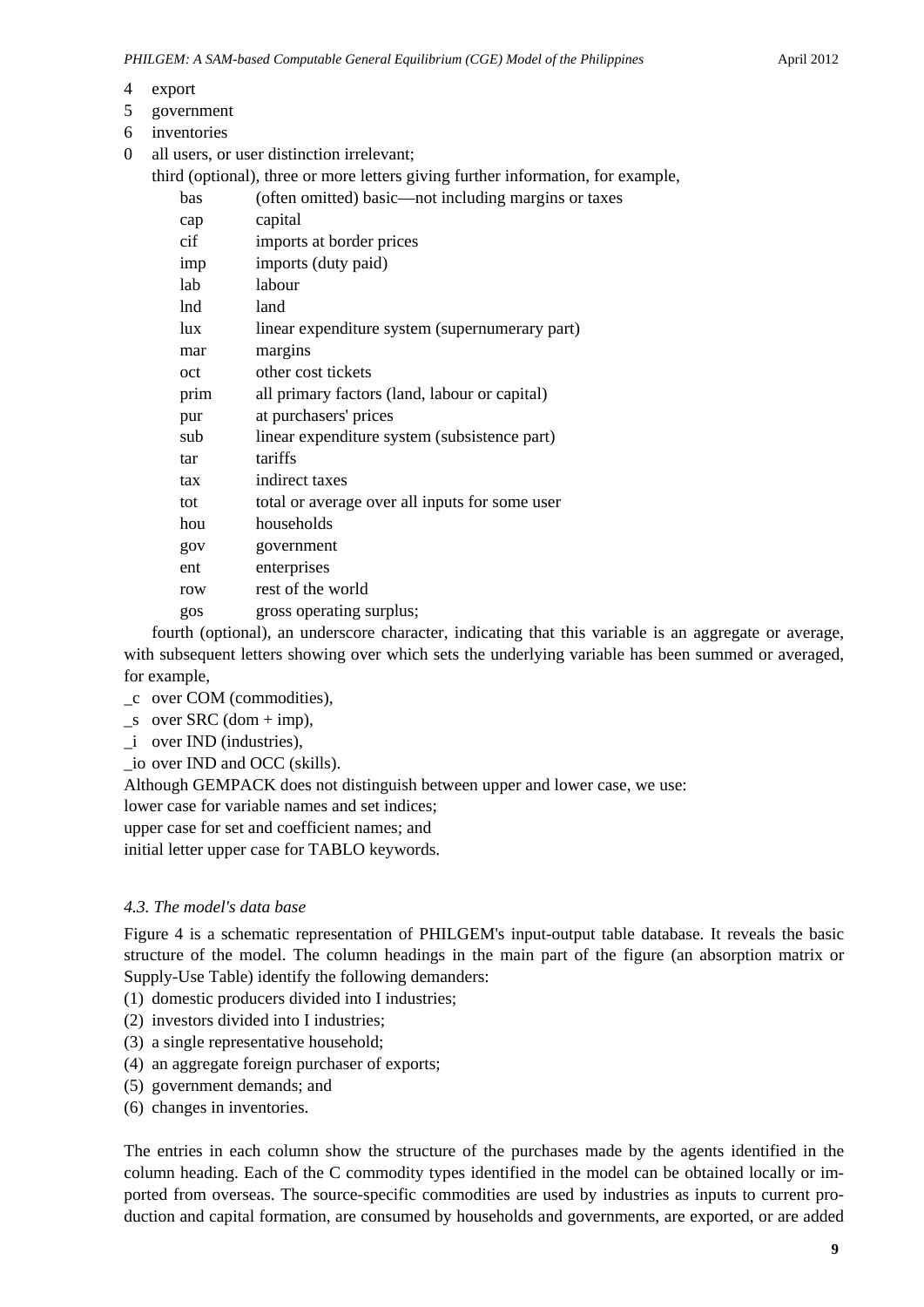### Erwin L. Corong and J. Mark Horridge

to or subtracted from inventories. Only domestically produced goods appear in the export column. M of the domestically produced goods are used as margins services (wholesale and retail trade, and transport) which are required to transfer commodities from their sources to their users. Commodity taxes are payable on the purchases. As well as intermediate inputs, current production requires inputs of three categories of primary factors: labour (divided into O occupations), fixed capital, and agricultural land. Production taxes include output taxes or subsidies that are not user-specific. The 'other costs' category covers various miscellaneous taxes on firms, such as municipal taxes or charges.

|                              |                                                  |                                 | <b>Absorption Matrix</b>                                          |                                            |                                             |                                             |                            |  |
|------------------------------|--------------------------------------------------|---------------------------------|-------------------------------------------------------------------|--------------------------------------------|---------------------------------------------|---------------------------------------------|----------------------------|--|
|                              |                                                  | $\mathbf{1}$                    | $\overline{2}$<br>3                                               |                                            | 4                                           | 5                                           | 6                          |  |
|                              |                                                  | Producers                       | Investors                                                         | Household                                  | Export                                      | Government                                  | Change in<br>Inventories   |  |
|                              | Size                                             | $I \rightarrow$<br>$\leftarrow$ | $I \rightarrow$                                                   | $\mathbf{1}$<br>$\rightarrow$ $\leftarrow$ | $\rightarrow \leftarrow$ 1<br>$\rightarrow$ | $\leftarrow 1 \rightarrow$                  | $\leftarrow 1 \rightarrow$ |  |
| <b>Basic</b><br><b>Flows</b> | ↑<br>CxS<br>↓                                    | V1BAS                           | V <sub>2</sub> BAS                                                | V3BAS                                      | V <sub>4</sub> BAS                          | V5BAS                                       | V6BAS                      |  |
| Margins                      | $\uparrow$<br>$C \times S \times M$<br>↓         | V1MAR                           | V2MAR                                                             | V3MAR                                      | V4MAR                                       | V5MAR                                       | n/a                        |  |
| <b>Taxes</b>                 | $\uparrow$<br>CxS<br>↓                           | V1TAX                           | V2TAX                                                             | V3TAX                                      | V4TAX                                       | V5TAX                                       | n/a                        |  |
| Labour                       | $\uparrow$<br>O<br>↓                             | V1LAB                           | $C =$ Number of Commodities<br>= Number of Industries<br>L        |                                            |                                             |                                             |                            |  |
| Capital                      | $\uparrow$<br>1<br>↓                             | V1CAP                           | $S = 2$ : Domestic, Imported,<br>$O =$ Number of Occupation Types |                                            |                                             |                                             |                            |  |
| Land                         | $\uparrow$<br>1<br>↓                             | V1LND                           |                                                                   |                                            |                                             | $M =$ Number of Commodities used as Margins |                            |  |
| Production<br>Tax            | $\uparrow$<br>1<br>↓                             | V1PTX                           |                                                                   |                                            |                                             |                                             |                            |  |
| Other<br>Costs               | $\uparrow$<br>1<br>J                             | V <sub>1</sub> OCT              |                                                                   |                                            |                                             |                                             |                            |  |
| $Size \leftarrow$<br>↑<br>С  | Joint Produc-<br>tion Matrix<br>I<br><b>MAKE</b> |                                 |                                                                   | $Size \leftarrow$<br>↑<br>С                | <b>Import Duty</b><br>1<br><b>VOTAR</b>     |                                             |                            |  |

**Figure 4. The PHILGEM Flows Database**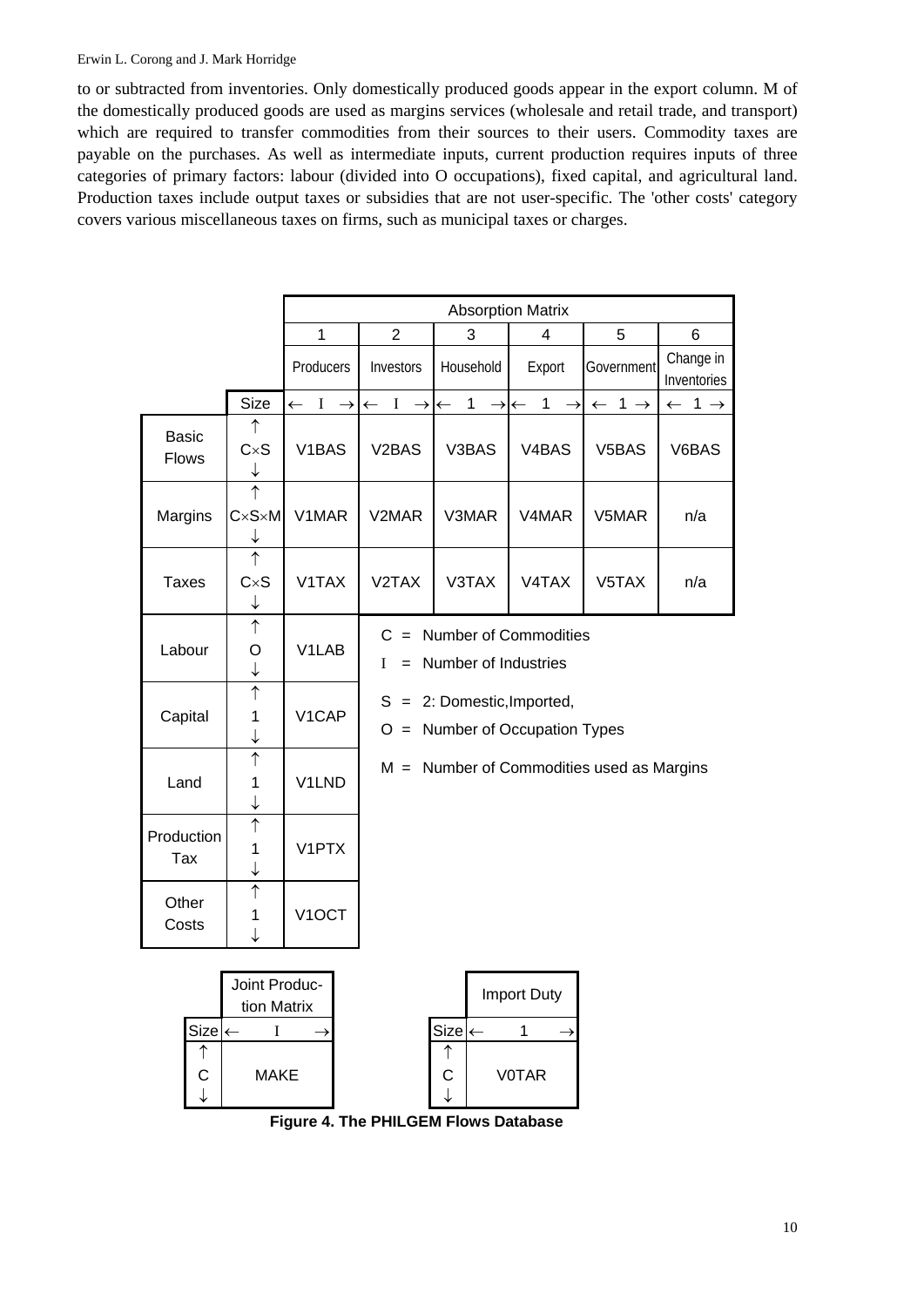Each cell in the illustrative absorption matrix in Figure 4 contains the name of the corresponding data matrix. For example, V2MAR is a 4-dimensional array showing the cost of M margins services on the flows of C goods, both domestically produced and imported (S), to I investors.

In principle, each industry is capable of producing any of the C commodity types. The MAKE matrix at the bottom of Figure 4 shows the value of output of each commodity by each industry. Finally, tariffs on imports are assumed to be levied at rates which vary by commodity but not by user. The revenue obtained is represented by the tariff vector V0TAR.

Figure 5 presents a schematic representation of the entire database of PHILGEM in the form of a Social Accounting Matrix (SAM), while Figure 6 presents the value flows of the SAM which is based on the Input-Output Table and National Accounts data (NSCB 2006), both for the year 2000.

A SAM is an integrated framework that records all transactions in an economy in a given year (Round, 2003). It provides information on the economic and social structure; illuminates the interaction of various agents; and captures economic flows at both micro and macro levels.

A SAM tracks how income is generated and distributed. It is a square matrix, composed of different accounts, with entries along the rows representing receipts while column entries track expenditures. A SAM adheres to double entry accounting in which a flow is both recorded as a receipt and an expense. A residual savings row allows the row sum for each account to equal the corresponding column sum. The Philippine SAM shown in Figure 5 is based on a combination of data coming from the input-output table, national income and product accounts, household survey and the labour force survey.

Figure 5 reveals that the first 8 rows of the SAM correspond to the Input-Output table database shown in Figure 4, while entries found along the intersection of government row and column accounts representing commodity tax, production tax and tariff are computed directly. On the other hand, cells shaded in gray represent data drawn elsewhere or not found in the input-output table.

Entries in the SAM are named based on the row and column in which they appear. For example, VHOUGOS represents the value of household income from gross operating surplus (or capital), while VTAXENT corresponds to the value of direct income taxes paid by enterprises. VGOVROW shows the value of foreign aid received by the government whereas VGOVENT displays the value of dividend income received by government from enterprises which include both public and private corporations. Section 5 contains more details of the SAM and associated equations and variables.

The capital income shares of these agents are sourced from the national income accounts for the year 2000 (NSCB 2006) . In turn, each household's share in total capital income earned by all households in the economy is taken from the 2003 household survey, known locally as the family income and expenditure survey (NSO 2003).

Depending on data availability, additional flows could be introduced in the SAM. For example, flows representing labour payments from the rest of the world can be added on the intersection of labour row and rest of the world row column.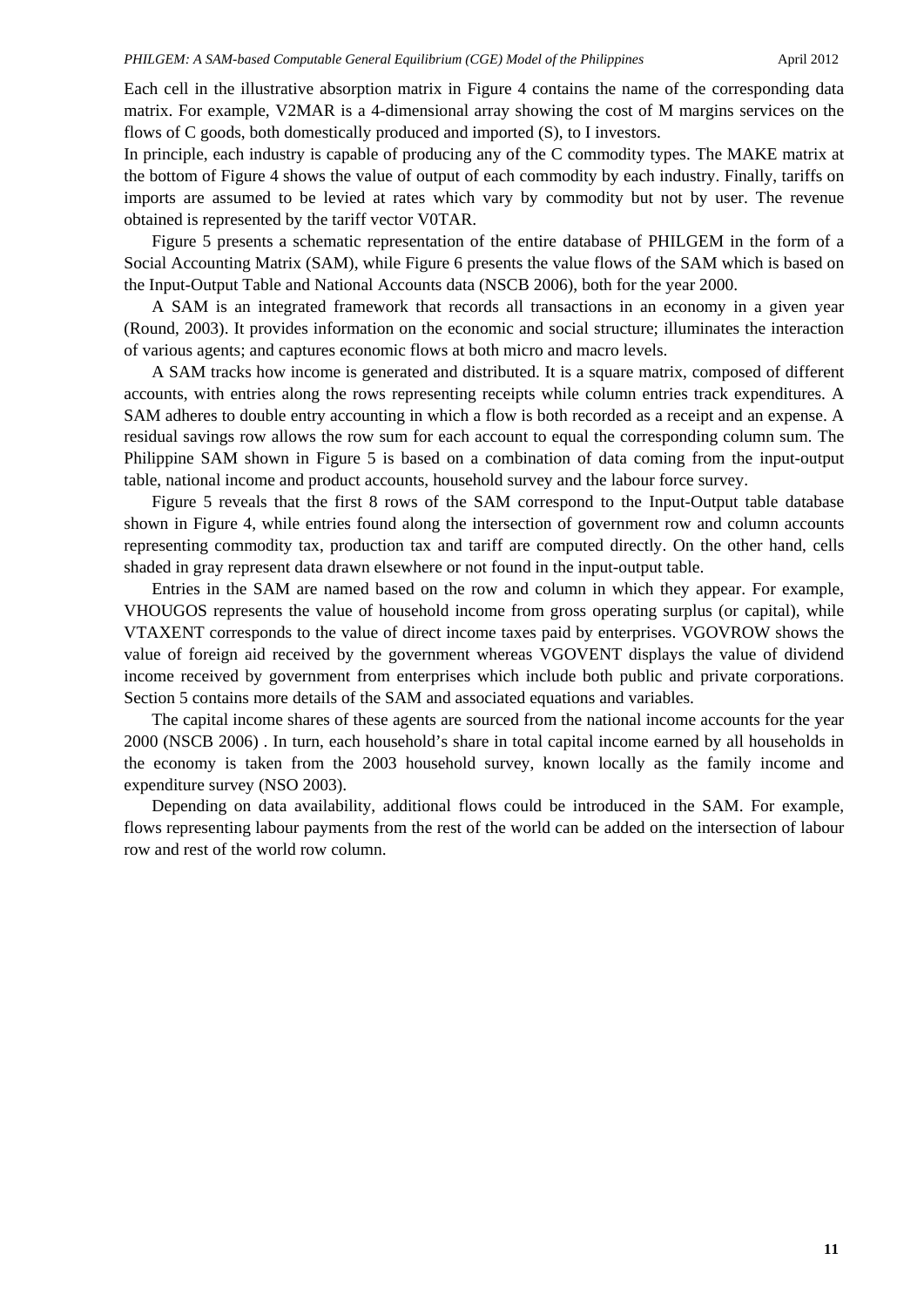|                                                       |                           | 1<br><b>Industries</b>           | $\mathbf{2}$<br><b>Domestic</b><br><b>Commodities</b> | 3<br>Imported<br>commodities         | $\overline{\mathbf{4}}$<br>Labour               | 5<br>Capital                    | 6<br>Production<br>Tax                        | $\overline{7}$<br>Commodity<br>Tax            | 8<br><b>Tariff</b>              |
|-------------------------------------------------------|---------------------------|----------------------------------|-------------------------------------------------------|--------------------------------------|-------------------------------------------------|---------------------------------|-----------------------------------------------|-----------------------------------------------|---------------------------------|
|                                                       |                           | $\leftarrow$ I $\rightarrow$     | $\leftarrow$ C $\rightarrow$                          | $\leftarrow$ C $\rightarrow$         | $\overline{O}$<br>$\rightarrow$<br>$\leftarrow$ | $K \rightarrow$<br>$\leftarrow$ | $\mathbf{1}$<br>$\rightarrow$<br>$\leftarrow$ | <sup>1</sup><br>$\rightarrow$<br>$\leftarrow$ | $C \rightarrow$<br>$\leftarrow$ |
| $\mathbf{1}$<br><b>Industries</b>                     | 1                         |                                  | MAKE                                                  |                                      |                                                 |                                 |                                               |                                               |                                 |
| $\mathbf{2}$<br><b>Domestic</b><br><b>Commodities</b> | $\mathsf c$               | V1BAS("dom")<br>$+ V1 MAR$       |                                                       |                                      |                                                 |                                 |                                               |                                               |                                 |
| $\overline{\mathbf{3}}$<br>Imported<br>commodities    | ↑<br>$\ddot{c}$           | V1BAS("imp")                     |                                                       |                                      |                                                 |                                 |                                               |                                               |                                 |
| $\overline{\mathbf{4}}$<br>Labour                     | ↑<br>O                    | V1LAB                            |                                                       |                                      |                                                 |                                 |                                               |                                               |                                 |
| 5<br>Capital                                          | ↑<br>Κ                    | $V1CAP +$<br>V1LND               |                                                       |                                      |                                                 |                                 |                                               |                                               |                                 |
| 6<br>Production<br>Tax                                | 1                         | $V1$ PTX +<br>V <sub>1</sub> OCT |                                                       |                                      |                                                 |                                 |                                               |                                               |                                 |
| $\overline{7}$<br>Commodity<br>Tax                    | 1<br>$\mathbf{1}$         | V1TAX                            |                                                       |                                      |                                                 |                                 |                                               |                                               |                                 |
| 8<br><b>Tariff</b>                                    | ↑<br>$\ddot{c}$           |                                  |                                                       | <b>VOTAR</b>                         |                                                 |                                 |                                               |                                               |                                 |
| 9<br><b>Direct Tax</b>                                | ↑<br>$\mathbf{1}$         |                                  |                                                       |                                      |                                                 |                                 |                                               |                                               |                                 |
| 10<br><b>Households</b>                               | $\boldsymbol{\mathsf{H}}$ |                                  |                                                       |                                      | V1LAB_I                                         | <b>VHOUGOS</b>                  |                                               |                                               |                                 |
| 11<br><b>Enterprises</b>                              | 1                         |                                  |                                                       |                                      |                                                 | <b>VENTGOS</b>                  |                                               |                                               |                                 |
| 12<br>Government                                      | ↑<br>$\mathbf{1}$         |                                  |                                                       |                                      |                                                 | <b>VGOVGOS</b>                  | V1PTX<br>$\ddot{}$<br>V <sub>1</sub> OCT      | <b>VOTAX</b>                                  | <b>VOTAR</b>                    |
| 13<br>Government<br>Investment                        | ↑<br>$\mathbf{1}$         |                                  |                                                       |                                      |                                                 |                                 |                                               |                                               |                                 |
| 14<br><b>Savings</b>                                  | 1                         |                                  |                                                       |                                      |                                                 |                                 |                                               |                                               |                                 |
| 15<br><b>Stocks</b>                                   |                           |                                  |                                                       |                                      |                                                 |                                 |                                               |                                               |                                 |
| 16<br>Rest of the<br>World                            | ↑<br>$\mathbf{1}$         |                                  |                                                       | <b>VOCIF</b>                         |                                                 |                                 |                                               |                                               |                                 |
| 17<br><b>Total</b>                                    | 1<br>$\mathbf{1}$         | Output                           | Supply of<br>domestic<br>Commodities                  | Supply of<br>Imported<br>Commodities | <b>Wage Costs</b>                               |                                 |                                               | Cost of Capital Production Tax Commodity Tax  | Tariff                          |

Legend: I – No. of Industries; C – No. of Commodities; O – No. of Occupation Types; K – No.of Types of Capital; H – No. of Household Types.

**Figure 5. PHILGEM Aggregate Social Accounting Matrix (SAM) Database**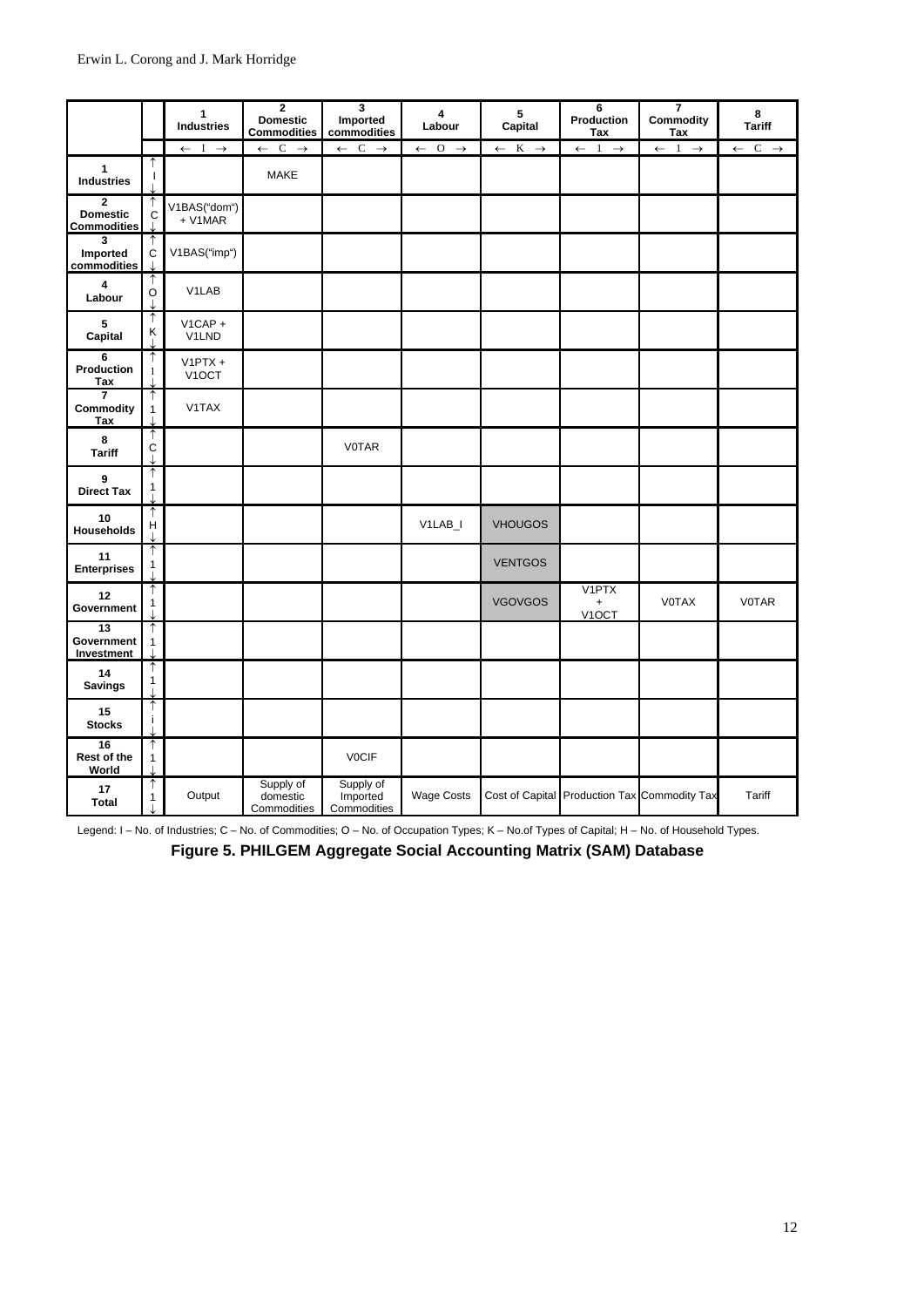| 9<br><b>Direct Tax</b>                          | 10<br><b>Households</b>            | 11<br><b>Enterprises</b>                        | 12<br>Government                | 13<br>Government<br>Investment  | 14<br>Private<br>Investment                   | 15<br><b>Stocks</b>          | 16<br>Rest of the<br>World         | 17<br><b>Total</b>                    |
|-------------------------------------------------|------------------------------------|-------------------------------------------------|---------------------------------|---------------------------------|-----------------------------------------------|------------------------------|------------------------------------|---------------------------------------|
| $\overline{1}$<br>$\rightarrow$<br>$\leftarrow$ | H<br>$\leftarrow$<br>$\rightarrow$ | $\leftarrow$<br>$\overline{1}$<br>$\rightarrow$ | $\leftarrow$ 1<br>$\rightarrow$ | $\leftarrow$ I<br>$\rightarrow$ | $\mathbf{I}$<br>$\leftarrow$<br>$\rightarrow$ | $\leftarrow$ I $\rightarrow$ | 1<br>$\leftarrow$<br>$\rightarrow$ | $1 \rightarrow$<br>$\leftarrow$       |
|                                                 |                                    |                                                 |                                 |                                 |                                               |                              |                                    | Sales                                 |
|                                                 | V3BAS("dom")<br>V3MAR              |                                                 | V5BAS("dom")<br>V5MAR           | V2BAS("dom")<br>V2MAR           | V2BAS("dom")<br>V2MAR                         | V6BAS("dom")                 | V4BAS("dom")<br>V4MAR              | Demand for<br>Domestic<br>Commodities |
|                                                 | V3BAS("imp")                       |                                                 | V5BAS("imp")                    | V2BAS("imp")                    | V2BAS("imp")                                  | V6BAS("imp")                 |                                    | Demand for<br>Imported<br>Commodities |
|                                                 |                                    |                                                 |                                 |                                 |                                               |                              |                                    | Wage<br>Income                        |
|                                                 |                                    |                                                 |                                 |                                 |                                               |                              |                                    | Capital<br>Income                     |
|                                                 |                                    |                                                 |                                 |                                 |                                               |                              |                                    | Production<br>Tax                     |
|                                                 | V3TAX                              |                                                 | V5TAX                           | V2TAX                           | V2TAX                                         |                              | V4TAX                              | Commodity Tax                         |
|                                                 |                                    |                                                 |                                 |                                 |                                               |                              |                                    | Tariff                                |
|                                                 | <b>VTAXHOU</b>                     | <b>VTAXENT</b>                                  |                                 |                                 |                                               |                              |                                    | Income<br>Tax                         |
|                                                 | <b>VHOUHOU</b>                     | <b>VHOUENT</b>                                  | <b>VHOUGOV</b>                  |                                 |                                               |                              | <b>VHOUROW</b>                     | Household<br>Income                   |
|                                                 | <b>VENTHOU</b>                     |                                                 |                                 |                                 |                                               |                              | <b>VENTROW</b>                     | Enterprises'<br>Income                |
| <b>VTAXHOU</b><br><b>VTAXENT</b>                | <b>VGOVHOU</b>                     | <b>VGOVENT</b>                                  |                                 |                                 |                                               |                              | <b>VGOWROW</b>                     | Government<br>Income                  |
|                                                 |                                    |                                                 | <b>VGOVINV</b>                  |                                 |                                               |                              |                                    | Government<br>Investment              |
|                                                 | <b>VSAVHOU</b>                     | <b>VSAVENT</b>                                  | <b>VSAVGOV</b>                  |                                 |                                               |                              | <b>VSAVROW</b>                     | Savings                               |
|                                                 |                                    |                                                 |                                 |                                 | <b>VSTKINV</b>                                |                              |                                    | <b>Stocks</b>                         |
|                                                 |                                    | <b>VROWENT</b>                                  | <b>VROWGOV</b>                  |                                 |                                               |                              |                                    | Foreign<br>Exchange<br>Receipts       |
| Income Tax                                      | Household<br>Expenditures          | Enterprises'<br>Expenditure                     | Government<br>Expenditure       | Government<br>Investment        | Private<br>Investment                         | <b>Stocks</b>                | Foreign<br>Exchange<br>Receipts    |                                       |

Note: Shaded cells represent additional data from the SAM (i.e., not found in Figure 4).

**Figure 5 (continued) . PHILGEM Aggregate Social Accounting Matrix (SAM) Database**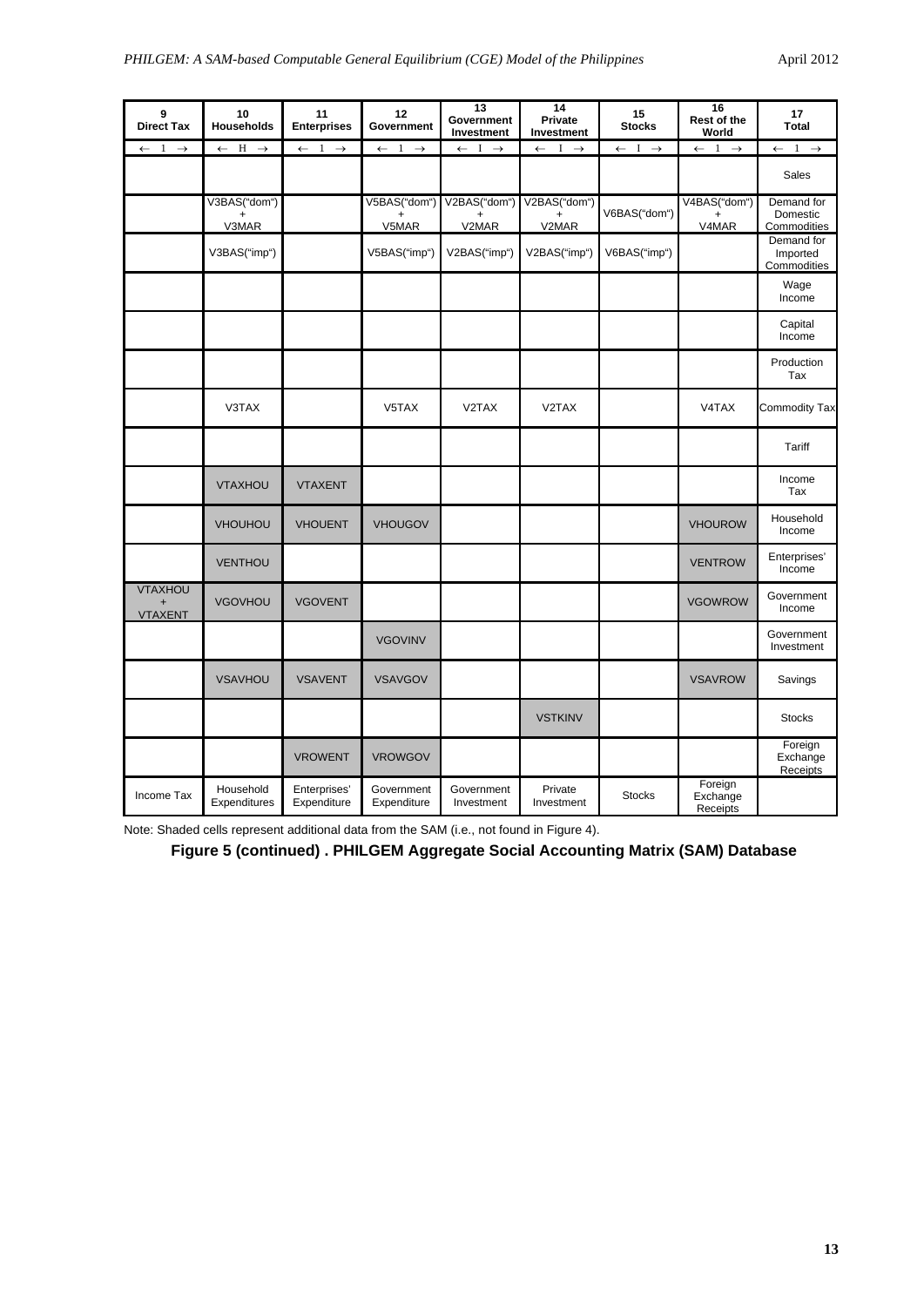|                                                       |                   | $\mathbf{1}$<br><b>Industries</b> | $\mathbf{2}$<br><b>Domestic</b><br><b>Commodities</b> | 3<br>Imported<br>commodities | 4<br>Labour                  | 5<br>Capital                    | 6<br>Production<br>Tax                          | 7<br>Commodity<br>Tax                           | 8<br><b>Tariff</b>              |
|-------------------------------------------------------|-------------------|-----------------------------------|-------------------------------------------------------|------------------------------|------------------------------|---------------------------------|-------------------------------------------------|-------------------------------------------------|---------------------------------|
|                                                       |                   | $I \rightarrow$<br>$\leftarrow$   | $\leftarrow$ C<br>$\rightarrow$                       | $\leftarrow$ C $\rightarrow$ | $\leftarrow$ 0 $\rightarrow$ | $K \rightarrow$<br>$\leftarrow$ | $\overline{1}$<br>$\rightarrow$<br>$\leftarrow$ | $\overline{1}$<br>$\rightarrow$<br>$\leftarrow$ | $C \rightarrow$<br>$\leftarrow$ |
| $\mathbf{1}$<br><b>Industries</b>                     |                   |                                   | 7,795,925                                             |                              |                              |                                 |                                                 |                                                 |                                 |
| $\mathbf{2}$<br><b>Domestic</b><br><b>Commodities</b> | $\mathsf C$       | 2,720,240                         |                                                       |                              |                              |                                 |                                                 |                                                 |                                 |
| $\overline{\mathbf{3}}$<br>Imported<br>commodities    | $\mathsf C$       | 1,119,442                         |                                                       |                              |                              |                                 |                                                 |                                                 |                                 |
| $\overline{\mathbf{4}}$<br>Labour                     | ↑<br>$\mathsf O$  | 1,338,209                         |                                                       |                              |                              |                                 |                                                 |                                                 |                                 |
| 5<br>Capital                                          | ↑<br>Κ            | 2,543,469                         |                                                       |                              |                              |                                 |                                                 |                                                 |                                 |
| 6<br>Production<br>Tax                                | ↑<br>$\mathbf{1}$ | 1,733                             |                                                       |                              |                              |                                 |                                                 |                                                 |                                 |
| $\overline{7}$<br>Commodity<br>Tax                    | $\mathbf{1}$      | 72,831                            |                                                       |                              |                              |                                 |                                                 |                                                 |                                 |
| 8<br><b>Tariff</b>                                    | $\ddot{c}$        |                                   |                                                       | 91,246                       |                              |                                 |                                                 |                                                 |                                 |
| 9<br><b>Direct Tax</b>                                | ↑<br>$\mathbf{1}$ |                                   |                                                       |                              |                              |                                 |                                                 |                                                 |                                 |
| 10<br>Households                                      | $\sf H$           |                                   |                                                       |                              | 1,338,209                    | 1,653,543                       |                                                 |                                                 |                                 |
| 11<br><b>Enterprises</b>                              | $\mathbf{1}$      |                                   |                                                       |                              |                              | 875,259                         |                                                 |                                                 |                                 |
| 12<br>Government                                      | ↑<br>$\mathbf{1}$ |                                   |                                                       |                              |                              | 14,667                          | 1,733                                           | 182,359                                         | 91,246                          |
| $\overline{13}$<br>Government<br>Investment           | ↑<br>$\mathbf{1}$ |                                   |                                                       |                              |                              |                                 |                                                 |                                                 |                                 |
| 14<br><b>Savings</b>                                  | 1                 |                                   |                                                       |                              |                              |                                 |                                                 |                                                 |                                 |
| 15<br><b>Stocks</b>                                   | i.                |                                   |                                                       |                              |                              |                                 |                                                 |                                                 |                                 |
| 16<br>Rest of the<br>World                            | ↑<br>$\mathbf{1}$ |                                   |                                                       | 1,696,826                    |                              |                                 |                                                 |                                                 |                                 |
| 17<br><b>Total</b>                                    | 1                 | 7,795,925                         | 7,795,925                                             | 1,788,072                    | 1,338,209                    | 2,543,469                       | 1,733                                           | 182,359                                         | 91,246                          |

**Legend: I – No. of Industries; C – No. of Commodities; O – No. of Occupation Types; K – No.of Types of Capital; H – No. of Household Types.**

**Figure 6. PHILGEM Aggregate SAM (in millions of pesos)**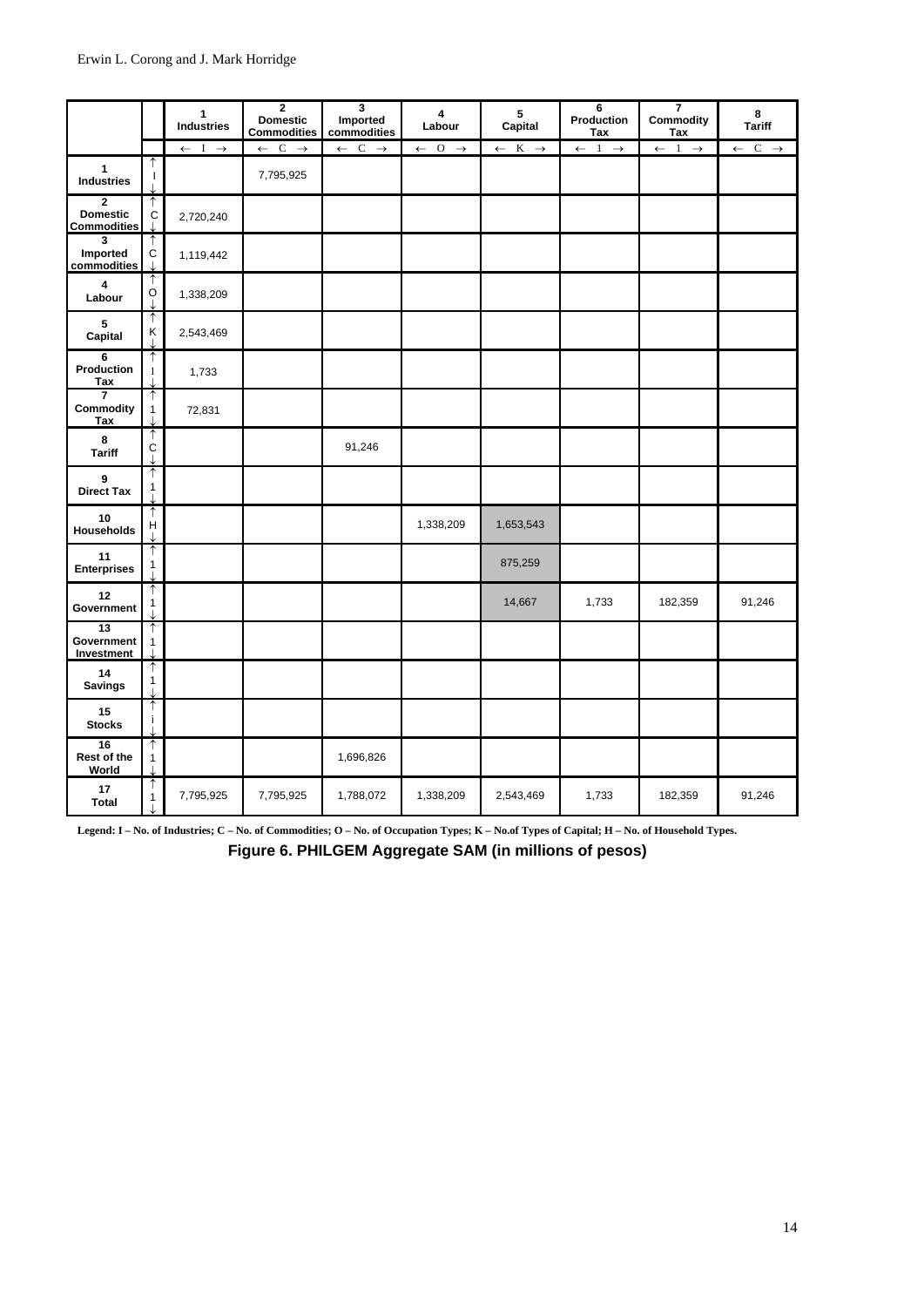| 9<br><b>Direct Tax</b>       | 10<br>Households             | 11<br><b>Enterprises</b>                | 12<br>Government             | 13<br>Government<br>Investment | 14<br>Private<br>Investment  | 15<br><b>Stocks</b>          | 16<br>Rest of the<br>World   | 17<br><b>Total</b>           |
|------------------------------|------------------------------|-----------------------------------------|------------------------------|--------------------------------|------------------------------|------------------------------|------------------------------|------------------------------|
| $\leftarrow$ 1 $\rightarrow$ | $\leftarrow$ H $\rightarrow$ | $\overline{\leftarrow}$ 1 $\rightarrow$ | $\leftarrow$ 1 $\rightarrow$ | $\leftarrow$ I $\rightarrow$   | $\leftarrow$ I $\rightarrow$ | $\leftarrow$ I $\rightarrow$ | $\leftarrow$ 1 $\rightarrow$ | $\leftarrow$ 1 $\rightarrow$ |
|                              |                              |                                         |                              |                                |                              |                              |                              | 7,795,925                    |
|                              | 2,541,153                    |                                         | 437,149                      | 268,847                        | 188,654                      | 185,078                      | 1,454,804                    | 7,795,925                    |
|                              | 284,121                      |                                         | 796                          | 84,680                         | 59,421                       | 239,612                      |                              | 1,788,072                    |
|                              |                              |                                         |                              |                                |                              |                              |                              | 1,338,209                    |
|                              |                              |                                         |                              |                                |                              |                              |                              | 2,543,469                    |
|                              |                              |                                         |                              |                                |                              |                              |                              | 1,733                        |
|                              | 90,420                       |                                         | 1,181                        | 3,071                          | 2,155                        |                              | 12,702                       | 182,359                      |
|                              |                              |                                         |                              |                                |                              |                              |                              | 91,246                       |
|                              | 81,622                       | 113,932                                 |                              |                                |                              |                              |                              | 195,554                      |
|                              | $\pmb{0}$                    | 65,242                                  | 175,606                      |                                |                              |                              | 17,224                       | 3,249,824                    |
|                              | 40,994                       |                                         |                              |                                |                              |                              | 78,289                       | 994,542                      |
| 195,554                      | 98,768                       | 44,336                                  |                              |                                |                              |                              | 5,011                        | 633,674                      |
|                              |                              |                                         | 356,598                      |                                |                              |                              |                              | 356,598                      |
|                              | 112,747                      | 676,720                                 | $-392,680$                   |                                |                              |                              | 278,134                      | 674,921                      |
|                              |                              |                                         |                              |                                | 424,690                      |                              |                              | 424,690                      |
|                              |                              | 94,312                                  | 55,025                       |                                |                              |                              |                              | 1,846,163                    |
| 195,554                      | 3,249,824                    | 994,542                                 | 633,674                      | 356,598                        | 674,921                      | 424,690                      | 1,846,163                    |                              |

Note: Shaded cells represent additional data from the SAM (i.e., not found in Figure 4).

### **Figure 6. (continued). PHILGEM Aggregate Social Accounting Matrix (SAM) Database**

### *4.4. Dimensions of the model*

Excerpt 1 of the TABLO Input file begins by defining logical names for input and output files. Initial data are stored in the BASEDATA input file. The SUMMARY output file is used to store summary and diagnostic information. Note that BASEDATA and SUMMARY are *logical* names. The actual locations of these files (disk, folder, filename) are chosen by the model user.

The rest of Excerpt 1 defines sets: lists of descriptors for the components of vector variables. Set names appear in upper-case characters. For example, the first Set statement is to be read as defining a set named 'COM' which contains commodity descriptors. The elements of COM (a list of commodity names) are read from the input file (this allows the model to use databases with different numbers of sectors). By contrast the two elements of the set SRC—dom and imp—are listed explicitly.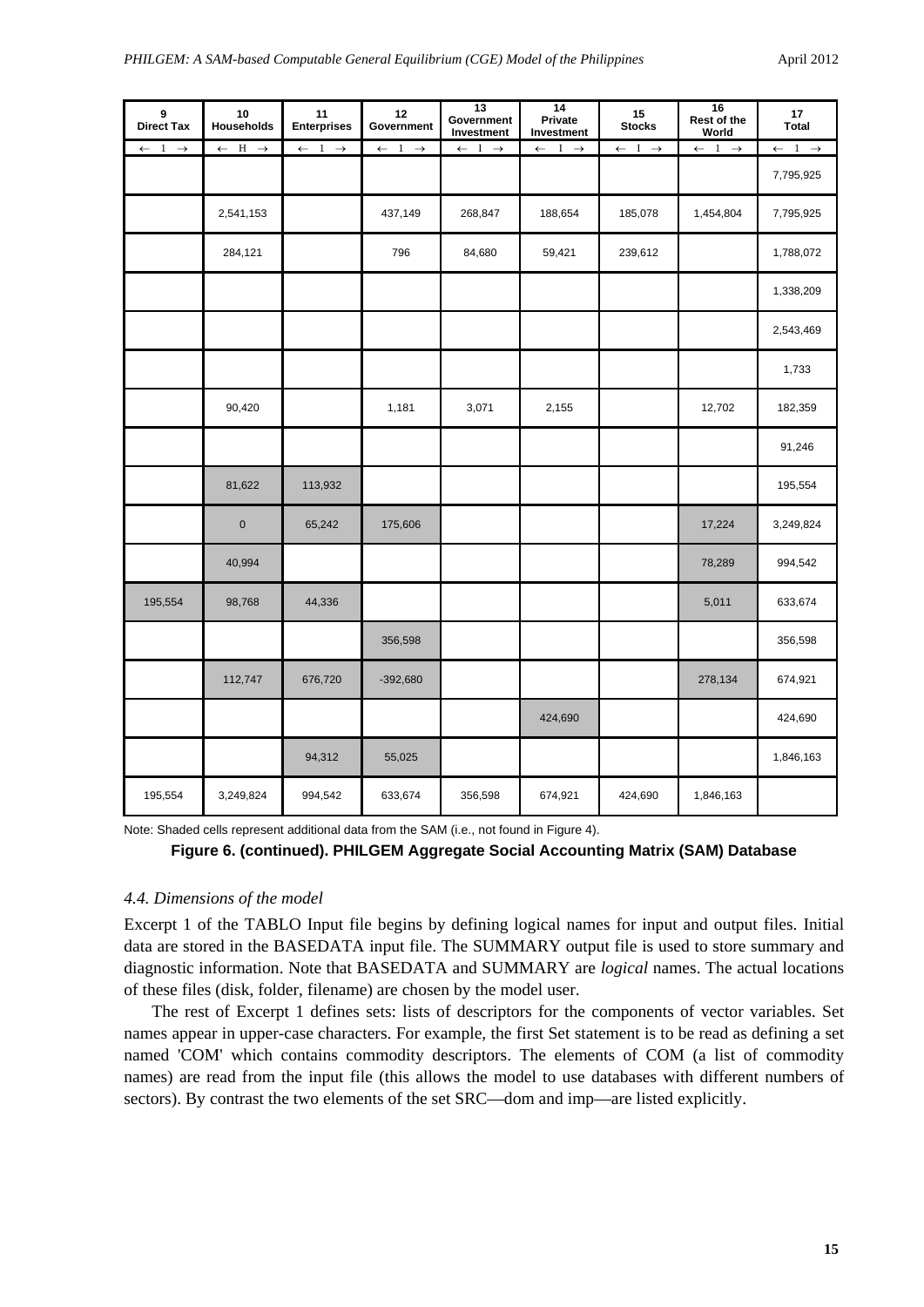```
! Excerpt 1 of TABLO input file: !
! Files and sets !
File  BASEDATA # Input data file #;
(new) SUMMARY  # Output for summary and checking data #;
Set                                                                     !Index!
COM # Commodities # read elements from file BASEDATA header "COM";        ! c !
SRC # Source of commodities # (dom,imp);                                  ! s !
IND # Industries  # read elements from file BASEDATA header "IND";        ! i !
OCC # Occupations # read elements from file BASEDATA header "OCC";        ! o !
MAR # Margin commodities # read elements from file BASEDATA header "MAR"; ! m !
HOU # Household   # read elements from file BASEDATA header "HOU";        ! m !
Subset MAR is subset of COM;
Set    NONMAR   # Non‐margin commodities # = COM ‐ MAR;                   ! n !
```
The commodity, industry, occupational, and household classifications of PHILGEM described here are aggregates of the classifications used in the original version of PHILGEM, which had 240 industries and commodities, 10 labour occupations, and 42,092 households.

The industry classification differs slightly from the commodity classification. Both are listed in Table 1. In this aggregated version of the model, multiproduction is confined to the first industry (RiceCorn), which produce the first two commodities (Paddy rice and Corn). Each of the remaining industries produces a unique commodity. Labour is disaggregated into skill-based occupational categories described by the set OCC.

The central column of Table 1 lists the elements of the set COM which are read from file. GEMPACK uses the element names to label the rows and columns of results and data tables. The element names cannot be more than 12 letters long, nor contain spaces. The IND elements are the same as elements 2-25 of COM. The representative households are lThe set HOU contains elements sh the representative households by demographic charac are also read from file

Elements of the set MAR are margins commodities, i.e., they are required to facilitate the flows of other commodities from producers (or importers) to users. Hence, the costs of margins services, together with indirect taxes, account for differences between *basic* prices (received by producers or importers) and *purchasers'* prices (paid by users).

TABLO does not prevent elements of two sets from sharing the same name; nor, in such a case, does it automatically infer any connection between the corresponding elements. The Subset statement which follows the definition of the set MAR is required for TABLO to realize that the two elements of MAR, Trade and Transport, are the same as the 19th and 20th elements of the set COM.

The statement for NONMAR defines that set as a complement. That is, NONMAR consists of all those elements of COM which are not in MAR. In this case TABLO is able to deduce that NONMAR must be a subset of COM.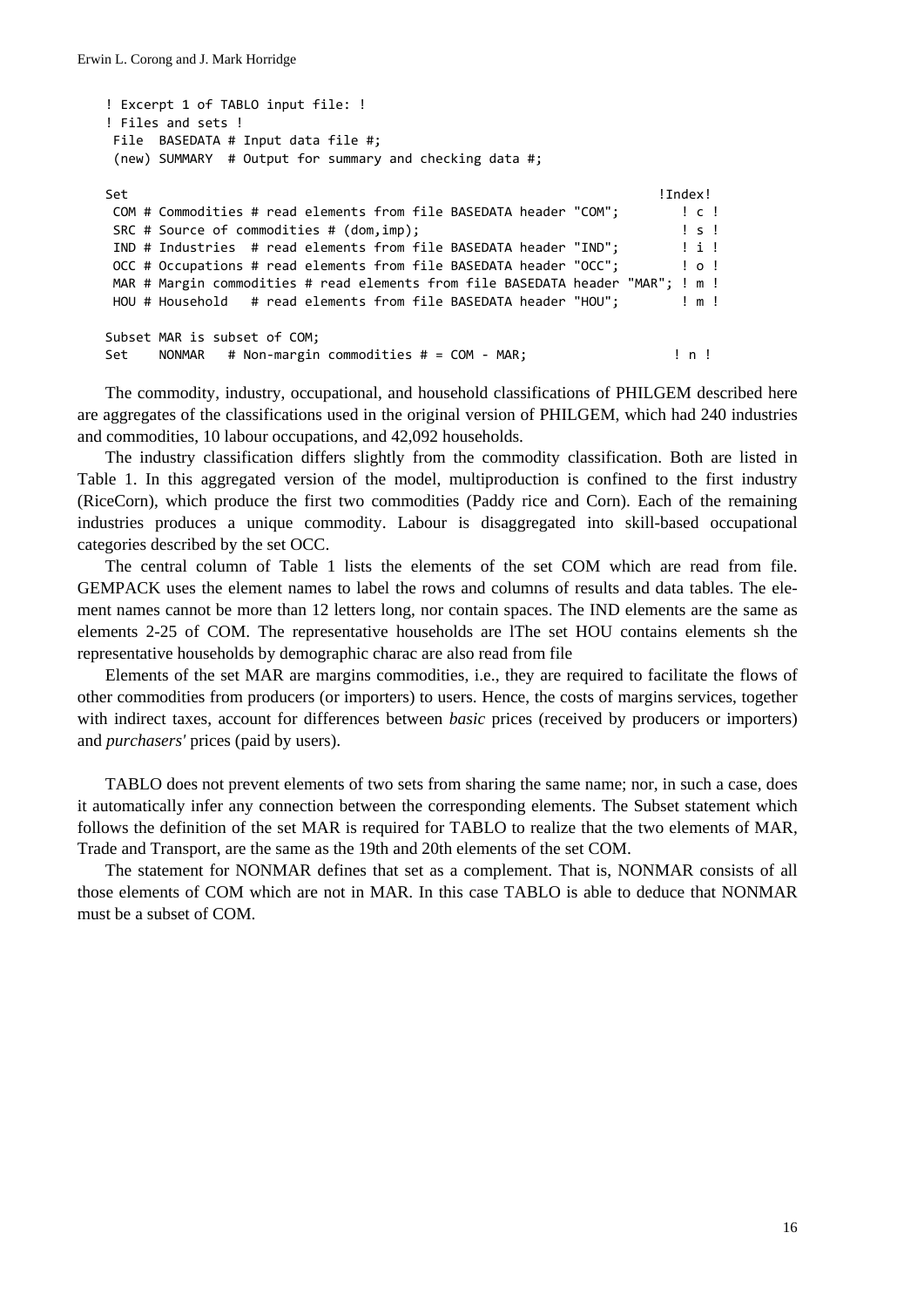|                | <b>Commodity Description</b>   | <b>Elements of Set COM</b> |                | <b>Industry Description</b>    |
|----------------|--------------------------------|----------------------------|----------------|--------------------------------|
| 1              | Paddy rice                     | Paddy                      |                |                                |
| $\overline{2}$ | Corn                           | Corn                       | 1              | Paddy rice and Corn            |
| 3              | Fruits and vegetables          | FruitsVege                 | $\overline{2}$ | Fruits and vegetables          |
| 4              | Other crops                    | <b>OtherCrops</b>          | 3              | Other crops                    |
| 5              | Livestock and poultry          | LvstkPoultry               | 4              | Livestock and poultry          |
| 6              | Other agriculture              | OtherAgric                 | 5              | Other agriculture              |
| 7              | Mining                         | Mining                     | 6              | Mining                         |
| 8              | Processed food                 | ProcFood                   | $\overline{7}$ | Processed food                 |
| 9              | Rice, corn, sugar milling      | Milling                    | 8              | Rice, corn, sugar milling      |
| 10             | Tobacco and alcohol            | TobacAlchl                 | 9              | Tobacco and alcohol            |
| 11             | Textile, garments and footwear | <b>TextGarmFoot</b>        | 10             | Textile, garments and footwear |
| 12             | Metal products                 | OtherManuf                 | 11             | Metal products                 |
| 13             | Transport equipment            | PetroChem                  | 12             | Transport equipment            |
| 14             | Other machinery                | Metals                     | 13             | Other machinery                |
| 15             | Other manufacturing            | <b>Machines</b>            | 14             | Other manufacturing            |
| 16             | Electric related appliances    | ElecRelAppli               | 15             | Electric related appliances    |
| 17             | Semiconductors                 | Semicon                    | 16             | Semiconductors                 |
| 18             | Utilities                      | <b>Utilities</b>           | 17             | <b>Utilities</b>               |
| 19             | Retail & wholesale trade       | Trade (Margin)             | 18             | Retail & wholesale trade       |
| 20             | Transport                      | Transport (Margin)         | 19             | Transport                      |
| 21             | Communication                  | Communicatn                | 20             | Communication                  |
| 22             | Construction                   | Construction               | 21             | Construction                   |
| 23             | Ownership of dwellings         | <b>Dwellings</b>           | 22             | Ownership of dwellings         |
| 24             | Public services                | <b>PublicSrvcs</b>         | 23             | <b>Public services</b>         |
| 25             | Private services               | <b>PrivateSrvcs</b>        | 24             | <b>Private services</b>        |

**Table 1 Commodity and Industry Classification**

The next statement relates to the household set. Initially, the elements of the set GENDER (female and male) are listed explicitly while the set DEC is specified to contain 10 ordered elements representing income deciles 1 to 10. On the other hand, a new set HOU is generated as a set (Cartesian) product of the sets GENDER and DEC, resulting in HOU containing all possible ordered pairs coming from the sets GENDER and DEC respectively. Accordingly, set HOU would now contain elements: female dec01, male  $dec01$ , female  $dec02$ , male  $dec02$ ,...,female  $dec10$ , male  $dec10$ . Note that under this operation, the elements of the set GENDER vary faster while those of the set DEC vary slower; and a joining charater "\_" that distinguishes the elements of the first and second set is automatically created (see section 9.1.4 of GEMPACK user manual for more details).

### *4.5. Core data coefficients and related variables*

The next excerpts of the TABLO file contains statements indicating coefficient names data to be read from file. The data items defined in these statements appear as coefficients in the model's equations. The statements define coefficient names (which all appear in upper-case characters), the locations from which the data are to be read, variable names (in lower-case), and formulae for the data updates which are necessary in computing multi-step solutions to the model (see Section 3).

### *4.5.1. Basic flows*

The excerpts group the data according to the rows of Figure. Thus, Excerpt 2 begins by defining coefficients representing the basic commodity flows corresponding to row 1 (direct flows) of the figure, i.e., the flow matrices V1BAS, V2BAS, and so on. Preceding the coefficient names are their dimensions, indicated using the "all" qualifier and the sets defined in Excerpt 1. For example, the first 'Coefficient' statement defines a data item V1BAS(c,s,i) which is the basic value (indicated by 'BAS') of a flow of intermediate inputs (indicated by '1') of commodity c from source s to user industry i. The first 'Read' statement indicates that this data item is stored on file BASEDATA with header '1BAS'. (A GEMPACK data file consists of a number of data items such as arrays of real numbers. Each data item is identified by a unique key or 'header').

Each of these flows is the product of a price and a quantity. The excerpt goes on to define these variables. Unless otherwise stated, all variables are percentage changes—to indicate this, their names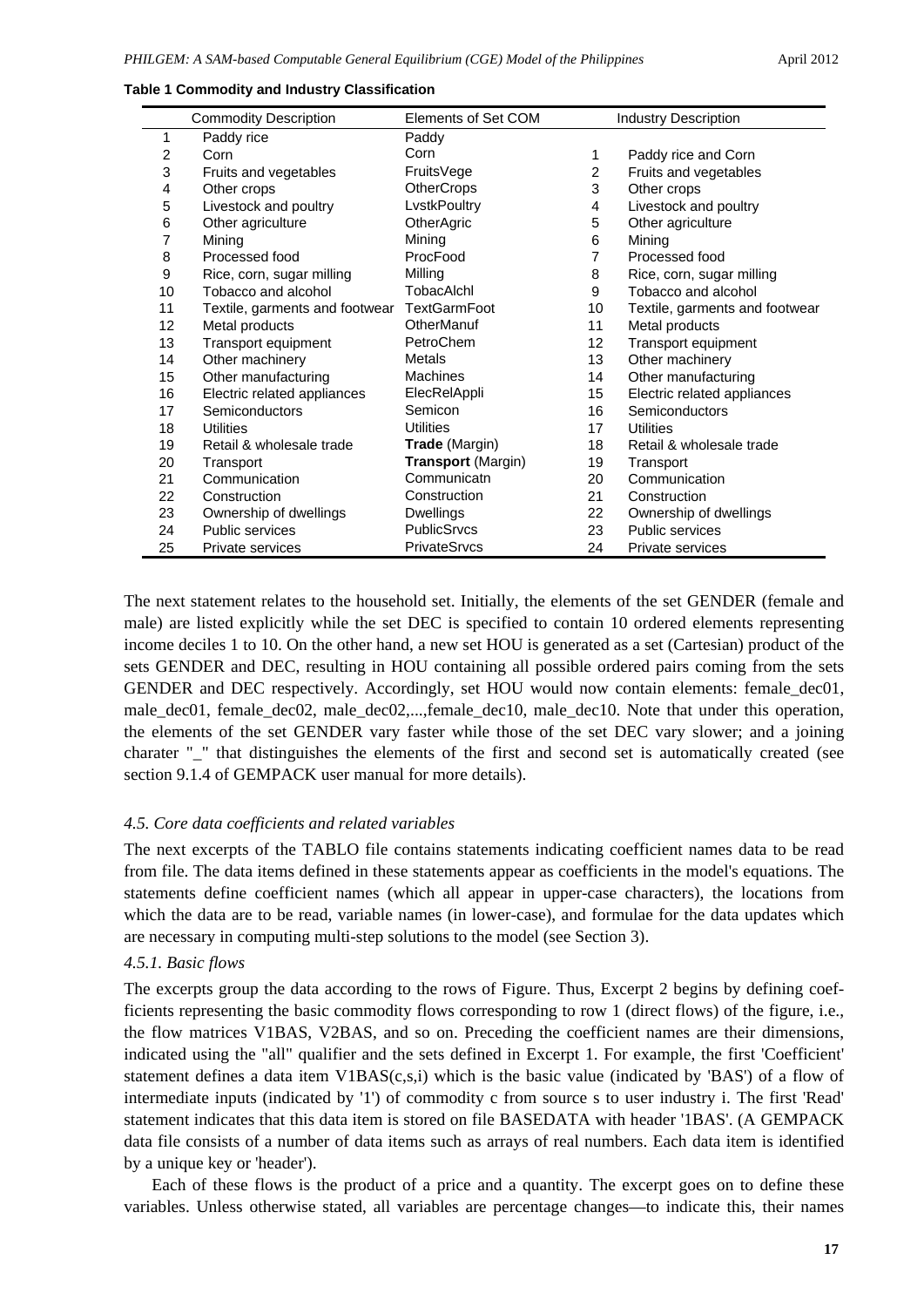appear in lower-case letters. Preceding the names of the variables are their dimensions, indicated using the sets defined in Excerpt 1. For example, the first variable statement defines a matrix variable x1 (indexed by commodity, source, and using industry) the elements of which are percentage changes in the direct demands by producers for source-specific intermediate inputs. This is the quantity variable corresponding to V1BAS.

The last in the group of quantity variables, delx6, is preceded by the 'Change' qualifier to indicate that it is an ordinary (rather than percentage) change. Changes in inventories may be either positive or negative. Our multistep solution procedure requires that large changes be broken into a sequence of small changes. However, no sequence of small *percentage* changes allows a number to change sign—at least one change must exceed -100%. Thus, for variables that may, in the levels, change sign, we prefer to use ordinary changes. The names of ordinary change variables often start with the letters "del".

Next come two price variables. A matrix variable p0 (indexed by commodity and source), shows percentage changes in the basic prices which are common to all local users. These basic prices do not include the cost of margins and taxes. Exports have their own basic prices, pe. Potentially, the pe could be different from the domestic part of  $p0^9$ .

```
! Excerpt 2 of TABLO input file: !
! Data coefficients and variables relating to basic commodity flows !
Coefficient  ! Basic flows of commodities (excluding margin demands)!
 (all,c,COM)(all,s,SRC)(all,i,IND) V1BAS(c,s,i)  # Intermediate basic flows #;
 (all,c,COM)(all,s,SRC)(all,i,IND) V2BAS(c,s,i)  # Investment basic flows #;
                         (all,c,COM)(all,s,SRC) V3BAS(c,s)    # Household basic flows #;
                         (all, c, COM) V4BAS(c) # Export basic flows #;
                         (all,c,COM)(all,s,SRC) V5BAS(c,s)    # Government basic flows #;
                         (all,c,COM)(all,s,SRC) V6BAS(c,s)    # Inventories basic flows #;
Read
V1BAS from file BASEDATA header "1BAS";
V2BAS from file BASEDATA header "2BAS";
V3BAS from file BASEDATA header "3BAS";
V4BAS from file BASEDATA header "4BAS";
V5BAS from file BASEDATA header "5BAS";
V6BAS from file BASEDATA header "6BAS";
Variable  ! Variables used to update above flows !
 (all,c,COM)(all,s,SRC)(all,i,IND) x1(c,s,i)  # Intermediate basic demands #;
 (\text{all}, \text{c}, \text{COM})(\text{all}, \text{s}, \text{SRC})(\text{all}, \text{i}, \text{IND}) x2(c, s, i) # Investment basic demands #;
                         (all,c,COM)(all,s,SRC) x3(c,s)    # Household basic demands #;
                         (al, c, COM) x4(c) # Export basic demands #;
             (al, c, COM)(all, s, SRC) x5(c, s) # Government basic demands #;
    (charge)(all,c,COM)(all,s,SRC) delx6(c,s) # Inventories demands #;
             (all,c,COM)(all,s,SRC) p\theta(c,s) # Basic prices for local users #;
                                                (all,c,COM) pe(c)      # Basic price of exportables #;
    (charge)(all,c,COM)(all,s,SRC) delV6(c,s) # Value of inventories #;
Update
 all, c, COM)(all, s, SRC)(all, i, IND) V1BAS(c, s, i) = p0(c, s)*x1(c, s, i);(all, c, COM)(all, s, SRC)(all, i, IND) V2BAS(c, s, i) = p0(c, s)*x2(c, s, i);all, c, COM)(all, s, SRC) V3BAS(c, s) = p0(c, s)*x3(c, s);(all, c, COM) V4BAS(c) = pe(c)*x4(c);all, c, COM)(all, s, SRC) V5BAS(c, s) = p0(c, s) * x5(c, s);(charge)(all,c,COM)(all,s,SRC) V6BAS(c,s) = delV6(c,s);
```
Finally, the variable delV6 is used in the update statements which appear next.

l

<sup>9</sup> Exports (V4BAS) are valued with price vector pe. Unless we activate the optional CET transformation between goods destined for export and those for local use, the pe are identical to the domestic part of p0. See Excerpt 13.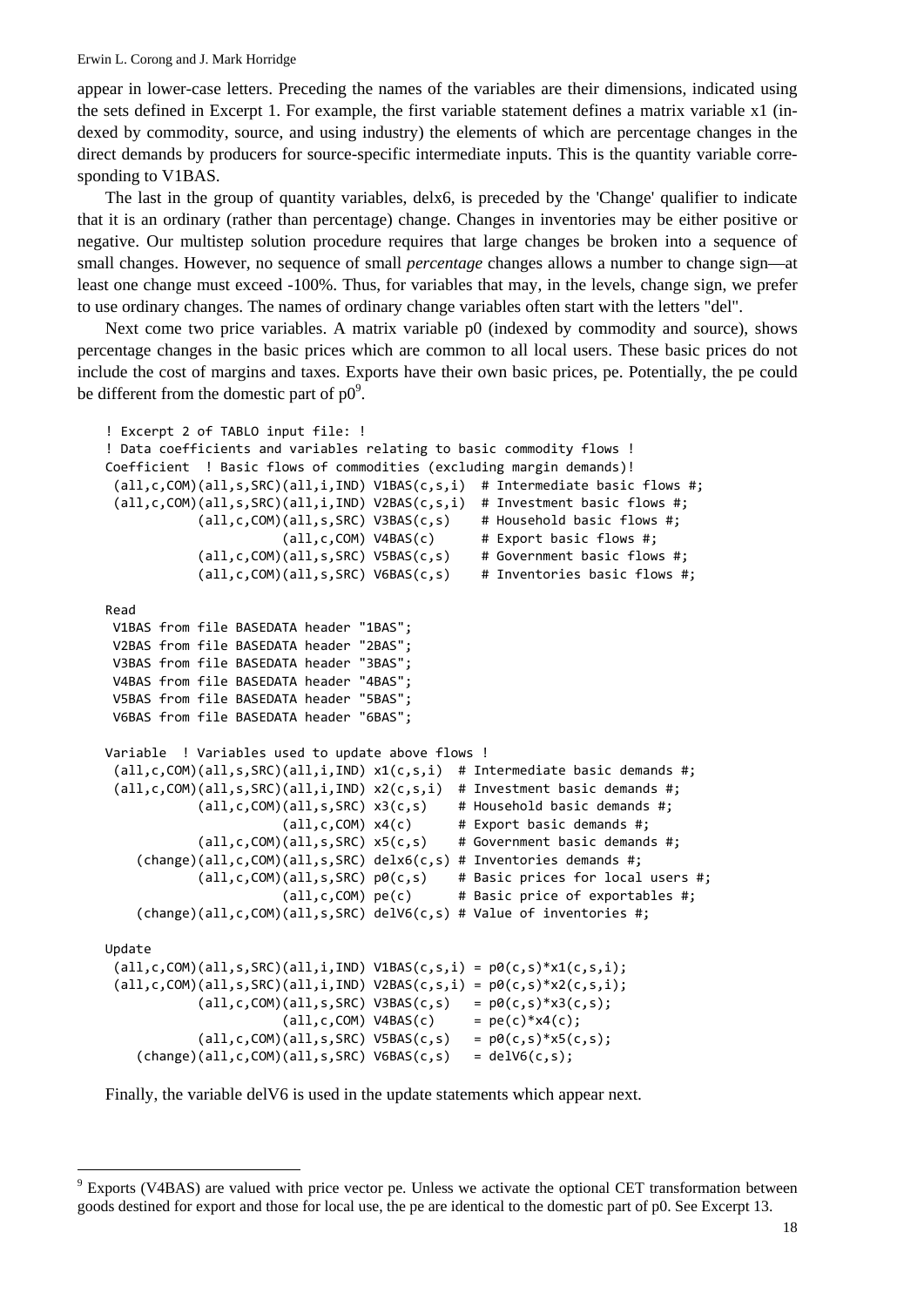The first 'Update' statement indicates that the flow V1BAS(c,s,i) should be updated using the default update formula, which is used for a data item which is a product of two (or more) of the model's variables. For an item of the form  $V = PX$ , the formula for the updated value  $V^U$  is:

$$
V^{U} = V^{0} + \Delta(PX) = V^{0} + X^{0}\Delta P + P^{0}\Delta X
$$
  
= V^{0} + P^{0}X^{0}(\frac{\Delta P}{P^{0}} + \frac{\Delta X}{X^{0}}) = V^{0} + V^{0}(\frac{p}{100} + \frac{x}{100}) (13)

where  $V^0$ ,  $P^0$  and  $X^0$  are the pre-update values, and p and x are the percentage changes of the variables P and X. For the data item V1BAS(c,s,i) the relevant percentage-change variables are  $p0(c,s)$  (the basicvalue price of commodity c from source s) and  $x1(c,s,i)$  (the demand by user industry i for intermediate inputs of commodity c from source s).

Not all of the model's data items are amenable to update *via* default Updates. For example, the inventories flows, V6BAS, might change sign, and so must not be updated with percentage change variables. In such a case, the Update statement must contain an explicit formula for the ordinary change in the data item: this is indicated by the word 'Change' in parentheses. For V6BAS we represent the change by an ordinary-change variable, delV6. The Update formula (13) then becomes simply:

$$
V^U = V^0 + \Delta V. \tag{14}
$$

An equation defining the delV6 variable appears later on.

### *4.5.2. Margin flows*

The coefficients and variables of Excerpt 3 are associated with row 2 (margins) of Figure 4, i.e., the flow matrices V1MAR, V2MAR, and so on. These are the quantities of retail and wholesale services or transport needed to deliver each basic flow to the user. For example  $V3MAR(c,s,m)$  is the value of margin type m used to deliver commodity type c from source s to households (user 3). The model assumes that margin services are domestically produced and are valued at basic prices—represented by the variable p0dom, which (we shall see later) is simply a synonym for the domestic part of the basic price matrix, p0 [i.e.,  $p0\text{dom}(c) = p0(c, \text{dom}'))$ .

```
! Excerpt 3 of TABLO input file: !
! Data coefficients and variables relating to margin flows !
Coefficient
 (all,c,COM)(all,s,SRC)(all,i,IND)(all,m,MAR)
                                                                         V1MAR(c,s,i,m)  # Intermediate margins #;
 (all,c,COM)(all,s,SRC)(all,i,IND)(all,m,MAR)
                                                                         V2MAR(c,s,i,m)  # Investment margins #;
 (all,c,COM)(all,s,SRC)(all,m,MAR) V3MAR(c,s,m)    # Households margins #;
             (all, c, COM)(all, m, MAR) V4MAR(c, m) # Export margins #;
 (all,c,COM)(all,s,SRC)(all,m,MAR) V5MAR(c,s,m)    # Government margins #;
Read
V1MAR from file BASEDATA header "1MAR";
V2MAR from file BASEDATA header "2MAR";
V3MAR from file BASEDATA header "3MAR";
V4MAR from file BASEDATA header "4MAR";
V5MAR from file BASEDATA header "5MAR";
Variable ! Variables used to update above flows !
 (all,c,COM)(all,s,SRC)(all,i,IND)(all,m,MAR)
                                                                         x1mar(c,s,i,m)# Intermediate margin demand #;
 (all,c,COM)(all,s,SRC)(all,i,IND)(all,m,MAR)
                                                                         x2mar(c,s,i,m)# Investment margin demands #;
 (all,c,COM)(all,s,SRC)(all,m,MAR) x3mar(c,s,m)  # Household margin demands #;
             (al, c, COM)(all, m, MAR) x4man(c, m) # Export margin demands #;
 (all,c,COM)(all,s,SRC)(all,m,MAR) x5mar(c,s,m)  # Government margin demands #;
 (all,c,COM) p0dom(c)  # Basic price of domestic goods = p0(c,"dom") #;
Update
 (all,c,COM)(all,s,SRC)(all,i,IND)(all,m,MAR)
                                      V1MAR(c,s,i,m) = p0dom(m)*x1mar(c,s,i,m);(all,c,COM)(all,s,SRC)(all,i,IND)(all,m,MAR)
```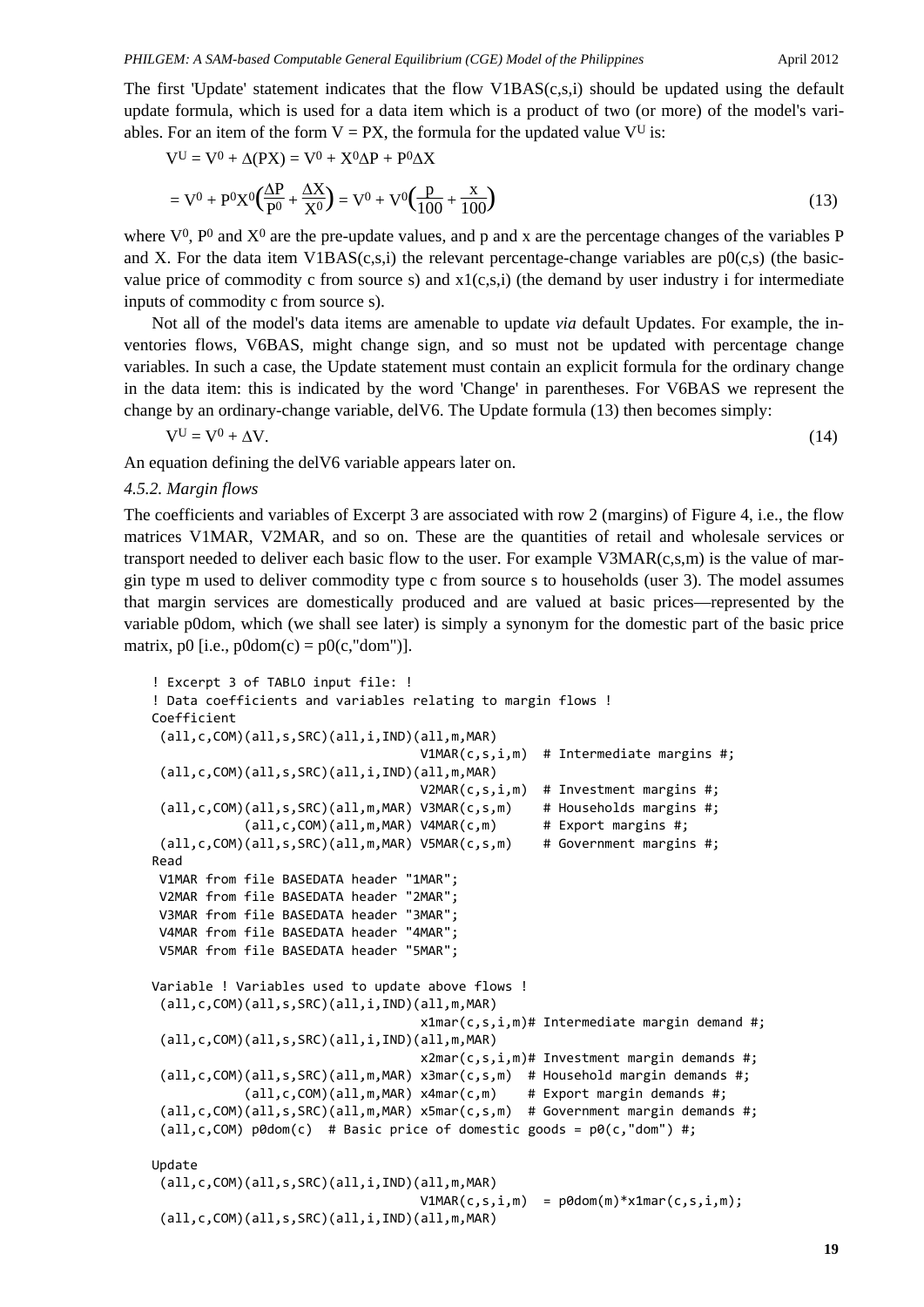|                                                          | V2MAR(c,s,i,m) | = $p\theta$ dom(m)*x2mar(c,s,i,m); |
|----------------------------------------------------------|----------------|------------------------------------|
| $(all,c, COM)(all,s,SRC)(all,m,MAR) V3MAR(c,s,m)$        |                | $=$ p0dom(m)*x3mar(c,s,m);         |
| (all, c, COM)(all, m, MAR)                               | V4MAR(c,m)     | $=$ p0dom(m)*x4mar(c,m);           |
| $(all, c, COM)(all, s, SRC)(all, m, MAR) V5MAR(c, s, m)$ |                | $=$ $p\theta$ dom(m)*x5mar(c,s,m); |

### *4.5.3. User-specific commodity taxes*

Excerpt 4 contains coefficients and variables associated with row 3 (commodity taxes) of Figure 4, i.e., the flow matrices V1TAX, V2TAX, and so on. These all have the same dimensions as the corresponding basic flows.

```
! Excerpt 4 of TABLO input file: !
! Data coefficients and variables relating to commodity taxes !
Coefficient  ! Taxes on Basic Flows!
(all,c,COM)(all,s,SRC)(all,i,IND)  V1TAX(c,s,i) # Taxes on intermediate #;
(al, c, COM)(all, s, SRC)(all, i, IND) V2TAX(c, s, i) # Taxes on investment #;
 (all,c,COM)(all,s,SRC)             V3TAX(c,s)   # Taxes on households #;
 (all,c,COM)                        V4TAX(c)     # Taxes on export #;
 (all,c,COM)(all,s,SRC)             V5TAX(c,s)   # Taxes on government #;
Read
V1TAX from file BASEDATA header "1TAX";
V2TAX from file BASEDATA header "2TAX";
V3TAX from file BASEDATA header "3TAX";
V4TAX from file BASEDATA header "4TAX";
V5TAX from file BASEDATA header "5TAX";
Variable
 (charge)(all,c,COM)(all,s,SRC)(all,i,IND) delV1TAX(c,s,i) # Interm tax rev #;
 (charge)(all,c,COM)(all,s,SRC)(all,i,IND) delV2TAX(c,s,i) # Invest tax rev #;
 (change)(all,c,COM)(all,s,SRC)            delV3TAX(c,s)   # H'hold tax rev #;
 (change)(all,c,COM)                       delV4TAX(c)     # Export tax rev #;
 (change)(all,c,COM)(all,s,SRC)            delV5TAX(c,s)   # Govmnt tax rev #;
Update
 (charge)(all,c,COM)(all,s,SRC)(all,i,IND) VITAX(c,s,i) = delVITAX(c,s,i);(charge)(all,c,COM)(all,s,SRC)(all,i,IND) V2TAX(c,s,i) = delV2TAX(c,s,i);(change)(all,c,COM)(all,s,SRC)             V3TAX(c,s)   = delV3TAX(c,s);
 (change)(all,c,COM)                        V4TAX(c)     = delV4TAX(c);
 (change)(all,c,COM)(all,s,SRC)             V5TAX(c,s)   = delV5TAX(c,s);
```
PHILGEM treats commodity taxes in great detail—the tax levied on each basic flow is separately identified. Published input-output tables are usually less detailed—so to construct the initial model database we enforce plausible assumptions: e.g., that all intermediate usage of, say, Coal, is taxed at the same rate. However, the disaggregated data structure still allows us to simulate the effects of commodity-and-userspecific tax changes, such as an increased tax on Coal used by the Iron industry.

The tax flows are updated by corresponding ordinary change variables: equations determining these appear later on.

### *4.5.4. Factor payments and other flows data*

Excerpt 5 of the TABLO Input file corresponds to the remaining rows of Figure 4. There are coefficient matrices for payments to labour, capital, and land, and 2 sorts of production tax. Then are listed the corresponding price and quantity variables. For the production tax V1PTX, the corresponding ordinary change variable delV1PTX is used in a Change Update statement: an equation determining this variable appears later. The other flow coefficients in this group are simply the products of prices and quantities. Hence, they can be updated *via* default Update statements.

Excerpt 5 also defines the import duty vector V0TAR. Treatment of the last item in the flows database, the multiproduction matrix MAKE, showing output of commodities by each industry, is deferred to a later section.

```
! Excerpt 5 of TABLO input file: !
! Data coefficients for primary‐factor flows, other industry costs, and tariffs!
Coefficient
```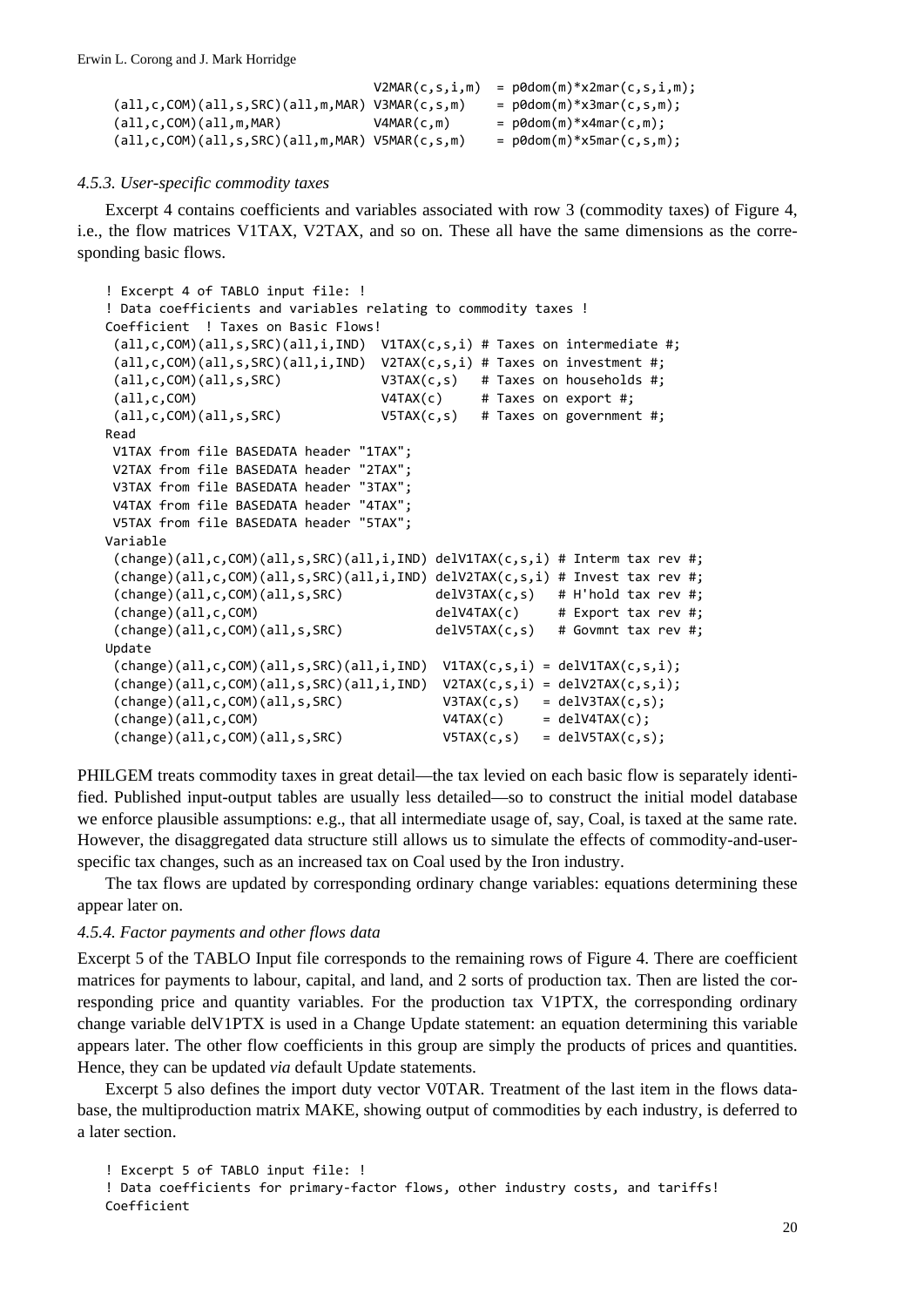```
(all,i,IND)(all,o,OCC)  V1LAB(i,o)  # Wage bill matrix #;
 (a11,i,IND) V1CAP(i) # Capital rentals #;
 \text{(all,i,IND)} \text{V1LND}(i) # Land rentals #;
 \text{(all,i,IND)} \text{V1PTX}(i) # Production tax #;
 all,i,IND) V10CT(i) # Other cost tickets #;
Read
V1LAB from file BASEDATA header "1LAB";
V1CAP from file BASEDATA header "1CAP";
V1LND from file BASEDATA header "1LND";
V1PTX from file BASEDATA header "1PTX";
V1OCT from file BASEDATA header "1OCT";
Variable
 (\text{all}, i, \text{IND})(all, o, \text{OCC}) \times 1lab(i, o) # Employment by industry and occupation #;
 (\text{all}, i, \text{IND})(\text{all}, o, \text{OCC}) pllab(i,o) # Wages by industry and occupation #;
 (all,i,IND)  x1cap(i)        # Current capital stock #;
 (all,i,IND)  p1cap(i)        # Rental price of capital #;
 (\text{all}, i, \text{IND}) x1Ind(i) # Use of land #;
 (all,i,IND)  p1lnd(i)        # Rental price of land #;
 (change)(all,i,IND) delV1PTX(i) # Ordinary change in production tax revenue #;
 (\text{all}, i, \text{IND}) \times \text{1oct}(i) # Demand for "other cost" tickets #;
 (all,i,IND)  p1oct(i)        # Price of "other cost" tickets #;
Update
 (all,i,IND)(all,0,0CC) V1LAB(i,0) = p1lab(i,0)*x1lab(i,0);\text{(all,i,IND)} \text{V1CAP}(i) = \text{p1cap}(i)*\text{x1cap}(i);\text{(all,i,IND)} \text{V1LND}(i) = \text{p1Ind}(i)*x1Ind(i);(charge)(all,i,IND) V1PTX(i) = delV1PTX(i);(\text{all}, i, \text{IND}) \qquad \qquad \text{V10CT}(i) = \text{p1oct}(i) * \text{x1oct}(i);! Data coefficients relating to import duties !
Coefficient (all,c,COM) V0TAR(c)  # Tariff revenue #;
Read V0TAR from file BASEDATA header "0TAR";
Variable (all,c,COM) (change) delV0TAR(c) # Ordinary change in tariff revenue #;
Update (change)  (all,c,COM) V0TAR(c) = delV0TAR(c);
```
### *4.5.5. Purchasers' values*

Excerpt 6 defines the values at purchasers' prices of the commodity flows identified in Figure 4. These aggregates will be used in several different equation blocks. The definitions use the TABLO summation notation, explained in Section 4.1. For example, the first formula in Excerpt 6 contains the term:

sum{m,MAR, V1MAR(c,s,i,m) }

This defines the sum, over an index m running over the set of margins commodities (MAR), of the inputoutput data flows V1MAR(c,s,i,m). This sum is the total value of margins commodities required to facilitate the flow of intermediate inputs of commodity c from source s to user industry i. Adding this sum to the basic value of the intermediate-input flow and the associated indirect tax, gives the purchaser's-price value of the flow.

Next are defined purchasers' price variables, which include basic, margin and tax components. Equations to determine these variables appear in Excerpt 22 below.

```
! Excerpt 6 of TABLO input file: !
! Coefficients and variables for purchaser's prices (basic + margins + taxes) !
Coefficient ! Flows at purchasers prices !
 (\text{all}, \text{c}, \text{COM})(\text{all}, \text{s}, \text{SRC})(\text{all}, \text{i}, \text{IND}) V1PUR(\text{c}, \text{s}, \text{i}) # Intermediate purch. value #;
 (\text{all}, \text{c}, \text{COM})(\text{all}, \text{s}, \text{SRC})(\text{all}, \text{i}, \text{IND}) V2PUR(\text{c}, \text{s}, \text{i}) # Investment purch. value #;
 (all,c,COM)(all,s,SRC)             V3PUR(c,s)    # Households purch. value #;
 (all,c,COM)                        V4PUR(c)      # Export purch. value #;
 (all,c,COM)(all,s,SRC)             V5PUR(c,s)    # Government purch. value #;
Formula
 (all,c,COM)(all,s,SRC)(all,i,IND)
   V1PUR(c,s,i) = V1BAS(c,s,i) + V1TAX(c,s,i) + sum{m,MAR, V1MAR(c,s,i,m)};(all,c,COM)(all,s,SRC)(all,i,IND)
   V2PUR(c,s,i) = V2BAS(c,s,i) + V2TAX(c,s,i) + sum{m,MAR, V2MAR(c,s,i,m)};(all,c,COM)(all,s,SRC)
```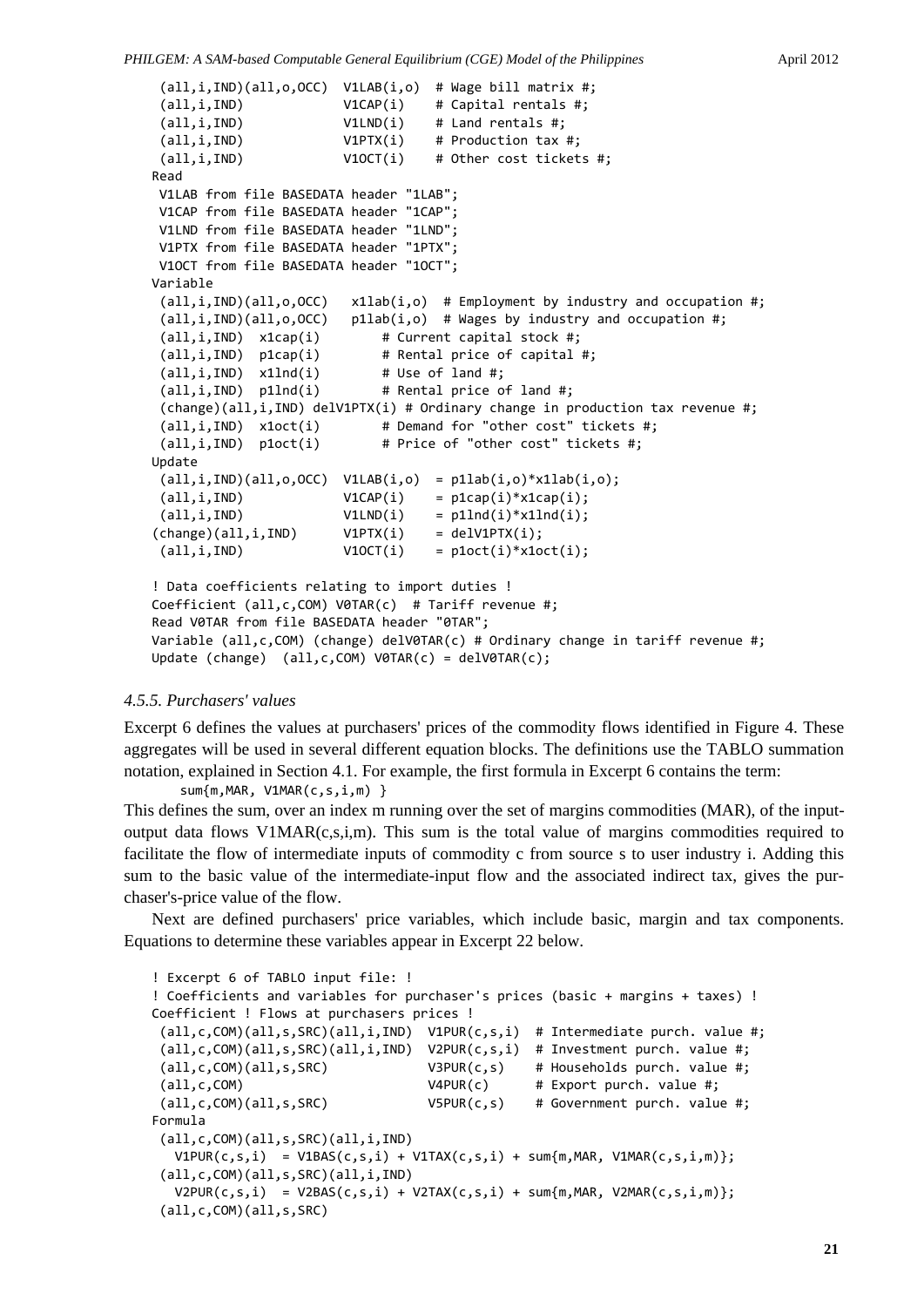Erwin L. Corong and J. Mark Horridge

| V3PUR(c, s)                    | $= V3BAS(c,s)$  | + V3TAX(c,s)   | $+$ sum $\{m, MAR, V3MAR(c,s,m)\};$                                                      |  |
|--------------------------------|-----------------|----------------|------------------------------------------------------------------------------------------|--|
| (all,c,COM)                    |                 |                |                                                                                          |  |
| V4PUR(c)                       | $= VABAS(c)$    | $+$ V4TAX(c)   | $+$ sum $\{m, MAR, V4MAR(c,m)\};$                                                        |  |
| (all,c,COM)(all,s,SRC)         |                 |                |                                                                                          |  |
| V5PUR(c,s)                     | $= V5BAS(c, s)$ | $+ V5TAX(c,s)$ | $+$ sum $\{m, MAR, V5MAR(c, s, m)\};$                                                    |  |
|                                |                 |                |                                                                                          |  |
| Variable ! Purchasers prices ! |                 |                |                                                                                          |  |
|                                |                 |                | $(all,c,COM)(all,s,SRC)(all,i,IND)$ $p1(c,s,i)$ # Purchaser's price, intermediate #;     |  |
|                                |                 |                | $(all, c, COM)(all, s, SRC)(all, i, IND) p2(c, s, i)$ # Purchaser's price, investment #; |  |
| (all,c,COM)(all,s,SRC)         |                 |                | $p3(c, s)$ # Purchaser's price, household #;                                             |  |
| (all,c,COM)                    |                 |                | $p4(c)$ # Purchaser's price, exports, loc\$ #;                                           |  |
| (all,c,COM)(all,s,SRC)         |                 |                | $p5(c,s)$ # Purchaser's price, government #;                                             |  |
| $-1$                           |                 |                |                                                                                          |  |

### *4.6. The equation system*

The rest of the TABLO Input file is an algebraic specification of the linear form of the model, with the equations organised into a number of blocks. Each Equation statement begins with a name and (optionally) a description. For PHILGEM, the equation name normally consists of the characters E\_ followed by the name of the left-hand-side variable. Except where indicated, the variables are percentage changes. Variables are in lower-case characters and coefficients in upper case. Variables and coefficients are defined as the need arises. Readers who have followed the TABLO file so far should have no difficulty in reading the equations in the TABLO notation. We provide some commentary on the theory underlying each of the equation blocks.

### *4.7. Structure of production*

PHILGEM allows each industry to produce several commodities, using as inputs domestic and imported commodities, labour of several types, land, and capital. In addition, commodities destined for export are distinguished from those for local use. The multi-input, multi-output production specification is kept manageable by a series of separability assumptions, illustrated by the nesting shown in Figure 7. For example, the assumption of *input-output separability* implies that the generalised production function for some industry:

$$
F(inputs, outputs) = 0 \tag{15}
$$

may be written as:

 $G(\text{inputs}) = X1\text{TOT} = H(\text{outputs})$  (16)

where X1TOT is an index of industry activity. Assumptions of this type reduce the number of estimated parameters required by the model. Figure 7 shows that the H function in (16) is derived from two nested CET (constant elasticity of transformation) aggregation functions, while the G function is broken into a sequence of nests. At the top level, commodity composites, a primary-factor composite and 'other costs' are combined using a Leontief production function. Consequently, they are all demanded in direct proportion to X1TOT. Each commodity composite is a CES (constant elasticity of substitution) function of a domestic good and the imported equivalent. The primary-factor composite is a CES aggregate of land, capital and composite labour. Composite labour is a CES aggregate of occupational labour types. Although all industries share this common production structure, input proportions and behavioural parameters may vary between industries.

The nested structure is mirrored in the TABLO equations—each nest requiring 2 sets of equations. We begin at the bottom of Figure 7 and work upwards.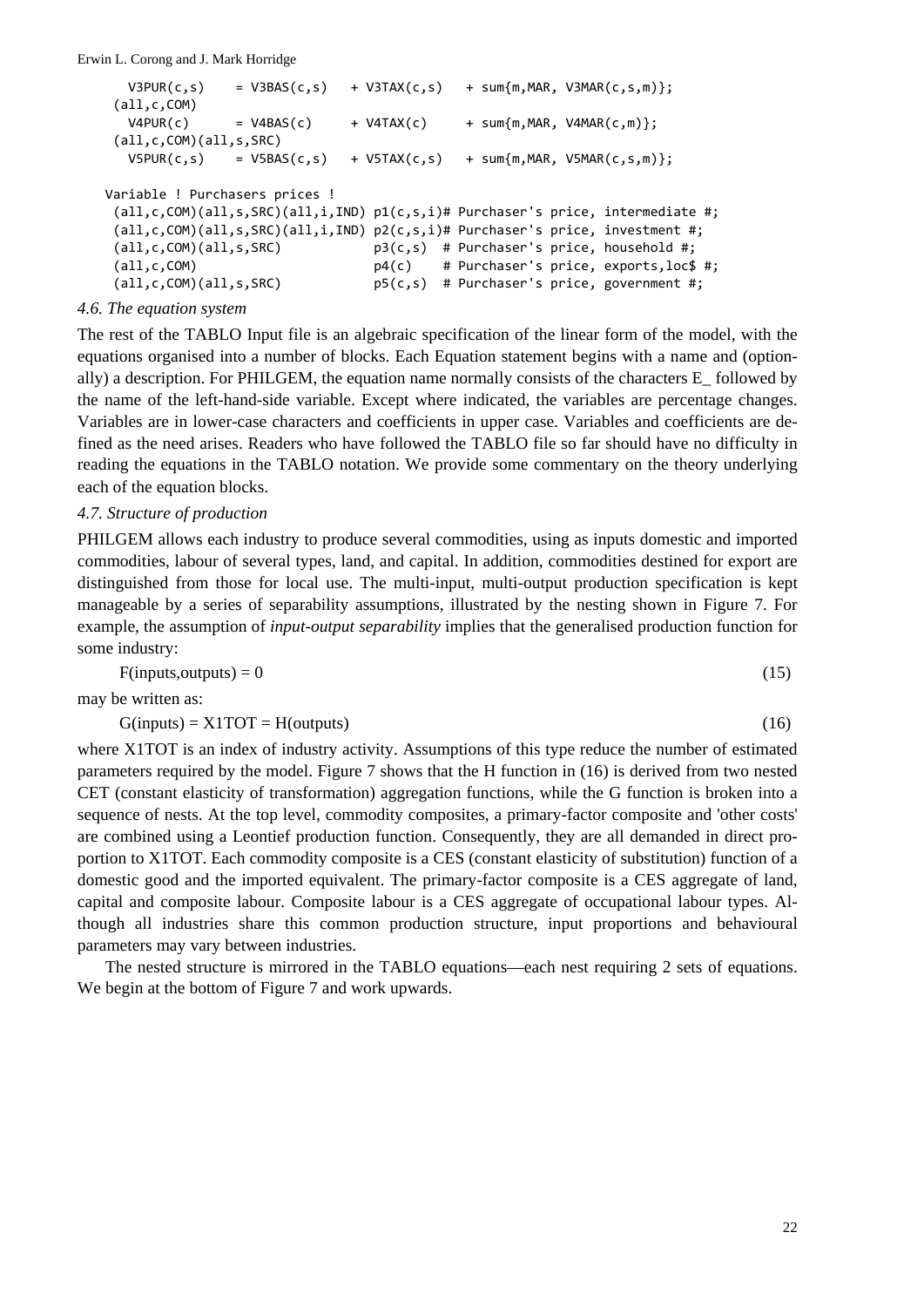

**Figure 7. Structure of Production**

*4.8. Demands for primary factors*

Excerpt 7 shows the equations determining the occupational composition of labour demand in each industry. For each industry i, the equations are derived from the following optimisation problem: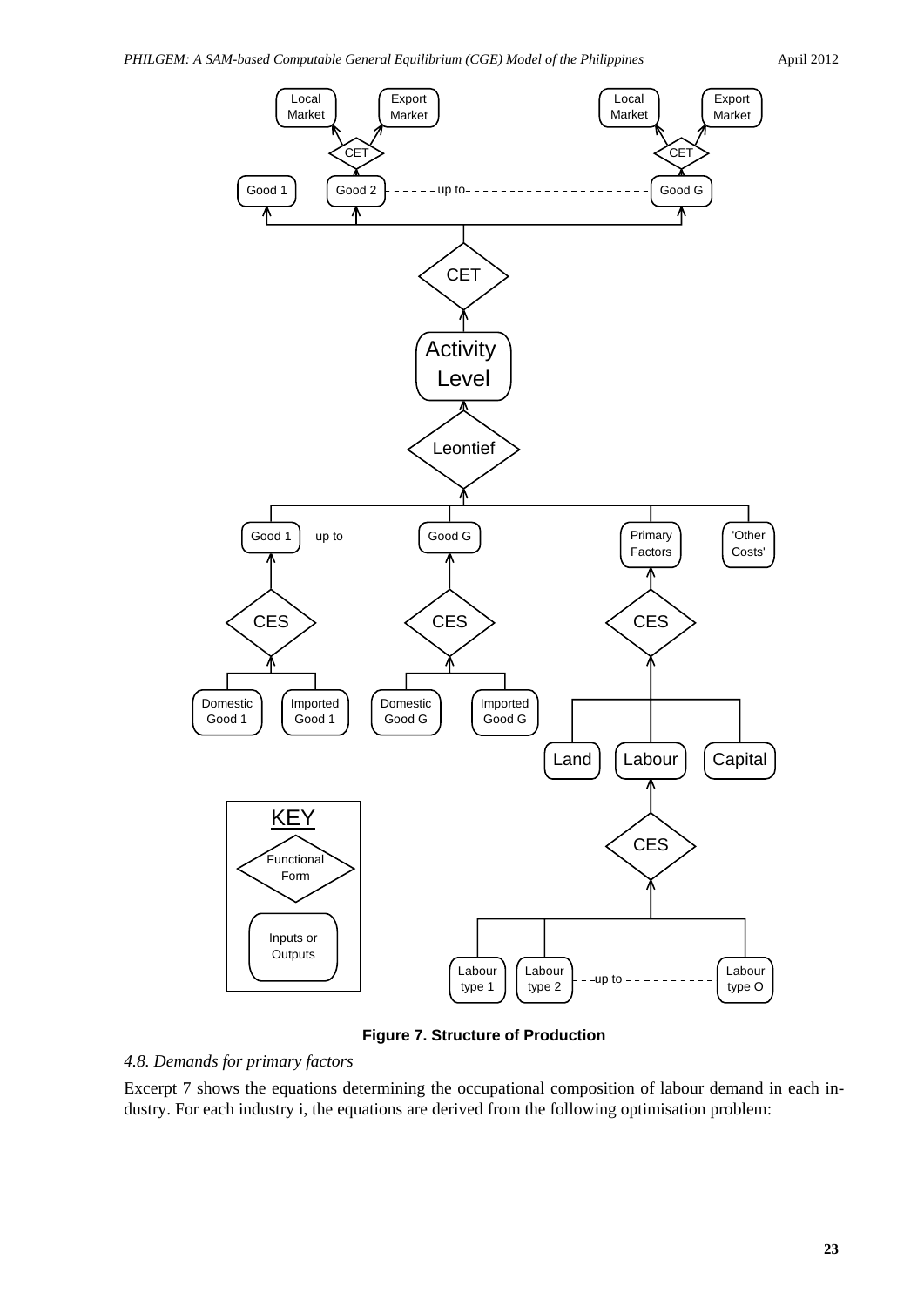

**Figure 8. Demand for different types of labour**

Choose inputs of occupation-specific labour,

```
X1LAB(i,o),
```

```
to minimize total labour cost,
   Sum{o,OCC, P1LAB(i,o)*X1LAB(i,o)},
```
where

 $X1LAB$   $O(i) = CES[$  All,o, OCC:  $X1LAB(i,o)$ ],

regarding as exogenous to the problem

```
P1LAB(i,o) and X1LAB O(i).
```
Note that the problem is formulated in the levels of the variables. Hence, we have written the variable names in upper case. The notation CES[ ] represents a CES function defined over the set of variables enclosed in the square brackets.

```
! Excerpt 7 of TABLO input file: !
! Occupational composition of labour demand !
Coefficient
 (parameter)(all,i,IND) SIGMA1LAB(i) # CES substitution between skill types #;
 (\text{all}, i, \text{IND}) V1LAB O(i) # Total labour bill in industry i #;
                           TINY    # Small number to prevent zerodivides or singular matrix #;
Read SIGMA1LAB from file BASEDATA header "SLAB";
Formula
 all, i, IND) V1LAB O(i) = sum{o, OCC, V1LAB(i,o)};             TINY       = 0.000000000001; !NB TINY+NUM=NUM, if NUM significant!
Variable
 (all,i,IND) p1lab_o(i) # Price to each industry of labour composite #;
 (all,i,IND) x1lab_o(i) # Effective labour input #;
Equation
E_x1lab   # Demand for labour by industry and skill group #
    (all,i,IND)(all,o,OCC)
   x1lab(i, o) = x1lab o(i) - SIGMA1LAB(i)*[p1lab(i, o) - p1lab o(i)];E p1lab o # Price to each industry of labour composite #
  (\text{all}, i, \text{IND}) [TINY+V1LAB_O(i)]*p1lab_o(i) = sum{o,OCC, V1LAB(i,o)*p1lab(i,o)};
```
The solution of this problem, in percentage-change form, is given by equations E\_x1lab and E\_p1lab\_o (see Appendix A for derivation). The first of the equations indicates that demand for labour type o is proportional to overall labour demand, X1LAB\_O, and to a price term. In change form, the price term is composed of an elasticity of substitution, SIGMA1LAB(i), multiplied by the percentage change in a price ratio  $[p1lab(i,o)-p1lab_0(i)]$  representing the wage of occupation o relative to the average wage for labour in industry i. Changes in the relative prices of the occupations induce substitution in favour of relatively cheapening occupations. The percentage change in the average wage, p1lab\_o(i), is given by the second of the equations. This could be rewritten: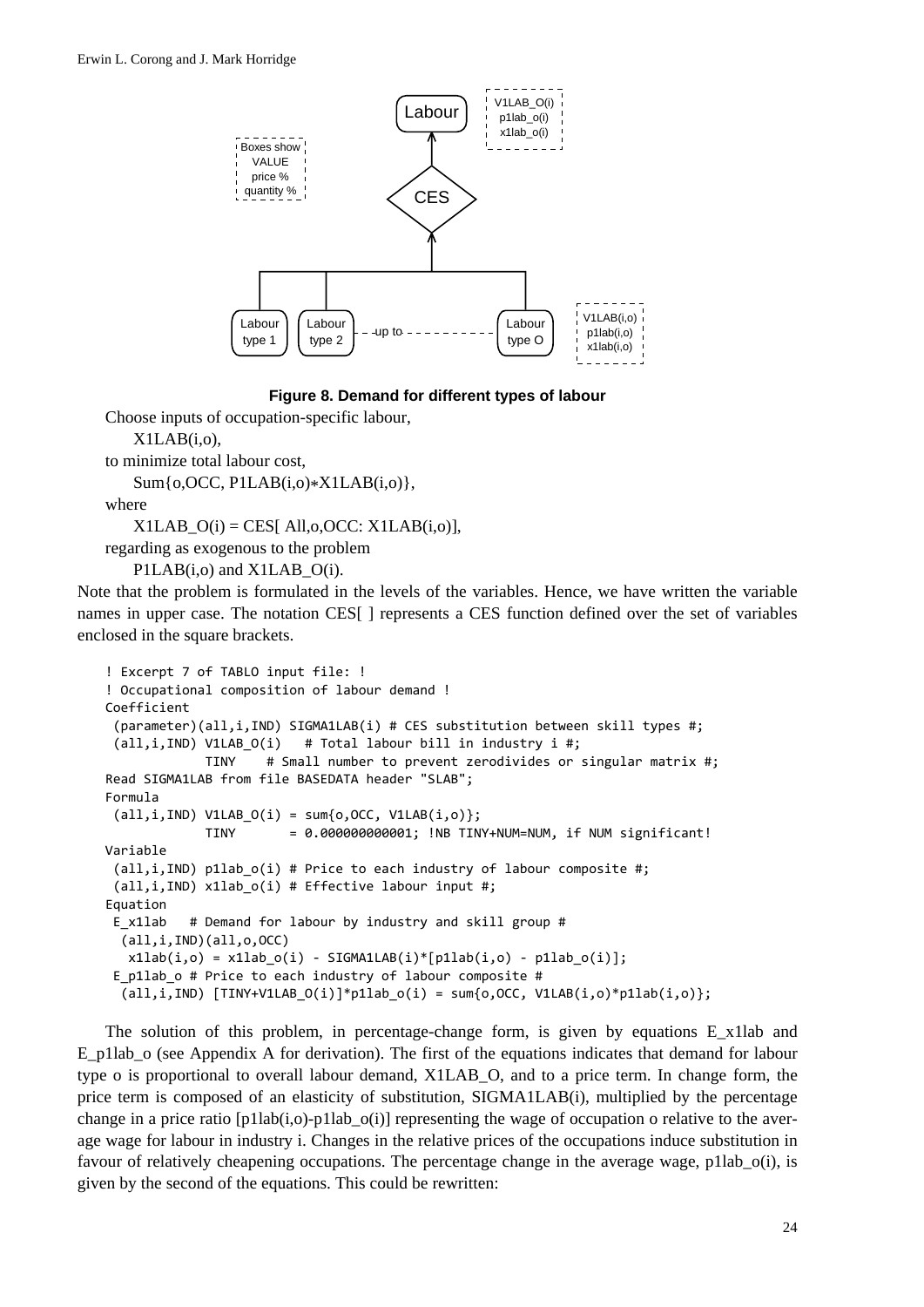$p1lab_0(i) = sum\{o, OCC, S1LAB(i,o)*p1lab(i,o)\},\$ 

if S1LAB(i,o) were the value share of occupation o in the total wage bill of industry i. In other words, p1lab  $o(i)$  is a Divisia index of the p1lab(i,o).

It is worth noting that if the individual equations of E\_x1lab were multiplied by corresponding elements of S1LAB(i,o), and then summed together, all price terms would disappear, giving:

x1lab  $o(i) = sum\{o, OCC, S1LAB(i,o)*x1lab(i,o)\}.$ 

This is the percentage-change form of the CES aggregation function for labour.

For an industry which does not use labour (housing services is a common example), V1LAB(i,o) would contain only zeros so that p1lab<sub>\_0</sub>(i) would be undefined. To prevent this, we add the coefficient TINY (set to some very small number) to the left hand side of equation E\_p1lab\_o. With V1LAB\_O(i) zero, equation E\_p1lab\_o becomes:

p1lab  $o(i) = 0$ .

The same procedure is used extensively in later equations.



**Figure 9. Primary Factor Demand**

Excerpt 8 contains equations determing the composition of demand for primary factors. Their derivation follows a pattern similar to that underlying the previous nest. In this case, total primary factor costs are minimised subject to the production function:

$$
X1PRIM(i) = CES\left[\frac{X1LAB\_O(i)}{A1LAB\_O(i)}, \frac{X1CAP(i)}{A1CAP(i)}, \frac{X1LND(i)}{A1LND(i)}\right].
$$

Because we may wish to introduce factor-saving technical changes, we include explicitly the coefficients A1LAB O(i), A1CAP(i), and A1LND(i).

The solution to this problem, in percentage-change form, is given by equations E\_x1lab\_o, E\_x1cap and E\_x1lnd, and E\_p1prim. Ignoring the technical-change terms, we see that demand for each factor is proportional to overall factor demand, X1PRIM, and to a price term. In change form the price term is an elasticity of substitution, SIGMA1PRIM(i), multiplied by the percentage change in a price ratio representing the cost of an effective unit of the factor relative to the overall, effective cost of primary factor inputs to industry i. Changes in the relative prices of the primary factors induce substitution in favour of relatively cheapening factors. The percentage change in the average effective cost, p1prim(i), given by equation E\_p1prim, is again a cost-weighted Divisia index of individual prices and technical changes.

```
! Excerpt 8 of TABLO input file: !
! Primary factor proportions !
Coefficient
(parameter)(all,i,IND) SIGMA1PRIM(i) # CES substitution, primary factors #;
Read SIGMA1PRIM from file BASEDATA header "P028";
Coefficient (all,i,IND) V1PRIM(i) # Total factor input to industry i#;
Formula \text{(all,i,IND)} V1PRIM\text{(i)} = TINY + V1LAB O(i)+ V1CAP\text{(i)} + V1LND\text{(i)};
Variable
 (all,i,IND) p1prim(i)  # Effective price of primary factor composite #;
```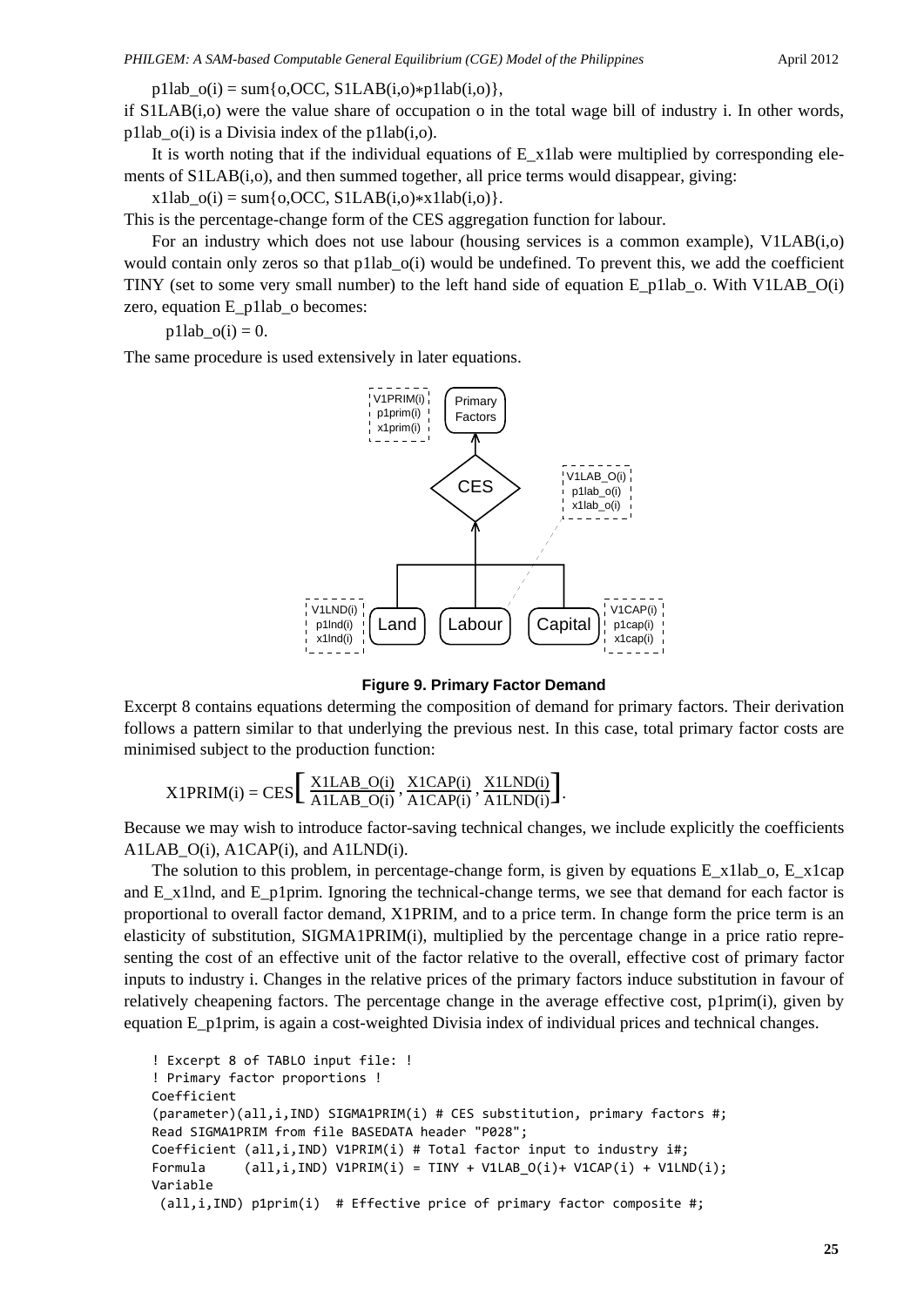```
(all,i,IND) x1prim(i)  # Primary factor composite #;
 (all,i,IND) a1lab o(i) # Labor-augmenting technical change #;
 (all,i,IND) a1cap(i)   # Capital‐augmenting technical change #;
 (all,i,IND) a1lnd(i)   # Land‐augmenting technical change #;
(change)(all,i,IND) delV1PRIM(i)# Ordinary change in cost of primary factors #;
Equation
E x1lab o # Industry demands for effective labour #
 (all,i,IND) x1lab o(i) - a1lab o(i) =
   x1prim(i) - SIGMA1PRIM(i)*[p1labo(i) + a1labo(i) - p1prim(i)];E p1cap # Industry demands for capital #
  (\text{all}, i, \text{IND}) x1cap(i) - \text{alcap}(i) =
   x1prim(i) - SIGMA1PRIM(i)*[p1cap(i) + alcap(i) - p1prim(i)];E_p1lnd  # Industry demands for land #
  (all,i,IND) x1Ind(i) - a1Ind(i) =x1prim(i) - SIGMA1PRIM(i)*[p1Ind(i) + a1Ind(i) - p1prim(i)];E p1prim # Effective price term for factor demand equations #
  (\text{all}, i, \text{IND}) V1PRIM(i)*p1prim(i) = V1LAB O(i)*[p1lab o(i) + a1lab o(i)]
        + V1CAP(i)*[p1cap(i) + a1cap(i)] + V1LND(i)*[p1lnd(i) + a1lnd(i)];
E_delV1PRIM  # Ordinary change in total cost of primary factors #
  (all,i,IND) 100*delV1PRIM(i) = V1CAP(i) * [p1cap(i) + x1cap(i)]                              +  V1LND(i)  * [p1lnd(i) + x1lnd(i)]
                                         + sum{o,OCC, V1LAB(i,o)* [p1lab(i,o) + x1lab(i,o)]};
```
Appendix A contains a formal derivation of CES demand equations with technical-change terms. The technical-change terms appear in a predictable pattern. Imagine that the percentage-change equations lacked these terms, as in the previous, occupational-demand, block. We could add them in by:

replacing each quantity (x) variable by (x-a); replacing each price  $(p)$  variable by  $(p+a)$ ; and rearranging terms.

The last equation defines DelV1PRIM, the ordinary change in total cost of primary factors to each industry. This variable is used later in computing industries' total production costs.

### *4.9. Sourcing of intermediate inputs*

We adopt the Armington (1969; 1970) assumption that imports are imperfect substitutes for domestic supplies. Excerpt 9 shows equations determining the import/domestic composition of intermediate commodity demands. They follow a pattern similar to the previous nest. Here, the total cost of imported and domestic good i are minimised subject to the production function:

$$
X1_S(c,i) = CES[All,s,SRC: \frac{X1(c,s,i)}{A1(c,s,i)}],
$$
\n(17)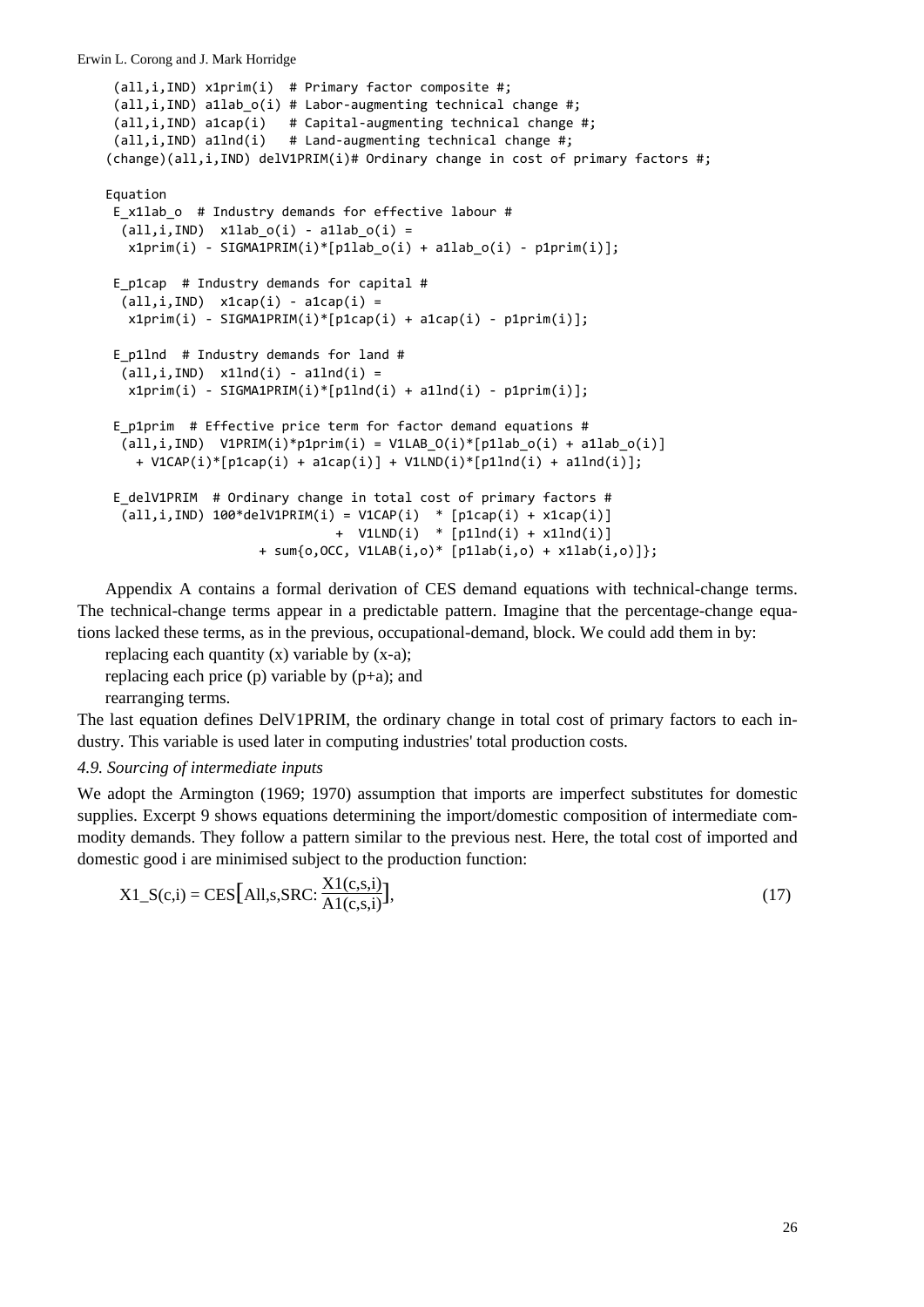

**Figure 10. Intermediate input sourcing decision**

Commodity demand from each source is proportional to demand for the composite, X1\_S(c,i), and to a price term. The change form of the price term is an elasticity of substitution, SIGMA1(i), multiplied by the percentage change in a price ratio representing the effective price from the source relative to the effective cost of the import/domestic composite. Lowering of a source-specific price, relative to the average, induces substitution in favour of that source. The percentage change in the average effective cost, p1  $s(i)$ , is again a cost-weighted Divisia index of individual prices and technical changes.

```
! Excerpt 9 of TABLO input file: !
! Import/domestic composition of intermediate demands !
Variable
 (all,c,COM)(all,s,SRC)(all,i,IND) a1(c,s,i) # Intermediate basic tech change #;
 (all,c,COM)(all,i,IND) x1_s(c,i) # Intermediate use of imp/dom composite #;
 (all,c,COM)(all,i,IND) p1_s(c,i)    # Price, intermediate imp/dom composite #;
 (all,i,IND)            p1mat(i)     # Intermediate cost price index #;
 (all,i,IND)            p1var(i)     # Short‐run variable cost price index #;
Coefficient
 (parameter)(all,c,COM) SIGMA1(c)    # Armington elasticities: intermediate #;
 (all,c,COM)(all,i,IND) V1PUR_S(c,i) # Dom+imp intermediate purch. value #;
 (all,c,COM)(all,s,SRC)(all,i,IND) S1(c,s,i) # Intermediate source shares #;
 (all,i,IND)            V1MAT(i)     # Total intermediate cost for industry i #;
 (all,i,IND)            V1VAR(i)     # Short‐run variable cost for industry i #;
Read SIGMA1 from file BASEDATA header "1ARM";
Zerodivide default 0.5;
Formula
 (all,c,COM)(all,i,IND)            V1PUR_S(c,i) = sum{s,SRC, V1PUR(c,s,i)};
 \text{(all,c,COM)}\text{(all,s,SRC)}\text{(all,i,IND)} \text{S1}(c,s,i) = \text{V1PUR}(c,s,i) / \text{V1PUR}_\text{S}(c,i);(i11, i, IND) V1MAT(i) = sum{c, COM, V1PUR_S(c, i)};(all,i,IND)                       V1VAR(i)     = V1MAT(i) + V1LAB_O(i);
Zerodivide off;
Equation E x1 # Source-specific commodity demands #
 (all,c,COM)(all,s,SRC)(all,i,IND)
  x1(c, s, i) - a1(c, s, i) = x1_s(c, i) - SIGMA1(c)*[p1(c, s, i) + a1(c, s, i) - p1_s(c, i)];
Equation E p1 s # Effective price of commodity composite #
 (all,c,COM)(all,i,IND)
 p1 s(c,i) = sum{s,SRC, S1(c,s,i)*[p1(c,s,i) + a1(c,s,i)]};Equation E_p1mat  # Intermediate cost price index #
 (all,i,IND)
  p1mat(i) = sum{c, COM, sum{s,SRC, (V1PUR(c,s,i)/ID01[V1MAT(i)]) * p1(c,s,i))}};Equation E p1var # Short-run variable cost price index #
```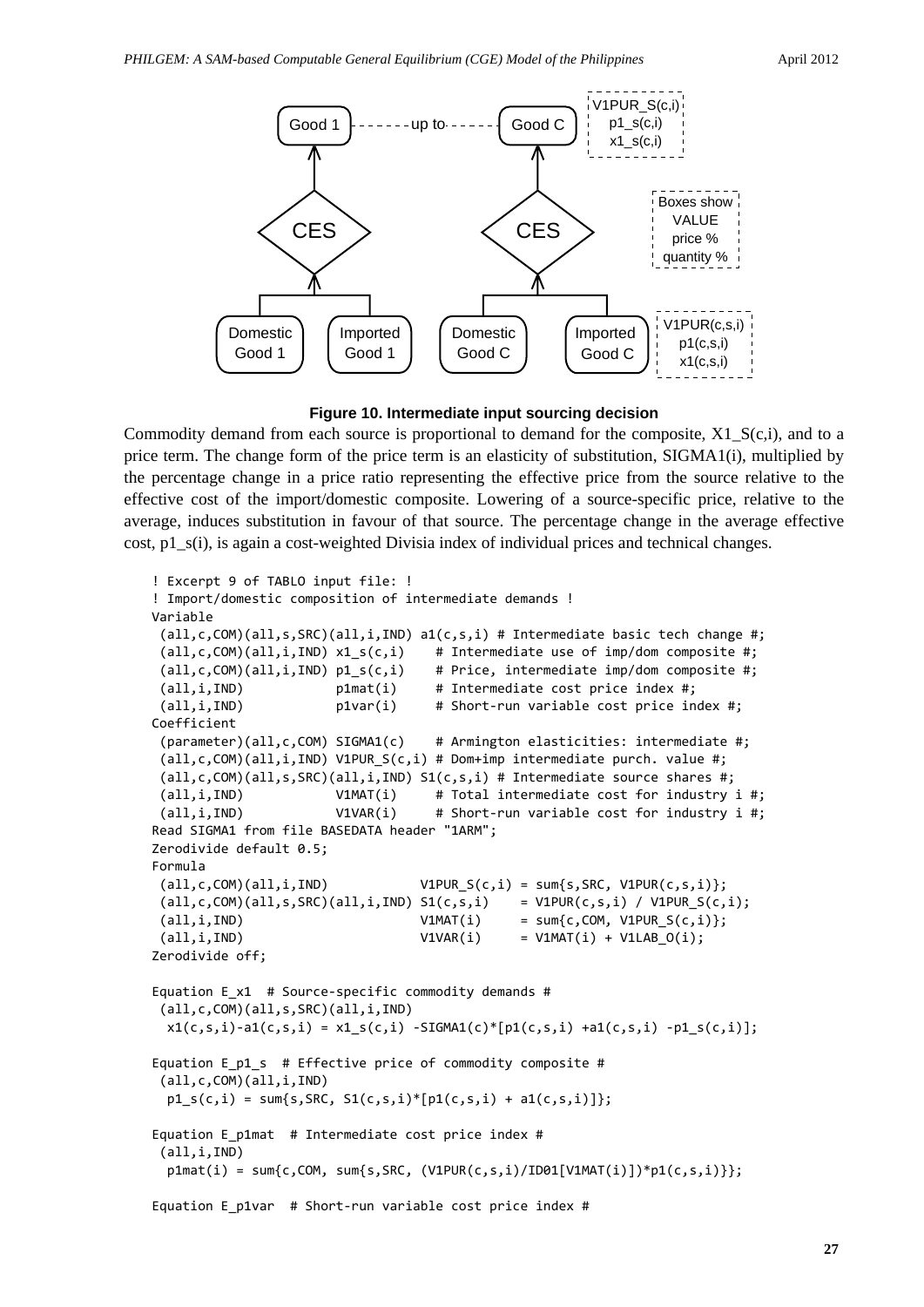Erwin L. Corong and J. Mark Horridge

```
(all,i,IND)
p1var(i) = [1/V1VAR(i)] * [V1MAT(i) * p1mat(i) + V1LAB O(i) * p1lab O(i)];
```
Following the pattern established for factor demands, we could have written Equation E\_p1\_s as:

V1PUR\_S(c,i)\*p1\_s(c,i)=Sum{s,SRC,V1PUR(c,s,i)\*[p1(c,s,i)+a1(c,s,i)]};

where V1PUR  $S(c,i)$  is the sum over domestic and imported of V1PUR(c,s,i). However, this equation would have left p1  $s(c,i)$  undefined when V1PUR  $S(c,i)$  is zero—not all industries use all commodities. In computing the share:

 $S1(c,s,i) = V1PUR(c,s,i)/V1PUR$   $S(c,i)$ ,

(see again Excerpt 9) we used the Zerodivide statement to instruct GEMPACK to set import and domestic shares (arbitrarily) to 0.5 in such cases. This device avoids a numerical error in computing, without any other substantive consequence.

The last 2 equations defines 2 variables used to explain results. P1mat is an industry-specific index of the price of intermediate inputs<sup>10</sup>. P1var is an index of short-run variable cost: it includes the cost of all industry inputs except capital and land (which are fixed in the short-run). Changes in p1var correspond to vertical shifts in shortrun industry supply schedules. Equations for both p1mat and p1var are written with no coefficient on the LHS—this facilitates the use of GEMPACK's AnalyseGE tool. AnalyseGE is able to 'decompose' the RHS of these equations to show the contribution of each individual price change to the total change in p1mat or p1var.

### *4.10. Top production nest*

l

Excerpt 10 covers the topmost input-demand nest of Figure 7. Commodity composites, the primaryfactor composite and 'other costs' are combined using a Leontief production function, given by:

$$
X1TOT(i) = \frac{1}{A1TOT(i)} \times
$$
  
MIN[All,c,COM:  $\frac{X1_S(c,i)}{A1_S(c,i)}$ ,  $\frac{X1PRIM(i)}{A1ORT(i)}$ ,  $\frac{X1OCT(i)}{A1OCT(i)}$ ]. (18)

Consequently, each of these three categories of inputs identified at the top level is demanded in direct proportion to X1TOT(i).

The Leontief production function is equivalent to a CES production function with the substitution elasticity set to zero. Hence, the demand equations resemble those derived from the CES case but lack price (substitution) terms. The a1tot(i) are Hicks-neutral technical-change terms, affecting all inputs equally.

```
! Excerpt 10 of TABLO input file: !
! Top nest of industry input demands !
Variable
 (all,i,IND)  x1tot(i)        # Activity level or value‐added #;
 (all,i,IND) a1prim(i) # All factor augmenting technical change #;
 (all,i,IND) a1tot(i) # All input augmenting technical change #;
 (all,i,IND) p1tot(i) # Average input/output price #;
 (all,i,IND)  a1oct(i)        # "Other cost" ticket augmenting techncal change#;
 (all,c,COM)(all,i,IND) a1_s(c,i) # Tech change, int'mdiate imp/dom composite #;
Equation E_x1_s  # Demands for commodity composites #
 all, c, COM)(all, i, IND) x1_s(c, i) - [a1_s(c, i) + a1tot(i)] = x1tot(i);Equation E x1prim # Demands for primary factor composite #
 all, i, IND) x1prim(i) - [alprim(i) + altot(i)] = x1tot(i);Equation E_x1oct  # Demands for other cost tickets #
 (\text{all}, i, \text{IND}) x1oct(i) - [\text{aloct}(i) + \text{altot}(i)] = \text{x1tot}(i);
```
Equation E\_p1mat uses the ID01 function built-in to GEMPACK: another way of avoiding divide-by-zero problems. If  $x=0$ , ID01(x)=1; otherwise ID01(x)=x.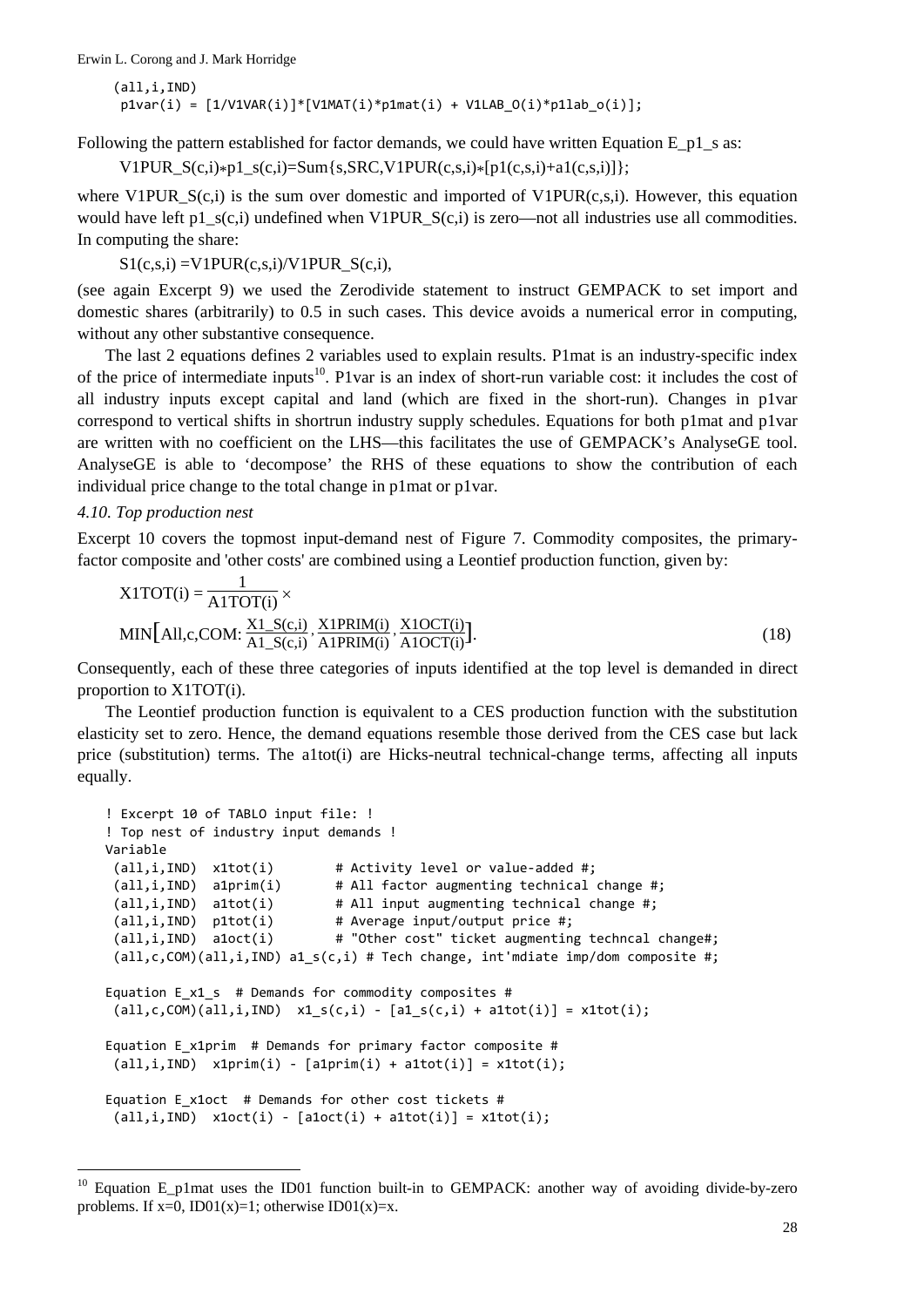### *4.11. Industry costs and production taxes*

Excerpt 11 computes levels and changes in the total cost of production both excluding (V1CST) and including (V1TOT) an ad valorem production tax, V1PTX. The equations are arranged to facilitate changing the base of the production tax. For example, a comment line underneath equation E\_delV1PTX shows how a value-added tax might be implemented: by making V1PRIM (rather than V1CST) the tax base.

```
! Excerpt 11 of TABLO input file: !
! Output cost inclusive of production tax !
Coefficient
 (all,i,IND)  V1CST(i)    # Total cost of industry i #;
 (all,i,IND)  V1TOT(i)    # Total industry cost plus tax #;
 (all,i,IND) PTXRATE(i)   # Rate of production tax #;
Formula
 all, i, IND) V1CST(i) = V1PRIM(i) + V1OCT(i) + V1MAT(i);\text{(all,i,IND)} V1TOT\text{(i)} = V1CST\text{(i)} + V1PTX\text{(i)};
 all,i,IND) PTXRATE(i) = V1PTX(i)/V1CST(i); !VAT: V1PTX/V1PRIM !
Write PTXRATE to file SUMMARY header "PTXR";
Variable
 (change)(all,i,IND) delV1CST(i)   # Change in ex‐tax cost of production #;
 (change)(all,i,IND) delV1TOT(i)   # Change in tax‐inc cost of production #;
 (change)(all,i,IND) delPTXRATE(i) # Change in rate of production tax #;
Equation
 E delV1CST (all,i,IND) delV1CST(i) = delV1PRIM(i) +
    sum{c,COM,sum{s,SRC,  0.01*V1PUR(c,s,i)*[p1(c,s,i) + x1(c,s,i)]}}
                                            +  0.01*V1OCT(i)    *[p1oct(i)  + x1oct(i)];
 E_delV1PTX (all,i,IND) delV1PTX(i) =
                                                PTXRATE(i)*delV1CST(i)  + V1CST(i) * delPTXRATE(i);
 ! VAT alternative: PTXRATE(i)*delV1PRIM(i) + V1PRIM(i)* delPTXRATE(i); !
 E_delV1TOT  (all,i,IND) delV1TOT(i) = delV1CST(i) + delV1PTX(i);
 E_p1tot \text{(all,i,IND)} V1TOT\text{(i)*}[p1tot\text{(i)} + x1tot\text{(i)}] = 100*delV1TOT\text{(i)};
Variable (all,i,IND) p1cst(i) # Index of production costs (for AnalyseGE) #;
Equation E_p1cst (all,i,IND) p1cst(i) = [1/V1CST(i)]*[  sum{c,COM,sum{s,SRC,  V1PUR(c,s,i)*p1(c,s,i)}}
                       + V10CT(i)    *p1oct(i)
                                            +  V1CAP(i)    *p1cap(i)
                                            +  V1LND(i)    *p1lnd(i)
                       + sum{o,OCC, V1LAB(i,o)  *p1lab(i,o)}];
```
The penultimate equation defines p1tot(i) as the percentage change in the unit cost of production for industry i. Given the constant returns to scale which characterise the model's production technology, p1tot is also the percentage change in marginal cost. We enforce the competitive *Zero Pure Profits* condition (price = marginal cost) by assuming that the p1tot are also equal to the average price received by each industry.

Under constant returns to scale, we could combine equations listed previously to deduce:

 $p1tot(i) = \sum S_k p_k$  + tax and technical change terms

where  $S_k$  and  $p_k$  are respectively the share of input k in total cost, and the percent change in its price.

The final equation defines another variable used to explain results. P1cst is an index of production costs which can be decomposed using AnalyseGE to show the contribution of individual price changes to the total change in input costs. This index ignores the effects of technical change.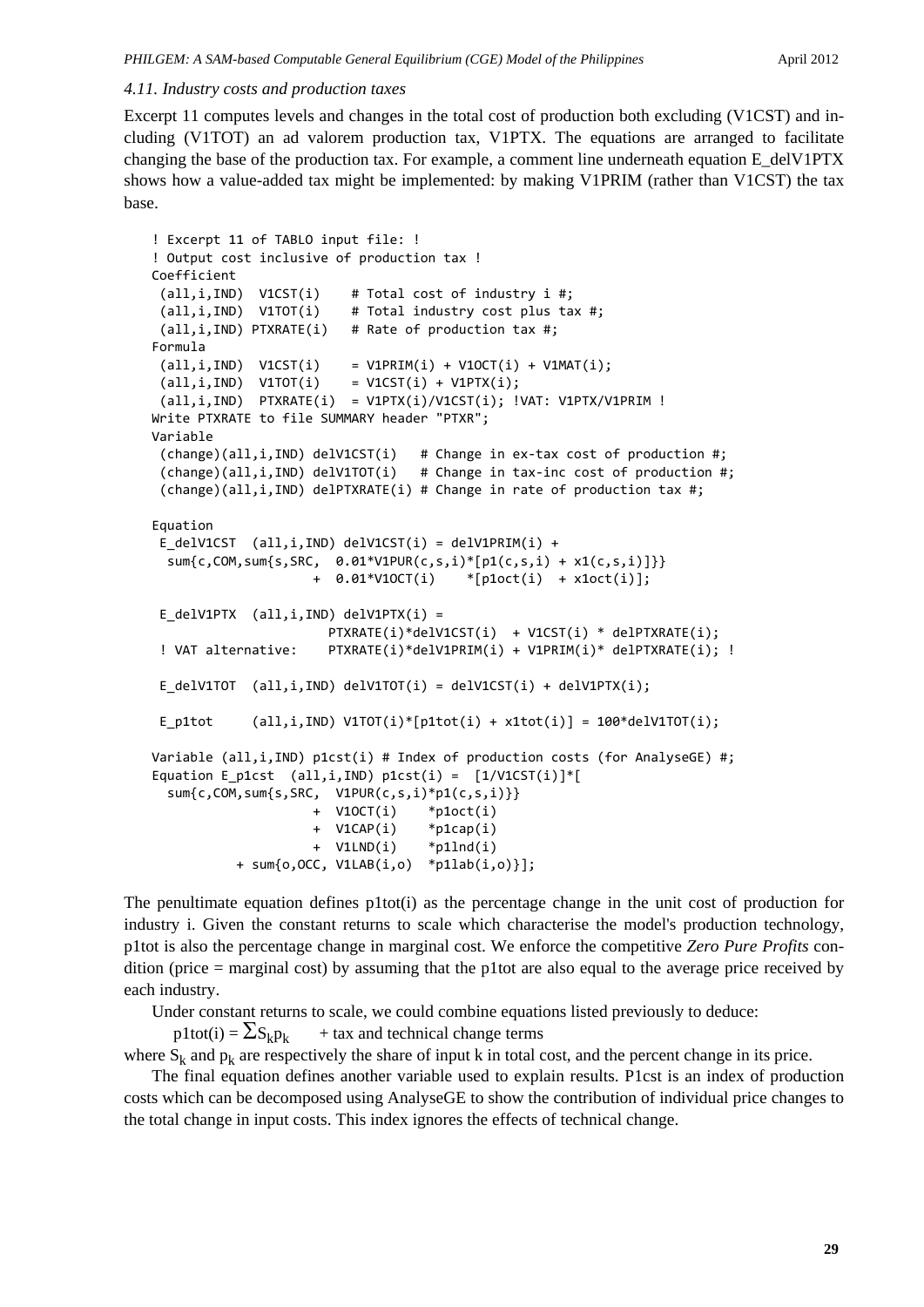l

### *4.12. From industry outputs to commodity ouputs*

PHILGEM allows for each industry to produce a mixture of all the commodities. For each industry, the mix varies, according to the relative prices of commodities<sup>11</sup>. The first two equations of Excerpt 12 determine the commodity composition of industry output—the final nest of Figure 7. Here, the total revenue from all outputs is *maximised* subject to the production function:

$$
X1TOT(i) = CET[AII,c,COM:Q1(c,i)].
$$
\n(19)

The CET (constant elasticity of transformation) aggregation function is identical to CES, except that the transformation parameter in the CET function has the opposite sign to the substitution parameter in the CES function. In equation E\_q1, an increase in a commodity price, relative to the average, induces transformation in favour of that output. The symbol, p1tot, defined in E\_x1tot as average unit revenue, is the same as that used in the previous equation group to refer to the effective price of a unit of activity. This confirms our interpretation of equation E\_p1tot as a *Zero Pure Profits* condition.



**Figure 11. Composition of output**

Equation E pq1 states that all industries that produce, say, Corn, receive the same unit price, p0com("Corn"). Corn produced by different industries are deemed to be perfect substitutes<sup>12</sup>. Equation E\_x0com simply adds up all industries' output of each commodity to get the total supply, x0com.

It is also possible to enforce a one-to-one correspondence between industries and commodities. This is implied whenever all off-diagonal elements of the MAKE matrix are zero. In this case, the equations of Excerpt 12 just equate corresponding elements of p0com and p1tot. Similarly, x1tot and x0com become, in effect, the same variable. The computational overhead of including the MAKE mechanism is very slight.

```
! Excerpt 12 of TABLO input file: !
! Output mix of commodities !
Coefficient (all,c,COM)(all,i,IND) MAKE(c,i) # Multiproduction matrix #;
Variable
 (al1, c, COM)(all, i, IND) q1(c, i) # Output by commodity and industry #;(\text{all}, \text{c}, \text{COM})(\text{all}, \text{i}, \text{IND}) pq1(c, i) # Price of com c produced by ind i #;
```
<sup>&</sup>lt;sup>11</sup> Multiproduction can be useful even where each industry produces just one commodity. For example we could split electricity generation into 2 parts: oil-fired and nuclear, each producing the same commodity, electricity.

The perfect substitute assumption causes problems when we have two industries just producing the same commodity, and neither industry has a fixed factor; eg, in a long-run closure with mobile capital, and two electricity industries (say, nuclear and coal-fired) both making electric power. The model will find it hard to decide what proportion of generation should be nuclear. To cover such a case, the TABLO input file contains optional equations (commented out in Excerpt 12), which allow (for example) nuclear electricity to be an imperfect substitute for coalfired electricity.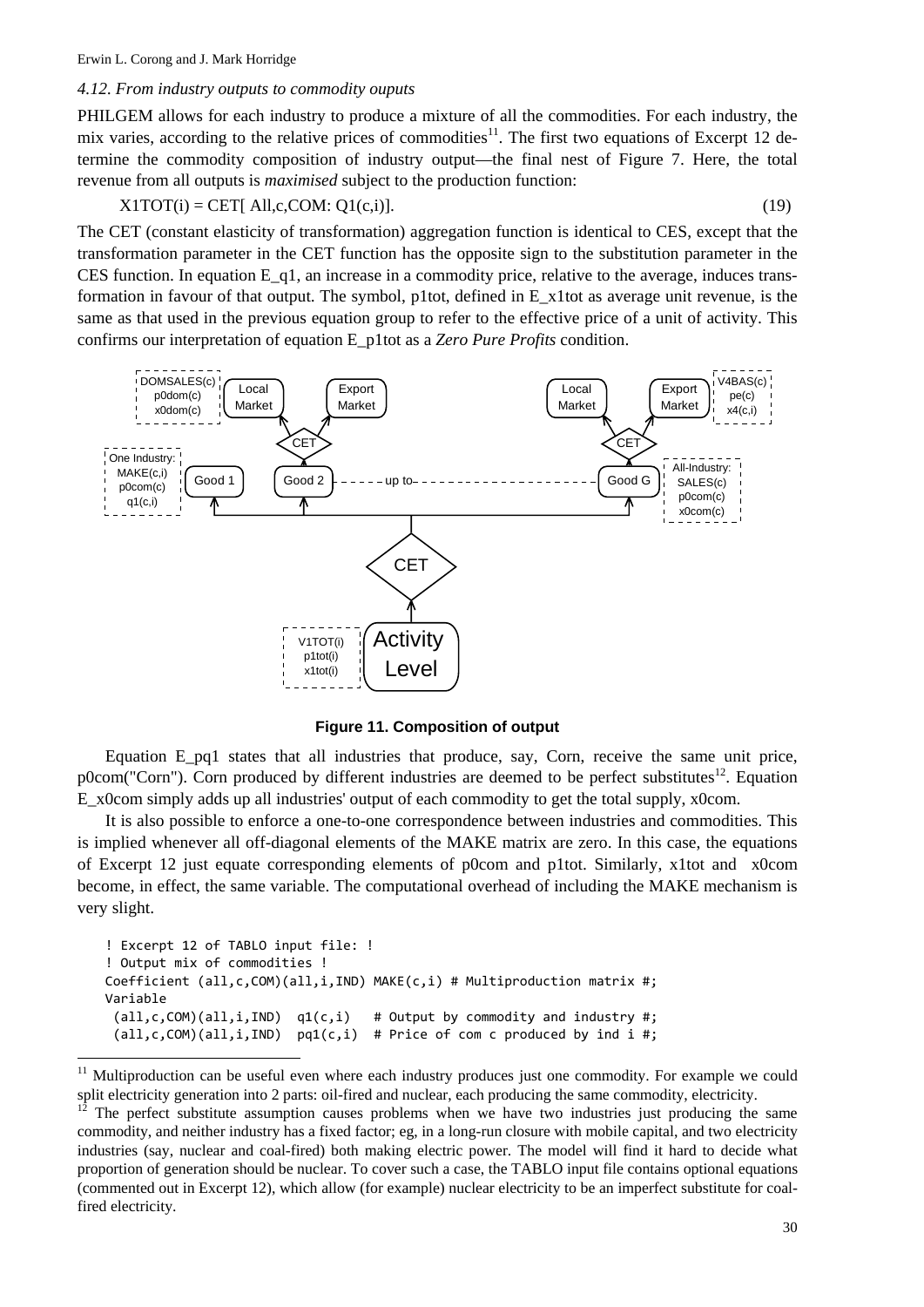```
(all,c,COM)  p0com(c)   # General output price of locally‐produced commodity #;
Read MAKE from file BASEDATA header "MAKE";
Update (al1, c, COM)(all, i, IND) MAKE(c, i) = pq1(c, i)*q1(c, i);Variable
(all,c,COM)  x0com(c)        # Output of commodities #;
Coefficient
 (parameter)(all,i,IND) SIGMA1OUT(i) # CET transformation elasticities #;
Read SIGMA1OUT from file BASEDATA header "SCET";
Equation E_q1  # Supplies of commodities by industries #
 (all,c,COM)(all,i,IND)
  q1(c,i) = x1tot(i) + SIGMA10UT(i)*[pq1(c,i) - p1tot(i)];Coefficient
 (all, i, IND) MAKE C(i) # All production by industry i #;
 (all,c,COM) MAKE I(c) # Total production of commodities #;
Formula
 (al, i, IND) MAKE_C(i) = sum{c,COM, MAKE(c,i)};
 (al, c, COM) MAKE I(c) = sum\{i, IND, MAKE(c, i)\};Equation E_x1tot # Average price received by industries #
 (all,i,IND) p1tot(i) = sum{c,COM, [MAKE(c,i)/MAKE(C(i)]*pq1(c,i)\};
!**********************************!
! ORANIG assumes that, for example, Wheat produced by Industry 1
    is a perfect substitute for Wheat produced by Industry 2 !
Equation
E_pq1  # Each industry gets the same price for a given commodity #
 (all,c,COM)(all,i,IND) pq1(c,i) = p0com(c);E x0com # Total output of commodities (as simple addition) #
 (all, c, COM) x0com(c) = sum[i, IND, [MAKE(c, i)/MAKE_I(c)] * q1(c, i)];! The perfect substitute assumption causes problems when we have two industries
    just producing the same commodity, and neither industry has a fixed factor.
    EG, in a long‐run closure with mobile capital, and two electricity industries
    (say, nuclear and coal‐fired) both making electric power. The model will
    find it hard to decide what proportion of generation should be nuclear.
    In such a case, the previous two equations could be commented out and
    replaced with the next two equations, which allow (for example) nuclear
  electricity to be an imperfect substitute for coal-fired electricity. !
!**********************************!
!Coefficient (parameter)(all,c,COM) CESMAKE(c) # Inter‐MAKE Elasticities #;
Read CESMAKE from file BASEDATA header "CMAK"; ! could have values like 5.0 !
Equation E pq1 # Demands for commodities from industries #
 (all,c,COM)(all,i,IND) q1(c,i) = x0com(c) - CESMAKE(c)*[pq1(c,i) - p0com(c)];Equation E_x0com # Total output of commodities (as CES quantity index) #
(all, c, COM) x0com(c) = sum{i, IND, [MAKE(c, i)/MAKE_I(c)] * q1(c, i)};!! for low values [<1] of CESMAKE use next equation instead of above !
!(all,c,COM) MAKE_I(c)*p0com(c) = sum{i,IND, MAKE(c,i)*pq1(c,i)};!   !]]!
!**********************************!
```
# *4.13. Export and local market versions of each good*

-

Excerpt 13 allows for the possibility that goods destined for export are not the the same as those for local use<sup>13</sup>. Conversion of an undifferentiated commodity into goods for both destinations is governed by a CET transformation frontier. Conceptually, the system is the same as Excerpt 12, but it is expressed a little differently; partly because there are only two outputs; and partly to facilitate switching the system off. This is achieved by setting TAU to zero, so that p0com, p0dom and pe are all equal.

<sup>&</sup>lt;sup>13</sup> This feature is not part of the ORANI tradition, but appears in some other applied GE models.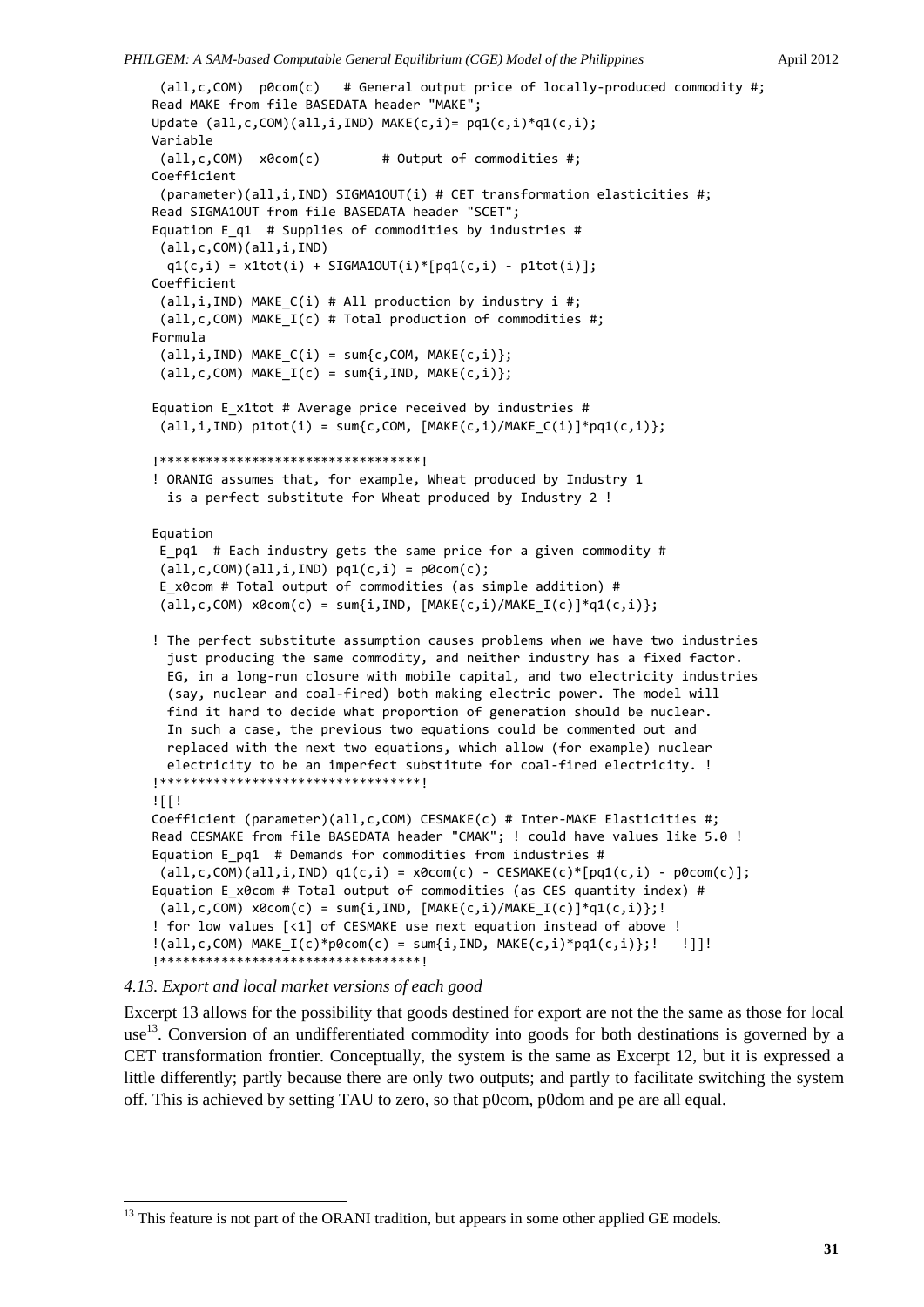! Excerpt 13 of TABLO input file: ! ! CET between outputs for local and export markets ! Variable (all,c,COM) x0dom(c) # Output of commodities for local market #; Coefficient (all, c,COM) EXPSHR(c) # Share going to exports #; (all, c,COM) TAU(c) # 1/Elast. of transformation, exportable/locally used #; Zerodivide default 0.5; Formula  $(all, c, COM) EXPSHR(c) = V4BAS(c)/MAKE IC);$  $(all, c, COM) TAU(c) = 0.0;$  ! if zero, p0dom = pe, and CET is nullified ! Zerodivide off; Equation E x0dom # Supply of commodities to export market #  $all, c, COM) TAU(c)*[xdom(c) - x4(c)] = pdom(c) - pe(c);$ Equation E\_pe # Supply of commodities to domestic market #  $(all, c, COM) x0com(c) = [1.0-EXPSHR(c)]*x0dom(c) + EXPSHR(c)*x4(c);$ Equation E\_p0com # Zero pure profits in transformation #  $(all, c, COM) p0com(c) = [1.0-EXPSHR(c)]*p0dom(c) + EXPSHR(c)*pe(c);$ 

The names of the prices, quantities and flows in the two CET nests of Excerpt 12 are shown below:

|                                                                                                        | <b>Joint Production CET Nest</b> |           |                                 |              |             |
|--------------------------------------------------------------------------------------------------------|----------------------------------|-----------|---------------------------------|--------------|-------------|
| Type of                                                                                                | Industry                         | Commodity | Undifferentiated                | Local        | Export      |
| Variable                                                                                               | Output                           | Outputs   | Commodity                       | Destination  | Destination |
| % $\Delta$ quantity                                                                                    | x1tot(i)                         | q1(c,i)   | x0com(c)                        | x0dom(c)     | x4(c)       |
| % $\Delta$ price                                                                                       | p1tot(i)                         | p0com(c)  | p0com(c)                        | $p0dom(c) =$ | pe(c)       |
|                                                                                                        |                                  |           |                                 | p0(c," dom") |             |
| Value of flow                                                                                          | V <sub>1</sub> TOT(i)            | MAKE(c,i) | SALES(c)                        | DOMSALES(c)  | V4BAS(c)    |
|                                                                                                        |                                  |           | <b>Export/Domestic CET nest</b> |              |             |
| Note that V1TOT(i) = $\Sigma_c$ MAKE(c,i) and SALES(c) = $\Sigma_i$ MAKE(c,i) = DOMSALES(c) + V4BAS(c) |                                  |           |                                 |              |             |

*4.14. Demands for investment goods*

Figure 12 shows the nesting structure for the production of new units of fixed capital. Capital is assumed to be produced with inputs of domestically produced and imported commodities. The production function has the same nested structure as that which governs intermediate inputs to current production. No primary factors are used directly as inputs to capital formation.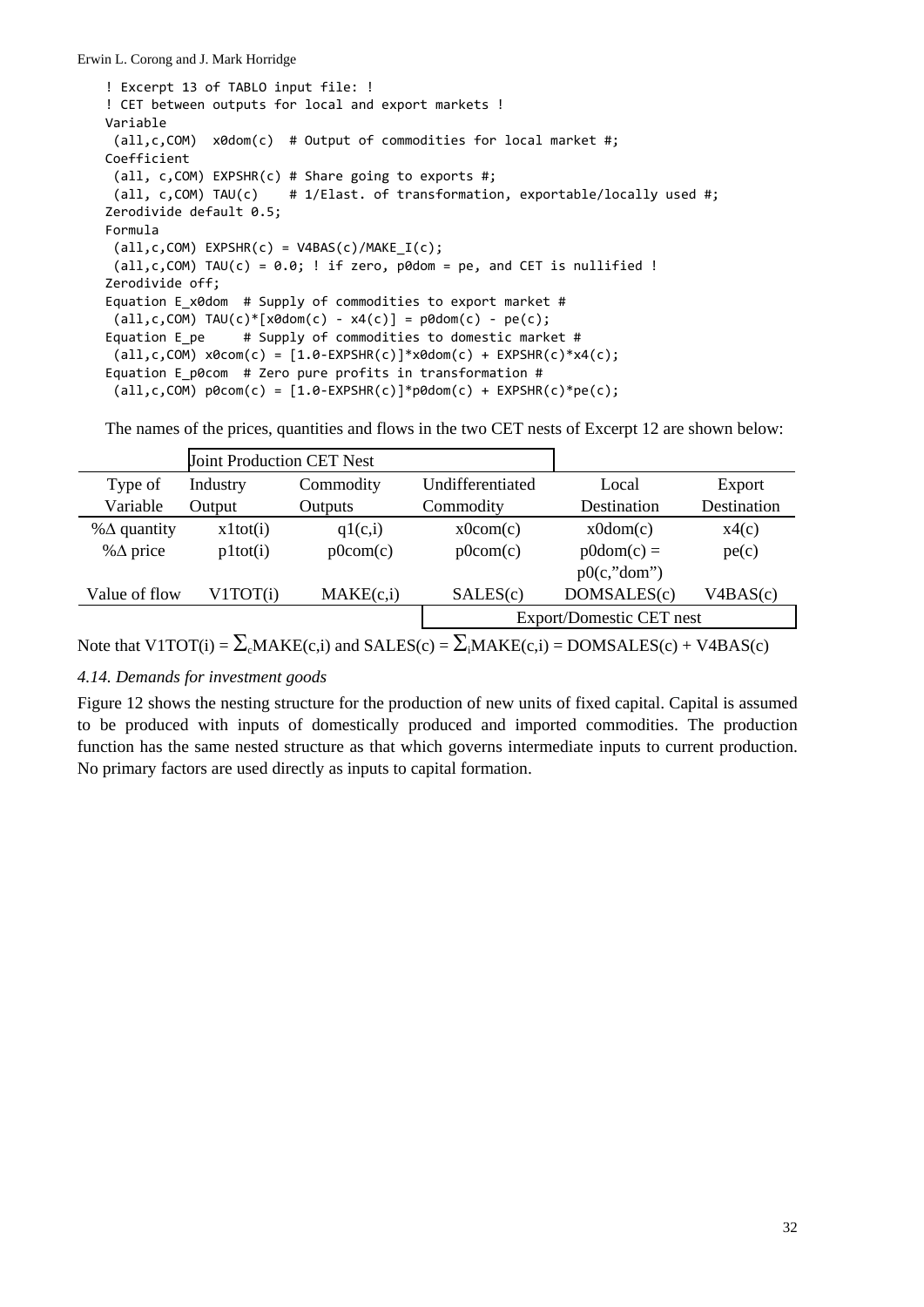

**Figure 12. Structure of Investment Demand**

The investment demand equations (see Excerpt 14) are derived from the solutions to the investor's two-part cost-minimisation problem. At the bottom level, the total cost of imported and domestic good i is minimised subject to the CES production function:

X2\_S(c, i) = CES[All,s,SRC: 
$$
\frac{X2(c,s,i)}{A2(c,s,i)}
$$
], (20)

while at the top level the total cost of commodity composites is minimised subject to the Leontief production function:

X2TOT(i) = 
$$
\frac{1}{A2TOT(i)}
$$
MIN[All,c,COM:  $\frac{X2_S(c,i)}{A2_S(c,i)}$ ]. (21)

The total amount of investment in each industry, X2TOT(i), is exogenous to the above cost-minimisation problem. It is determined by other equations, covered later on.

The equations in Excerpt 14 describing the demand for source-specific inputs (E\_x2 and E\_p2\_s) and for composites (E\_x2\_s) are very similar to the corresponding intermediate demand equations in previous excerpts. The source-specific demand equation  $(E_x z)$  requires an elasticity of substitution, SIGMA2(i). Also included is an equation which determines the price of new units of capital as the average cost of producing a unit—a *Zero Pure Profits* condition.

! Excerpt 14 of TABLO input file: ! ! Investment demands ! Variable  $(all, c, COM)(all, i, IND)$   $x2 s(c,i)$  # Investment use of imp/dom composite #; (all,c,COM)(all,i,IND) p2\_s(c,i) # Price, investment imp/dom composite #; (all,c,COM)(all,s,SRC)(all,i,IND) a2(c,s,i) # Investment basic tech change #; Coefficient (parameter) (all,c,COM) SIGMA2(c) # Armington elasticities: investment #; Read SIGMA2 from file BASEDATA header "2ARM"; Coefficient ! Source Shares in Flows at Purchaser's prices ! (all,c,COM)(all,i,IND) V2PUR\_S(c,i) # Dom+imp investment purch. value #;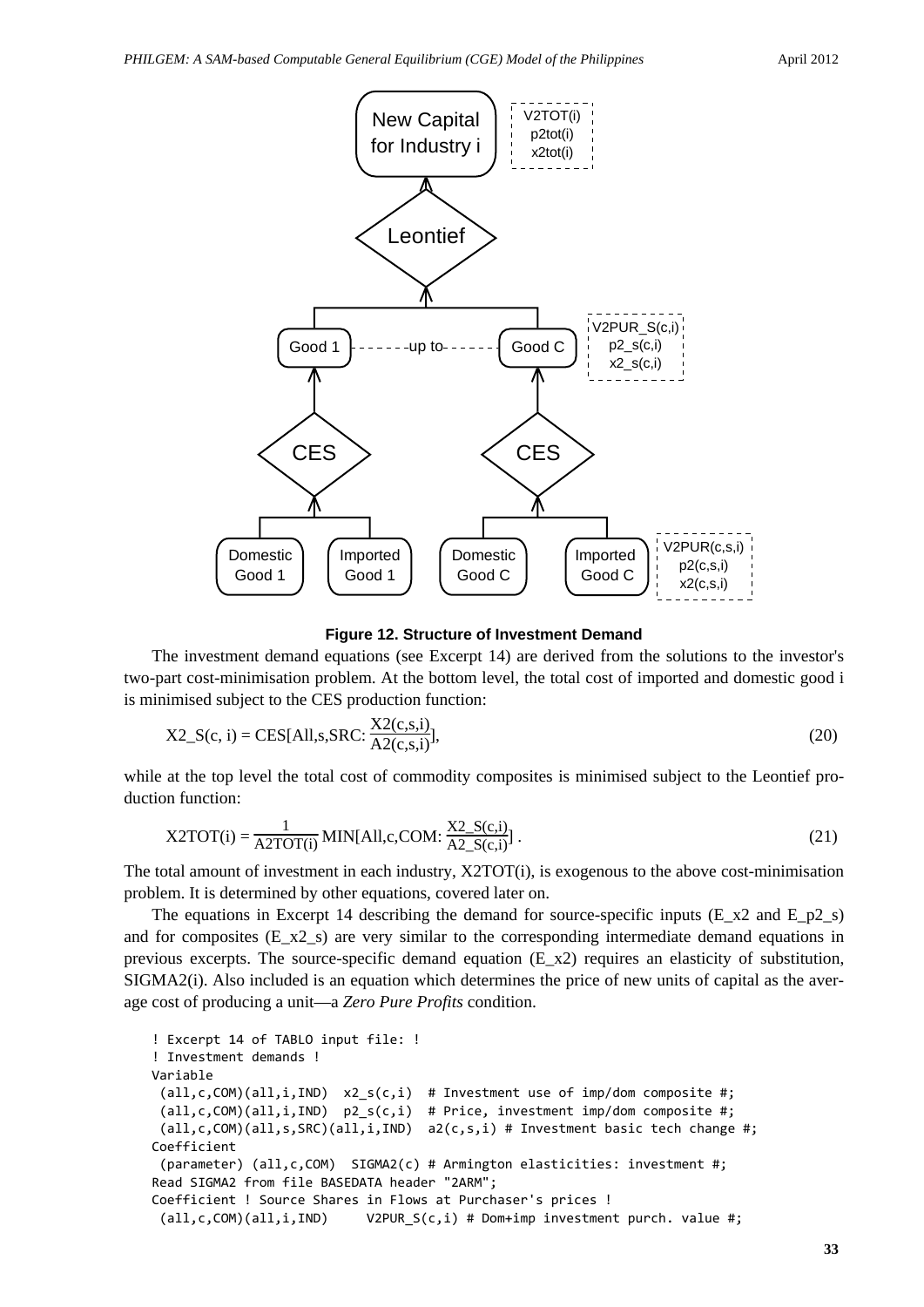```
(all,c,COM)(all,s,SRC)(all,i,IND)  S2(c,s,i) # Investment source shares #;
Zerodivide default 0.5;
Formula
  (all, c, COM)(all, i, IND)     V2PUR_S(c,i) = sum{s,SRC, V2PUR(c,s,i)};
  all,c,COM)(all,s,SRC)(all,i,IND) S2(c,s,i) = V2PUR(c,s,i) / V2PURS(c,i);Zerodivide off;
Equation E x2 # Source-specific commodity demands #
(all,c,COM)(all,s,SRC)(all,i,IND)
x2(c, s, i) - a2(c, s, i) - x2_s(c, i) = - SIGMA2(c)*[p2(c, s, i) + a2(c, s, i) - p2_s(c, i)];Equation E p2 s # Effective price of commodity composite #
(all,c,COM)(all,i,IND)
p2 s(c,i) = sum\{s,SRC, S2(c,s,i)*(p2(c,s,i)+a2(c,s,i))\};! Investment top nest !
Variable
 (all,i,IND)  a2tot(i)        # Neutral technical change ‐ investment #;
 (all,i,IND)  p2tot(i)        # Cost of unit of capital #;
 (all,i,IND) x2tot(i) # Investment by using industry #;
 (al, c, COM)(all, i, IND) a2 s(c,i) # Tech change, investment imp/dom composite #;Coefficient (all,i,IND) V2TOT(i)  # Total capital created for industry i #;
Formula \text{(all,i,IND)} V2TOT(i) = sum{c,COM, V2PUR_S(c,i)};
Equation
E_x2_s (all,c,COM)(all,i,IND) x2_s(c,i) - [a2_s(c,i) + a2tot(i)] = x2tot(i);E_p2tot (all,i,IND) p2tot(i)
  = sum{c,COM, (V2PUR S(c,i)/ID01[V2TOT(i)])*[p2 S(c,i) +a2 S(c,i) +a2tot(i)]};
```
# *4.15. Household demands*

As Figure 13 shows, the nesting structure for household demand is nearly identical to that for investment demand. The only difference is that commodity composites are aggregated by a Klein-Rubin, rather than a Leontief, function, leading to the linear expenditure system (LES).

The equations for the lower, import/domestic nest (see Excerpt 15) are similar to the corresponding equations for intermediate and investment demands.

```
! Excerpt 15 of TABLO input file: !
! Import/domestic composition of household demands !
Variable
(all,c,COM)(all,s,SRC)  a3(c,s)   # Household basic taste change #;
\text{(all,c,COM)} \text{x3 } s(c) # Household use of imp/dom composite #;
(all,c,COM)             p3_s(c)   # Price, household imp/dom composite #;
Coefficient
 (parameter)(all,c,COM) SIGMA3(c) # Armington elasticities: households #;
Read SIGMA3 from file BASEDATA header "3ARM";
Coefficient ! Source Shares in Flows at Purchaser's prices !
 (all,c,COM)           V3PUR_S(c) # Dom+imp households purch. value #;
 (all,c,COM)(all,s,SRC)   S3(c,s) # Household source shares #;
Zerodivide default 0.5;
Formula
 (all,c,COM)           V3PUR_S(c) = sum{s,SRC, V3PUR(c,s)};
 all, c, COM)(all, s, SRC) S3(c, s) = V3PUR(c, s) / V3PUR S(c);Zerodivide off;
Equation E x3 # Source-specific commodity demands #
(all,c,COM)(all,s,SRC)
x3(c,s) - a3(c,s) = x3_s(c) - SIGMA3(c)*[p3(c,s) + a3(c,s) - p3_s(c)];
Equation E_p3_s  # Effective price of commodity composite #
 \{all,c,COM\} p3_s(c) = sum\{s,SRC, S3(c,s)*[p3(c,s)+a3(c,s)]\};
```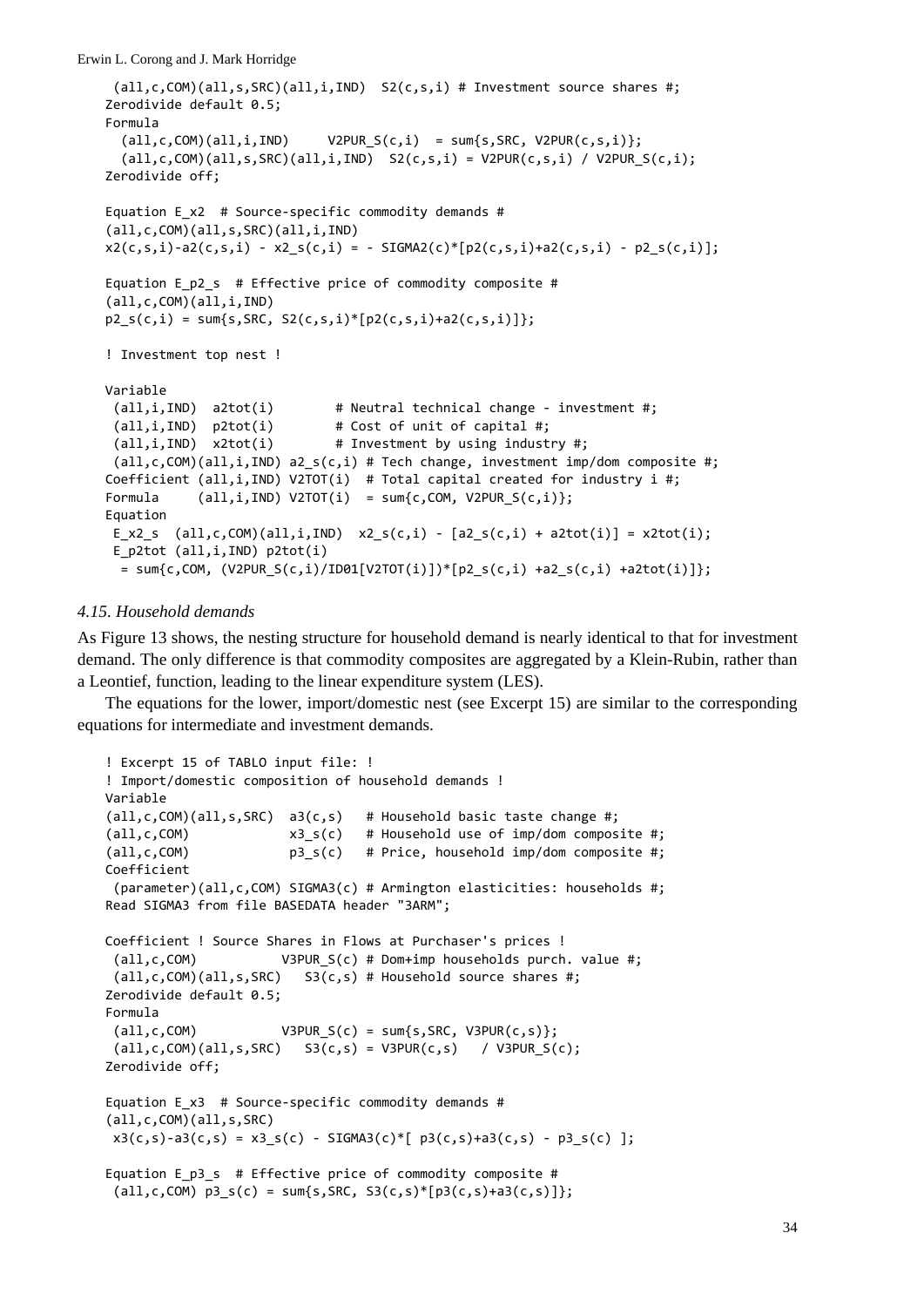

**Figure 13**. **Structure of Consumer Demand**

Excerpt 16 shows an important feature of PHILGEM: its ability to handle multiple household categories (originally, ORANI-G had just one). As far as possible, the necessary changes are localized to Excerpt 16. The changes include: new variables p3toth, x3toth, w3luxh, w3toth, qh, utility and x3\_sh with household dimension; and a satellite data matrix size COM\*HOU, which must add up (over HOU) to the "core" data matrix V3PUR (COM\*SRC)—which is ensured by invoking the Assertion command in Excerpt 16. An implication of this approach is that we assume household imp/dom shares are independent of household type.

Excerpt 16 of the TABLO input file determines the allocation of household expenditure between commodity composites. This is derived from the Klein-Rubin utility function for each household category:  $14$ 

Utility per household = 
$$
\frac{1}{Q} \prod_{c} \{X3\_S(c) - X3SUB(c)\}^{S3LUX(c)}
$$
, (22)

The X3SUB and S3LUX are behavioural coefficients—the S3LUX must sum to unity. QH is the number of households per household type. The demand equations that arise from this utility function are:

$$
X3\_SH(c) = X3SUB(c) + S3LUX(c)*V3LUX\_C/P3_S(c),
$$
\n(23)

where:

-

$$
V3LUX_C = V3TOT - \sum X3SUB(c)*P3_S(c)
$$
 (24)

The name of the linear expenditure system derives from its property that expenditure on each good is a linear function of prices (P3\_S) and expenditure (V3TOT). The form of the demand equations gives rise to the following interpretation. The X3SUB are said to be the 'subsistence' requirements of each

<sup>&</sup>lt;sup>14</sup> For simplicity, the household index h is omitted.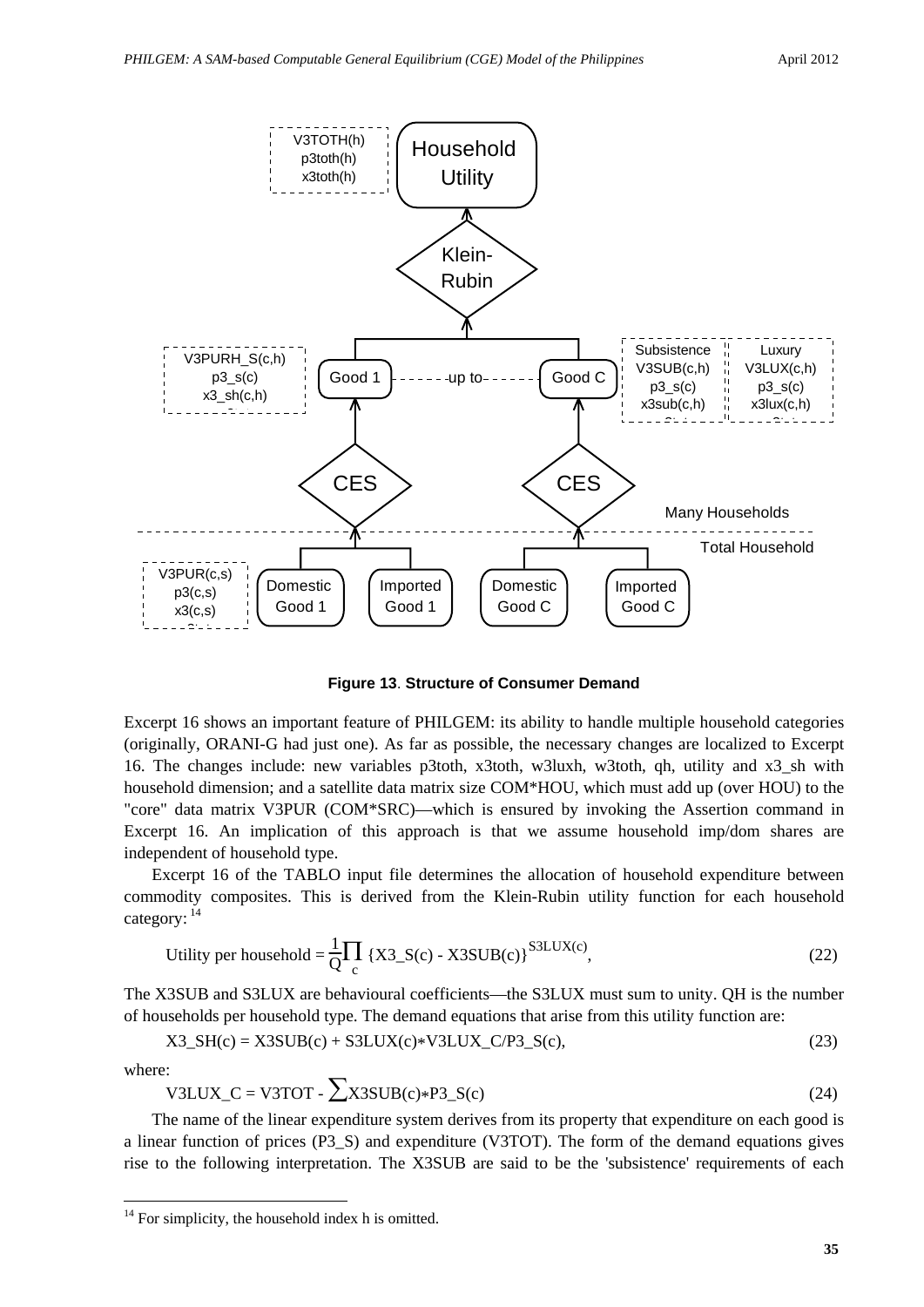good—these quantities are purchased regardless of price. V3LUX\_C is what remains of the consumer budget after subsistence expenditures are deducted—we call this 'luxury' or 'supernumerary' expenditure. The S3LUX are the shares of this remnant allocated to each good—the marginal budget shares. Such an interpretation facilitates our transition to percentage change form, which begins from the levels equations:

$$
X3_S(c) = X3SUB(c) + X3LUX(c)
$$
\n
$$
(25)
$$

 $X3LUX(c)*P3(S(c) = S3LUX(c)*V3LUX(C)$  (26)

 $X3SUB(c) = Q*ASSUB(c)$  (27)

As equation (25) makes plain, the X3LUX are luxury usages, or the difference between the subsistence quantities and total demands. Equation (26) states that luxury expenditures follow the marginal budget shares S3LUX. Together, equations (25) and (26) are equivalent to (23). Equation (27) is necessary because our demand system applies to aggregate instead of to individual households. It states that total subsistence demand for each good c is proportional to the number of households, Q, and to the individual household subsistence demands, A3SUB(c). The percentage change forms of equations (27), (26) and (25) appear as the first three equation items in Excerpt 16 of the Tablo Input File. Note that a3lux(c) and w3lux are respectively the percentage changes in S3LUX(c) and V3LUX\_C.

```
! Excerpt 16 of TABLO input file: !
! Household demands for composite commodities !
Variable
 (all,h,HOU)             p3toth(h) # Consumer price index #;
 (all,h,HOU)             x3toth(h) # Real household consumption #;
 (all,h,HOU)             w3toth(h) # Nominal total household consumption #;
 (\text{all},\text{h},\text{HOU}) \text{w3luxh(h)} # Nominal luxury consumption #;
 \text{(all,h,HOU)} \text{qh(h)} # Number of households #;
 (all,h,HOU) utilityh(h) # Utilityh' per household #;
 (all,c,COM)(all,h,HOU) x3lux(c,h) # Household ‐ supernumerary demands #;
 (all,c,COM)(all,h,HOU) x3sub(c,h) # Household ‐ subsistence demands #;
 (all,c,COM)(all,h,HOU) a3lux(c,h) # Taste change, supernumerary demands #;
 (all,c,COM)(all,h,HOU) a3sub(c,h) # Taste change, subsistence demands #;
 (all,c,COM)(all,h,HOU)  a3_s(c,h) # Taste change, hhold imp/dom composite #;
 (all,c,COM)(all,h,HOU)  x3_sh(c,h) # Consumption, hhold imp/dom composite #;
Coefficient
                        (all,h,HOU) V3TOTh(h) # Total purchases for each household #;
                        V3TOT # Total purchases by households #;
                        (all,h,HOU) FRISCH(h) # Frisch LES 'parameter'= ‐ (total/luxury) #;
 (all,c,COM)(all,h,HOU) EPS(c,h)  # Household expenditure elasticities #;
 (all,c,COM)(all,h,HOU) S3_S(c,h) # Household average budget shares #;
 (all,c,COM)(all,h,HOU) B3LUX(c,h) # Ratio, (supernumerary /total expenditure)#;
 (all,c,COM)(all,h,HOU) S3LUX(c,h) # Marginal household budget shares #;
 (all,c,COM)(all,h,HOU) V3PURH_S(c,h) # Consumption, hhold imp/dom composite #;
Read   FRISCH from file BASEDATA header "P21h";
                    EPS from file BASEDATA header "XPEL";
     V3PURH S from file BASEDATA header "3PUR";
! First, check that V3PUR_SH(c,h) adds to V3PUR_S(c) !
Coefficient
 (all,c,COM) V3PURH_SH(c)    # Total Household expenditure by good #;
 (all,c,COM) V3PURH_CHECK(c) # must be zero #;
Formula
 all, c, COM) V3PURH_SH(c) = sum\{h, HOU, V3PURH_S(c,h)\};all, c, COM) V3PURH CHECK(c)= V3PURH SH(c) - V3PUR S(c);
Assertion # Check that V3PUR_SH(c,h) adds to V3PUR_S(c) #
```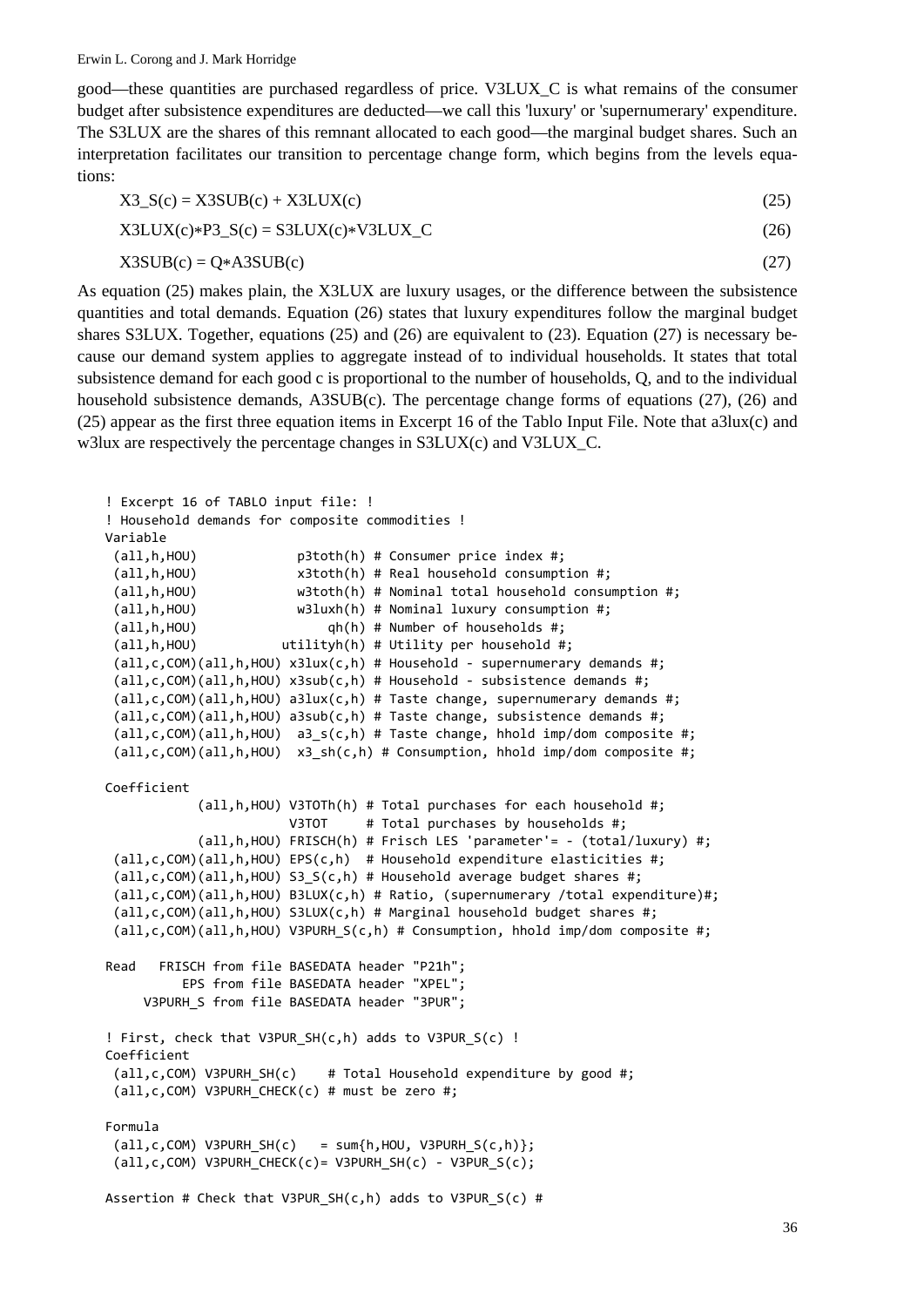```
Update
        (change)(all,h,HOU) FRISCH(h) = FRISCH(h)*[w3toth(h) ‐ w3luxh(h)]/100.0;
 (all,c,COM)(all,h,HOU) V3PURH_S(c,h) = p3_s(c)*x3_s(h(c,h));(charge)(all,c,COM)(all,h,HOU) EPS(c,h) = EPS(c,h)*[x3lux(c,h)-x3-sh(c,h)+w3toth(h) - w3luxh(h)]/100.0;Formula
            (\text{all}, h, \text{HOU}) V3TOTh(h) = \text{sum}\{c, \text{COM}, \text{V3PURH } S(c, h)\};V3TOT = sum{h,HOU, V3TOTh(h)};
 (all,c,COM)(all,h,HOU) S3_S(c,h) = V3PURH_S(c,h)/V3TOTh(h);
Coefficient (all,h,HOU) EPSTOTH(h) # Average Engel elasticity: should = 1 #;
Formula (all,h,HOU) EPSTOTH(h) = sum{c,COM, S3_S(c,h)*EPS(c,h)};
 ! Below is optional and slightly unorthodox: EPS is reinitialized to scaled
   value; otherwise EPS values drift in many‐period simulation !
 ! ensure average EPS=1 !
    (intial)(all,c,COM)(all,h,HOU) EPS(c,h) = EPS(c,h)/EPSTOTH(h);(\text{all}, h, \text{HOU}) EPSTOTH(h) = \text{sum}\{c, \text{COM}, S3 S(c, h)*EPS(c, h)\};(al, c, COM)(all, h, HOU) B3LUX(c, h) = EPS(c, h)/ABS[FRISCH(h)];! above,  initial sign of Frisch ignored !
              (all,c,COM)(all,h,HOU) S3LUX(c,h) = EPS(c,h)*S3_S(c,h);Write
S3LUX   to file SUMMARY header "LSHR";
S3 S    to file SUMMARY header "CSHR";
V3PURH CHECK to file SUMMARY header "V3CH";
Equation
 E_x3sub # Subsistence demand for composite commodities #
  (al, c, COM)(all, h, HOU) x3sub(c, h) = qh(h) + a3sub(c, h);E_x3lux # Luxury demand for composite commodities #
  (all,c,COM)(all,h,HOU) x3lux(c,h) + p3_s(c) = w3lux(h) + a3lux(c,h);E x3 sh # Total household demand for composite commodities #
    (all,c,COM)(all,h,HOU)
x3 \, \text{sh}(c,h) = \text{B3LUX}(c,h)*x3lux(c,h) + [1-B3LUX(c,h)]*x3sub(c,h);E_utilityh # Change in utility disregarding taste change terms #
 (al, h, HOU) utilityh(h) + qh(h) = sum{c,COM, S3LUX(c,h)*x3lux(c,h)};
E_a3lux # Default setting for luxury taste shifter #
   (all,c,COM)(all,h,HOU)
a3lux(c,h) = a3sub(c,h) - sum(k,COM, S3LUX(k,h)*a3sub(k,h));E_a3sub # Default setting for subsistence taste shifter #
 (al, c, COM)(all, h, HOU) a3sub(c, h) = a3 s(c,h)-sum{k,COM,S3 S(k,h)*a3 s(k,h)};
 E_x3toth # Real consumption #
 all,h,H0U) x3toth(h) = sum{c,COM, S3 S(c,h)*x3 sh(c,h)};
E_p3toth # Consumer price index #
 all, h, HOU) p3 \text{toth}(h) = sum{c, COM, S3_S(c, h)*p3_S(c)};E w3toth # Household budget constraint: determines w3lux #
   (\text{all}, h, \text{HOU}) w3toth(h) = x3 \text{toth}(h) + p3 \text{toth}(h);! Aggregate Household !
Variable
p3tot # Consumer price index #;
x3tot # Real household consumption #;
```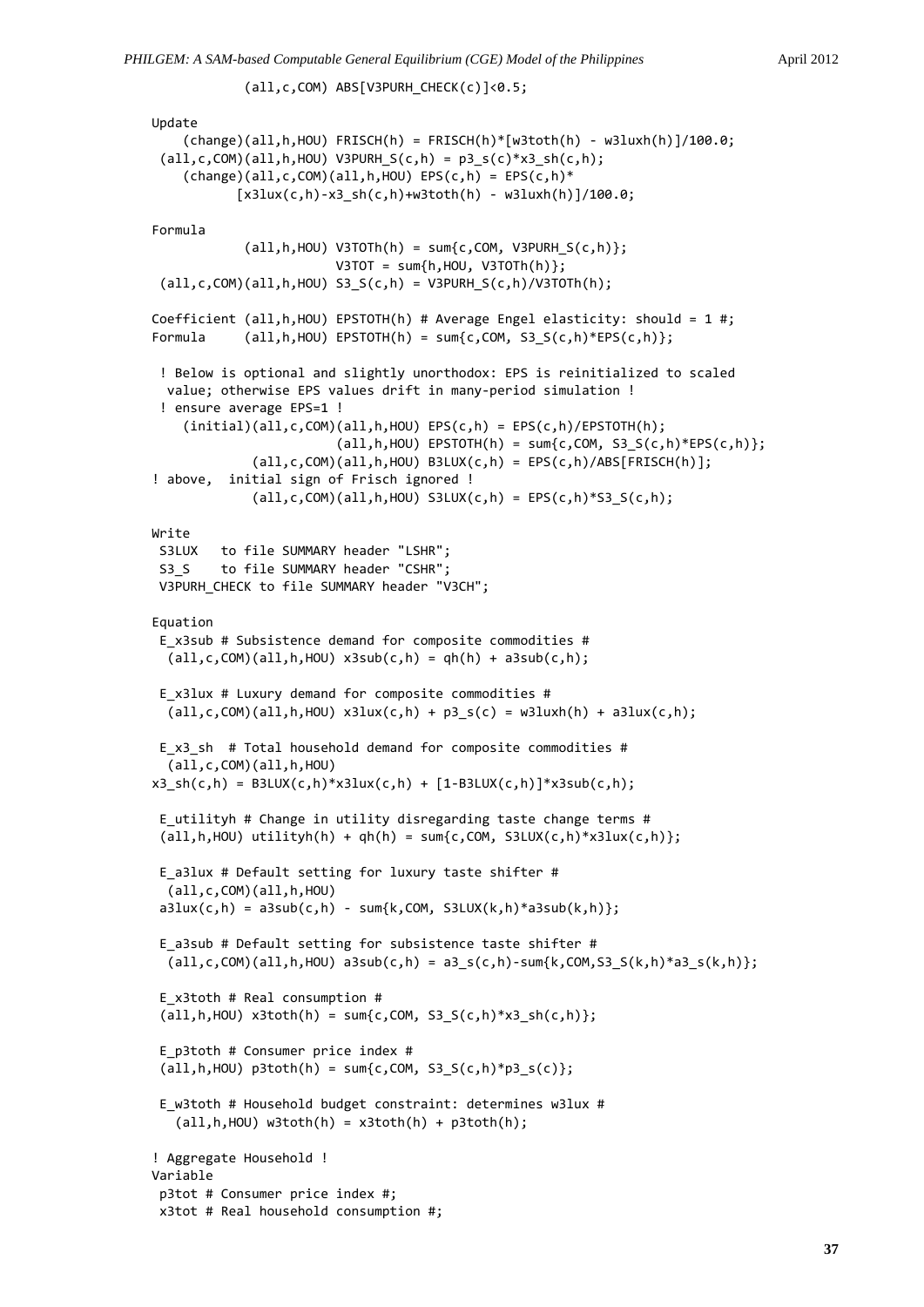```
w3tot # Nominal total household consumption #;
Equation
E_x3tot # Real consumption #
 0 = sum\{h, HOU, V3TOTh(h)*[x3toth(h)-x3totl]\};E_p3tot # Consumer price index #
   0 = sum{h,HOU, V3TOTh(h)*[p3toth(h)‐p3tot]};
E w3tot # Household budget constraint: determines w3lux #
  w3tot = x3tot + p3tot;E x3 s # Total household demand for composite commodities #
  all, c, COM) sum\{h, HOU, ID01[V3PURH_S(c,h)]*[x3_sh(c,h) - x3_s(c)]\} = 0;Formula (all,h,HOU) EPSTOTH(h) = sum{c,COM, S3_S(c,h)*EPS(c,h)};Assertion (initial) # Check ave EPS =1 # (all,h,HOU) ABS[1‐EPSTOTH(h)]<0.01;
!Assertion # Hou check # (all,c,COM)
ABS[sum{s,SRC,V3BAS(c,s)+V3TAX(c,s)+sum{m,MAR,V3MAR(c,s,m)}}
                        ‐ sum{h,HOU,V3PURH_S(c,h)}]<0.5;!
```
Equation E\_utility is the percentage-change form of the utility function (22). Equations E\_a3sub and E\_a3lux provide default settings for the taste-change variables, a3sub and a3lux, which allow the average budget shares to be shocked, *via* the a3\_s, in a way that preserves the pattern of expenditure elasticities. See Appendix F for further details.

The final four equations in Excerpt 16 relates to the aggregate household behaviour as the equations just described determine the composition of household demands but do not determine total consumption. That could be done in a variety of ways: (i) set exogenously, (ii) determined by a consumption funcntion, or (iii) determined *via* a balance of trade constraint.

The reader may wonder why there is no equation akin to (24) which would determine the variable w3luxh. The reason is that (24) can be deduced from (23) and the definition of V3TOT:

V3TOT =  $\sum$  X3 S(c)\*P3 S(c) (28)

The many-household percentage change form of  $(28)$  in fact appears as the final equation E\_w3toth. Hence any additional equation defining w3luxh would be redundant.

# *4.16. Export demands*

To model export demands, commodities in PHILGEM (ORANI-G) are divided into two groups:

• For an *individual export* commodity, foreign demand is inversely related to that commodity's price.

• For the remaining, *collective export*, commodities, foreign demand is inversely related to the average price of *all* collective export commodities.

```
! Excerpt 17 of TABLO input file: !
! Export demands !
Coefficient
 (parameter)(all,c,COM) IsIndivExp(c) # >0.5 For individual export commodities#;
Read IsIndivExp from file BASEDATA header "ITEX";
! This way of defining a set facilitates aggregation of the data base !
Set
 TRADEXP # Individual export commodities # = (al, c, COM: IsIndivexp(c) > 0.5);NTRADEXP # Collective Export Commodities # = COM ‐ TRADEXP;
Write
 (Set)TRADEXP to file SUMMARY header "TEXP";
 (Set) NTRADEXP  to file SUMMARY header "NTXP";
Variable
 (dall, c, COM) pf4(c) # Foreign currency export prices #;
 (all, c, COM) f4p(c) # Price (upward) shift in export demand schedule #;
```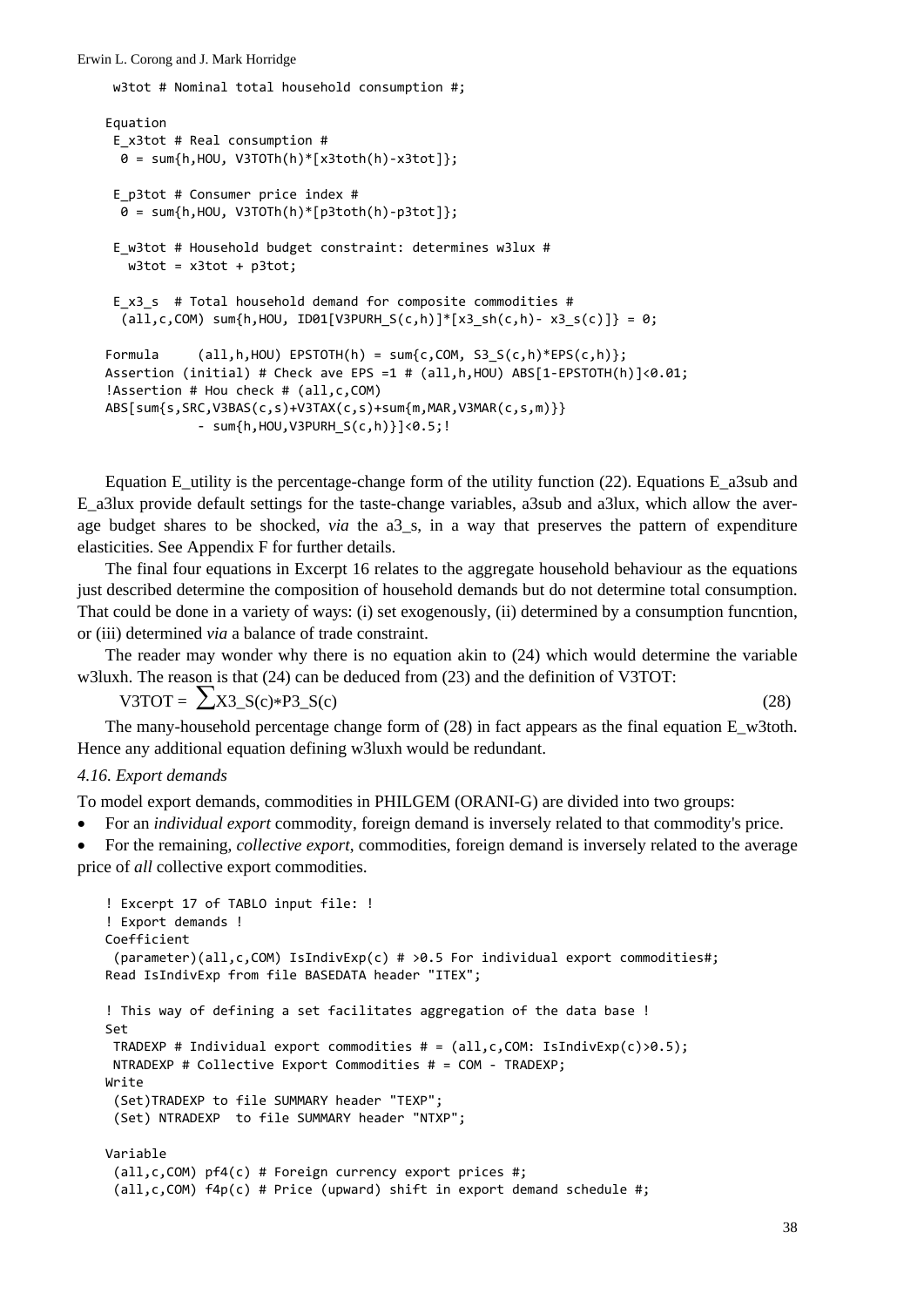```
(all,c,COM) f4q(c) # Quantity (right) shift in export demands #;
                    phi # Exchange rate, local currency/$world #;
          x4_ntrad # Quantity, collective export composite #;
    f4p ntrad # Uniform upward (price) demand shift for collective exprts #;
        f4q_ntrad # Uniform right (quantity) demand shift for collective exports #;
          p4_ntrad # Average price of collective exports #;
Coefficient
 (parameter)(all,c,COM) EXP_ELAST(c)
                                                         # Export demand elasticities: typical value ‐5.0 #;
 (parameter) EXP_ELAST_NT # Collective export demand elasticity #;
                          V4NTRADEXP     # Total collective export earnings #;
Read
 EXP_ELAST from file BASEDATA header "P018";
EXP_ELAST_NT from file BASEDATA header "EXNT";
Formula V4NTRADEXP = sum{c,NTRADEXP, V4PUR(c)};
Equation
E_x4A  # Individual export demand functions # (all,c,TRADEXP)
   x4(c) - f4q(c) = -ABS[EXP_ELAST(c)]*[pf4(c) - f4p(c)];! note: ABS function above fixes common mistake: positive EXP ELAST values !
! To simulate exogenous export prices, exogenize pf4 instead of f4p !
E_pf4 # Foreign currency export prices # (all,c,COM)
   pf4(c) = p4(c) - phi;E X4B # Collective export demand functions # (all,c,NTRADEXP)
   x4(c) - f4q(c) = x4 ntrad;
!NB: if f4q(c) shocked, x4 ntrad is not total of the collective x4 !
 E_p4_ntrad  # Average price of collective exports #
   [TIMY+V4NTRADEXP]*p4_{n1}rtrad = sum{c,NTRADEXP, V4PUR(c)*p4(c)};
 E_x4_ntrad # Demand for collective export composite #
   x4 ntrad - f4q ntrad = -ABS[EXP_ELAST_NT]*[p4_ntrad - phi - f4p_ntrad];
```
The individual export group, which would normally include all the main export commodities, is defined by the set TRADEXP<sup>15</sup> in Excerpt 17. Equation E\_x4A specifies downward-sloping foreign demand schedules for these commodities. In the levels, the equation would read:

$$
X4(c) = F4Q(c)\left[\frac{P4(c)}{PHH^*F4P(c)}\right]^{EXP\_ELAST(c)},
$$
\n(29)

where  $EXP\_ELAST(c)$  is a negative<sup>16</sup> parameter—the constant elasticity of demand. That is, export volumes,  $X4(c)$ , are declining functions of their prices in foreign currency,  $(P4(c)/PHI)$ . The exchange rate PHI converts local to foreign currency units. The variables F4Q(i) and F4P(i) allow for horizontal (quantity) and vertical (price) shifts in the demand schedules.

The collective export group, defined by the set NTRADEXP, could include all those commodities for which the above equation is inappropriate. In PHILGEM, these commodtieis are limited to other crops and other agriculture.17

The commodity composition of aggregate collective exports is exogenised by treating collective exports as a Leontief aggregate (see equation E\_x4B). Demand for the aggregate is related to its average

-

<sup>&</sup>lt;sup>15</sup> The original version of ORANI referred to individual exports as *traditional* exports; the rest were called *non-traditional* exports. For Australia, the traditional exports were all primary products.

<sup>&</sup>lt;sup>16</sup> The ABS (absolute value) function is used to neutralize mistakes about the sign of EXP\_ELAST.

<sup>&</sup>lt;sup>17</sup> For models based on ORANI-G this has typically included the bulk of the service commodities, and other commodities (examples might be Air Transport or Gold) where export volumes do not seem to depend mainly on the corresponding price. The list would be country-specific.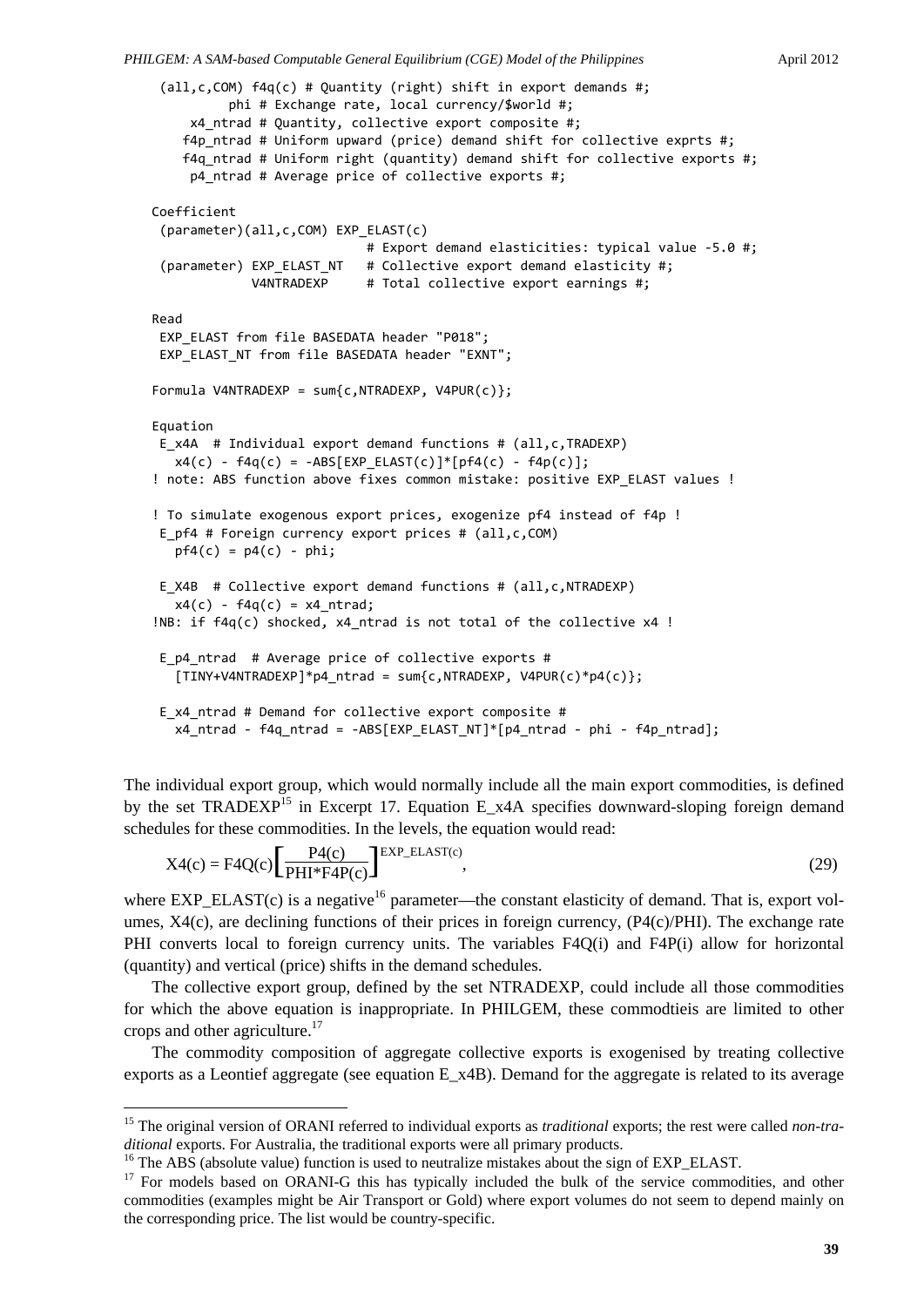price *via* a constant-elasticity demand curve, similar to those for individual exports (see equation E\_x4\_ntrad).

It is permissible for the set TRADEXP to contain *all* commodities, so that the set NTRADEXP is empty. This disactivates the collective export mechanism. In addition, exports of particular commodities may be fixed or shocked by exogenising the corresponding elements of the vector x4, while at the same time endogenising matching elements of the vector f4q.

## *4.17. Other final demands*

Equations E\_x5 and E\_f5tot determine government usage. With both of the shift variables f5 and f5tot exogenous, the level and composition of government consumption is exogenously determined. Then equation E\_f5tot merely determines the value of the endogenous variable f5tot2, which appears nowhere else. Alternatively, it is also possible to assume that, in the absence of shocks to the shift variables, aggregate government consumption moves with real aggregate household consumption, x3tot. This is achieved by *endogenising* f5tot and *exogenising* f5tot2. The trick of changing behavioural specifications by switching the exogenous/endogenous status of shift variables is used frequently in ORANI type models and hence, maintained in PHILGEM . It helps to avoid proliferation of model variants, allowing the same TABLO Input file to contain different versions of some equations. The choice of which shift variables are exogenous determines at run time which version is operative in the rest of the model.

```
! Excerpt 18 of TABLO input file: !
! Government and inventory demands !
Variable
f5tot  # Overall shift term for government demands #;
 f5tot2 # Ratio between f5tot and x3tot #;
 (all,c,COM)(all,s,SRC) f5(c,s) # Government demand shift #;
 (charge) (all,c,COM)(all,s,SRC) fxf(x, s) # Shifter on rule for stocks #;
Equation
 E x5 # Government demands # (all,c,COM)(all,s,SRC) x5(c,s) = f5(c,s) + f5tot;E f5tot # Overall government demands shift # f5tot = x3tot + f5tot2;
! note: normally ONE of f5tot and f5tot2 is exogenous
f5tot2 exogenous gives x5(c, s) = f5(c, s) + x3tot ...gov follows hou
f5tot exogenous gives x5(c, s) = f5(c, s) + f5tot ...gov exog !
Coefficient (all,c,COM)(all,s,SRC) LEVP0(c,s) # Levels basic prices #;
Formula (initial) (all,c,COM)(all,s,SRC) LEVP0(c,s) = 1; ! arbitrary setting !
Update (all, c, COM)(all, s, SRC) LEVP0(c,s) = p0(c, s);
Equation
 E_delx6 # Stocks follow domestic output # (all,c,COM)(all,s,SRC)
 100*LEVP0(c,s)*delx6(c,s) = V6BAS(c,s)*x0com(c) + fx6(c,s);
 E delV6 # Update formula for stocks # (all,c,COM)(all,s,SRC)
 delV6(c,s) = 0.01*V6BAS(c,s)*p0(c,s) + LEVP0(c,s)*delx6(c,s);
```
Equation E\_delx6 shows one way that delx6, the change in the volume of goods going to inventories, might be endogenized. It states that the percentage change in the volume of each commodity, domestic or imported, going to inventories, is the same as the percentage change in domestic production of that commodity. Like the previous equation,  $E$  delx6 can be insulated from the rest of the equation system by leaving fx6 endogenous. A chief purpose for this equation is to facilitate the *real homogeneity test* described in Appendix I.

Equation E\_delV6 defines ordinary changes in the values of inventory demands. These are used above to update the V6BAS coefficient. The form of the equation arises because delx6 is an ordinary (rather than percentage) change variable. It may be derived by:

$$
\Delta V = P.X \left(\frac{\Delta P}{P} + \frac{\Delta X}{X}\right) = V \frac{p}{100} + P\Delta X.
$$
\n(30)

Notice that we are now required to define and update the levels price, P, i.e., we are obliged to specify units of measurement for quantities. In the TABLO code the coefficient LEVP0 contains current basic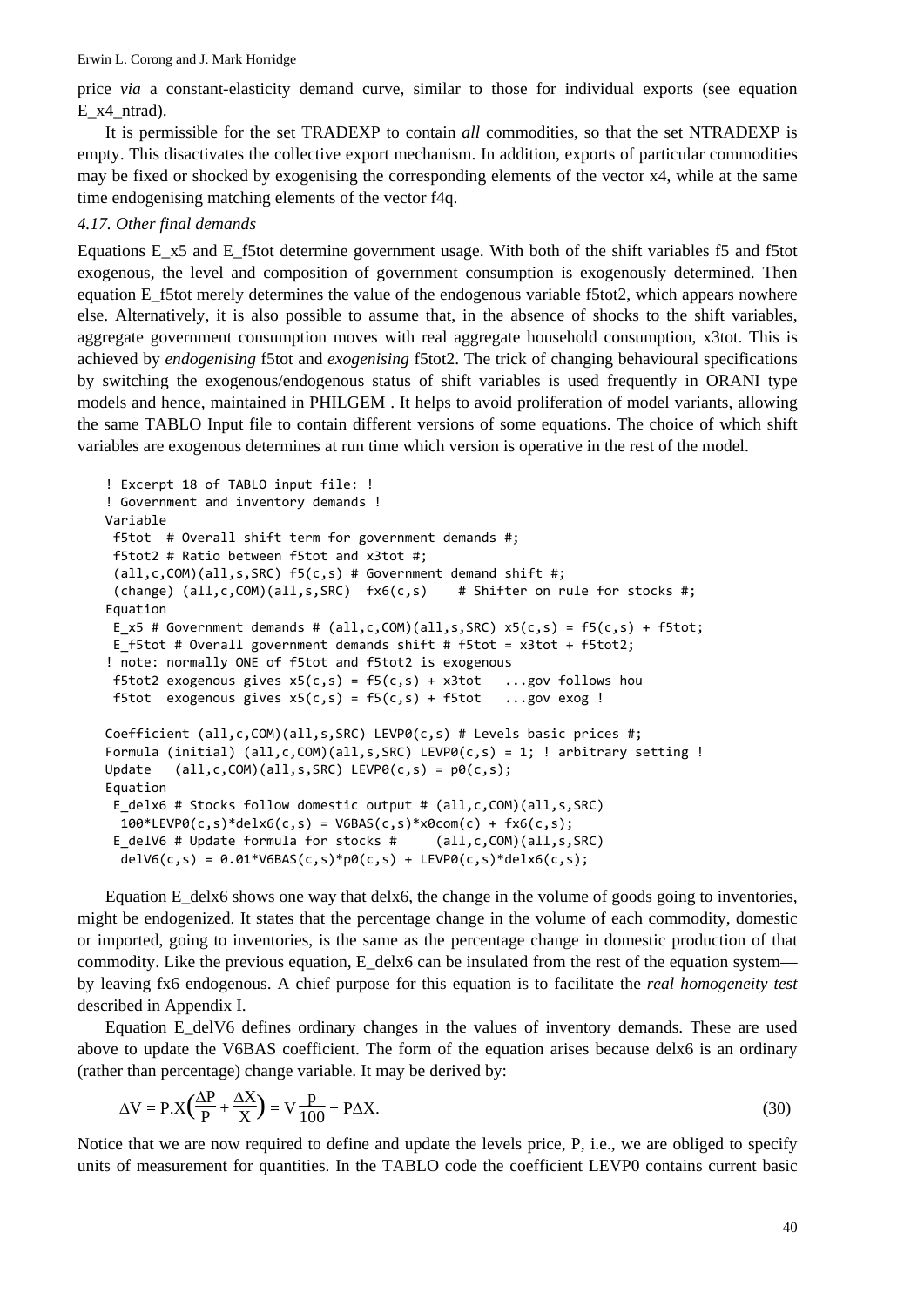prices. The initial values of its elements are set (arbitrarily) to 1 *via* an earlier 'Formula (Initial)' statement. Thus, the unit of measurement of delx6 is *base-period-dollars-worth*.

# *4.18. Demands for margins*

The equations in Excerpt 19 indicate that, in the absence of technical change, demands for margins are proportional to the commodity flows with which the margins are associated. The 'a' variables allow for technical change in margins usage.

```
! Excerpt 19 of TABLO input file: !
! Margin demands !
Variable
 (all,c,COM)(all,s,SRC)(all,i,IND)(all,m,MAR)
                           \texttt{a1mar}(c,s,i,m) # Intermediate margin tech change #;
 (all,c,COM)(all,s,SRC)(all,i,IND)(all,m,MAR)
                           a2mar(c,s,i,m) # Investment margin tech change #;
 (all,c,COM)(all,s,SRC)(all,m,MAR) a3mar(c,s,m) # Household margin tech change#;
 (all,c,COM)(all,m,MAR)            a4mar(c,m)   # Export margin tech change #;
 (all,c,COM)(all,s,SRC)(all,m,MAR) a5mar(c,s,m) # Governmnt margin tech change#;
Equation
 E x1mar # Margins to producers # (al, c, COM)(all, s, SRC)(all, i, IND)(all, m, MAR)x1mar(c, s, i, m) = x1(c, s, i) + a1mar(c, s, i, m);E_x2mar # Margins to investment # (all,c,COM)(all,s,SRC)(all,i,IND)(all,m,MAR)
 x2man(c, s, i, m) = x2(c, s, i) + a2man(c, s, i, m);E x3mar # Margins to households # (all,c,COM)(all,s,SRC)(all,m,MAR)x3mar(c, s, m) = x3(c, s) + a3mar(c, s, m);E x4mar # Margins to exports # (all,c,COM)(all,m,MAR)x4mar(c,m) = x4(c) + a4mar(c,m);E_x5mar  # Margins to government # (all,c,COM)(all,s,SRC)(all,m,MAR)
 x5mar(c, s,m) = x5(c, s) + a5mar(c, s,m);
```
# *4.19. Formulae for sales aggregates*

The next two excerpts are concerned with computing aggregate demands for domestic and imported commodities. Excerpt 20 contains coefficients and formulae for these demands. The aggregate SALE matrix breaks down demand for domestic and imported goods, valued at basic prices, by their main destinations. This is written to the SUMMARY file for later use in analysing results. Note that margin use is identified separately.

The V0IMP, SALES and DOMSALES aggregates are simply subtotals of the SALE matrix.

```
! Excerpt 20 of TABLO input file: !
! Sales Aggregates !
Coefficient (all,c,COM) MARSALES(c) # Total usage for margins purposes #;
Formula
 (\text{all},n,NONMAR) MARSALES(n) = 0.0;(\text{all},\text{m},\text{MAR}) MARSALES(m) = sum{c,COM, V4MAR(c,m) +
                                                              sum{s,SRC, V3MAR(c,s,m) + V5MAR(c,s,m) +
                                                              sum{i,IND, V1MAR(c,s,i,m) + V2MAR(c,s,i,m)}}};
Set DEST # Sale Categories #
(Interm, Invest, HouseH, Export, GovGE, Stocks, Margins);
Coefficient (all,c,COM)(all,s,SRC)(all,d,DEST) SALE(c,s,d) # Sales aggregates #;
Formula
 all, c, COM)(all, s, SRC) SALE(c, s, "Intern") = sum{i, IND, VIBAS(c, s, i)};all, c, COM)(all, s, SRC) SALE(c, s, "Invest") = sum[i, IND, V2BAS(c, s, i)];all, c, COM)(all, s, SRC) SALE(c, s, "HouseH") = V3BAS(c, s);(all,c,COM)            SALE(c,"dom","Export")  = V4BAS(c);
 (all,c,COM)            SALE(c,"imp","Export")  = 0;
 all, c, COM)(all, s, SRC) SALE(c, s, "GOVGE") = V5BAS(c, s);all,c,COM)(all,s,SRC) SALE(c,s,'Stocks") = V6BAS(c,s);(all,c,COM)            SALE(c,"dom","Margins") = MARSALES(c);
```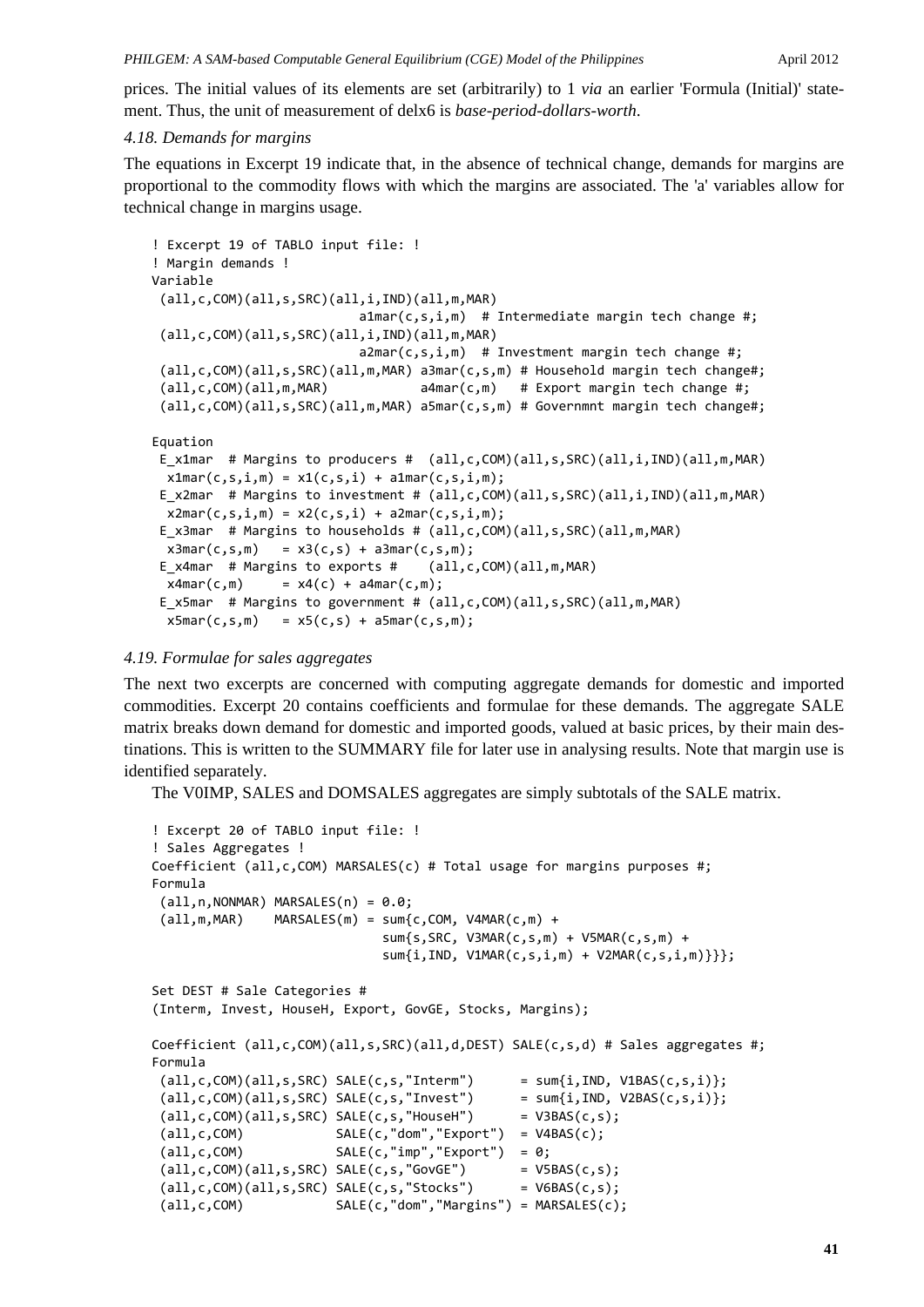```
(all,c,COM)            SALE(c,"imp","Margins") = 0;
```

```
Write SALE to file SUMMARY header "SALE";
Coefficient
 (all,c,COM) V0IMP(c) # Total basic‐value imports of good c #;
 (all,c,COM) SALES(c) # Total sales of domestic commodities #;
(all,c,COM) DOMSALES(c) # Total sales to local market #;
Formula
 (all, c, COM) VØIMP(c) = sum{d, DEST, SALE(c, "imp", d)}+ TINY;all, c, COM) SALES(c) = sum{d, DEST, SALE(c,"dom",d)}+ TINY;
 (all, c, COM) DOMSALES(c) = SALES(c) - V4BAS(c);
```
# *4.20. Market-clearing equations*

Excerpt 21 includes market-clearing equations for locally-consumed commodities, both domestic and imported. It begins by defining equations for the delSale matrix variable, which corresponds to the SALE coefficient just described. Each element of delSale shows the ordinary change in a quantity, measured in current prices. This is seen most clearly in the inventory (stocks) terms. The other right hand side terms have the form:

 $V.x/100 = P.X.x/100 = P\Delta x$ 

Having constructed delSale, the next two equations are rather simple. E\_p0A just adds up all non-export demand for domestic commodities: the sum is equal to the previously defined supply variable, x0dom. Similarly, E\_x0imp computes the total demand for imports. By exogenously setting the world price of imports, pf0cif(c), we assume infinite elasticity of the supply of imports.

```
! Excerpt 21 of TABLO input file: !
! Market clearing equations !
Variable (change)
 (all,c,COM)(all,s,SRC)(all,d,DEST) delSale(c,s,d) # Sales aggregates #;
 \text{(all,c,COM)} \quad \text{x0imp(c)} \quad \text{# Total supplies of imported goods #};Equation
E delSaleA (all,c,COM)(all,s,SRC) delSale(c,s,"Interm") =
                    0.01*sum{i,IND,V1BAS(c,s,i)*x1(c,s,i)};
E_delSaleB (all,c,COM)(all,s,SRC) delSale(c,s,"Invest") =
                                       0.01*sum{i,IND,V2BAS(c,s,i)*x2(c,s,i)};
E_delSaleC (all,c,COM)(all,s,SRC) delSale(c,s,"HouseH")=0.01*V3BAS(c,s)*x3(c,s);
E_delSaleD (all,c,COM) \qquad \qquad delSale(c,"dom","Export")=0.01*V4BAS(c)*x4(c);<br>E delSaleE (all,c,COM) \qquad \qquad delSale(c,"imp","Export")= 0;
                                    delSafe(c,'imp", "Export") = 0;E_delSaleF (all,c,COM)(all,s,SRC) delSale(c,s,"GovGE") =0.01*V5BAS(c,s)*x5(c,s);
E delSaleG (all,c,COM)(all,s,SRC) delSale(c,s,"Stocks") = LEVP0(c,s)*delx6(c,s);
E_delSaleH (all,m,MAR)            delSale(m,"dom","Margins") = 0.01*
      sum{c,COM, V4MAR(c,m)*x4mar(c,m)   ! note nesting of sum parentheses !
 + sum{s,SRC, V3MAR(c,s,m)*x3mar(c,s,m) + V5MAR(c,s,m)*x5mar(c,s,m)
 + sum{i,IND, V1MAR(c,s,i,m)*x1mar(c,s,i,m) + V2MAR(c,s,i,m)*x2mar(c,s,i,m)}}};
E_delSaleI (all,n,NONMAR)         delSale(n,"dom","Margins") = 0;
E_delSaleJ (all,c,COM)            delSale(c,"imp","Margins") = 0;
Set LOCUSER # Non‐export users #(Interm, Invest, HouseH, GovGE, Stocks,Margins);
Subset LOCUSER is subset of DEST;
Equation
 E p0A # Supply = Demand for domestic commodities # (all,c,COM)
    0.01*[TINY+DOMSALES(c)]*x0dom(c)=sum{u,LOCUSER,delSale(c,"dom",u)};
 E x0imp # Import volumes # (all,c,COM)
  0.01*[TINY+V0IMP(c)]*x0imp(c) = sum{u,LOCUSER,delSale(c,"imp",u)};
```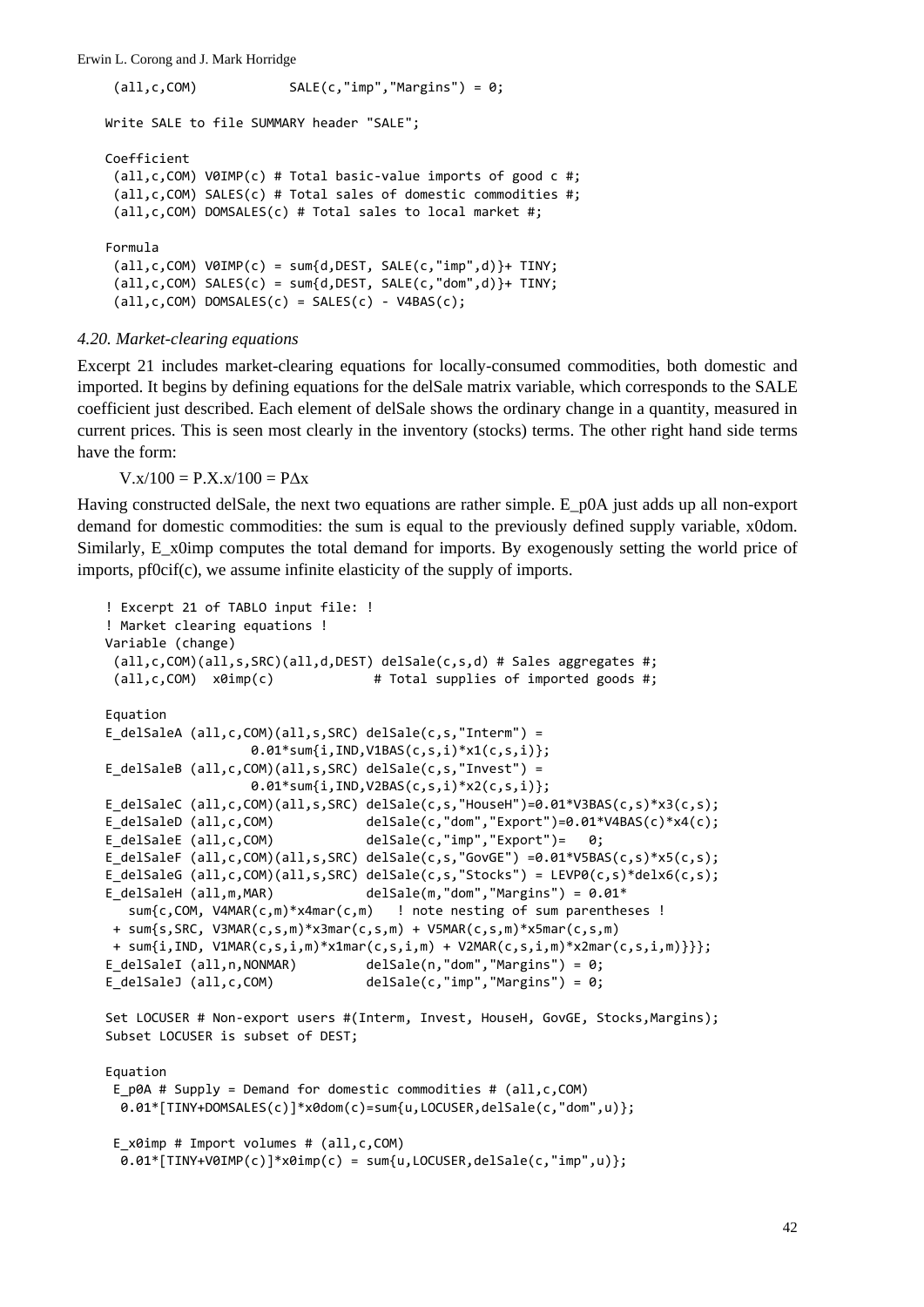## *4.21. Purchasers' prices*

The equations in Excerpt 22 define purchasers' prices for each of the first five user groups: producers; investors; households; exports; and government. Purchasers' prices (in levels) are the sums of basic values, sales taxes and margins. Sales taxes are treated as *ad valorem* on basic values, with the sales-tax variables t in the linearised model being percentage changes in the powers of taxes (The power of a tax is one plus the *ad valorem* rate). For example, equation E\_p3 is derived from the levels form:

 $X3(c,s)*P3(c,s) = X3(c,s)*P0(c,s)*T3(c,s) + sum{m,MAR, X3MAR(c,s,m)*P0(m,"dom")}.$ 

In percentage-change form this is:

$$
V3PUR(c,s)*{x3(c,s) + p3(c,s)} = {V3TAX(c,s) + V3BAS(c,s)} * {x3(c,s) + p0(c,s) + t3(c,s)}
$$

+ sum{m, MAR, V3MAR(c,s,m)\*[x3mar(c,s,m)+p0(m,"dom")]}.

By using Equation E\_x3mar from Excerpt 19 to eliminate  $x3mar(c,s,m)$ , we can cancel out the  $x3(c,s)$ terms to obtain:

 $V3PUR(c,s)*p3(c,s) = [V3BAS(c,s)+V3TAX(c,s)]*[p0(c,s)+t3(c,s)]$ 

+ sum{m, MAR, V3MAR(c,s,m)\*[p0(m,"dom")+a3mar(c,s,m)]}.

For a commodity which is not used by households, V3PUR(c,s) and its constituents would all be zero, leaving p3(i,s) undefined. To finesse this problem, the TABLO file adds the coefficient TINY to V3PUR $(c,s)$  so that if it is zero, equation  $E_p^3$  becomes:

 $p3(c,s) = 0.$ 

The same procedure is used for the purchasers'-price equations referring to intermediate, investment, export and government users.

The comment at the end shows how the final equation would appear if the t5 variable (% change in power) was replaced by delt5: an ordinary change in the ad valorem rate.

```
! Excerpt 22 of TABLO input file: !
! Purchasers prices !
Variable  ! Powers of Commodity Taxes on Basic Flows !
 (all, c, COM)(all, s, SRC)(all, i, IND) t1(c, s, i) # Power of tax on intermediate #;(all,c,COM)(all,s,SRC)(all,i,IND) t2(c,s,i) # Power of tax on investment #;
 (all,c,COM)(all,s,SRC)            t3(c,s)   # Power of tax on household #;
 (all,c,COM)                       t4(c)     # Power of tax on export #;
 (all,c,COM)(all,s,SRC)            t5(c,s)   # Power of tax on government #;
Equation
 E p1 # Purchasers prices - producers # (all,c,COM)(all,s,SRC)(all,i,IND)
  [V1PUR(c,s,i)+TINY]*p1(c,s,i) = [V1BAS(c,s,i)+V1TAX(c,s,i)]*[p0(c, s) + t1(c, s, i)] +                                  sum{m,MAR, V1MAR(c,s,i,m)*
                                      [p0dom(m)+a1mar(c,s,i,m)];
 E_p2 # Purchasers prices ‐ capital creators # (all,c,COM)(all,s,SRC)(all,i,IND)
  [V2PUR(c, s, i) + TINV] * p2(c, s, i) = [V2BAS(c, s, i) + V2TAX(c, s, i)] *[p0(c, s) + t2(c, s, i)] +                                  sum{m,MAR, V2MAR(c,s,i,m)*
                                      [p0dom(m)+a2mar(c,s,i,m)];
 E_p3 # Purchasers prices ‐ households # (all,c,COM)(all,s,SRC)
  [V3PUR(c,s)+TINY]*p3(c,s) = [V3BAS(c,s)+V3TAX(c,s)]*[p0(c,s)+t3(c,s)] +                              sum{m,MAR, V3MAR(c,s,m)*[p0dom(m)+a3mar(c,s,m)]};
 E p4 # Zero pure profits in exporting # (all,c,COM)
  [V4PUR(c)+TINY]*p4(c) = [V4BAS(c)+V4TAX(c)]*[pe(c)+t4(c)] +                          sum{m,MAR, V4MAR(c,m)*[p0dom(m)+a4mar(c,m)]};
! note that we refer to export taxes,not subsidies !
```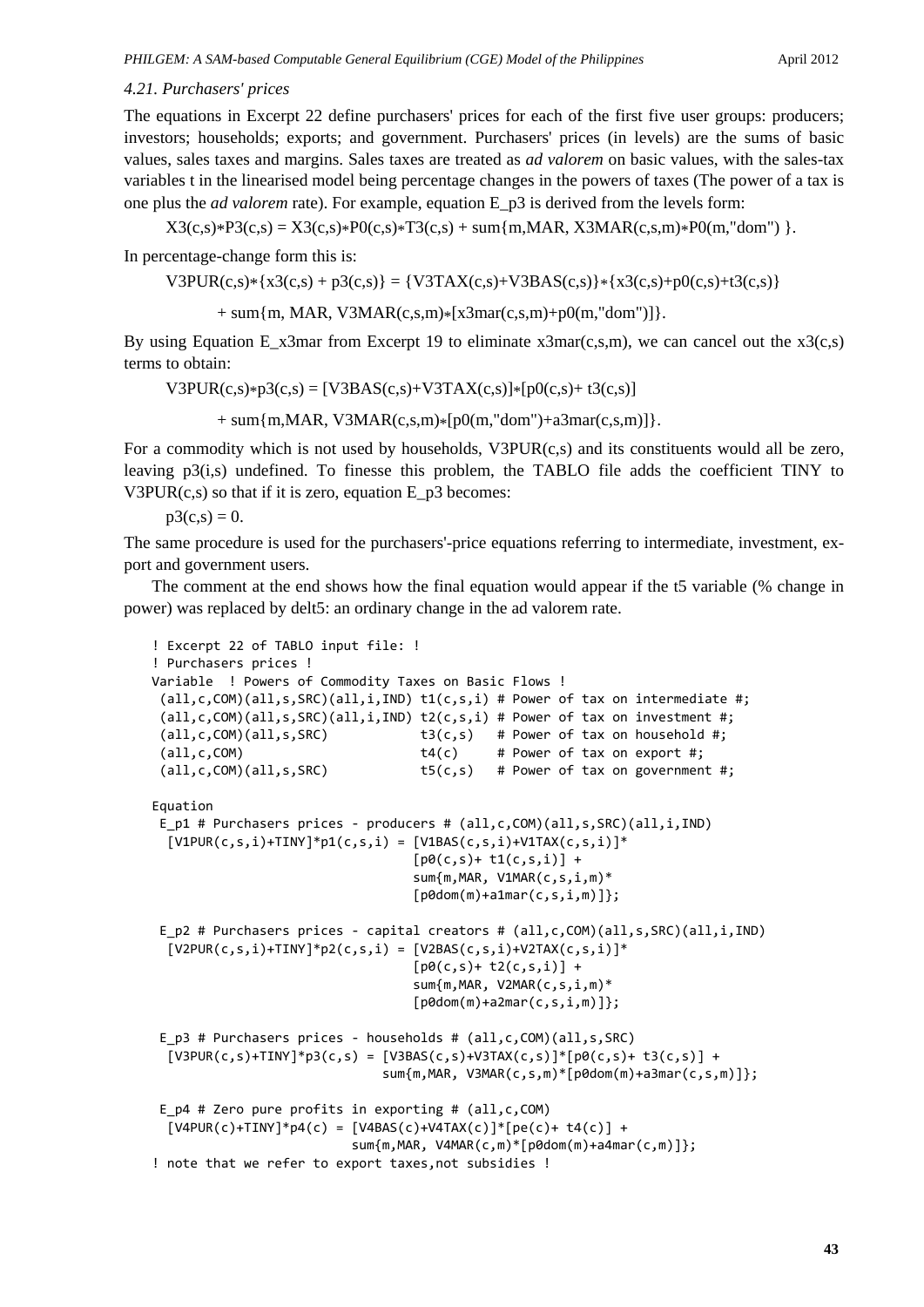```
E p5 # Zero pure profits in distribution to government # (all,c,COM)(all,s,SRC)[V5PUR(c,s)+TINY]^*p5(c,s) = [V5BAS(c,s)+V5TAX(c,s)]*[p0(c,s)+t5(c,s)] +                              sum{m,MAR, V5MAR(c,s,m)*[p0dom(m)+a5mar(c,s,m)]};
! alternate form
E_p5q # Zero pure profits in distribution of government# (all,c,COM)(all,s,SRC)
  [V5PUR(c,s)+TINY]*p5(c,s) = [V5BAS(c,s)+V5TAX(c,s)]*p0(c,s) +                              100*V5BAS(c,s)*delt5(c,s) +
                                                                  sum{m,MAR, V5MAR(c,s,m)*[p0dom(m)+a5mar(c,s,m)]};!
```
#### *4.22. Indirect taxes*

 $\overline{a}$ 

Similar to ORANI-G, PHILGEM allows for great flexibility in the treatment of indirect taxes. However, it is cumbersome to shock 3-dimensional variables such as t1 and t2 directly, because they have so many elements. Besides, most projected changes to tax rates have a fairly simple structure. For example, an increase in the tax on petrol might raise the price to all users by 10%. To simulate a tax change like this, it helps to include equations which implement the tax regime to be simulated. The effect is to replace multi-dimensional exogenous tax variables with vectors that are easier to shock.

Excerpt 23 contains default rules for setting sales-tax rates for producers, investors, households, and government. Sales taxes are treated as *ad valorem* on basic values, with the sales-tax variables in the linearised model being percentage changes in the powers of the taxes. Each equation allows the changes in the relevant tax rates to be commodity-specific or user-specific. To simulate more complex patterns of tax changes, we would omit or modify these equations.<sup>18</sup>

```
! Excerpt 23 of TABLO input file: !
! Tax rate equations !
Variable
f1tax_csi    # Uniform % change in powers of taxes on intermediate usage #;
f2tax csi # Uniform % change in powers of taxes on investment #;
f3tax_cs     # Uniform % change in powers of taxes on household usage #;
f4tax_ntrad  # Uniform % change in powers of taxes on nontradtnl exports #;
f4tax_trad   # Uniform % change in powers of taxes on tradtnl exports #;
f5tax_cs     # Uniform % change in powers of taxes on government usage #;
(all,c,COM)  f0tax_s(c)      # General sales tax shifter #;
Equation
E_t1  # Power of tax on sales to intermediate #
 (all,c,COM)(all,s,SRC)(all,i,IND) tl(c,s,i) = f0tax_s(c) + f1tax_csi;
 E_t2  # Power of tax on sales to investment #
 (all,c,COM)(all,s,SRC)(all,i,IND) t2(c,s,i) = f0tax_s(c) + f2tax_csi;
 E t3 # Power of tax on sales to households #
   (all,c,COM)(all,s,SRC)             t3(c,s)    = f0tax_s(c) + f3tax_cs;
 E_t4A # Power of tax on sales to individual exports #
   (all,c,TRADEXP)                    t4(c)      = f0tax_s(c) + f4tax_trad;
 E_t4B # Power of tax on sales to collective exports #
    (all,c,NTRADEXP)                   t4(c)      = f0tax_s(c) + f4tax_ntrad;
 E_t5  # Power of tax on sales to government #
    (all,c,COM)(all,s,SRC)             t5(c,s)    = f0tax_s(c) + f5tax_cs;
```
The equations of Excerpt 24 compute ordinary changes in the indirect tax flows. Their main use is in the Update statements for the various commodity tax matrices (see above). To understand the equations, note that the bases for the sales taxes are the basic values of the corresponding commodity flows, and the tax-rate variables appearing in the model are powers of the sales-tax rates. Hence, for any component of

<sup>&</sup>lt;sup>18</sup> The same problem, that exogenous variables have too many dimensions, sometimes arises when we wish to simulate technical change. Suppose we wished to shock the variable a1 (which varies by commodity, source and industry). It might be simplest to write a new equation, like the equations of Excerpt 28, that related a1 to one or more new vector variables. The modeller is expected to add these equations and variables as required, since their form is experiment-specific.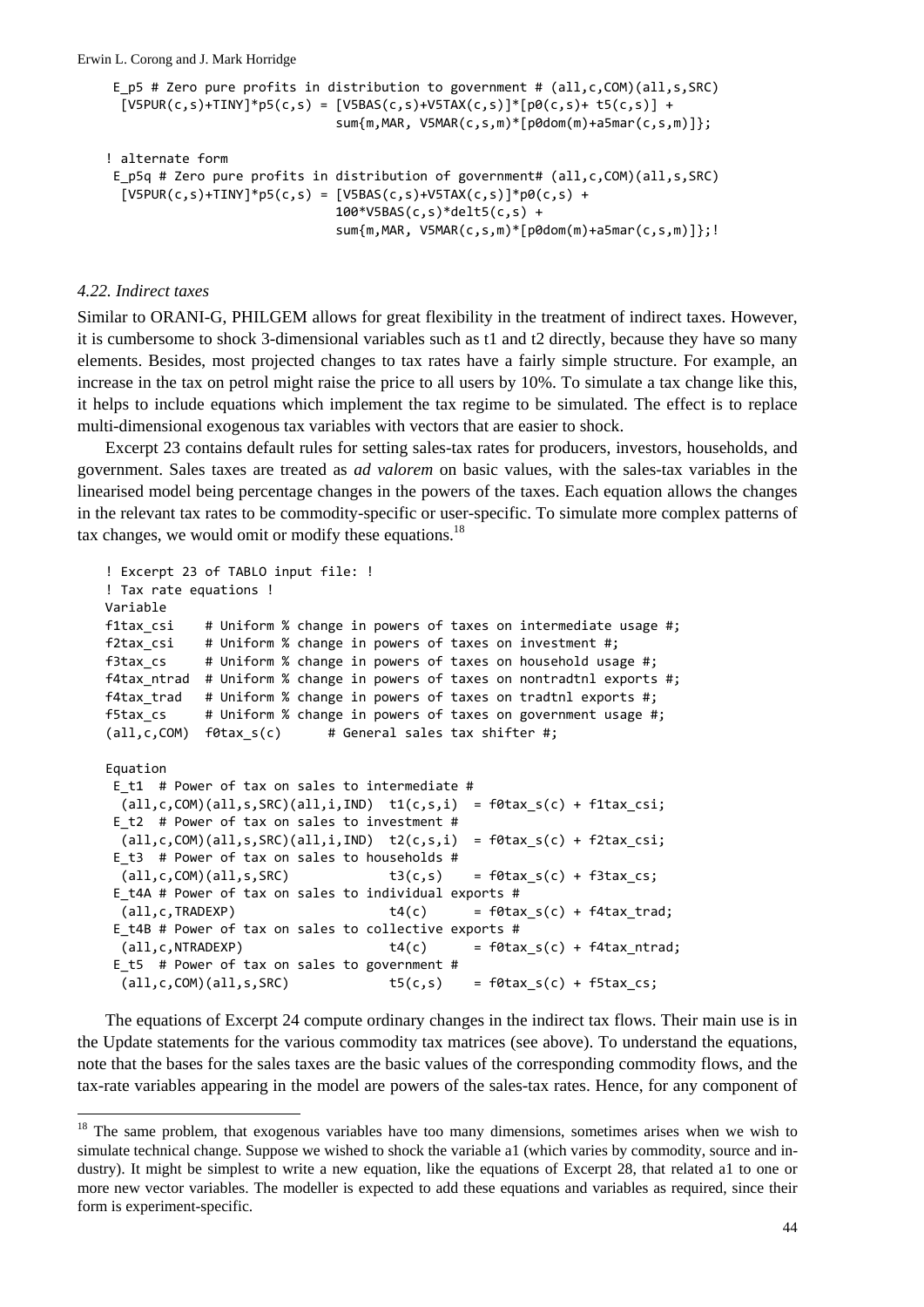sales tax, we can express revenue (VTAX), in levels, as the product of the base (VBAS) and the power of the tax (T) minus one, i.e.,

$$
VTAX = VBAS(T-1). \tag{31}
$$

Hence:  $\triangle V\text{TAX} = \triangle V\text{BAS(T-1)} + \text{VBASAT}$ ,

$$
= \text{VBAS}(\text{T-1})\frac{\Delta \text{VBAS}}{\text{VBAS}} + \text{VBAS}*\text{T}\frac{\Delta \text{T}}{\text{T}},
$$

$$
= \text{VBAS}(\text{T-1}) * \text{wbas}/100 + \text{VBAS}*\text{T} * t/100,
$$

$$
= VTAX*wbas/100 + (VBAS+VTAX)t/100,
$$

where wbas and t are percentage changes in VBAS and T. VBAS is in turn a product of a quantity (X) and a basic price (P), so its percentage change wbas can be written as  $(x + p)$ . Hence:

$$
\Delta VTAX = VTAX(x+p)/100 + (VBAS+VTAX)t/100
$$
\n(32)

The RHS shows two components of revenue change; due to changes in the base and rate respectively.

```
! Excerpt 24 of TABLO input file: !
! Update formulae for commodity taxes !
Equation
E_delV1TAX (all,c,COM)(all,s,SRC)(all,i,IND)
   delV1TAX(c,s,i) = 0.01*V1TAX(c,s,i)* [x1(c,s,i) + p0(c,s)] +     0.01*[V1BAS(c,s,i)+V1TAX(c,s,i)]*t1(c,s,i);
 E_delV2TAX (all,c,COM)(all,s,SRC)(all,i,IND)
   delV2TAX(c,s,i)= 0.01*V2TAX(c,s,i)* [x2(c,s,i) + p0(c,s)] +     0.01*[V2BAS(c,s,i)+V2TAX(c,s,i)]*t2(c,s,i);
 E_delV3TAX (all,c,COM)(all,s,SRC)
   delV3TAX(c,s) = 0.01*V3TAX(c,s)* [x3(c,s) + p0(c,s)] +     0.01*[V3BAS(c,s)+V3TAX(c,s)]*t3(c,s);
 E_delV4TAX (all,c,COM)
   delV4TAX(c) = 0.01*V4TAX(c)* [x4(c) + pe(c)] +     0.01*[V4BAS(c)+V4TAX(c)]*t4(c);
 E_delV5TAX (all,c,COM)(all,s,SRC)
   delV5TAX(c,s) = 0.01*V5TAX(c,s)*[x5(c,s) + p0(c,s)] +     0.01*[V5BAS(c,s)+V5TAX(c,s)]*t5(c,s);
! alternate form
E_delV5TAX (all,c,COM)(all,s,SRC)
  delV5TAX(c,s) = 0.01*V5TAX(c,s)*[x5(c,s) + p0(c,s)] +V5BAS(c,s)*delta(c,s); !
```
The comment at the end shows how the final equation would appear if the t5 variable (% change in power) was replaced by delt5: an ordinary change in the ad valorem rate.

In the next excerpt, equation E\_p0B relates the domestic-currency prices of imports (c.i.f., duty-paid) to their foreign-currency prices. It is derived from the levels form:

```
P0(c, "imp") = PF0CIF(c)*PHI*TOIMP(c). (33)
```
The other equation computes changes in tariff revenues, used to update V0TAR.

```
! Excerpt 25 of TABLO input file: !
! Import prices and tariff revenue !
Variable
(all,c,COM)  pf0cif(c) # C.I.F. foreign currency import prices #;
(all,c,COM) t0imp(c) # Power of tariff #;
Equation
E_p0B # Zero pure profits in importing # (all,c,COM)
   p\theta(c, "imp") = pf\theta(c) + phi + t\thetaimp(c);E_delV0TAR # Tariff revenue# (all,c,COM)
   delV0TAR(c) = 0.01*V0TAR(c)*[x0imp(c)+pf0cif(c)+phi] +                 0.01*V0IMP(c)*t0imp(c);
```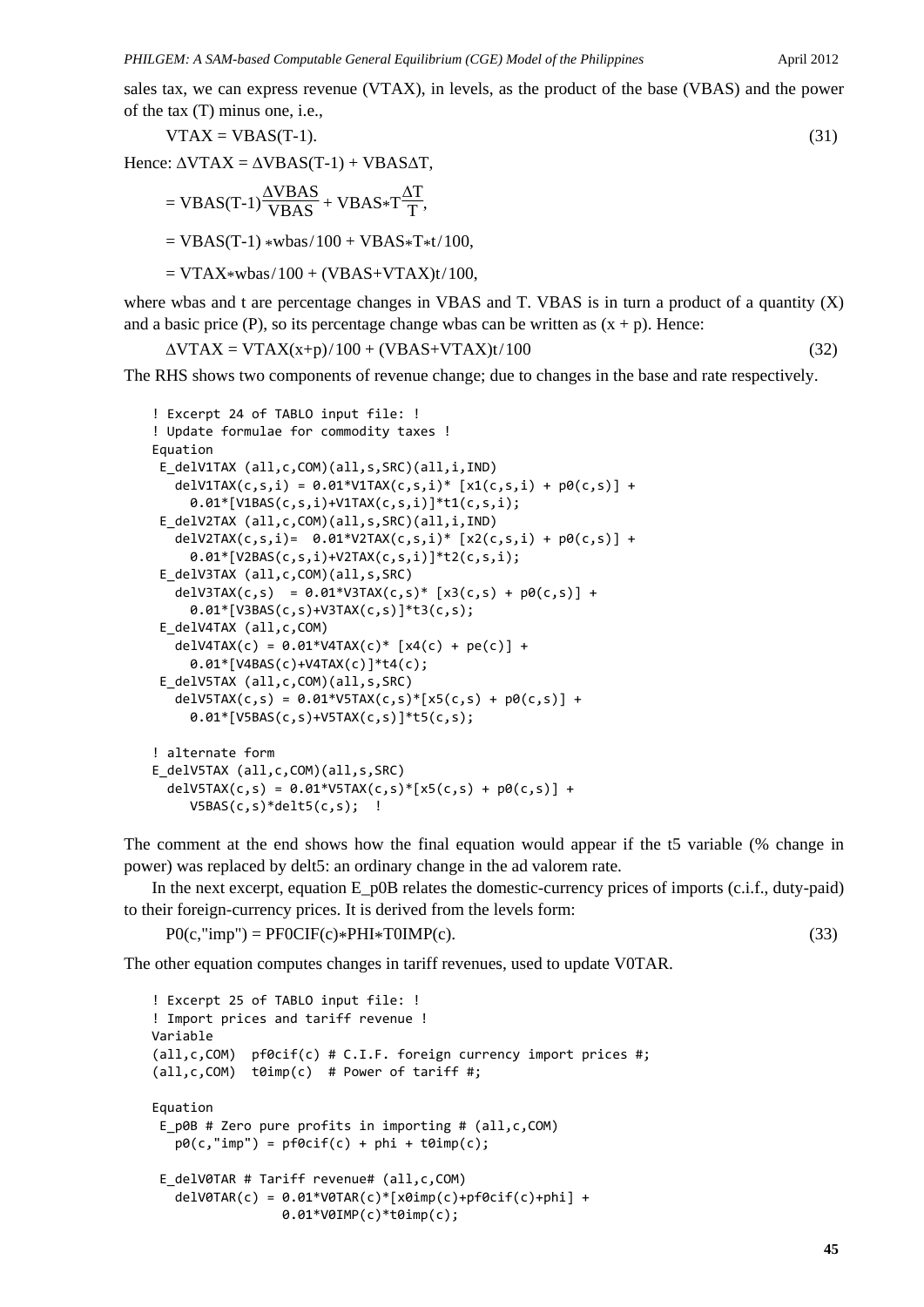Excerpt 26 computes various aggregates of indirect tax revenue—both in the levels and in ordinary change form. Both equations and formulae are simple add-ups.

```
! Excerpt 26 of TABLO input file: !
! Indirect tax revenue aggregates !
Coefficient
V1TAX_CSI  # Total intermediate tax revenue #;
V2TAX CSI # Total investment tax revenue #;
V3TAX_CS   # Total households tax revenue #;
V4TAX C # Total export tax revenue #;
V5TAX CS # Total government tax revenue #;
V0TAR C # Total tariff revenue #;
Formula
V1TAX_CSI  = sum{c,COM, sum{s,SRC, sum{i,IND, V1TAX(c,s,i)}}};
V2TAX_CSI  = sum{c,COM, sum{s,SRC, sum{i,IND, V2TAX(c,s,i)}}};
V3TAX_CS = sum\{c, COM, sum\{s,SRC,<br>V3TAX(c,s)\}\};V4TAX_C = sum\{c, COM, V4TAX(c)\};V5TAX_CS = sum\{c, COM, sum\{s,SRC,<br>V5TAX(c,s)\}\};V0TAR C = sum{c, COM}, V0TAR(c);
Variable
(change) delV1tax_csi # Aggregate revenue from indirect taxes on intermediate #;
(change) delV2tax_csi # Aggregate revenue from indirect taxes on investment #;
(change) delV3tax_cs  # Aggregate revenue from indirect taxes on households #;
(change) delV4tax_c   # Aggregate revenue from indirect taxes on export #;
(change) delV5tax_cs  # Aggregate revenue from indirect taxes on government #;
(change) delV0tar_c   # Aggregate tariff revenue #;
Equation
E_delV1tax_csi delV1tax_csi = sum{c,COM,sum{s,SRC,sum{i,IND, delV1TAX(c,s,i)}}};
E_delV2tax_csi delV2tax_csi = sum{c,COM,sum{s,SRC,sum{i,IND, delV2TAX(c,s,i)}}};
E_delV3tax_cs  delV3tax_cs  = sum{c,COM,sum{s,SRC, delV3TAX(c,s)}};
E_delV4tax_c   delV4tax_c   = sum{c,COM, delV4TAX(c)};
E_delV5tax_cs  delV5tax_cs  = sum{c,COM,sum{s,SRC,delV5TAX(c,s)}};
E delV0tar_c   delV0tar_c   = sum{c,COM, delV0TAR(c)};
```
# *4.23. GDP from the income and expenditure sides*

Excerpt 27 defines the nominal aggregates which make up GDP from the income side. These include totals of factor payments, the value of other costs, and the total yield from commodity taxes. Their derivation is straightforward. For example, the formula for total land revenue:

V1LND\_I = Sum{i,IND, V1LND(i) } = Sum{i,IND, X1LND(i)\*P1LND(i) },

becomes, in percentage-change form:

V1LND  $I*w1Ind$   $i = Sum{i, IND, V1LND(i)*[x1Ind(i)+p1Ind(i)]}.$ 

```
! Excerpt 27 of TABLO input file: !
! Factor incomes and GDP !
Coefficient
   V1CAP_I   # Total payments to capital #;
   V1LAB_IO  # Total payments to labour #;
 V1LND I # Total payments to land #;
  V1PTX_I   # Total production tax/subsidy #;
  V1OCT_I   # Total other cost ticket payments #;
   V1PRIM_I  # Total primary factor payments#;
   V0GDPINC  # Nominal GDP from income side #;
   V0TAX_CSI # Total indirect tax revenue #;
Formula
 V1CAP_I = sum\{i, IND, V1CAP(i)\};
```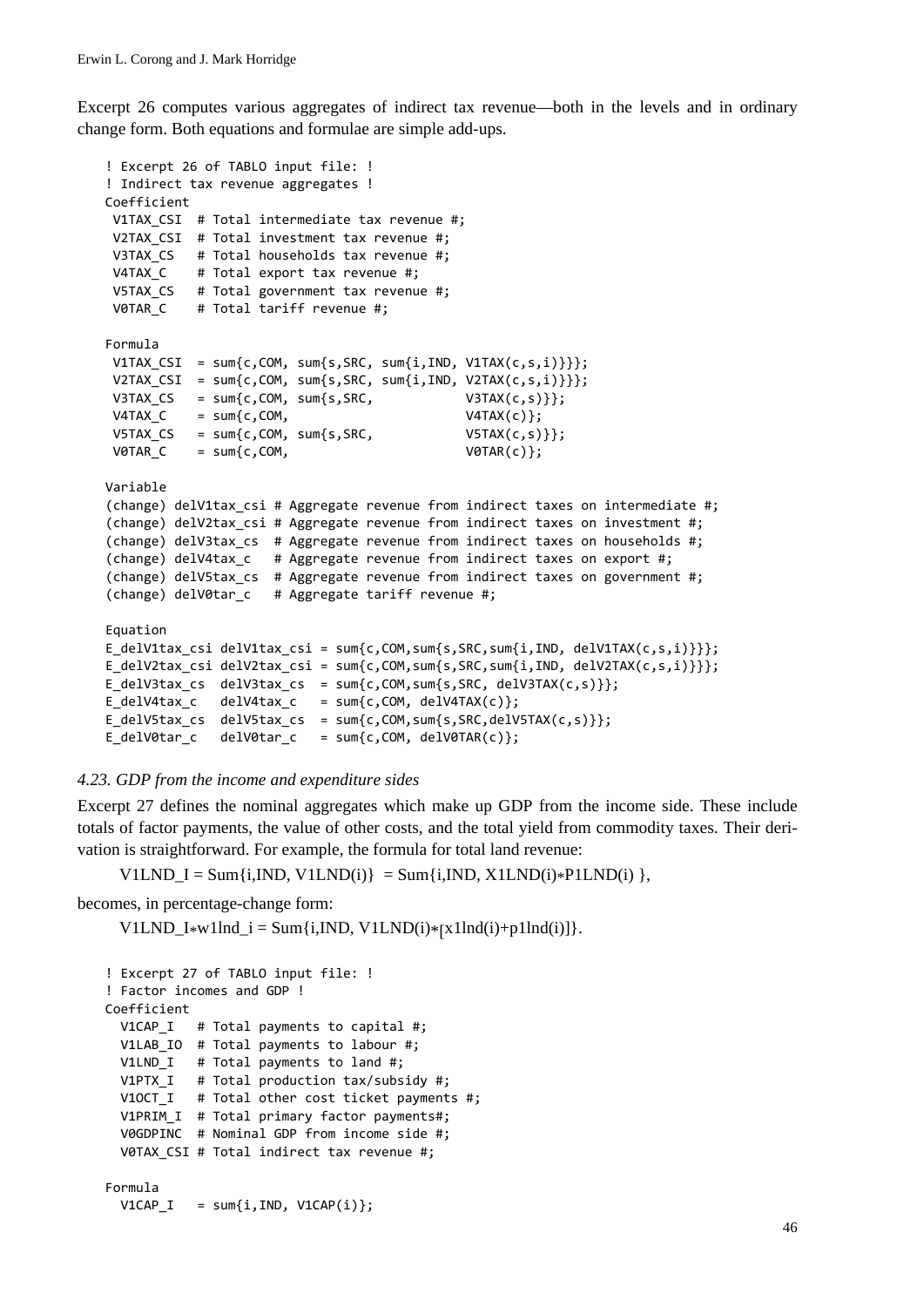```
V1LAB_IO = sum{i, IND, V1LAB_0(i)};V1LND_I = sum[i,IND, V1LND(i)];V1PTX_I = sum{i,IND, V1PTX(i)};
  V10CT_I = sum\{i, IND, V10CT(i)\};  V1PRIM_I  = V1LAB_IO + V1CAP_I + V1LND_I;
    V0TAX_CSI = V1TAX_CSI + V2TAX_CSI + V3TAX_CS + V4TAX_C + V5TAX_CS + V0TAR_C +
                           V1OCT_I + V1PTX_I;
    V0GDPINC  = V1PRIM_I + V0TAX_CSI;
Variable
w1lab io # Aggregate payments to labour #;
w1cap_i   # Aggregate payments to capital #;
w1lnd_i # Aggregate payments to land #;
w1prim_i  # Aggregate primary factor payments #;
w1oct_i   # Aggregate "other cost" ticket payments #;
w0tax_csi # Aggregate revenue from all indirect taxes #;
w0gdpinc  # Nominal GDP from income side #;
 (change) delV1PTX_i # Ordinary change in all‐industry production tax revenue #;
 (change) delV0tax_csi # Aggregate revenue from all indirect taxes #;
Equation
 E w1lab io # Aggregate payments to labour #
  V1LAB_IO*w1lab_io = sum{i,IND,sum{o,OCC,V1LAB(i,o)*[x1lab(i,o)+p1lab(i,o)]}};
E_w1cap_i  # Aggregate payments to capital #
     V1CAP_I*w1cap_i = sum{i,IND, V1CAP(i)*[x1cap(i)+p1cap(i)]};
 E w1lnd i # Aggregate payments to land #
   ID01[V1LND_I]*w1Ind_i = sum(i,IND, V1LND(i)*[x1Ind(i)+p1Ind(i)]);E w1prim i # Aggregate primary factor payments #
  V1PRIM_I*w1prim_i=V1LAB_IO*w1lab_io+V1CAP_I*w1cap_i+V1LND_I*w1lnd_i;
 E_w1oct_i  # Aggregate "other cost" ticket payments #
  ID01[V10CT_I]*W1oct_i = sum[i,IND, V10CT(i)*[x1oct(i)+p1oct(i)]];E delV1PTX i # Ordinary change - all-industry production tax revenue #
   delV1PTX i = sum\{i, IND, delV1PTX(i)\};E delV0tax csi # Ordinary change - aggregate revenue from all indirect taxes #
      delV0tax_csi = delV1tax_csi + delV2tax_csi + delV3tax_cs + delV4tax_c +
                                    delV5tax_cs  + delV0tar_c + delV1PTX_i + 0.01*V1OCT_I*w1oct_i;
 E w0tax csi # Aggregate revenue from all indirect taxes #
      [TINY+V0TAX_CSI]*w0tax_csi = 100*delV0tax_csi;
 E w0gdpinc # Nominal GDP from income side #
     V0GDPINC*w0gdpinc = V1PRIM_I*w1prim_i + 100*delV0tax_csi;
```
Because TABLO does not distinguish upper and lower case, we cannot use 'v1lnd\_i' to refer to the change in V1LND\_I—instead we use 'w1lnd\_i'. This conflict arises only for aggregate flows, since only these flows appear simultaneously as variables and coefficients.

Excerpt 28 defines the aggregates which make up GDP from the expenditure side. We could have computed percentage changes in the nominal aggregates as in the previous section. For example, in equation E\_w2tot\_i, total nominal investment could have been written as:

V2TOT  $I*w2tot$   $i = Sum{i, IND, V2TOT(i)*[x2tot(i)+p2tot(i)]}.$ 

We choose to decompose this change into price and quantity components—see equations E\_p2tot\_i and E\_x2tot i. The nominal percentage change is the sum of percentage changes in these two Divisia indices.

For investment, and for each other expenditure component of GDP, we define a quantity index and a price index which sum to the (percentage change in the) nominal value of the aggregate. We weight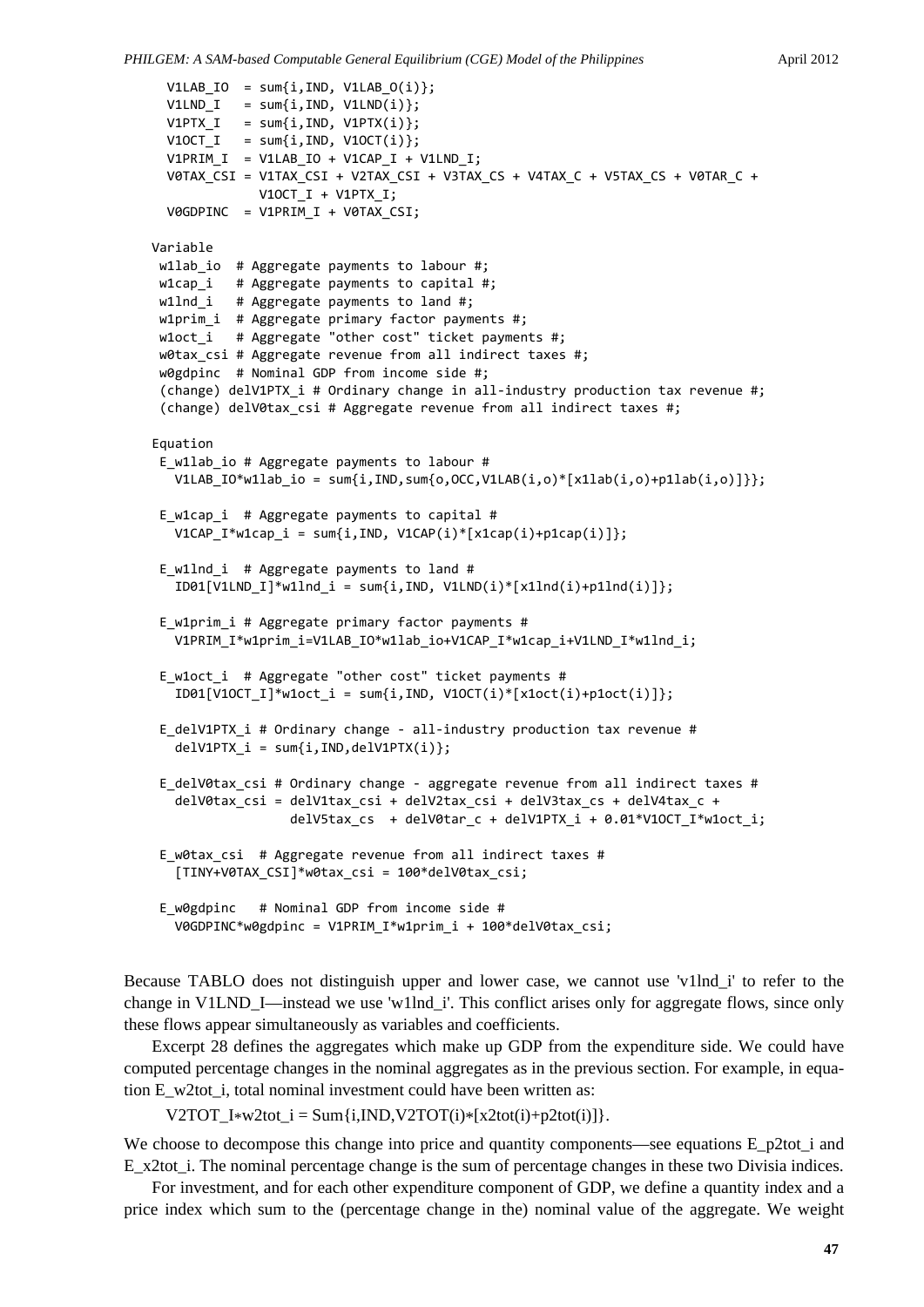these together to form expenditure-side measures of percentage changes in real GDP, the GDP deflator and nominal GDP.

```
! Excerpt 28 of TABLO input file: !
! GDP expenditure aggregates !
Coefficient ! Expenditure Aggregates at Purchaser's Prices !
 (all,c,COM) V0CIF(c) # Total ex‐duty imports of good c #;
                          V0CIF_C  # Total local currency import costs, excluding tariffs #;
                          V0IMP_C  # Total basic‐value imports (includes tariffs) #;
             V2TOT I # Total investment usage #;
             V4TOT # Total export earnings #;
                          V5TOT    # Total value of government demands #;
                          V6TOT    # Total value of inventories #;
                          V0GNE    # GNE from expenditure side #;
                          V0GDPEXP # GDP from expenditure side #;
Formula
 (all, c, COM) VØCIF(c) = VØIMP(c) - VØTAR(c);VØCIF_C = sum{c, COM, VØCIF(c)};V0IMP C = sum\{c, COM, V0IMP(c)\};V2TOT\_I = sum{i, IND, V2TOT(i)};
V4TOT = sum\{c, COM, V4PUR(c)\};<code>V5TOT = sum{c,COM, sum{s,SRC, V5PUR(c,s)}};</code>
\texttt{V6TOT} = \texttt{sum}\{\texttt{c},\texttt{COM},\ \texttt{sum}\{\texttt{s},\texttt{SRC},\ \texttt{V6BAS}(\texttt{c},\texttt{s})\}\}             V0GNE    = V3TOT + V2TOT_I + V5TOT + V6TOT;
             VØGDPEXP = VØGNE + V4TOT - VØCIF C;Variable
x2tot i # Aggregate real investment expenditure #;
p2tot i # Aggregate investment price index #;
w2tot i # Aggregate nominal investment #;
Equation
E x2tot i V2TOT I*x2tot i = sum{i,IND, V2TOT(i)*x2tot(i)};
 E p2tot i V2TOT I*p2tot i = sum{i,IND, V2TOT(i)*p2tot(i)};
 E w2tot i w2tot i = x2tot i + p2tot i;
Variable
x4tot # Export volume index #;
p4tot      # Exports price index, local currency #;
w4tot # Local currency border value of exports #;
Equation
E x4tot    V4TOT*x4tot = sum{c,COM, V4PUR(c)*x4(c)};
E p4tot    V4TOT*p4tot = sum{c,COM, V4PUR(c)*p4(c)};
E w4tot = x4tot + p4tot;
Variable
x5tot      # Aggregate real government demands #;
p5tot      # Government price index #;
w5tot # Aggregate nominal value of government demands #;
Equation
E_x5tot    V5TOT*x5tot = sum{c,COM, sum{s,SRC, V5PUR(c,s)*x5(c,s)}};
E_p5tot    V5TOT*p5tot = sum{c,COM, sum{s,SRC, V5PUR(c,s)*p5(c,s)}};
 E w5tot w5tot = x5tot + p5tot;Variable
x6tot      # Aggregate real inventories #;
 p6tot # Inventories price index #;
w6tot # Aggregate nominal value of inventories #;
Equation
E_x6tot [TINY+V6TOT]*x6tot =100*sum{c, COM, sum{s, SRC, LEVP0(c, s)*del{x6(c, s)}}};E_p6tot \{TINY+V6TOT\}^*p6tot = sum{c, COM, sum{s,SRC, V6BAS(c,s)*p0(c,s)}};E w6tot w6tot = x6tot + p6tot;
```

```
Variable
```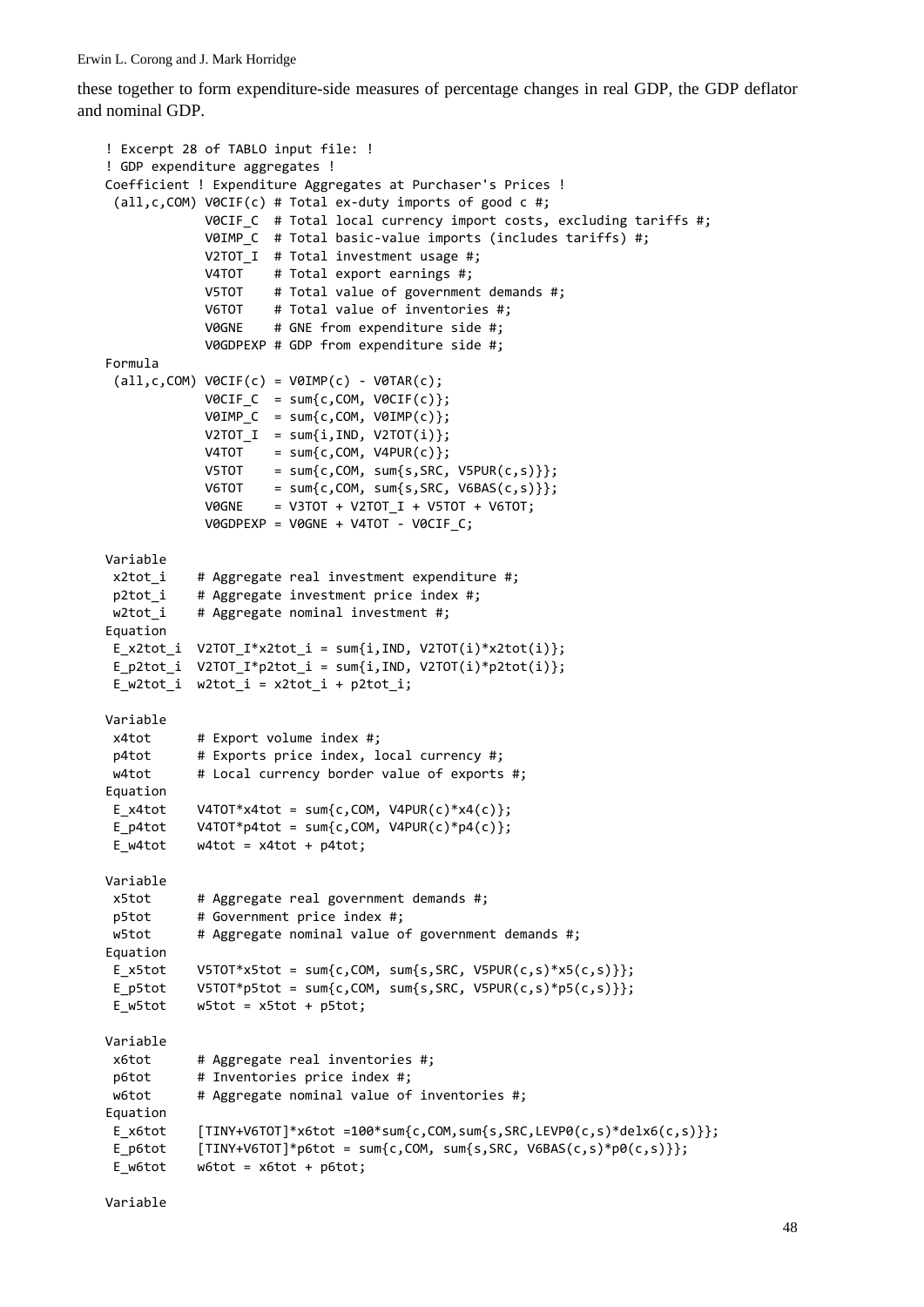```
x0cif_c    # Import volume index, C.I.F. weights #;
 p0cif c # Imports price index, C.I.F., local currency #;
w0cif c # C.I.F. local currency value of imports #;
Equation
E_x0cif_c  V0CIF_C*x0cif_c = sum{c,COM, V0CIF(c)*x0imp(c)};
 E_p0cif_c V0CIF_C*p0cif_c = sum{c,COM, V0CIF(c)*[phi+pf0cif(c)]};
 E_w0cif_c w0cif_c = x0cif_c + p0cif_c;
Variable
x0gne   # Real GNE #;
p0gne   # GNE price index #;
w0gne # Nominal GNE #;
Equation
E x0gne V0GNE*x0gne = V3TOT*x3tot + V2TOT I*x2tot i + V5TOT*x5tot +V6TOT*x6tot;
 E_p0gne V0GNE*p0gne = V3TOT*p3tot + V2TOT_I*p2tot_i + V5TOT*p5tot +V6TOT*p6tot;
 E_w0gne w0gne = x0gne + p0gne;
Variable
 x0gdpexp   # Real GDP from expenditure side #;
 p0gdpexp   # GDP price index, expenditure side #;
w0gdpexp   # Nominal GDP from expenditure side #;
Equation
 E_x0gdpexp x0gdpexp = [1/V0GDPEXP]*[V3TOT*x3tot + V2TOT_I*x2tot_i + V5TOT*x5tot
                          + V6TOT*x6tot + V4TOT*x4tot ‐ V0CIF_C*x0cif_c];
 E_p0gdpexp p0gdpexp = [1/V0GDPEXP]*[V3TOT*p3tot + V2TOT_I*p2tot_i + V5TOT*p5tot
                          + V6TOT*p6tot + V4TOT*p4tot ‐ V0CIF_C*p0cif_c];
 E_w0gdpexp w0gdpexp = x0gdpexp + p0gdpexp;
```
Superficially, price and quantity components such as p2tot\_i and x2tot\_i resemble the price and quantity indices which arise from the nested production functions of agents. The latter Divisia indices arise from homothetic functional forms. However, the model contains no analogous function to aggregate investment quantities across industries. Similarly, our definition of real consumption is not derived from the household utility function. We use these price-quantity decompositions only as convenient summary measures $^{19}$ .

It is an accounting identity that GDP from the expenditure and income sides must be equal, both in the levels and in percentage changes. That is:

V0GDPEXP  $\equiv$  V0GDPINC, and w0gdpexp  $\equiv$  w0gdpinc. (34) Nonetheless, we find it useful to compute and print these values separately as a check on the model's accounting relations.

# *4.24. The trade balance and other aggregates*

-

Because zero is a plausible base-period value, the balance of trade is computed in the first equation in Excerpt 29 as an ordinary change (delB), not a percentage change. We avoid choosing units by expressing this change as a fraction of GDP. Note that delB is the [change in the] ratio of two nominal variables.

The next three equations measure percentage changes in imports at tariff-inclusive prices. Finally, the excerpt contains measures of percentage changes in the terms of trade and the real exchange rate.

```
! Excerpt 29 of TABLO input file: !
! Trade balance and other indices !
Variable
 (change) delB # (Nominal balance of trade)/{nominal GDP} #;
              x0imp_c # Import volume index, duty‐paid weights #;
              w0imp_c # Value of imports plus duty #;
```
<sup>&</sup>lt;sup>19</sup> There is indeed no levels equation corresponding to our change definition of, say, the investment price index. A levels formulation could use either initial or final weights; our formula uses weights that vary continuously between these two values. Because our formula for p2tot\_i can only be written in change form, results for that variable suffer from path-dependence: they depend slightly on details of the solution algorithm that should be irrelevant. The effect however is normally very small, and rarely propagates through to other equations.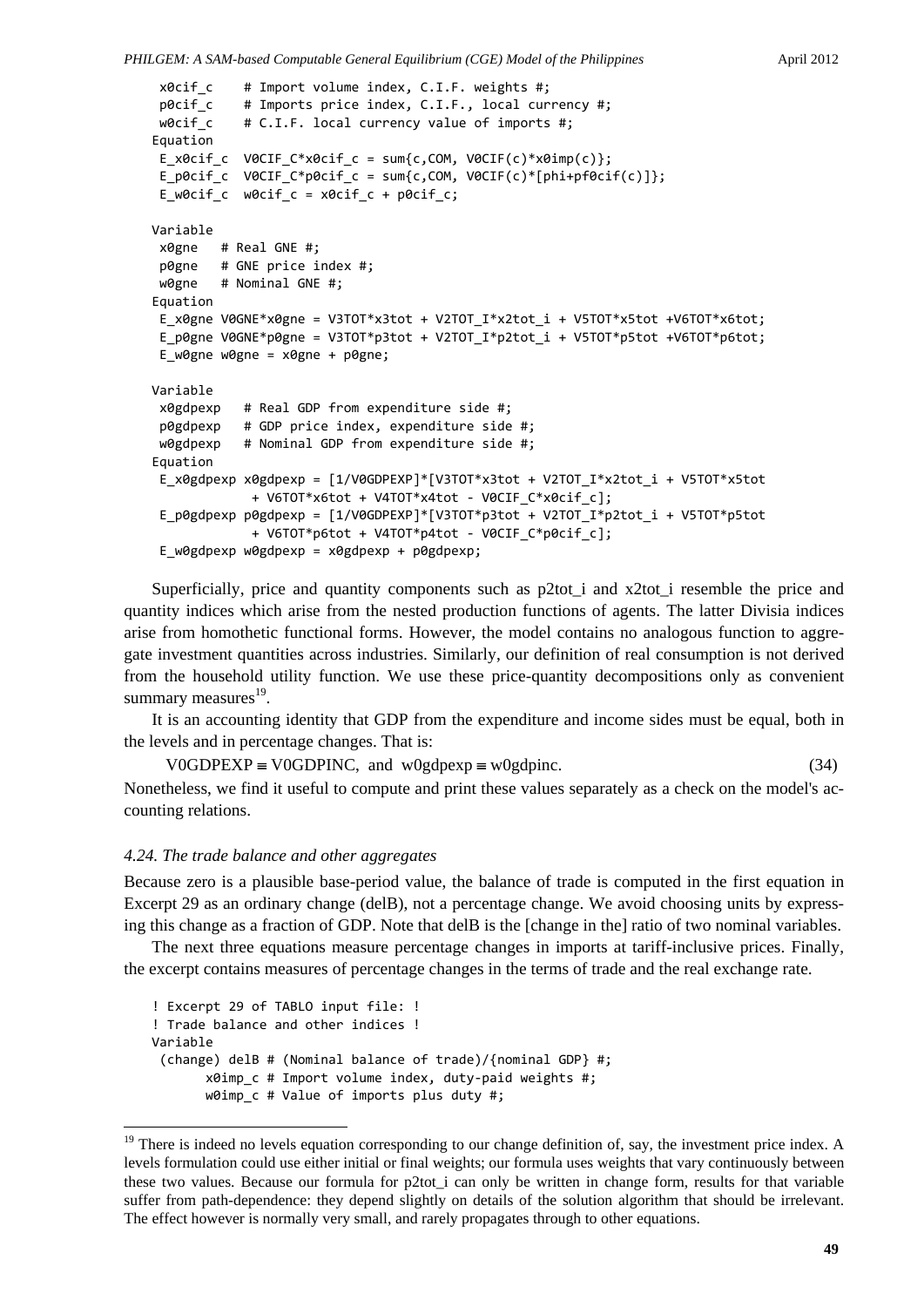```
Erwin L. Corong and J. Mark Horridge
                  p0imp_c # Duty‐paid imports price index, local currency #;
              p0realdev # Real devaluation #;
                    p0toft # Terms of trade #;
   Equation
    E_delB    # (Nominal balance of trade)/{nominal GDP} #
          100*V0GDPEXP*delB = V4TOT*w4tot ‐V0CIF_C*w0cif_c‐[V4TOT‐V0CIF_C]*w0gdpexp;
    E x0imp c # Import volume index, duty-paid weights #
       x0imp c = sum{c,COM, [V0IMP(c)/V0IMP_C]*x0imp(c)};
    E p0imp c # Duty-paid imports price index, local currency #
       p0imp_c = sum\{c, COM, [V0IMP(c)/V0IMP_C]*p0(c, "imp");\}E w0imp c # Value of imports plus duty #
         w0imp_c = x0imp_c + p0imp_c;
    E_p0toft  # Terms of trade #
          p0toft = p4tot ‐ p0cif_c;
    E_p0realdev # Real devaluation #
          p0realdev =  p0cif_c ‐ p0gdpexp;
```
# *4.25. Primary factor aggregates*

 $\overline{a}$ 

Excerpt 30 begins by computing some quantity measures of employment, capital usage, and GDP at factor cost. These aggregates indicate the aggregate productive capacities of the relevant factors. For example, in computing the aggregate employment measures, we use wage-bill weights, reflecting the relative marginal products of different workers. Different aggregates could be defined, using as weights hours worked, or numbers employed $^{20}$ .

Next computed are three indices of primary factor prices.

```
! Excerpt 30 of TABLO input file: !
! Primary factor aggregates !
Variable
 (\text{all}, i, \text{IND}) employ(i) # Employment by industry: wage bill weights #;
                           employ_i  # Aggregate employment: wage bill weights #;
                           x1cap_i   # Aggregate capital stock, rental weights #;
                           x1lnd_i   # Aggregate land stock, rental weights #;
                           x1prim_i  # Aggregate primary factor use (excludes tech change) #;
                           p1prim_i  # Index of factor cost (excludes tech change) #;
                           p1lab_io  # Average nominal wage #;
                           realwage  # Average real wage #;
                           p1cap_i   # Average capital rental #;
              p1lnd i # Average land rental #;
Equation
 E employ # Employment by industry: wage bill weights # (all,i,IND)
   ID01[V1LAB_0(i)]*employ(i) = sum{o,OCC, V1LAB(i,o)*x1lab(i,o)};
 E employ i # Aggregate employment: wage bill weights #
      V1LAB_IO*employ_i = sum{i,IND, V1LAB_O(i)*employ(i)};
 E x1cap i # Aggregate capital stock, rental weights #
   V1CAP_I* x1cap_i = sum\{i, IND, V1CAP(i)* x1cap(i)\};E x1lnd i # Aggregate land stock, rental weights #
   ID01[V1LND_I]*x1Ind_i = sum\{i, IND, V1LND(i)*x1Ind(i)\};
```
<sup>&</sup>lt;sup>20</sup> The TABLO input file contains optional code, not shown here, which could be used to compute such indices, data permitting.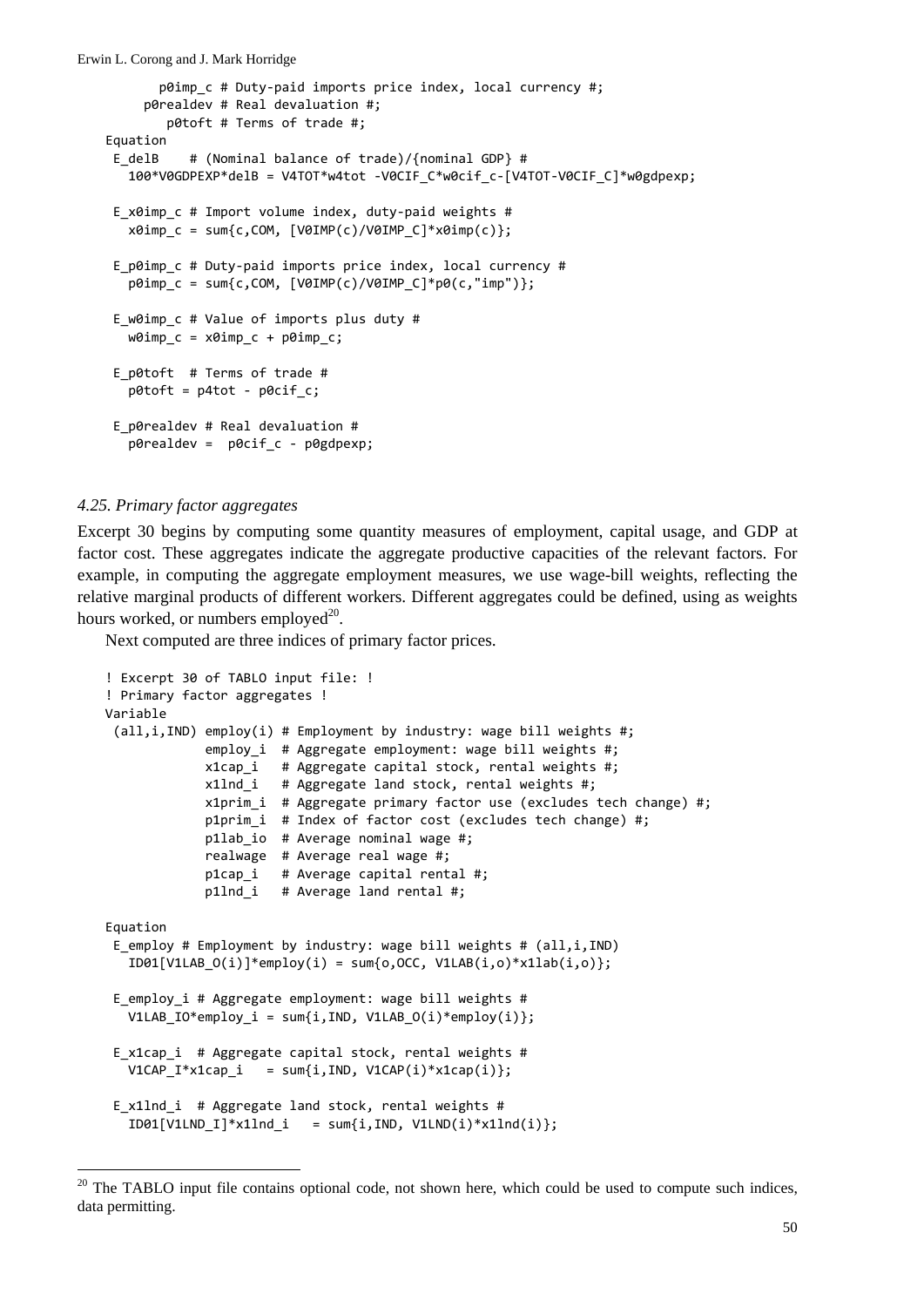*PHILGEM: A SAM-based Computable General Equilibrium (CGE) Model of the Philippines* April 2012

```
E x1prim i # Aggregate primary factor use (excludes tech change) #
      V1PRIM_I*x1prim_i = [V1LAB_IO*employ_i + V1CAP_I*x1cap_i + V1LND_I*x1lnd_i];
 E_p1lab_io # Average nominal wage #
   V1LAB_IO*p1lab_io = sum{i,IND, sum{o,OCC, V1LAB(i,o)*p1lab(i,o)}};
 E_realwage # Average real wage #
      realwage = p1lab_io ‐ p3tot;
 E p1cap i # Average capital rental #
   V1CAP I^*p1cap i = sum{i,IND, V1CAP(i)*p1cap(i)};
 E_p1lnd_i  # Average land rental #
   ID01[V1LND I]*p1lnd i = sum{i,IND, V1LND(i)*p1lnd(i)};
 E_p1prim_i # Index of factor cost (excludes tech change) #
   V1PRIM I*p1prim i = V1LAB IO*p1lab io + V1CAP I*p1cap i + V1LND I*p1lnd i;
![[! !Optional addition: employment aggregates weighted by numbers employed !
Coefficient
 (all,i,IND)(all,o,OCC) WORKERS(i,o) # numbers employed #;
 (all,i,IND)(all,o,OCC) UNITWAGE(i,o) # wagebill/numbers employed #;
Read WORKERS from file BASEDATA header "WORK";
Update (all,i,IND)(all,o,OCC) WORKERS(i,o) = x1lab(i,o);
Formula  (all,i,IND)(all,o,OCC) UNITWAGE(i,o) = V1LAB(i,o)/WORKERS(i,o);
Write UNITWAGE to file SUMMARY header "UWAG";
Variable
(all,i,IND) workers o(i) # employment by industry (persons weights average) #;
(all, o, OCC) workers i(o) # employment by skill (persons weights average) #;
            workers io # aggregate employment (persons weights average) #;
Equation
E_workers_o (all,i,IND) sum{o,OCC, WORKERS(i,o)*[x1lab(i,o)‐workers_o(i)]}=0;
E workers i (all,o,OCC) sum{i,IND, WORKERS(i,o)*[x1lab(i,o)-workers i(o)]}=0;
E_workers_io Sum{o,OCC, sum{i,IND, WORKERS(i,o)*[x1lab(i,o)‐workers_io]}}=0;
!]]!
```
# *4.26. Rates of return and investment*

Excerpt 31 contains equations determining x2tot, the amount of new capital stock created for each industry. Following ORANI-G, PHILGEM contains 3 alternate investment rules, one of which will be active for each industry. The active rule either determines industry investment, or (if aggregate investment is fixed) it determines that industry's share in aggregate investment.

Rule 1 relates the creation of new capital stock in each industry to profitability in that industry. It follows the original ORANI computer model. For a fuller explanation, the reader is referred to DPSV, Section 19. The effect of the equation is that industries which become more profitable (gret(i) rising) attract more investment (higher ggro(i)).

Equation E\_finv1 relates the investment/capital ratio to the rate of return (relative to the variable invslack, which is interpretable here as an economy-wide rate of return). It is to be interpreted as a riskrelated relationship with relatively fast- (slow-) growing industries requiring premia (accepting discounts) on their rates of return. If exogenous, the variable finv1(i) could be shocked to allow for additional shifts in investment. If, for some industry,  $finv1(i)$  is endogenous (and x2tot(i) is determined in some other way), equation E finv1 serves only to determine finv1(i), which appears in no other equation.

Rule 2, given by Equation E\_finv2, may be used to determine investment in those industries for which Rule 1 is deemed inappropriate. These might be industries where investment is determined by government policy. For such an industry the corresponding element of finv2 should be exogenous, causing that industry's investment to follow the national trend. For the other industries, E\_finv2 just determines finv2.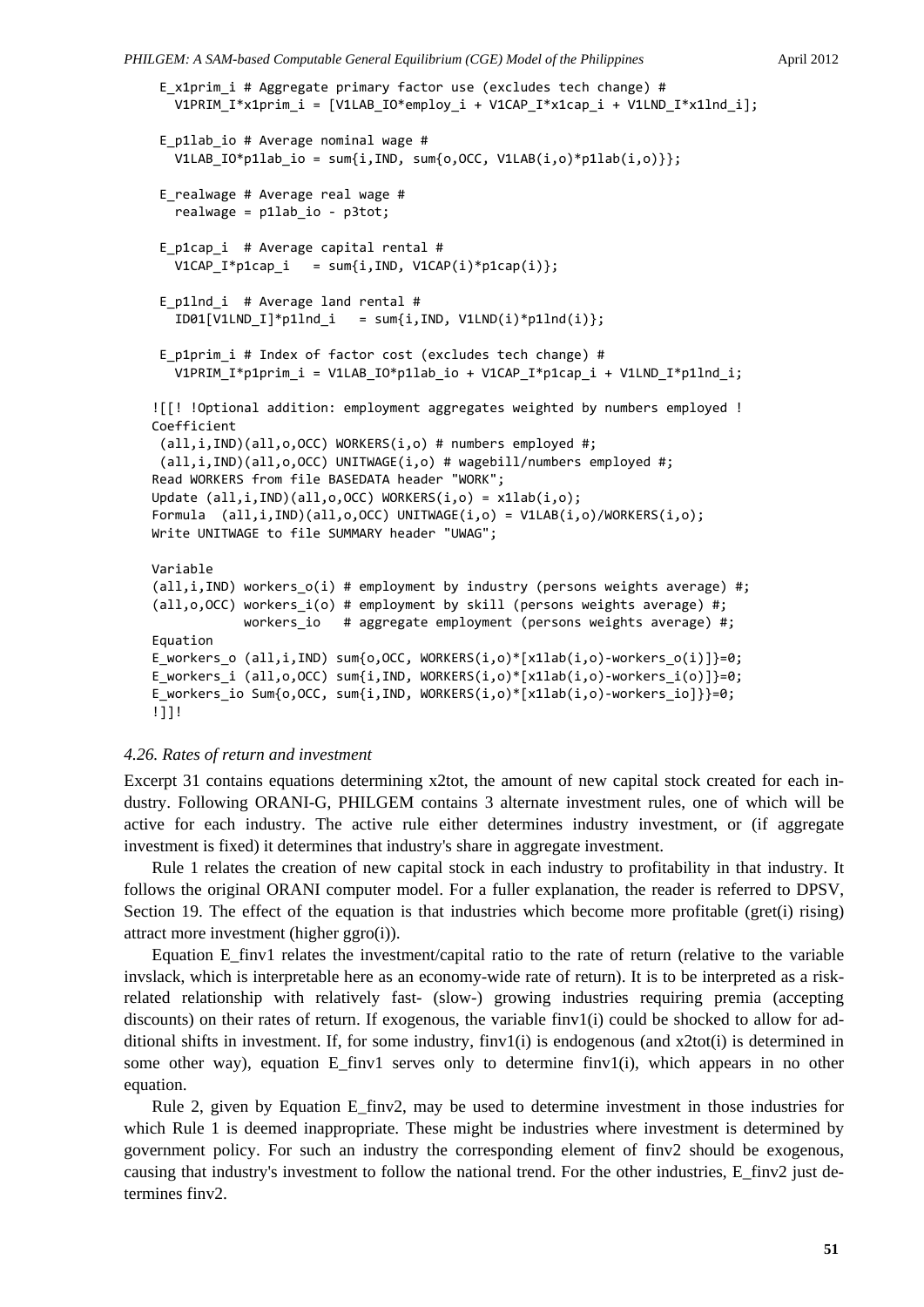Rule 3, given by Equation E\_finv3, is intended for long run simulations. For an industry with fixed finv3, it fixes gross capital growth rates (ggro=I/K ratios). The effect is that investment follows the industry capital stock.

If the variable invslack is exogenous, the preceding equations will determine investment by industry, and therefore in aggregate. However, many short-run simulations have aggregate investment exogenous. This is made possible by leaving the variable invslack endogenous, with x2tot i exogenous. Or, using equation E\_f2tot, link aggregate investment to aggregate real consumption by holding f2tot exogenous with invslack endogenous.

```
! Excerpt 31 of TABLO input file: !
! Investment equations !
Variable
 (all,i,IND) ggro(i) # Gross growth rate of capital = Investment/capital #;
 (\text{all}, i, \text{IND}) gret(i) # Gross rate of return = Rental/[Price of new capital] #;
Equation
 E_ggro (all,i,IND) ggro(i) = x2tot(i) - x1cap(i);E gret (all,i,IND) gret(i) = p1cap(i) - p2tot(i);
! Three alternative rules for investment:
    Choose which applies to each industry by setting JUST ONE of
    the corresponding elements of x2tot, finv1, finv2, or finv3 exogenous.
    Iff aggregate investment x2tot_i is exogenous, invslack must be endogenous. !
Variable
 (all,i,IND)  finv1(i)# Shifter to enforce DPSV investment rule #;
 (all,i,IND)  finv2(i)# Shifter for "exogenous" investment rule #;
 (all,i,IND)  finv3(i)# Shifter for longrun investment rule #;
 invslack # Investment slack variable for exogenizing aggregate investment #;
! Rule 1: Follows Section 19 of DPSV. The ratios Q and G are treated as
    parameters, just as in the original ORANI implementation.  Attempts to
    improve the theory by updating these parameters have been found to
    occasionally lead to perversely signed coefficients !
Equation E finv1 # DPSV investment rule #
 all, i, IND ggro(i) = finv1(i) + 0.33*[2.0*gret(i) - invslack];
! Note: above equation comes from substituting together DPSV
    equations 19.7‐9. The value 0.33 and 2.0 correspond to the DPSV ratios
    [1/G.Beta] and Q (= ratio, gross to net rate of return) and are typical
    values of this ratio. In DPSV invslack was called "omega" and was interpreted
    as the "economy‐wide rate of return" !
! Rule 2: For industries where investment is not mainly driven by current
    profits (eg, Education) make investment follow aggregate investment. !
Equation E_finv2 # Alternative rule for "exogenous" investment industries #
 (\text{all}, i, \text{IND}) x2\text{tot}(i) = x2\text{tot}_i + \text{finv2}(i);! NB: you must not set ALL of finv2 exogenous else above would conflict with
    Equation E_x2tot_i !
! Rule 3: longrun investment rule: investment/capital ratios are exogenous !
Equation E_finv3 # Alternative long‐run investment rule #
 (all,i,IND) ggro(i) = finv3(i) + invslack;
Variable f2tot   # Ratio, investment/consumption #;
Equation E_f2tot x2tot_i = x3tot + f2tot;
! set f2tot exogenous and invslack endogenous
    to link aggregate investment to real consumption !
! Mechanism to allow fixed total capital to flow between sectors !
Variable
 (all,i,IND) fgret(i) # Shifter to lock together industry rates of return #;
                          capslack # Slack variable to allow fixing aggregate capital #;
Equation E fgret # Equation to force rates of return to move together #
 (all,i,IND) gret(i) = fgret(i) + capslack;
```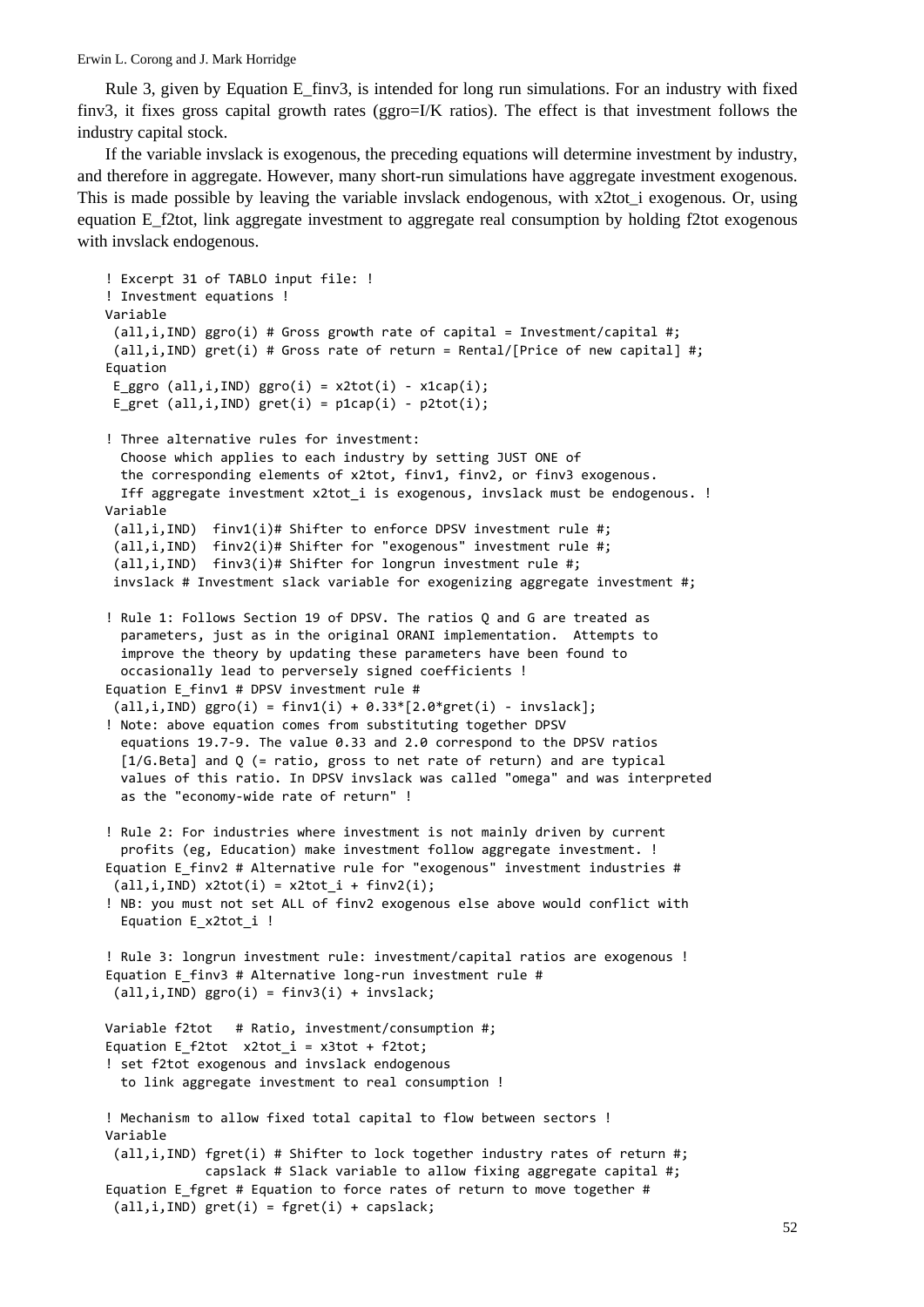```
! normally, capslack is exogenous and fgret endogenous, so above just
   determines fgret. To allow capital to be mobile between sectors, yet
   fixed in aggregate, swap [newly exogenous at left]:
   x1cap i with   capslack
   fgret with x1cap !
```
The last equation of Excerpt 31 may be used to enforce the rule that capital is fixed in aggregate, yet freely mobile between sectors. In this case, real returns to capital, gret(i), move together (with capslack).

# *4.27. The labour market*

-

Like ORANI-G, PHILGEM contains no theory of labour supply. Users of the model have the option of setting employment exogenously, with market-clearing wage rates determined endogenously, or setting wage rates (real or nominal) exogenously, allowing employment to be demand determined.

In Excerpt 32, equation E\_x1lab\_i computes changes in the aggregate demand for labour of each skill. Equation E\_p1lab is a wage setting equation. In the standard ORANI short-run closure, the 'f1lab' variables are exogenous, so that all wages are indexed to the CPI. Then, if shocked, the 'f1lab' variables allow for deviations in the growth of some or all wages relative to the growth of the CPI. This short-run labour market closure was originally devised to reflect the centralised wage-fixing mechanisms that used to operate in Australia. However, it has proven popular in quite different contexts. It assumes that labour is mobile between industries, and that supply of each skill type is elastic.

As a variant on the standard shortrun closure, the average nominal wage, p1lab io, may be fixed, while endogenizing the overall wage shifter, f1lab<sub>10</sub>. The effect will be to fix all the p1lab, giving the model a Keynesian flavour.

The typical long-run closure sets employ i (aggregate employment: wage bill weights) exogenous, while endogenizing the overall wage shifter, f1lab\_io. The other 'f1lab' variables remain exogenous, reflecting fixed wage relativities. This assumes that labour is mobile between industries *and* occupations.

These labour-market modelling decisions are usually made at an economy-wide level, but could be applied individually and perhaps differentially to different industries or types of labour. For example, we could exogenize the supply of skilled workers and the wages of unskilled workers. Or, we could exogenize employment in agriculture and wages in other sectors<sup>21</sup>.

In the standard long-run and short-run closures, wage relativities are fixed, so firms do not substitute between labour of different types. Thus the values of SIGMA1LAB, the CES substitution elasticity between skill types, do not affect simulation results. This is handy for the modeller who is agnostic about those values (econometric evidence is scant). The more exotic labour market closures, which do allow wage relativities to change, focus attention on the values assumed for SIGMA1LAB.

```
! Excerpt 32 of TABLO input file: !
! Labour market !
Variable
 (all,i,IND)(all,o,OCC) f1lab(i,o) # Wage shift variable #;
                         (all,o,OCC) f1lab_i(o) # Occupation‐specific wage shifter #;
                         (all,o,OCC) x1lab_i(o) # Employment by occupation #;
 \text{(all,i,IND)} f1lab o(i) # Industry-specific wage shifter #;
                          f1lab io # Overall wage shifter #;
Coefficient (all,o,OCC) V1LAB_I(o) # Total wages, occupation o #;
Formula \text{(all, o, OCC)} \text{ V1LAB}_I(o) = \text{sum}\{i, \text{IND}, \text{ V1LAB}(i, o)\};Equation
 E x1lab i # Demand equals supply for labour of each skill #
  all, o, OCC) V1LAB I(o)*x1lab i(o) = sum{i, IND, V1LAB(i,o)*x1lab(i,o)};E p1lab # Flexible setting of money wages #
    (all,i,IND)(all,o,OCC)
    p1lab(i, o) = p3tot + f1lab_io + f1lab_0(i) + f1lab_io) + f1lab(i, o);
```
<sup>&</sup>lt;sup>21</sup> The TABLO input file contains optional code, not shown here, to implement upward-sloping labour supply schedules.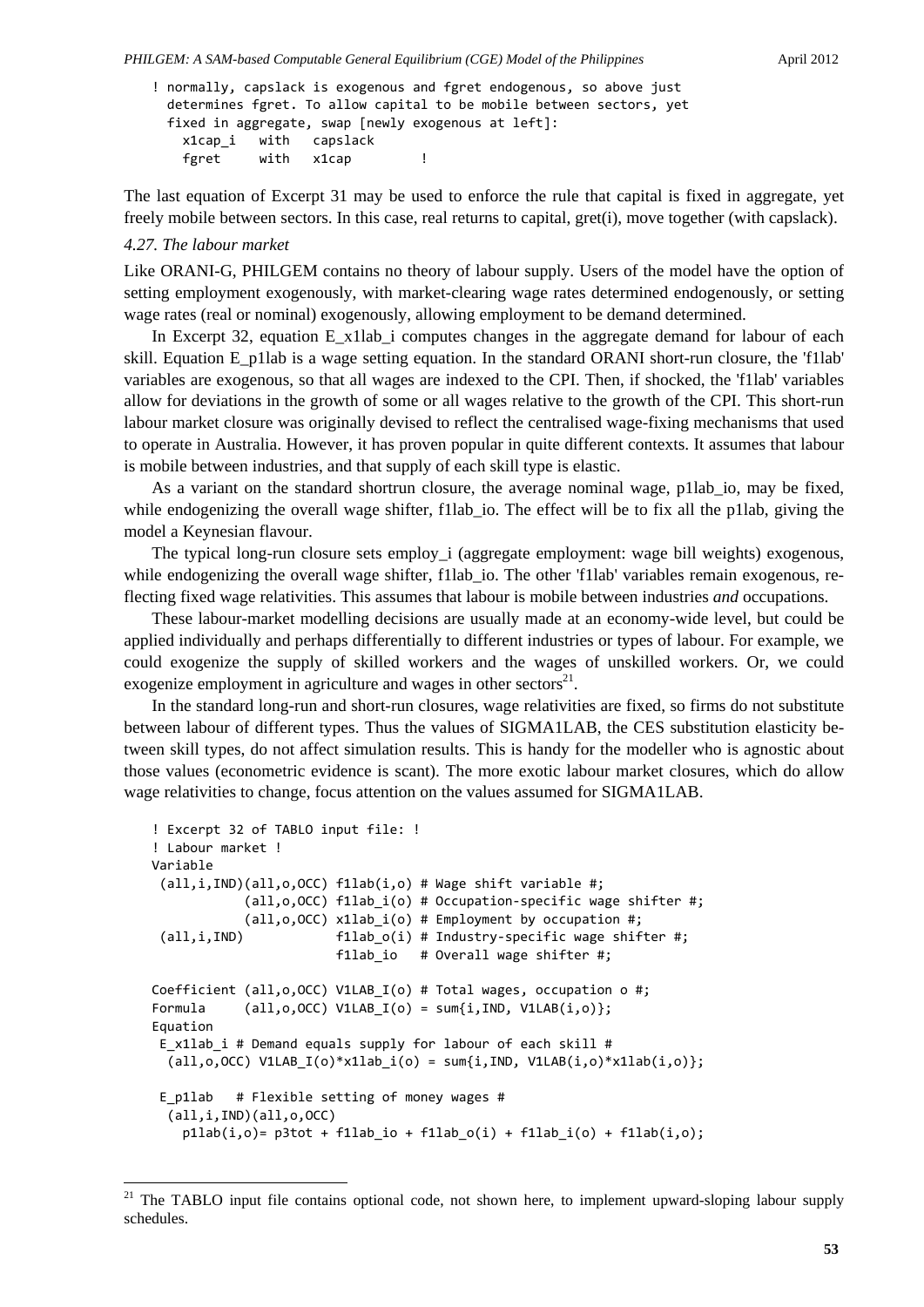```
Variable (all,o,OCC) p1lab_i(o) # Average wage of occupation #;
Equation E p1lab i # Average wage of occupation #
  (all, o, OCC) V1LAB_I(o)*p1lab_i(o) = sum{i,IND, V1LAB(i,o)*p1lab(i,o)};
![[! ! Optional addition: Labour supply function !
! to activate equation below, exogenize flabsup(o) and endogenize f1lab_i(o) !
Variable (all,o,OCC) flabsup(o) # Labour supply shift #;
Equation E flabsup # Labour supply functions #all, o, OCC) x1lab_i(o) = 1.0*[p1lab_i(o) - p3tot] + flabsup(o);!]]!
```
*4.28. Miscellaneous equations*

Equation E\_p1oct in Excerpt 33 allows for indexation of the unit price of 'other costs' to the CPI. The variable f1oct(i) can be interpreted as the percentage change in the real price of 'other costs' to industry i.

Equation E\_f3tot implements a simple, optional, consumption function. If f3tot is exogenous, the equation links household spending to nominal GDP. Otherwise, there is no effect on the rest of the system, since the variable f3tot appears nowhere else.

The next two equations define two vector variables, p0dom and p0imp, which are simply equal to the corresponding columns of the basic price matrix, p0. They are included to facilitate the viewing of simulation results: in that situation, vectors are often more convenient to work with than are matrices.

```
! Excerpt 33 of TABLO input file: !
! Miscellaneous equations !
Variable
(all,i,IND) f1oct(i)# Shift in price of "other cost" tickets #;
                          f3tot # Ratio, consumption/ GDP #;
Equation
E_p1oct # Indexing of prices of "other cost" tickets # (all,i,IND)
  plot(i) = plot + float(i); ! assumes full indexation !
E_f3tot # Consumption function #
w3tot = w0gdpexp + f3tot;
! Map between vector and matrix forms of basic price variables !
Variable
 (all,c,COM) p0imp(c) # Basic price of imported goods = p0(c, "imp") #;
Equation
E p0dom # Basic price of domestic goods = p0(c, "dom") # (all,c,COM)
      p0dom(c) = p0(c,"dom");
E p0imp # Basic price of imported goods = p0(c, "imo") # (all,c,COM)
   p0imp(c) = p0(c, "imp");
```
# *4.29. Adding variables for explaining results*

The equations described thus far define the main part of the original ORANI-G. The remaining excerpts of the TABLO input file contain supplementary material which does not directly affect simulation results.

Part of the ORANI tradition is that simulation results, although voluminous, must all be capable of verbal explanation based on model equations and data. It is customary to examine and present results in great detail. The aim is to dispel any tendency to treat the model as a black box. These detailed analyses sometimes yield theoretical insights; for example, we may find that some mechanism which we thought to be of minor significance exerts a dominant force in certain sectors. More often we discover errors either in the data or in the model equations. Inappropriate theory may also lead to implausible results.

Results analysis, then, is an indispensable (but laborious) part of quality control for an economic model. To make it less painful, we often add equations and variables merely to help explain results. The next two excerpts are examples of this type of addition.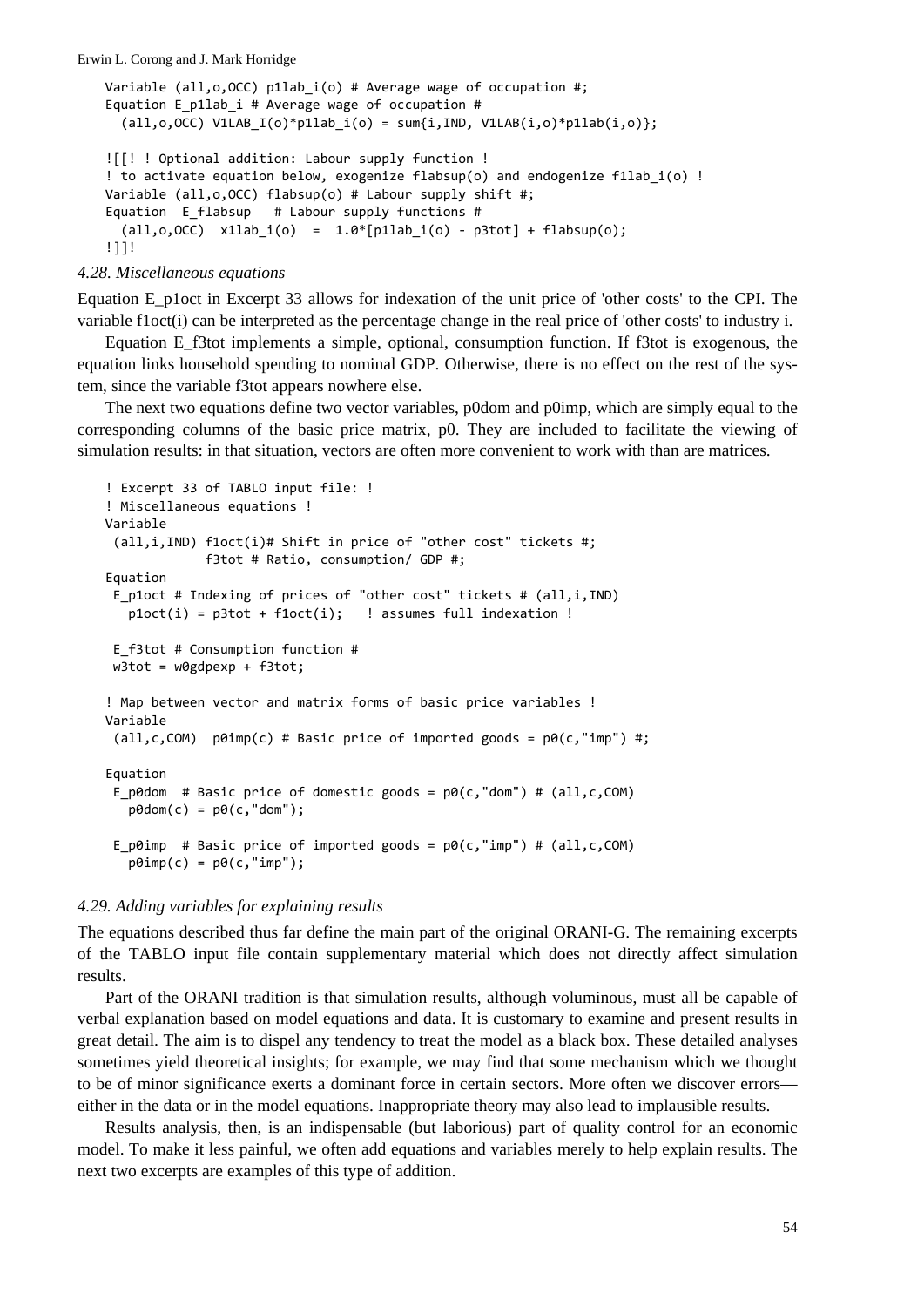# *4.30. Sales decomposition*

The sales decomposition, implemented in Excerpt 34, breaks down the percentage change in the total sales of each commodity into various intermediate and final demand categories. This would be useful, for example, if we wondered whether an increase in motor vehicle output was due to increases in either investment or household demand.

To decompose a percentage change in this way (i.e., find parts which add up to the whole), we have to perform some arithmetical manipulations. Suppose we have a variable X which is the sum of 2 parts:

$$
X = A + B \qquad \text{or} \qquad PX = PA + PB \text{ (where } P \text{ is a common price)} \tag{35}
$$

then, for small percentage changes, we can write:

 $x = \text{conta} + \text{contb}$  where conta =  $(PA/PX)a$  and contb =  $(PB/PX)b$  (36)

We call conta and contb the *contributions* of A and B to the percentage change in X.

For larger changes, which require a multistep computation, equation (36) would result in values for conta and contb which did not quite add up to the total percentage change in  $X^{22}$ . To avoid this, it is useful to specify both conta and contb as ordinary change variables and to define a new ordinary change variable, q, in such a way that the final result for q (after results for several computational steps have been acccumulated) is identical to that for x. This leads to the small change equation:

 $X^0q = Xx$  $q = Xx$  where  $X^0$  is the initial value of X, (37)

and to the revised decomposition:

 $q = \text{conta} + \text{contb}$  (38)

```
where conta = (PA/PX^0)a and contb = (PB/PX^0))b (39)
```
In Excerpt 34, INITSALES is the *initial quantity* of SALES *measured in current prices*, analogous to  $PX^0$  above. The last, Total, column of the SalesDecomp variable is the sum of the preceding 7 and should be identical to x0com(c), the percentage change in commodity output. Each of the first 7 columns shows how some demand category contributed to x0com. The delSale variable, calculated earlier, contains the ordinary changes in quantities, measured in current prices.

```
! Excerpt 34 of TABLO input file: !
! Decomposition of sales change by destination !
Coefficient
 (all,c,COM) INITSALES(c) # Initial volume of SALES at current prices #;
Formula  (initial) (all,c,COM) INITSALES(c) = SALES(c);
Update (al, c, COM) INITSALES(c) = p0com(c);Set DESTPLUS # Sale Categories #
 (Interm, Invest, HouseH, Export, GovGE, Stocks, Margins, Total);
Subset DEST is subset of DESTPLUS;
Variable (change)
    (all,c,COM)(all,d,DESTPLUS) SalesDecomp(c,d) # Sales decomposition #;
Equation
 E_SalesDecompA # Initial volume of SALES # (all,c,COM)(all,d,DEST)
      INITSALES(c)*SalesDecomp(c,d) = 100*delSale(c,"dom",d);
 E_SalesDecompB # Total SALES # (all,c,COM)
      SalesDecomp(c,"Total")= sum{d,DEST, SalesDecomp(c,d)};
```
## *4.31. The Fan decomposition*

-

Suppose our simulation predicts an increase in domestic production of Textiles. This could be due to three causes:

<sup>&</sup>lt;sup>22</sup> The reason is that during a multistep computation percentage changes are compounded, whilst ordinary changes are added.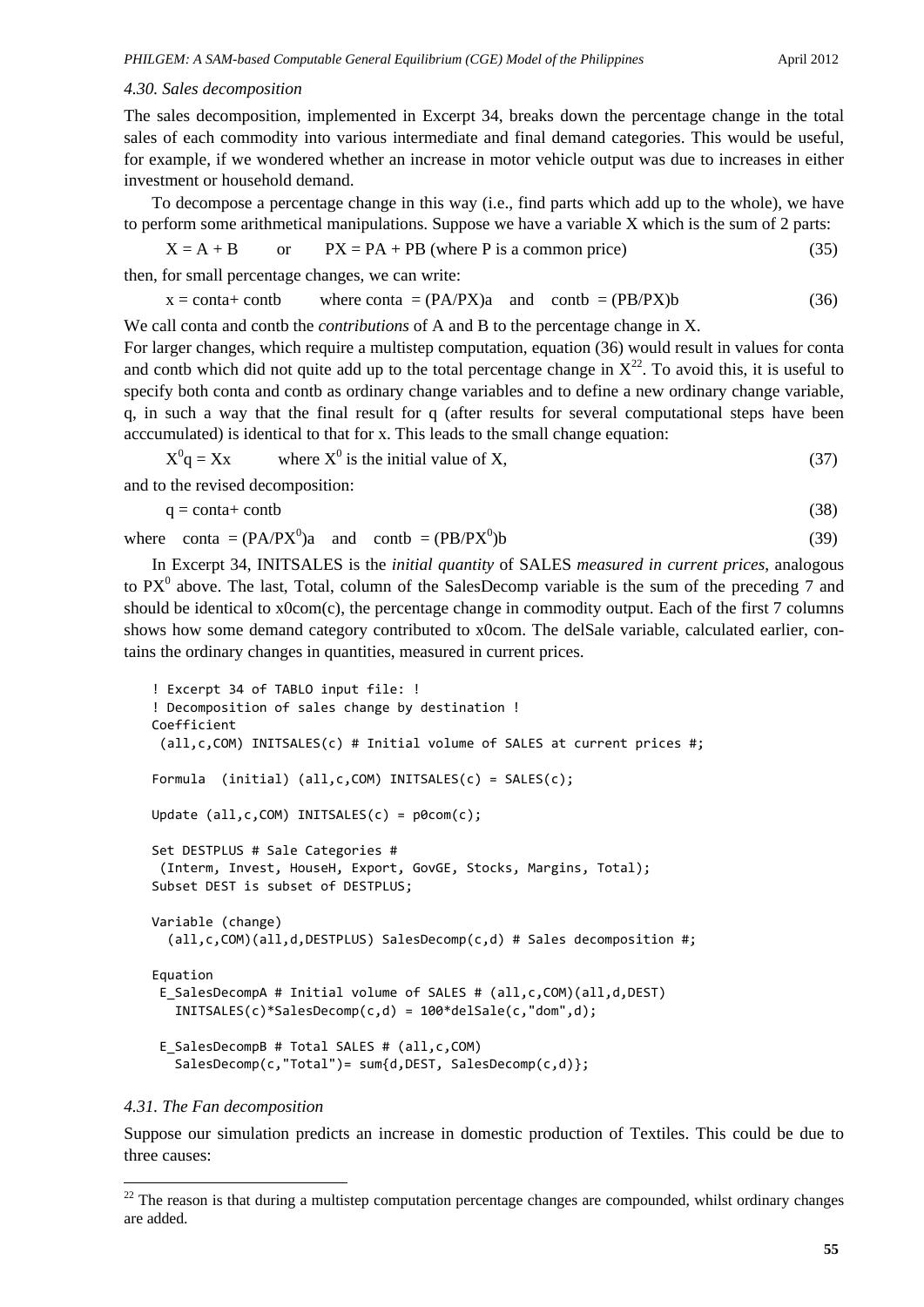• the local market effect: an increase in local usage of Textiles, whether domestically-produced or imported;

• the export effect: an increase in exports of Textiles; or

• the domestic share effect: a shift in local usage of Textiles, from imported to domestically-produced.

Very often these 3 effects will work in different directions; for example, a increase in foreign demand might pull local producers up the supply curve, so increasing the domestic price and facilitating import penetration. The decomposition of  $Fan^{23}$  aims to show the relative magnitude of these 3 contributions to output change.

Excerpt 35 starts by defining x0loc, the percentage change in local sales from both sources. Equation E\_fandecompA says that this percentage, weighted by the value of local domestic sales, is the local market component of the percentage change in domestic production. Similarly, equation E\_fandecompB defines the export component. In these equations INITSALES corresponds to the term  $PX^0$  in equation (39): it is the initial value of sales, updated only by the change in price. Equation E\_fandecompC defines the domestic share component as a residual<sup>24</sup>. Finally, equation E\_fandecompD corresponds to equation (37).

```
! Excerpt 35 of TABLO input file: !
! Decomposition of Fan !
Set FANCAT # Parts of Fan decomposition #
    (LocalMarket, DomShare, Export, Total);
Variable
                (all,c,COM) x0loc(c)  # Real percent change in LOCSALES (dom+imp)  #;
(change)(all,c,COM)(all,f,FANCAT) fandecomp(c,f) # Fan decomposition #;
Coefficient (all,c,COM) LOCSALES(c) # Total local sales of dom + imp good c #;
Formula (all,c,COM) LOCSALES(c) = DOMSALES(c) + V0IMP(c);
Equation
E x0loc # %Growth in local market # (all,c,COM)
      LOCSALES(c)*x0loc(c) = DOMSALES(c)*x0dom(c) + V0IMP(c)*x0imp(c);
E fandecompA # Growth in local market effect # (all,c,COM)
      INITSALES(c)*fandecomp(c,"LocalMarket") = DOMSALES(c)*x0loc(c);
! The local market effect is the % change in output that would have occurred
if local sales of the domestic product had followed dom+imp sales (x0loc) !
E fandecompB # Export effect # (all,c,COM)
      INITSALES(c)*fandecomp(c,"Export") = V4BAS(c)*x4(c);
 E fandecompC # Import leakage effect - via residual # (all,c,COM)
      fandecomp(c,"Total") = fandecomp(c,"LocalMarket") + fandecomp(c,"DomShare")
                                                     + fandecomp(c,"Export");
E fandecompD # Fan total = x0com # (all,c,COM)
      INITSALES(c)*fandecomp(c,"Total") = SALES(c)*x0com(c);
```
*4.32. The expenditure side GDP decomposition*

 $\overline{a}$ 

Excerpt 36 breaks down changes in real GDP into the contributions of the main expenditure-side aggregates (contGDPexp). This enables us to quickly see how much of the change in real expenditure-

<sup>&</sup>lt;sup>23</sup> Named after Fan Ming-Tai of the Academy of Social Sciences, Beijing; their PRCGEM is one of the most elaborate versions of ORANI-G.

<sup>&</sup>lt;sup>24</sup> No interactive term is concealed in the residual. Because these decompositions are specified in small change terms, the changes due to each part add up to the change in the whole. To convince yourself, retrace the example starting at equation (35) with the multiplicative form  $X = AB$ , leading to  $X^0q = Xa + Xb$ , with contribution terms  $(X/X<sup>0</sup>)$ a and  $(X/X<sup>0</sup>)$ b. However, the cumulative results of these contributions can be defined only as a path integral of the contribution terms computed at each solution step. Hence they are not (quite) invariant to the details of our solution procedure. See also footnote 17.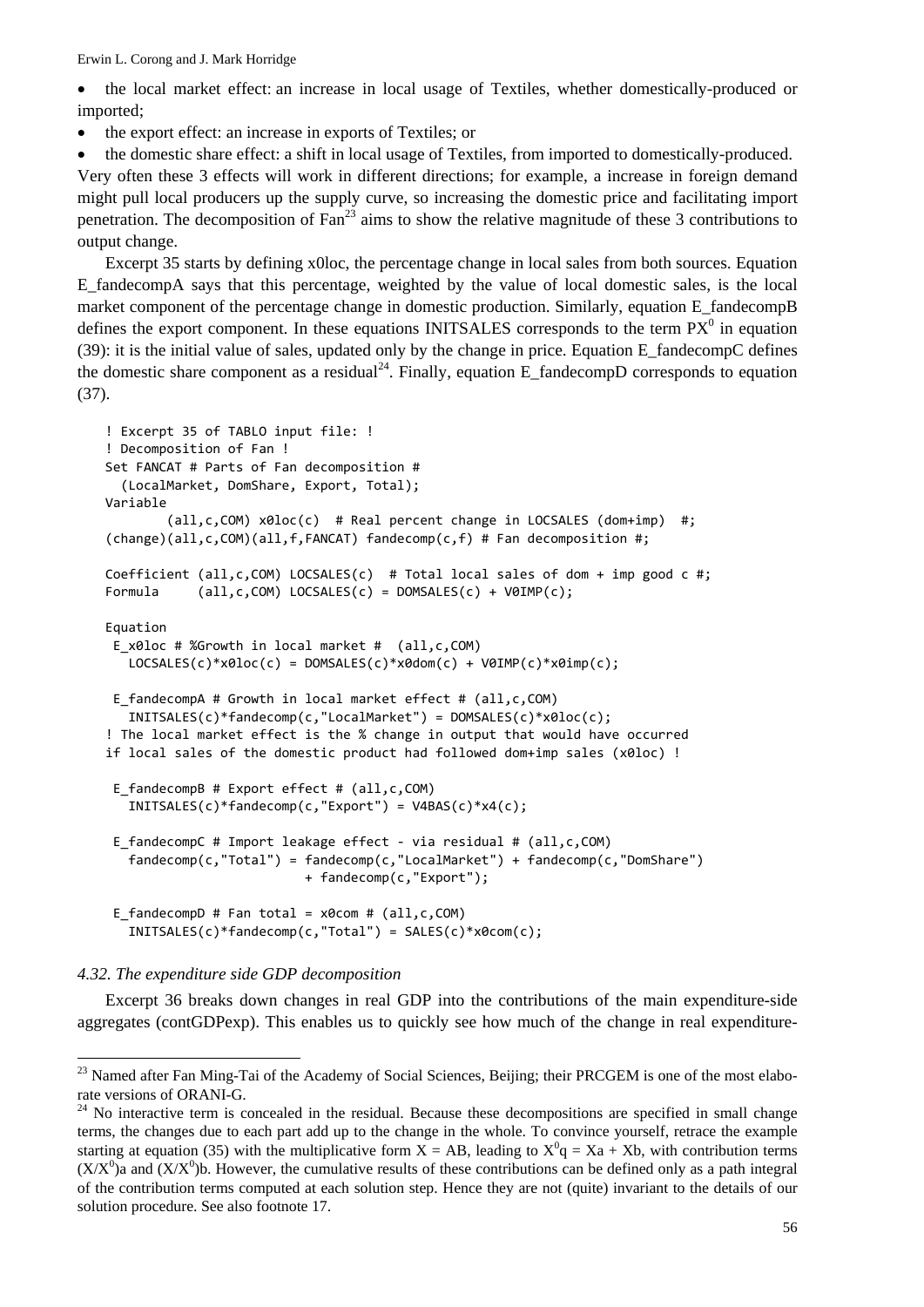side GDP is due, say, to a change in aggregate investment. The mathematics is the same as that of the Sales decomposition in Excerpt 34. For convenience, the contributions of exports and imports are combined into the variable contBOT. Note that contBOT, like each component of contGDPexp, is a *real* contribution: it takes no account of changes in export or import prices. It is the same (apart from units of measurement) as the ΔB variable in the original ORANI model.

```
! Excerpt 36 of TABLO input file: !
! GDP decomposition !
Set EXPMAC # Expenditure Aggregates #
 (Consumption, Investment, Government, Stocks, Exports, Imports);
Variable
 (change)(all,e,EXPMAC) contGDPexp(e)
                                                     # Contributions to real expenditure‐side GDP #;
                  (change) contBOT # Contribution of BOT to real expenditure‐side GDP #;
Coefficient
INITGDP # Initial real GDP at current prices #;
Formula (initial) INITGDP = V0GDPEXP;
Update INITGDP = p0gdpexp;
Equation
    E_contGDPexpA # Contributions to real expenditure‐side GDP: Consumption #
        INITGDP*contGDPexp("Consumption") = V3TOT*x3tot;
    E_contGDPexpB # Contributions to real expenditure‐side GDP: Investment #
        INITGDP*contGDPexp("Investment")  = V2TOT_I*x2tot_i;
    E_contGDPexpC # Contributions to real expenditure‐side GDP: Government #
        INITGDP*contGDPexp("Government")  = V5TOT*x5tot;
    E_contGDPexpD # Contributions to real expenditure‐side GDP: Stocks #
        INITGDP*contGDPexp("Stocks")      = V6TOT*x6tot;
    E_contGDPexpE # Contributions to real expenditure‐side GDP: Exports #
        INITGDP*contGDPexp("Exports")     = V4TOT*x4tot;
    E_contGDPexpF # Contributions to real expenditure‐side GDP: Imports #
        INITGDP*contGDPexp("Imports")     = ‐V0CIF_C*x0cif_c;
    E_contBOT   # Contribution of BOT to real expenditure‐side GDP #
        contBOT =  contGDPexp("Exports") + contGDPexp("Imports");
! Exact GDP decomposition from income side !
Set CONTINC (Land, Labour, Capital, IndTax, TechChange);
Variable
(change) x0gdpinc    # Real GDP from the income side #;
(change) (all,c,CONTINC) contGDPinc(c) # Income side real GDP decomposition #;
Equation
    E_contGDPincA  # Real GDP from the income side: Land #
    contGDPinc("Land") = [V1LND I/INITGDP]*x1Ind i;  E_contGDPincB # Real GDP from the income side: Labour #
    contGDPinc("Labour") = [V1LAB_IO/INITGDP]*employ_i;
  E contGDPincC # Real GDP from the income side: Capital #
        contGDPinc("Capital")    = [V1CAP_I/INITGDP]*x1cap_i;
  E contGDPincD # Real GDP from the income side: Indirect tax #
    contGDPinc("IndTax") = sum[i,IND, [V1OCT(i)/INITGDP]*x1oct(i)]
```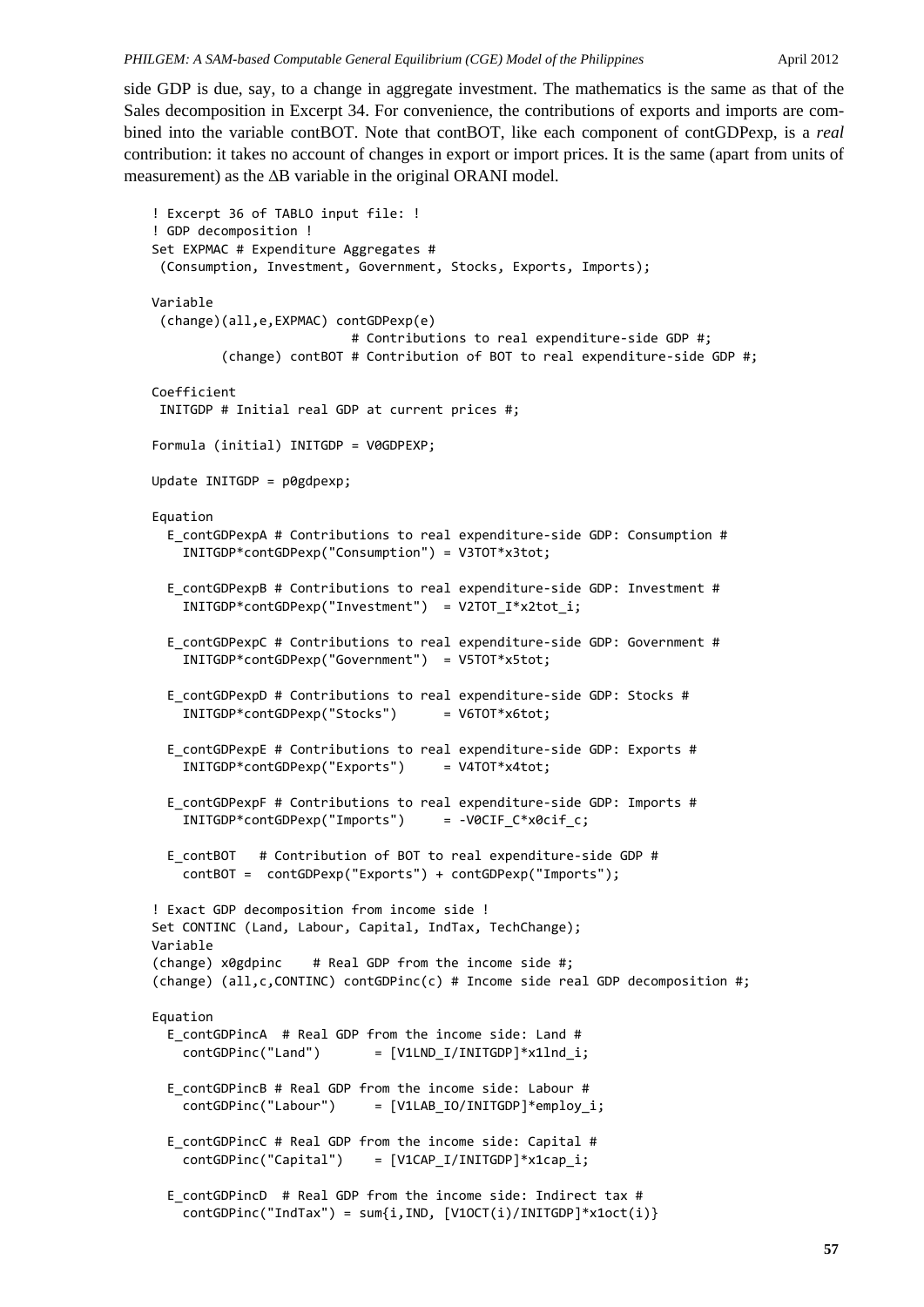```
  + sum{i,IND, [V1PTX(i)/INITGDP]*x1tot(i)}
   + sum{c,COM, [V0TAR(c)/INITGDP]*x0imp(c)}
   + sum{c,COM,sum{s,SRC, sum{i,IND, [V1TAX(c,s,i)/INITGDP]*x1(c,s,i)}}}
   + sum{c,COM,sum{s,SRC, sum{i,IND, [V2TAX(c,s,i)/INITGDP]*x2(c,s,i)}}}
   + sum{c,COM,sum{s,SRC, [V3TAX(c,s)/INITGDP]*x3(c,s)}}
   + sum{c,COM, [V4TAX(c)/INITGDP]*x4(c)}
    + sum{c,COM,sum{s,SRC, [V5TAX(c,s)/INITGDP]*x5(c,s)}};
 E contGDPincE # Real GDP from the income side: Technical change #
       contGDPinc("TechChange") =
    ‐sum{c,COM,sum{s,SRC,sum{i,IND,[V1PUR(c,s,i)/INITGDP]*[a1(c,s,i)+a1_s(c,i)]}}}
    ‐sum{c,COM,sum{s,SRC,sum{i,IND,[V2PUR(c,s,i)/INITGDP]*[a2(c,s,i)+a2_s(c,i)]}}}
    ‐sum{i,IND,[V1LAB_O(i)/INITGDP]*a1lab_o(i)}
    ‐sum{i,IND,[V1CAP(i)/INITGDP]*a1cap(i)}
    ‐sum{i,IND,[V1LND(i)/INITGDP]*a1lnd(i)}
    ‐sum{i,IND,[V1OCT(i)/INITGDP]*a1oct(i)}
    ‐sum{i,IND,[V1PRIM(i)/INITGDP]*a1prim(i)}
    ‐sum{c,COM,sum{s,SRC,sum{i,IND,sum{m,MAR,
   [V1MAR(c,s,i,m)/INITGDP]*a1mar(c,s,i,m)]}}}
    ‐sum{c,COM,sum{s,SRC,sum{i,IND,sum{m,MAR,
      [V2MAR(c,s,i,m)/INITGDP]*a2mar(c,s,i,m)}}}}
    ‐sum{c,COM,sum{s,SRC,sum{m,MAR,[V3MAR(c,s,m)/INITGDP]*a3mar(c,s,m)}}}
    ‐sum{c,COM,sum{m,MAR,[V4MAR(c,m)/INITGDP]*a4mar(c,m)}}
    ‐sum{c,COM,sum{s,SRC,sum{m,MAR,[V5MAR(c,s,m)/INITGDP]*a5mar(c,s,m)}}}
    ‐sum{i,IND,[V2TOT(i)/INITGDP]*a2tot(i)}
    ‐sum{i,IND,[V1CST(i)/INITGDP]*a1tot(i)};
    E_x0gdpinc  # Decomposition of real GDP from income side #
   x0gdpinc = sum{c,CONTINC, contGDPinc(c)};
! Variables for back‐of‐the‐envelope explanations of results !
! Contributions to real GDP at factor cost: x1prim_i !
!= exact form of approximate equation: x1prim i = SL.1 + SK.k + TechChange !
Coefficient INITVGDPfac # Initial factor cost GDP at current prices #;
Formula (initial)    INITVGDPfac = V1PRIM I;
Update INITVGDPfac = p1prim_i;
Set
CONTFAC # Primary factors, tech change #(Land, Labour, Capital, TechChange);
Variable
(change) x0gdpfac    # Real GDP at factor cost #;
(change)(all,c,CONTFAC) contGDPfac(c)
                    # Contributions to real GDP at factor cost:x0gdpfac #;
Equation
E_contGDPfacA contGDPfac("Land")       = [V1LND_I /INITVGDPfac]*x1lnd_i;
E_contGDPfacB_contGDPfac("Labour") = [V1LAB_IO/INITVGDPfac]*employ_i;
E_contGDPfacC contGDPfac("Capital") = [V1CAP_I /INITVGDPfac]*x1cap_i;
E_contGDPfacD contGDPfac("TechChange") = [INITGDP/INITVGDPfac]*
                                                                                                      contGDPinc("TechChange");
E x0gdpfac # Decomposition of real GDP at factor cost #
   x0gdpfac = sum{c,CONTFAC, contGDPfac(c)};
! Effective price of labour ‐‐ including labour‐saving tech change !
Variable pLabEff # Effective price of labour, inc. labour‐saving tech change #;
Equation E_pLabEff
V1LAB IO^*pLabEff = sum{i,IND,V1LAB O(i)^*[p1lab o(i) + a1lab o(i)]};
! Useful price ratios !
Variable pLabEff p1prim # PLabEff / p1prim i #;
Equation E_pLabEff_p1prim pLabEff_p1prim = pLabEff ‐ p1prim_i;
```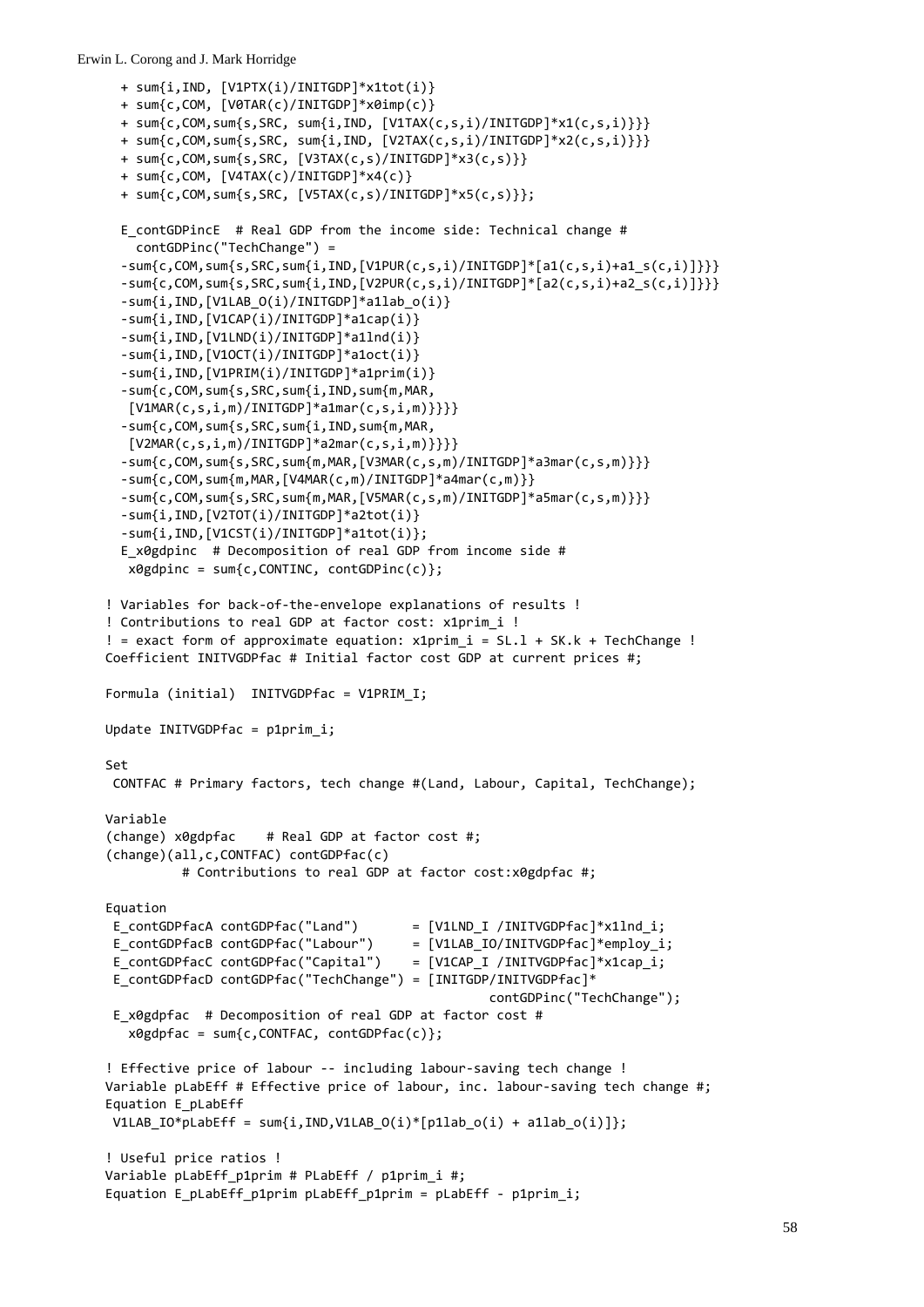```
Variable pLabEff p3tot # PLabEff / p3tot #; ! maybe constant in short run !
Equation E pLabEff p3tot pLabEff p3tot = pLabEff - p3tot;
Variable p3tot_p0GNE # P3tot / p0GNE #; ! might not change much !
Equation E_p3tot_p0GNE p3tot_p0GNE = p3tot ‐ p0gne;
Variable p0GNE p0GDPExp # P0GNE / p0GDPExp #; ! = f(terms of trade) !
Equation E_p0GNE_p0GDPExp p0GNE_p0GDPExp = p0gne - p0gdpexp;
Variable p0GDPExp p1prim # P0GDPExp / p1prim i #; ! = f(indirect taxes) !
Equation E_p0GDPExp_p1prim p0GDPExp_p1prim = p0gdpexp ‐ p1prim_i;
Variable pCap p1prim # PCap / p1prim i #;
Equation E_pCap_p1prim pCap_p1prim = p1cap_i ‐ p1prim_i;
Variable pCap p2tot # PCap i / p2tot #; ! maybe constant in long run !
Equation E_pCap_p2tot pCap_p2tot = p1cap_i ‐ p2tot_i;
Variable p2tot p0GNE # P2tot i / p0GNE #; ! might not change much !
Equation E_p2tot_p0GNE p2tot_p0GNE = p2tot_i ‐ p0gne;
```
The second part of Excerpt 36 breaks down changes in real GDP from the income side: into the contributions due to primary factor usage, indirect taxes, and technological change. If primary factor endowments and technology are fixed, the indirect tax terms may be identified with changes in allocative efficiency.

## *4.33. Checking the data*

A model rendered in the TABLO language is a type of computer program, and like other computer programs tends to contain errors. We employ a number of strategies to prevent errors and to make errors apparent. One strategy is to check all conditions which the initial data must satisfy. This is done in Excerpt 37. The conditions are:

• The row sums of the MAKE matrix must equal the row sums of the BAS and MAR rows of Figure 4. That is, the output of domestically produced commodities must equal the total of the demands for them.

- The column sums of the MAKE matrix must equal the sum of the first, producers', column of Figure 4. That is, the value of output by each industry must equal the total of production costs.
- The satellite matrix COM\*HOU, which must add up (over HOU) to the "core" data matrix V3PUR (COM\*SRC).
- The average value of the household expenditure elasticities, EPS, should be one. The average should be computed using the expenditure weights, V3PUR\_S.

To check these conditions, the items PURE\_PROFITS, LOST\_GOODS, V3PURH\_CHECK and EPSTOT are stored on the SUMMARY file. Their values should be near to zero (or one, for EPSTOT).

The Assertion statements which come next enforce the above rules. If the specified condition is not met during some simulation, GEMPACK will stop with an error message indicating which condition is not satisfied. The first three Assertions are checked before every stage of a multi-step simulation. The last one, for EPSTOT, should be true before and after (but not necessarily *during*) a simulation.

It should be emphasized that the validity of percentage change equations depends on the validity of the data from which the equation coefficients are calculated. The GEMPACK solution method must start from a database which is consistent, in the levels, with all the equations.

There are other formal tests which can reveal errors in model formulation. These are set out in Appendix I.

```
! Excerpt 37 of TABLO input file: !
! Check identities !
Coefficient                    ! coefficients for checking !
 (all,i,IND) DIFFIND(i)  # COSTS‐MAKE_C : should be zero #;
 (all,c,COM) DIFFCOM(c)  # SALES‐MAKE_I : should be zero #;
```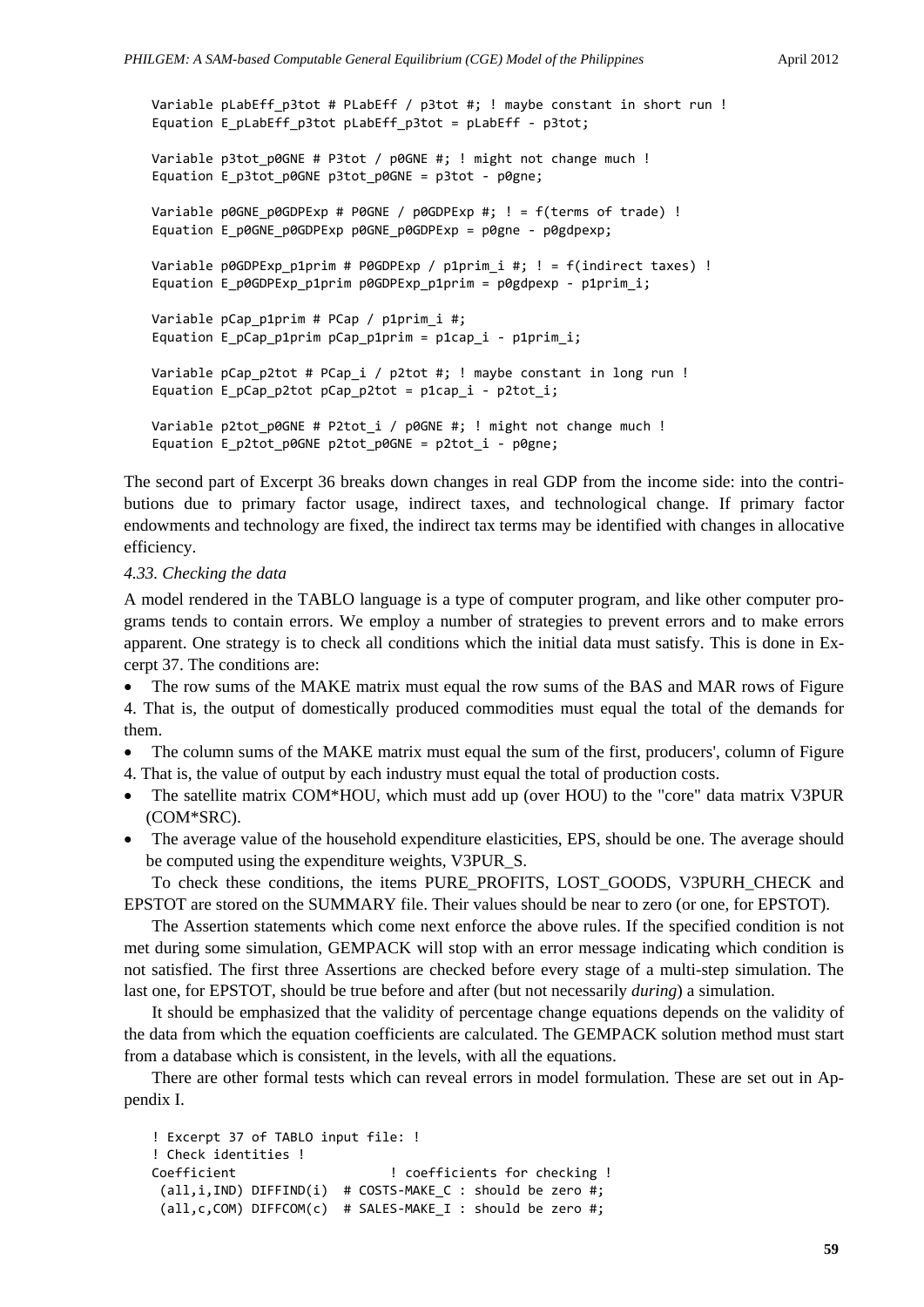```
Formula
 (\text{all}, i, \text{IND}) DIFFIND(i) = V1TOT(i) - MAKE C(i);(all, c, COM) DIFFCOM(c) = SALES(c) - MAKE_I(c);Write ! we file these numbers BEFORE the assertions below !
DIFFIND to file SUMMARY header "DIND";
DIFFCOM to file SUMMARY header "DCOM";
EPSTOTH  to file SUMMARY header "ETOT";
Assertion ! if below not true, program will stop with message !
# DIFFIND = V1TOT-MAKE C = tiny # (all,i,IND) ABS[DIFFIND(i)/V1TOT(i)] <0.001;
# DIFFCOM = SALES‐MAKE_I = tiny # (all,c,COM) ABS[DIFFCOM(c)/SALES(c)] <0.001;
 (initial) # Average Engel elasticity = 1 # (all,h,HOU) ABS[1‐EPSTOTH(h)]<0.1;
```
#### *4.34. Summarizing the data*

 $\overline{a}$ 

The next few Excerpts collect together various summaries of the data and store these on file in a form that is convenient for later viewing. These summaries are useful for checking the plausibility of data and for explaining simulation results. Excerpt 38 groups into vectors the various components of, first, GDP from the expenditure side; second, GDP from the income side; and third, the components of total indirect  $\arccos^{25}$ .

```
! Excerpt 38 of TABLO input file: !
! Summary: components of GDP from income and expenditure sides !
Coefficient (all,e,EXPMAC)  EXPGDP(e) # Expenditure Aggregates #;
Formula
EXPGDP("Consumption") = V3TOT;
EXPGDP("Investment")  = V2TOT_I;
EXPGDP("Government")  = V5TOT;
EXPGDP("Stocks") = V6TOT;
EXPGDP("Exports") = V4TOT;
EXPGDP("Imports") = -VOCIF C;Write EXPGDP to file SUMMARY header "EMAC";
Set INCMAC # Income Aggregates #
 (Land, Labour, Capital,  IndirectTax);
Coefficient (all,i,INCMAC)  INCGDP(i) # Income Aggregates #;
Formula
INCGDP("Land") = V1LND I;
INCGDP("Labour")      = V1LAB_IO;
INCGDP("Capital") = V1CAP I;
INCGDP("IndirectTax") = V0TAX_CSI;
Write INCGDP to file SUMMARY header "IMAC";
Set TAXMAC # Tax Aggregates #
    (Intermediate,Investment,Consumption,Exports,Government,OCT,ProdTax,Tariff);
Coefficient (all,t,TAXMAC)  TAX(t) # Tax Aggregates #;
Formula
TAX("Intermediate") = V1TAX_CSI;
TAX("Investment")   = V2TAX_CSI;
TAX("Consumption")  = V3TAX_CS;
TAX('Express'') = V4TAX C;TAX("Government")   = V5TAX_CS;
TAX("OCT") = V1OCT I;TAX('Product') = V1 ProdTax" = V1 PTX I;
TAX('Tariff") = V0TAR C;
Write TAX to file SUMMARY header "TMAC";
```
<sup>&</sup>lt;sup>25</sup> GEMPACK stores data in its own, binary, format. A Windows program, ViewHAR, is normally used for viewing or modifying these so-called HAR files. The data matrices created here are designed to be convenient for examining with ViewHAR. ViewHAR automatically calculates and displays subtotals, so that total GDP, for example, does not need to be included in the summary vectors defined here.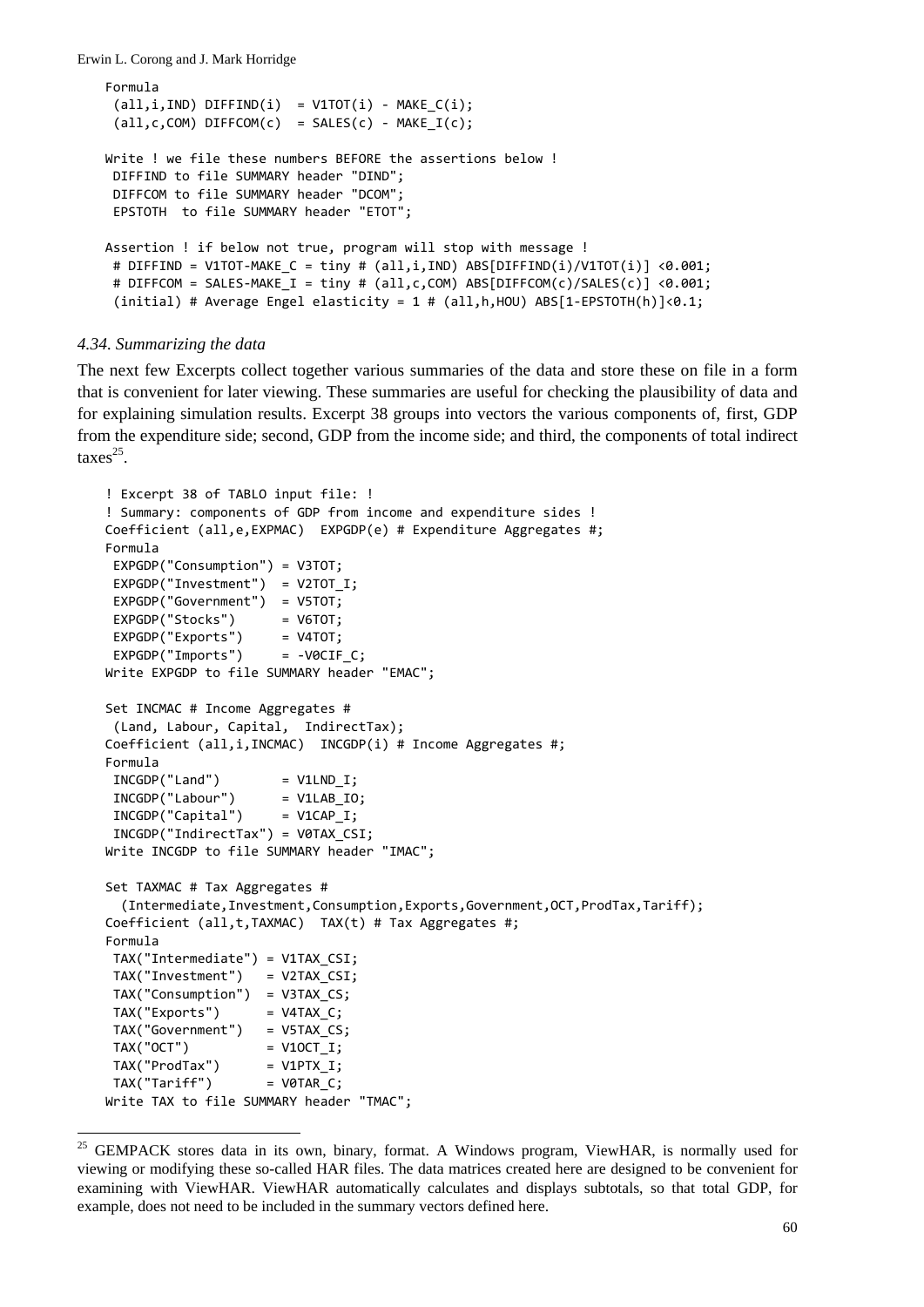*PHILGEM: A SAM-based Computable General Equilibrium (CGE) Model of the Philippines* April 2012

Coefficient (parameter)(all,t,TAXMAC) TAX0(t) # Initial Tax Aggregates #; Formula (initial)  $(al, t, TAXMAC)$   $TAX@(t) = TAX(t);$  ! used in postsim !

Excerpt 39 forms a matrix showing the main parts of production cost for each industry.

```
! Excerpt 39 of TABLO input file: !
! Summary: matrix of industry costs !
Set COSTCAT # Cost Categories #
 (IntDom, IntImp, Margin, ComTax, Lab, Cap, Lnd, ProdTax, OCT);
Coefficient (all,i,IND)(all,co,COSTCAT) COSTMAT(i,co) # Cost Matrix #;
Formula
 all,i,IND) COSTMAT(i,"IntDom") = sum{c,COM, V1BAS(c,"dom",i)};
 (all,i,IND) COSTMAT(i, "IntImp") = sum{c, COM, V1BAS(c, "imp", i)};(all,i,IND) COSTMAT(i,"Margin")  =
                                                sum{c,COM, sum{s,SRC, sum{m,MAR, V1MAR(c,s,i,m)}}};
 (\text{all}, i, \text{IND}) \text{COSTMAT}(i, \text{''Commax")} = \text{sum}\{c, \text{COM}, \text{sum}\{s, \text{SRC}, \text{V1TAX}(c, s, i)\}\};(\text{all}, i, \text{IND}) COSTMAT(i, "Lab") = V1LAB_O(i);(\text{all}, i, \text{IND}) COSTMAT(i, \text{``Cap''}) = V1CAP(i);(\text{all}, i, \text{IND}) COSTMAT(i, "Lnd") = V1LND(i);(all,i,IND) COSTMAT(i,"ProdTax") = V1PTX(i);
 (\text{all}, i, \text{IND}) COSTMAT(i, \text{"OCT"}) = V1OCT(i);Write COSTMAT to file SUMMARY header "CSTM";
```
Excerpt 40 calculates for each main destination, the basic, margin, and commodity tax components of purchases by commodity and source.

```
! Excerpt 40 of TABLO input file: !
! Summary: basic, margins and taxes !
Set
SALECAT2 # SALE Categories # (Interm, Invest, HouseH, Export, GovGE, Stocks);
FLOWTYPE # Type of flow # (Basic, Margin, TAX);
Coefficient
(all,c,COM)(all,f,FLOWTYPE)(all,s,SRC)(all,sa,SALECAT2) SALEMAT2(c,f,s,sa)
        # Basic, margin and tax components of purchasers' values #;
Formula
(all,c,COM)(all,f,FLOWTYPE)(all,s,SRC)(all,sa,SALECAT2) SALEMAT2(c,f,s,sa)=0;
(all,c,COM)(all,s,SRC) SALEMAT2(c,"Basic",s,"Interm") = sum{i,IND,V1BAS(c,s,i)};
(all,c,COM)(all,s,SRC) SALEMAT2(c,"Tax"  ,s,"Interm") = sum{i,IND,V1TAX(c,s,i)};
(all,c,COM)(all,s,SRC) SALEMAT2(c,"Margin",s,"Interm") =
                                                                              sum{i,IND, sum{m,MAR, V1MAR(c,s,i,m)}};
(all,c,COM)(all,s,SRC) SALEMAT2(c,"Basic",s,"Invest") = sum{i,IND,V2BAS(c,s,i)};
(all,c,COM)(all,s,SRC) SALEMAT2(c,"Tax" ,s,"Invest") = sum{i,IND,V2TAX(c,s,i)};
(all,c,COM)(all,s,SRC) SALEMAT2(c,"Margin",s,"Invest") =
                                                                              sum{i,IND, sum{m,MAR, V2MAR(c,s,i,m)}};
(all,c,COM)(all,s,SRC) SALEMAT2(c,"Basic",s,"HouseH") = V3BAS(c,s);
(all,c,COM)(all,s,SRC) SALEMAT2(c,"Tax"  ,s,"HouseH") = V3TAX(c,s);
(all,c,COM)(all,s,SRC) SALEMAT2(c,"Margin",s,"HouseH")= sum{m,MAR,V3MAR(c,s,m)};
(all,c,COM)(all,s,SRC) SALEMAT2(c,"Basic",s,"GovGE") = V5BAS(c,s);
(all,c,COM)(all,s,SRC) SALEMAT2(c,"Tax"  ,s,"GovGE") = V5TAX(c,s);
(all,c,COM)(all,s,SRC) SALEMAT2(c,"Margin",s,"GovGE")= sum{m,MAR,V5MAR(c,s,m)};
(all,c,COM)            SALEMAT2(c,"Basic","dom","Export") = V4BAS(c);
(all,c,COM)            SALEMAT2(c,"Tax"  ,"dom","Export") = V4TAX(c);
(all,c,COM)          SALEMAT2(c,"Margin","dom","Export")= sum{m,MAR,V4MAR(c,m)};
(all,c,COM)(all,s,SRC) SALEMAT2(c,"Basic",s,"Stocks") = V6BAS(c,s);
Write SALEMAT2 to file SUMMARY header "MKUP";
```
#### *4.35. Import shares and short-run supply elasticities*

Excerpt 41 computes and stores 2 more items which help explain results. The higher is the import share IMPSHR for some commodity, the more vulnerable is the associated local industry to import competition.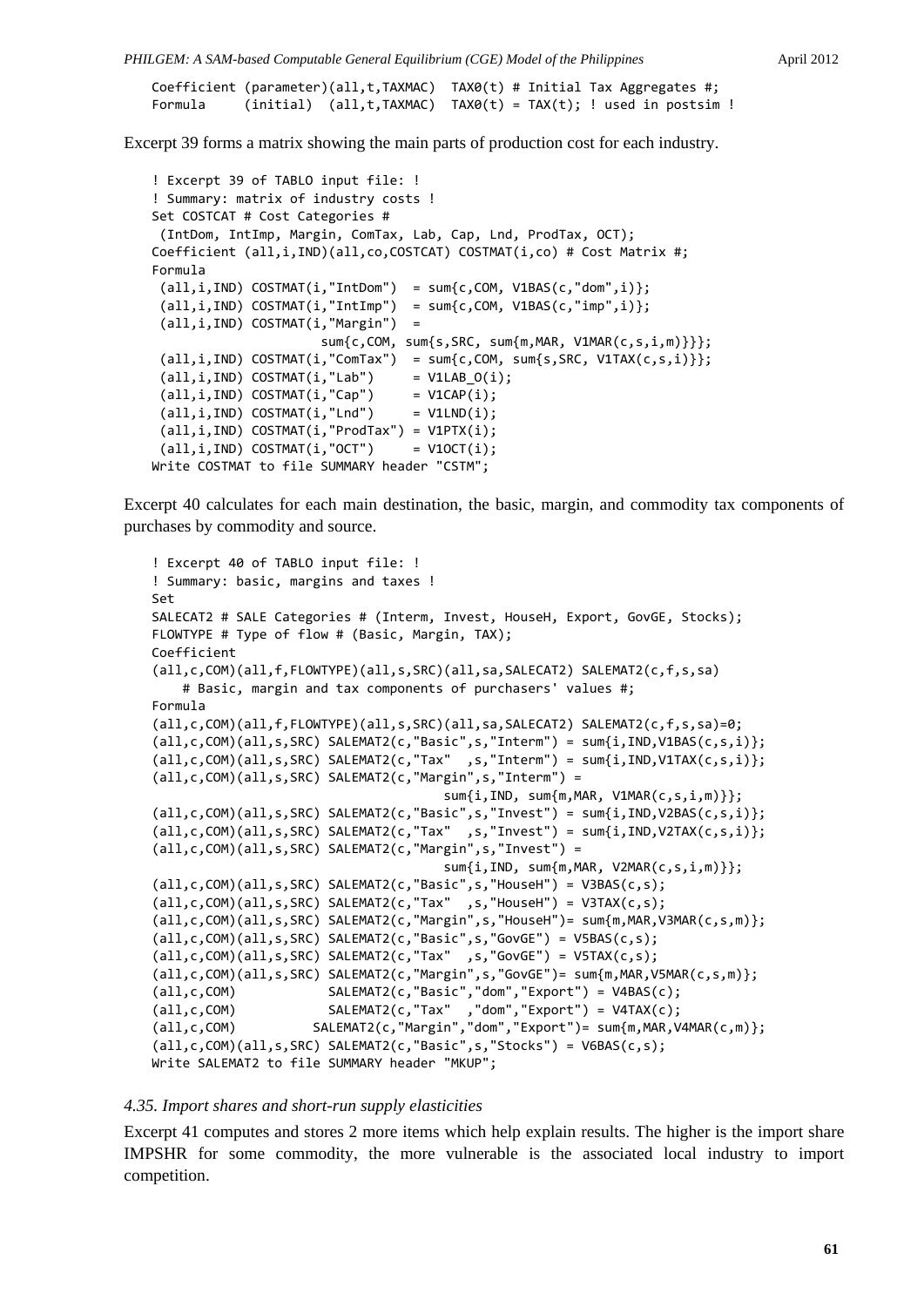Short-run simulation results are often coloured by the effects of inelastic supply schedules for capital-intensive industries. We compute and store the short-run supply elasticity SUPPLYELAST to help identify such industries. The formula used is derived in Appendix J. The closely-related primary factor shares can be seen from the FACTOR matrix (using the *row shares* feature of the GEMPACK program ViewHAR).

```
! Excerpt 41 of TABLO input file: !
! Import shares and short‐run supply elasticities !
Coefficient  (all,c,COM) IMPSHR(c) # Share of imports in local market #;
Formula      (all,c,COM) IMPSHR(c) = V0IMP(c)/[TINY+DOMSALES(c)+V0IMP(c)];
Write IMPSHR to file SUMMARY header "MSHR";
Coefficient (all,i,IND) SUPPLYELAST(i) # Short-run supply elasticity #;
Zerodivide default 999;
Zerodivide (nonzero_by_zero) default 999;
Formula (all,i,IND) SUPPLYELAST(i) =
        SIGMA1PRIM(i)*V1LAB_O(i)*V1TOT(i)/[V1PRIM(i)*{V1CAP(i)+V1LND(i)}];
Zerodivide off;
Zerodivide (nonzero_by_zero) off;
Write SUPPLYELAST to file SUMMARY header "SRSE";
Set FAC # Primary Factors #  (Lab, Cap, Lnd);
Coefficient (all,i,IND)(all,f,FAC) FACTOR(i,f) # Primary Factor Costs #;
Formula
 (\text{all}, i, \text{IND}) FACTOR(i, "Lab") = V1LAB O(i);(\text{all}, i, \text{IND}) FACTOR(i, \text{"Cap"} = V1CAP(i);(\text{all}, i, \text{IND}) FACTOR(i, "Lnd") = V1LND(i);Write FACTOR to file SUMMARY header "FACT";
PostSim (begin); ! You need GEMPACK 9 or later for POSTSIM sections !
! report FanDecomp in order of x0com, losers first !
Set COMUP = COM ranked up by x0com;
Coefficient
(all, c, COMUP)(all, f, FANCAT) fanrank(c, f) # Ranked Fan decomposition #;
Formula (all,c,COMUP)(all,f,FANCAT) fanrank(c,f) = fandecomp(c,f);
Write fanrank to file SUMMARY header "FRNK";
Set TRD (Import,Export);
Coefficient
(all,c,COMUP)(all,t,TRD) TRADEPRESSRE(c,t) # Trade pressure, ranked by x0com #;
Formula ! TRADEPRESSRE is an approximation of demand elasticity !
(all,c,COM)      TRADEPRESSRE(c,"Import") = IMPSHR(c)*SIGMA1(c);
(all,c,TRADEXP)  TRADEPRESSRE(c,"Export") = EXPSHR(c)*ABS[EXP_ELAST(c)];
(all,c,NTRADEXP) TRADEPRESSRE(c,"Export") = EXPSHR(c)*ABS[EXP_ELAST_NT];
Write TRADEPRESSRE to file SUMMARY header "TPRS";
! make tax revenue report !
Set CHNG (initial, Final, OrdChange, PercChange);
Coefficient
(all, t, TAXMAC)(all, c, CHNG) TAXVAL(t, c) # Changes in nominal tax aggregates #;
Formula
(all,t,TAXMAC) TAXVAL(t,"Initial") = TAX0(t);
(\text{all}, t, TAXMAC) TAXVAL(t, "Final") = TAX(t);
(all,t,TAXMAC) TAXVAL(t,"OrdChange")  = TAX(t)‐TAX0(t);
(all,t,TAXMAC) TAXVAL(t,"PercChange")  = 100*[TAX(t)‐TAX0(t)]/ID01[TAX0(t)];
Write TAXVAL to file SUMMARY header "TAXV";
PostSim (end);
```
#### *4.36.Storing Data for Other Computations*

It is often useful to extract data from the model for other calculations. For example, we might wish to combine levels data with change results in our presentation of simulation results. Another important use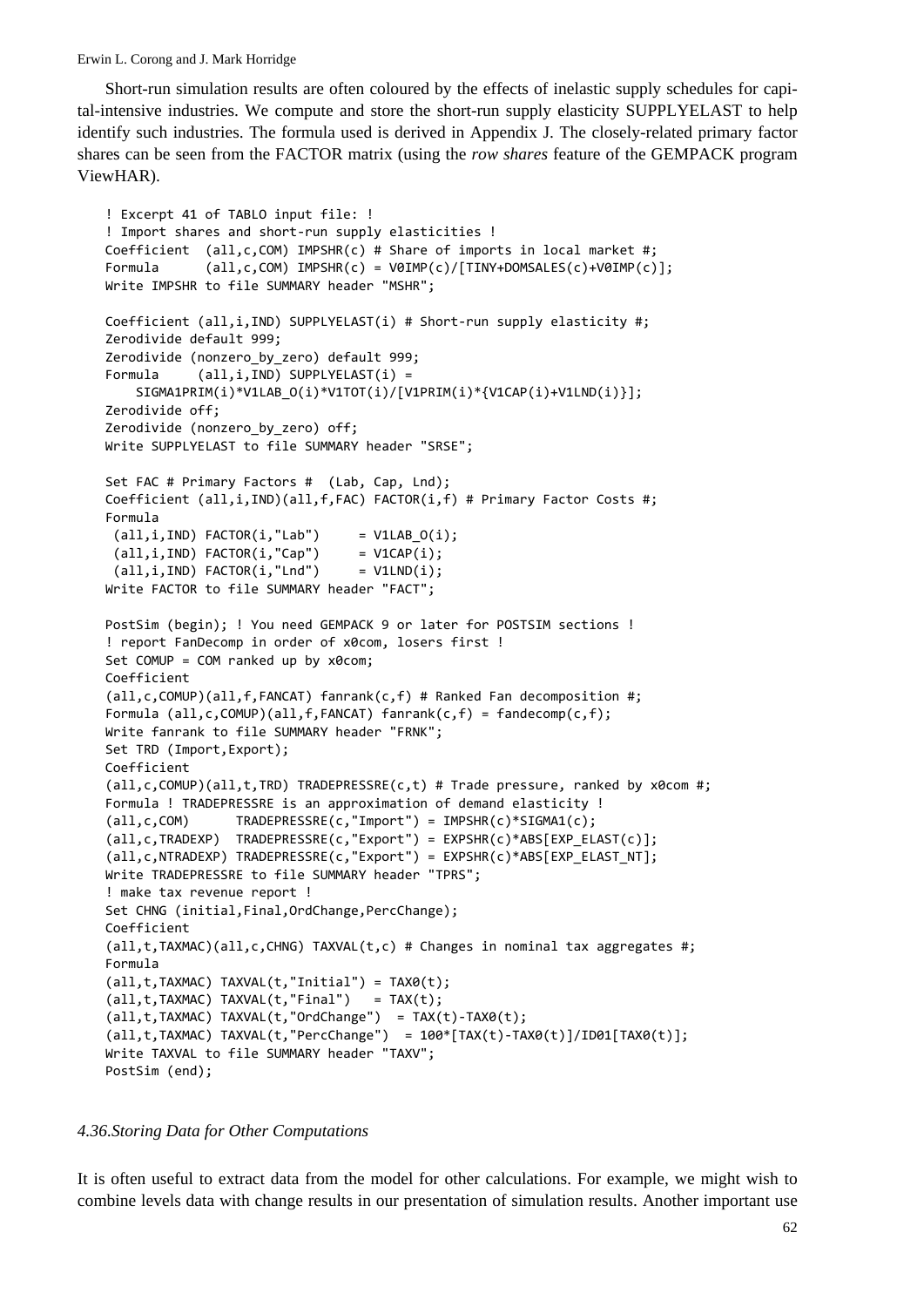of such data is in aggregating the model database. It is wise to prepare the initial model database at the highest level of disaggregation supported by available Input-Output tables. This large database can be aggregated later, if desired, to a smaller number of sectors. A specialized program, AggHAR, may ease the aggregation task.

For flows data, each item in the aggregated database is simply the sum of corresponding sectors in the original database. Parameters, however, can not normally be added together. Instead, aggregated parameters are normally weighted averages of the original parameters. The purpose of Excerpt 42 is store such weights on a file. For example, the parameter SIGMA2 (Armington elasticity between domestic and imported commodities used for investment) could be aggregated using the weight vector V2PUR\_SI. Information about which weight to use for each elasticity is conveyed to AggHAR by the WAGGSET vector of strings. For example, the first element of WAGGSET, "SCET@@@@1TOT" indicates that the MAKE CET elasticities stored at header SCET on the ORANIG input data file should be aggregated using the industry output values stored at header 1TOT on the summary file<sup>26</sup>.

```
! Excerpt 42 of TABLO input file: !
! Weight vectors for use in aggregation and other calculations !
Coefficient (all,c,COM) V1PUR SI(c) # Dom+imp intermediate purch. value #;
                        (all,c,COM) V2PUR_SI(c)  # Dom+imp investment purch. value #;
            all,c,COM) V5PUR S(c) # Dom+imp government purch. value #;
            (a11, c, COM) V6BAS S(c) # Dom+imp inventories #;
Formula (all,c,COM) V1PUR_SI(c) = sum{i,IND, V1PUR_S(c,i)};
            all, c, COM) V2PUR SI(c) = sum{i,IND, V2PUR S(c,i)};
            (all,c,COM) V5PUR_S(c)   = sum{s,SRC, V5PUR(c,s)};
            (all,c,COM) V6BAS_S(c)   = sum{s,SRC, V6BAS(c,s)};
Write Whene With the Set of the Unite of the United States of the United States of the United States of the U
V1TOT    to file SUMMARY header "1TOT";!MAKE CET elasticities at SCET !
V4PUR    to file SUMMARY header "4PUR";!export elasticities at header P018!
V1LAB 0 to file SUMMARY header "LAB1";!CES inter-skill elasticities at SLAB!
V1PRIM   to file SUMMARY header "VLAD";!CES primary‐factor elasts at P028!
V1PUR SI to file SUMMARY header "1PUR"; !Armington elasticities at 1ARM !
V2PUR SI to file SUMMARY header "2PUR"; !Armington elasticities at 2ARM !
V3PUR S to file SUMMARY header "3PUR"; !Armington[3ARM] & Engel[XPEL] !
Set WAGGSET # Instructions to AGGHAR for weighted aggregation of parameters # (
        SCET@@@@1TOT,
        P018@@@@4PUR,
        ITEX@@@@4PUR,  ! members of individual exporter group !
        XPEL@@@@3PUR,
    P028@@@@VLAD,
        SLAB@@@@LAB1,
        xx1ARM@@1PUR,  ! leading "xx" is ignored by AGGHAR !
        xx2ARM@@2PUR,
        xx3ARM@@3PUR,
        R001@@@@RW01,  ! next for regional shares, see below !
        R002@@@@RW02,
        R003@@@@RW03,
        R004@@@@RW04,
        R005@@@@RW05,
        R006@@@@RW06);
Write (Set) WAGGSET to file SUMMARY header "WAGG";
! Other useful values !
Coefficient  (all,c,COM) TARFRATE(c) # Ad valorem tariff rate #;
Formula (all,c,COM) TARFRATE(c) = VØTAR(c)/[TINY+VØCIF(c)];
Write
    TARFRATE to file SUMMARY header "TRAT";
    V0TAR    to file SUMMARY header "0TAR";
```
-

<sup>&</sup>lt;sup>26</sup> The set WAGGSET is used to work around a GEMPACK limitation: the only way to write lists of strings (such as headers) to a file is to write them as set elements. Furthermore, set elements may not begin with a digit.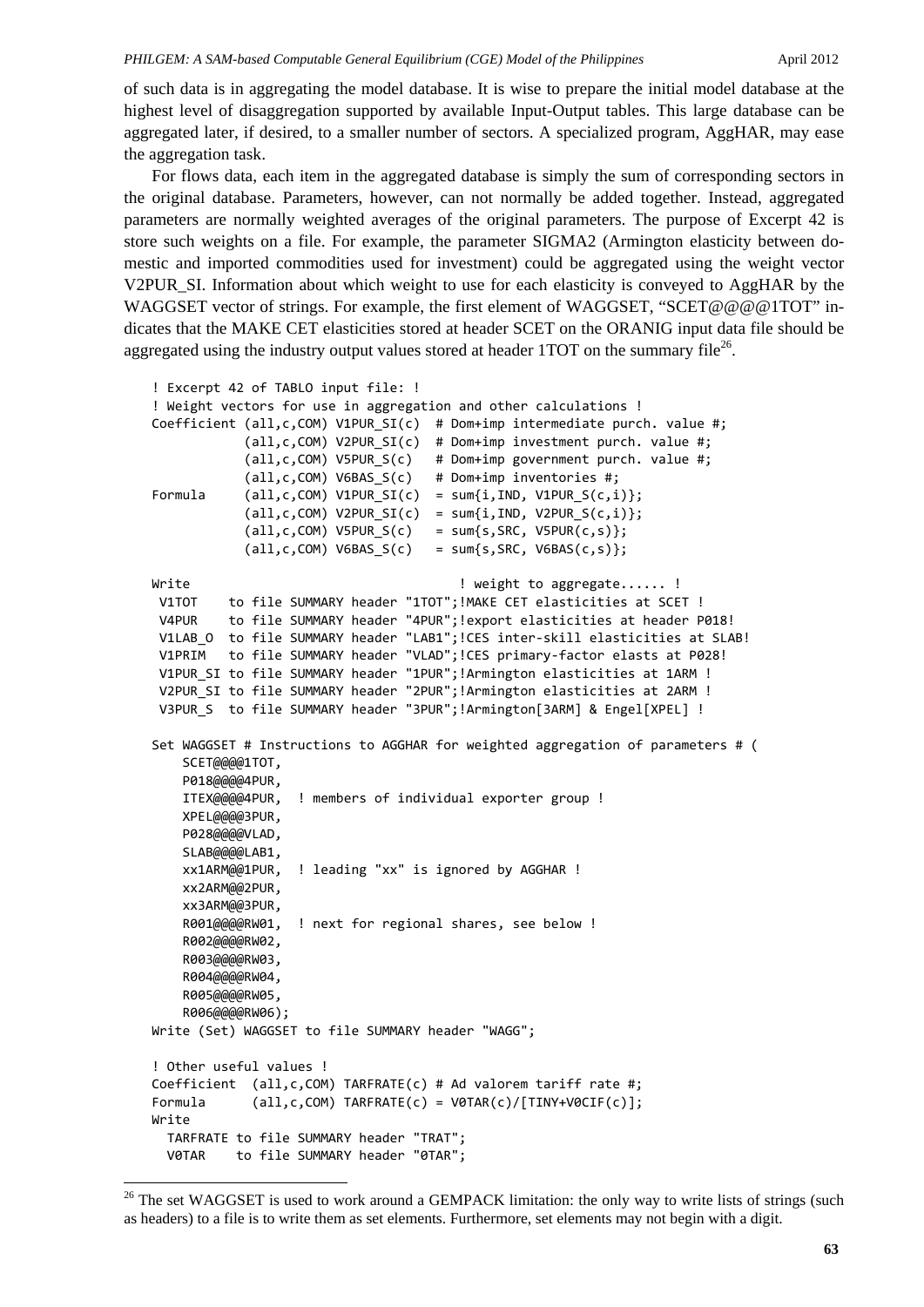```
  V0CIF    to file SUMMARY header "0CIF";
  V0IMP    to file SUMMARY header "0IMP";
MAKE to file SUMMARY header "MAKE";
  V1CAP    to file SUMMARY header "1CAP";
  V6BAS_S  to file SUMMARY header "6BSS";
  V2TOT    to file SUMMARY header "2TOT";
  V5PUR_S  to file SUMMARY header "5PUR";
```
# **5. Equations for SAM extension**

As suggested at the outset, PHILGEM offers a good starting point for model development, especially for researchers who want to extend their ORANI-G models to draw on supplementary data coming from a social accounting matrix (SAM). We now explain the additional variables and behavioural or identity equations needed to implement this extension. The additional material is merely added on at the bottom of the original ORANI-G model code.

The coefficient and variable names related to the SAM extension, apart from being consistent with naming conventions described in section 4.2, conform to SAM conventions. That is, flows related to SAM data are named based on the row and column in which they are situated, with rows representing receipts and columns outlays. For example, the flow VHOUGOS refers to households income from capital or gross operating surplus  $(GOS)$ .<sup>27</sup> Similarly, VTAXHOU specifies direct income tax revenue paid by households.

The broad strategy is to explain the modelling of each new data item (shown shaded in Figure 5) proceeding from top left to bottom right of the Figure. We explain new items in each row to determine income, which then drives expenditure items in the corresponding column.

# *5.1. Gross Operating Surplus*

 $\overline{a}$ 

Excerpt 43 distributes income derived from capital or gross operating surplus (GOS) to the household, enterprise and government agents. The first equation E\_wgos determines the percentage change in total gross operating surplus (GOS) while the next equations specify that the percentage change in GOS income for each agent follows the percentage change in total GOS.

The capital income shares of these agents are sourced from the national income accounts of the Philippines for the year 2000 (NSCB 2006) . In turn, each household's share in total capital income earned by all households in the economy is taken from the 2003 household survey, known locally as the family income and expenditure survey (NSO 2003).

```
! Excerpt 43 of TABLO input file: !
! Distribution of Gross Operating Surplus (GOS)!
Variable ! GOS payments!
             wgos # Total GOS #;
 (all,h,HOU) whougos(h) # Household receipts/income from GOS #;
                          whougos_h  # Total Household receipts/income from GOS #;
             wentgos # Enterprises' receipts/income from GOS #;
                          wgovgos    # Government receipts/income from GOS #;
Coefficient
             VGOS # Total GOS #;
 (all,h,HOU) VHOUGOS(h) # Household receipts/income from GOS  #;
             VHOUGOS H # Total Household/income receipts from GOS #;
                          VENTGOS    # Enterprises' receipts/income from GOS #;
                          VGOVGOS    # Government receipts/income from GOS #;
Read
VHOUGOS from file BASEDATA header "VHGS";
```
<sup>&</sup>lt;sup>27</sup> The related PEKGEM model of South Africa followed the *opposite* ordering convention.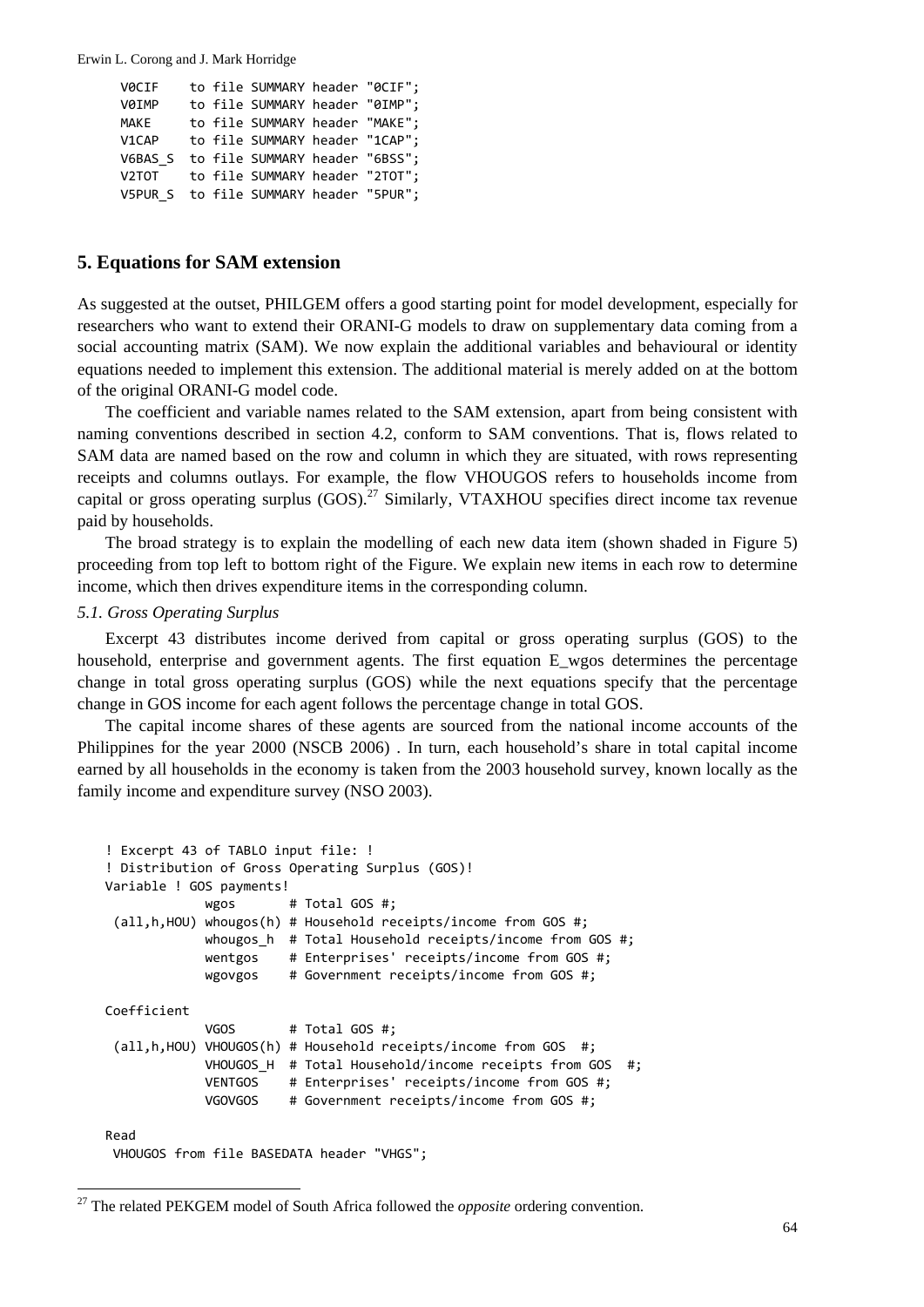```
VENTGOS from file BASEDATA header "VEGS";
VGOVGOS from file BASEDATA header "VGGS";
Update
 (all,h,HOU) VHOUGOS(h) = whougos(h);
                                VENTGOS = wentgos;
                                VGOVGOS = wgovgos;
Formula
      VGOS = V1CAP_I + V1LND_I;VHOUGOS H = sum{h, HOU, VHOUGOS(h)};
Equation
 E_wgos # GOS from income side #
   VGOS*wgos = V1CAP I*w1cap i + V1LND I*w1lnd i;
 E_whougos # Household receipts/income from GOS # (all,h,HOU)
   whougos(h) = wgos;E whougos h # Total Household/income receipts from GOS#
   VHOUGOS H^*whougos h = sum{h, HOU, VHOUGOS(h)*whougos(h)};E_wentgos # Enterprises' receipts/income from GOS  #
      wentgos = wgos;
 E_wgovgos # Government receipts/income from GOS #
      wgovgos = wgos;
Write
VGOS    to file SUMMARY header "VGOS";
VHOUGOS to file SUMMARY header "VHGS";
VENTGOS to file SUMMARY header "VEGS";
VGOVGOS to file SUMMARY header "VGGS";
```
#### *5.2.Enterprises Account*

The coefficients and variables associated with Excerpt 44 relate to the enterprises account which represents all public and private corporations in the economy. As shown in the first equation of Excerpt 44, enterprises derive their income from factors (gross operating surplus) and transfers from households and the rest of the world (ROW). The succeeding equations postulate that the percentage change in each household's property payments to enterprises is directly related to the percentage change in their income from GOS; and ROW transfers to enterprises are influenced by the movement of the economy's gross domestic product (GDP).

The final set of equations found in Excerpt 43 presents the outlays incurred by enterprises. After paying income taxes to the government, enterprises then transfer part of their income, in the form of dividends to households government and the ROW—with the percentage change in transfers received by these agents determined by the percentage change in the post-tax income of enterprises. Enterprise savings or retained earnings is computed as a residual . The last equation in Excerpt 43 determines the income tax rate imposed on enterprises, with the variable ftaxent acting as a shift variable to facilitate possible changes in tax structure. This will be explained in section 5.11.

```
! Excerpt 44 of TABLO input file: !
! Enterprises account: Receipts, expenditures and savings !
Variable !Income!
             went # Total income of enterprises #;
 (all,h,HOU) wenthou(h) # Enterprise receipts from household #;
             wenthou h # Total enterprise receipts from households #;
             wentrow # Enterprise receipts from the rest of the world #;
Coefficient
                                VENT    # Total income of enterprises #;
```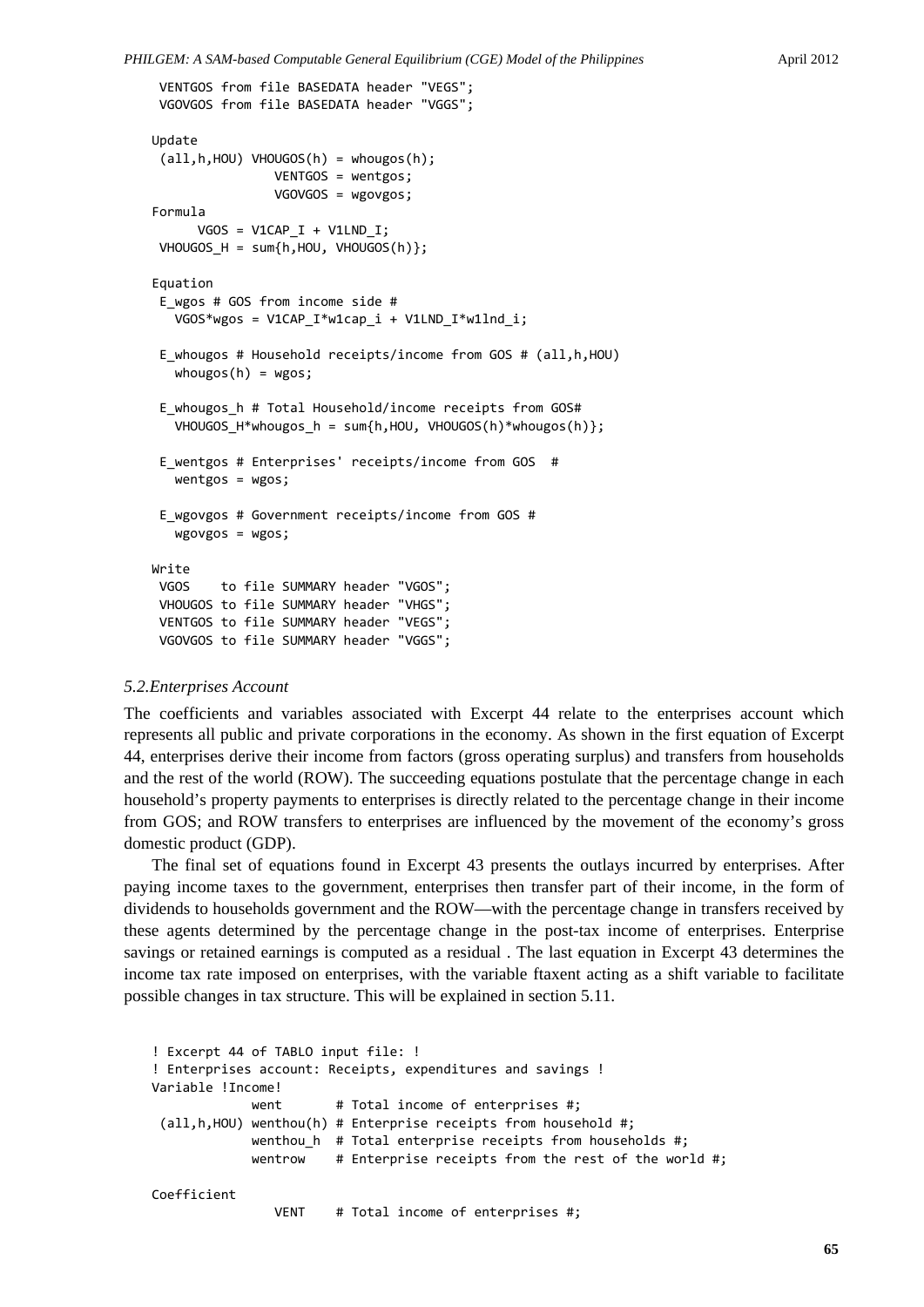```
(all,h,HOU) VENTHOU(h) # Enterprise receipts from household #;
             VENTHOU H # Total enterprise receipts from households #;
             VENTROW # Enterprise receipts from the rest of the world #;
Read
VENTHOU from file BASEDATA header "VETH";
VENTROW from file BASEDATA header "VERW";
Update
(\text{all}, h, \text{HOU}) VENTHOU(h) = wenthou(h);
             VENTROW = wentrow;
Formula
      VENT = VENTGOS + sum\{h, HOU, VENTHOU(h)\} + VENTROW;VENTHOU_H = sum{h,HOU, VENTHOU(h)};
Equation
E_went # Total income of enterprises #
     VENT*went = VENTGOS*wentgos + sum{h,HOU, VENTHOU(h)*wenthou(h)}
                              + VENTROW*wentrow;
E wenthou # Enterprise receipts from household # (all,h,HOU)
   wenthou(h) = whougos(h); \qquad ! default assumption !
E wenthou h # Total enterprise receipts from households #
      VENTHOU_H*wenthou_h = sum{h,HOU, VENTHOU(h)*wenthou(h)};
E_wentrow # Row transfers to enterprises #
      wentrow = w0gdpexp;     !  default assumption !
Write
VENT    to file SUMMARY header "VENT";
VENTHOU to file SUMMARY header "VETH";
VENTROW to file SUMMARY header "VERW";
Variable !enterprise payments!
             went posttax # Enterprise tax payments #;
 (all,h,HOU) whouent(h)   # Household receipts from enterprises #;
             wgovent      # Government transfers to enterprises #;
             wtaxent      # Enterprise direct income tax payments #;
             wrowent # Row income from enterprises: repatriated profits #;
             wsavent # Enterprise savings #;<br>ftaxent # Ad valorem rate of CO
             ftaxent # Ad valorem rate of corporation tax #;
             whouent h # Total household income/dividends from enterprises #;
Coefficient
                          VENT_POSTTAX # VGOS less VGOSTAX #;
 (all,h,HOU) VHOUENT(h)   # Household receipts from enterprises #;
                          VGOVENT      # Government transfers to enterprises #;
             VTAXENT      # Enterprise direct income tax payments #;
             VROWENT      # Row income from enterprises: repatriated profits #;
             VSAVENT      # Enterprise savings #;
             VHOUENT H # Total household income/dividends from enterprises #:
Read
VHOUENT from file BASEDATA header "VHET";
VGOVENT from file BASEDATA header "VGVE";
VTAXENT from file BASEDATA header "VTXE";
VROWENT from file BASEDATA header "VRWE";
Update
(\text{all}, h, \text{HOU}) VHOUENT(h) = whouent(h);
             VGOVENT = wgovent;
```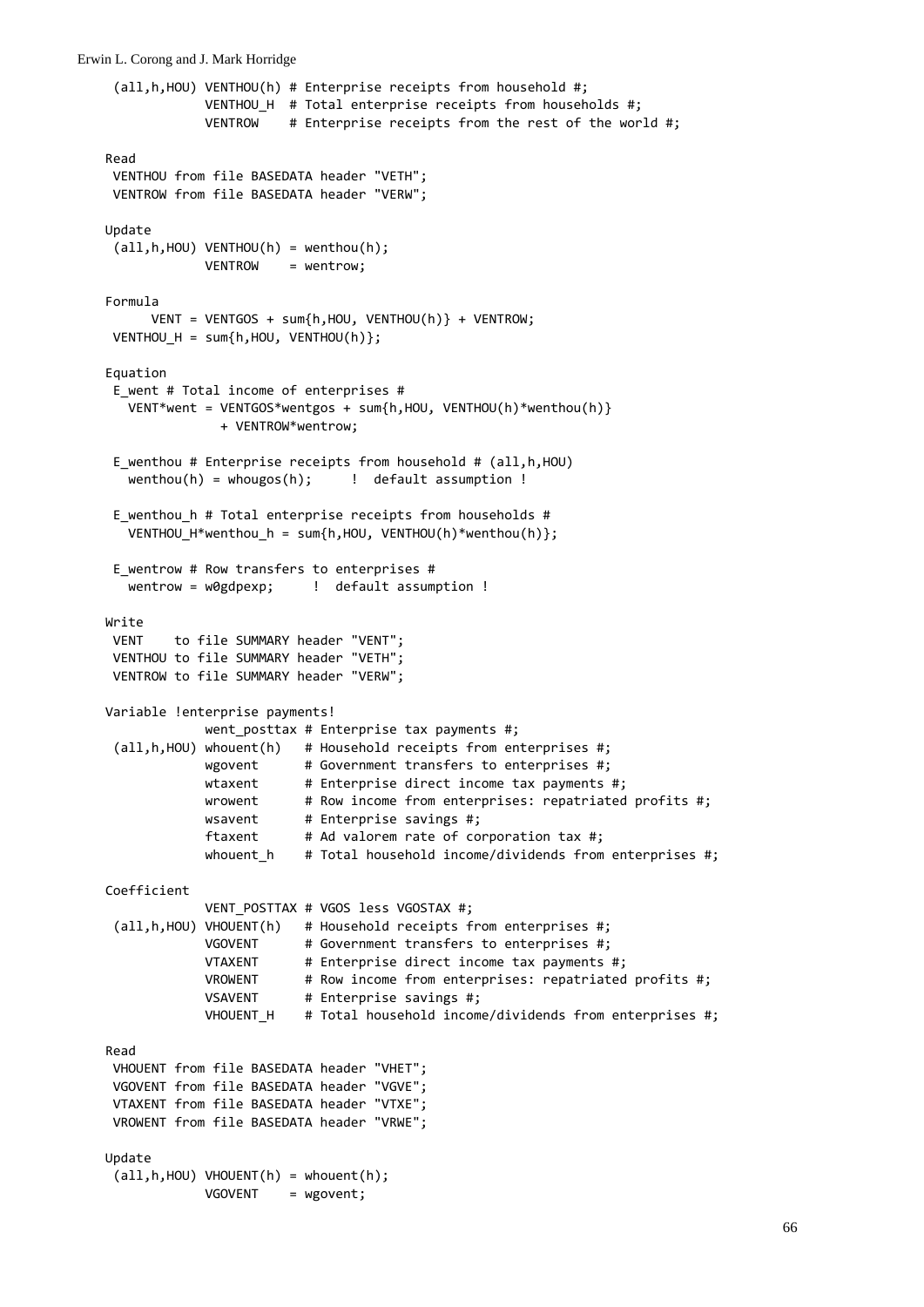```
VTAXENT = wtaxent;
                          VROWENT    = wrowent;
Formula
VSAVENT      = VENT ‐ [sum{h,HOU, VHOUENT(h)} + VGOVENT + VTAXENT + VROWENT];
VENT_POSTTAX = VENT ‐ VTAXENT;
VHOUENT_H = sum\{h, HOU, VHOUENT(h)};
Equation
 E went posttax # Enterprise post-tax income #
   VENT_POSTTAX*went_posttax = VENT*went - VTAXENT*wtaxent;
 E wgovent # Enterprise transfers to gov #
   wgovent = went posttax;E_wrowent # Enterprise transfers to ROW #
   wrowent = went posttax;E_whouent # Enterprise transfers to households # (all,h,HOU)
   whouent(h) = went posttax;E whouent h # Total enterprise transfers to households #
   VHOUENT H^*whouent h = sum{h,HOU, VHOUENT(h)*whouent(h)};
 E_wsavent # Find savings as residual #
      VSAVENT*wsavent = VENT*went ‐ [!sum{h,HOU, VHOUENT(h)*whouent(h)}!
                                           VHOUENT_H*whouent_h + VGOVENT*wgovgos +
                                           VTAXENT*wtaxent + VROWENT*wrowent];
 E_wtaxent # Corporation tax #
      wtaxent = ftaxent + went;
Write
VHOUENT to file SUMMARY header "VHTE";
VGOVENT to file SUMMARY header "VGVE";
VTAXENT to file SUMMARY header "VTXE";
VROWENT to file SUMMARY header "VRWE";
VSAVENT to file SUMMARY header "VSVE";
VENT_POSTTAX to file SUMMARY header "VEPT";
```
#### *5.3.Labour income of households*

A new feature introduced in PHILGEM is the possibility of distinguishing each household's labour income earnings by industry and occupation. As shown in Excerpt 45, this is achieved by introducing a satellite matrix V1LABINC(IND\*OCC\*HOU), which must add up (over HOU) to the "core" data matrix V1LAB(IND\*OCC). The Assertion statements imposed upon coefficient LABCHECK enforce the above rule.

The first equation in Excerpt 45 determines the percentage change in the value of wages paid by industry i to occupation o. The Backsolve command substitutes out w1lab, so reducing the number of variables and equations, and speeding solution. The next equation specifies that each household's wage income follows population and the percentage change in the value of wages paid by industry i to occupation o. A constraint is then imposed, through a complementarity condition, to ensure that the value of industry wage bill by occupation type is equal to value of wage income received by households arising from selling occupation o to industry i. The next three equations compute various add-ups of the labour wage bill, for use in succeeding excerpts.

```
! Excerpt 45 of TABLO input file: !
! Labour income of households !
Variable
           (all,i,IND)(all,o,OCC) wllab(i,o) # Labour income #;
(all,i,IND)(all,o,OCC)(all,h,HOU) w1labinc(i,o,h) # HH Labour income #;
```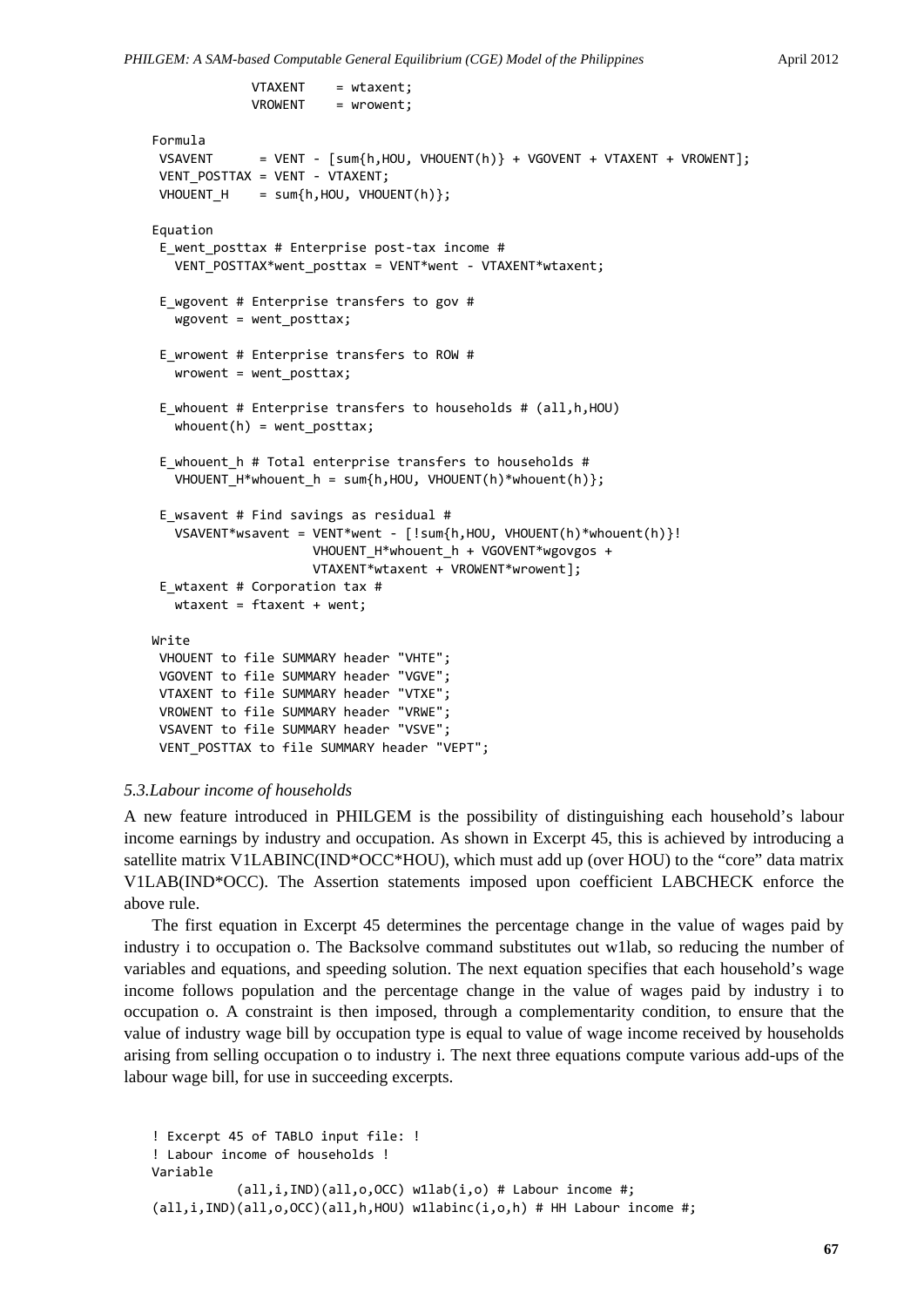(all,i,IND)(all,o,OCC) labslack(i,o) # Employment rate #; (all,i,IND) w1labh\_oh(i) # Labour bills #; (all,h,HOU)(all,o,OCC) w1labh\_i(h,o) # Labour income of hh #; (all,h,HOU) w1labinc\_io(h) # Total hh Labour income #; Coefficient (all,i,IND)(all,o,OCC)(all,h,HOU) V1LABINC(i,o,h) # HH Labour income #;  $(\text{all}, i, \text{IND})$  V1LABH OH $(i)$  # Labour bills #; (all,h,HOU)(all,o,OCC) V1LABOH\_I(h,o) # Labour income of hh#; (all,h,HOU) V1LABINC\_IO(h) # Total hh Labour income #; Read V1LABINC from file BASEDATA header "LINC"; Update  $(all,i,IND)(all,o,OCC)(all,h,HOU) V1LABINC(i,o,h) = w1labinc(i,o,h);$ Formula  $\text{(all,i,IND)}$  V1LABH\_OH $(i)$  = sum $\{o,$ OCC, sum $\{\text{h,HOU},$  V1LABINC $(i,o,h)\}\};$  $(all,h,HOU)(all,o,OCC) V1LABOH I(h,o)= sum{i,IND, V1LABINC(i,o,h)};$  $\{all,h,HOU\}$  V1LABINC  $IO(h)= sum{o,OCC}$ , sum $\{i,IND,$  V1LABINC $(i,o,h)\};$ Coefficient  $(all,i,IND)(all,o,OCC)$  LABCHECK $(i,o)$  # Check V1LAB = V1LABINC #; Formula  $(all,i,IND)(all,o,OCC) LABCHECK(i,o) = V1LAB(i,o) -$  sum{h,HOU, V1LABINC(i,o,h)}; Assertion (all,i,IND)(all,o,OCC) ABS[LABCHECK(i,o)] <0.1; Equation E\_w1lab # Labour income # (all,i,IND)(all,o,OCC)  $w1lab(i, o) = p1lab(i, o) + x1lab(i, o);$ Backsolve w1lab using E w1lab; Equation E w1labinc # HH Labour income # (all,i,IND)(all,o,OCC)(all,h,HOU)  $w1$ labinc(i,o,h) = qh(h) + labslack(i,o) + w1lab(i,o); E labslack # Constraint #  $(all,i,IND)(all,o,OCC)$  $V1LAB(i, o)*w1lab(i, o) = sum\{h, HOU, V1LABINC(i, o, h)*w1labinc(i, o, h)\}$  + IF[ V1LAB(i,o)=0, labslack(i,o)]; E w1labh i # HH Labour income # (all,h,HOU)(all,o,OCC) ID01[V1LABOH I(h,o)]\*w1labh i(h,o) = sum{i,IND,V1LABINC(i,o,h)  $*$ w1labinc $(i, o, h)$ ; E\_w1labinc\_io # Total labour income of hh # (all,h,HOU) ID01[V1LABINC\_IO(h)]\*w1labinc\_io(h) = sum{o,OCC, V1LABOH\_I(h,o)  $*$ w1labh\_i(h,o)}; !E\_w1labinc\_io # Total labour income of hh # (all,h,HOU) sum{o, OCC, V1LABOH I(h,o)\*[w1labh i(h,o)-w1labinc io(h)]} = 0;! E w1labh oh # Labour bills #  $(all,i,IND)$  $[TINV+V1LABH OH(i)]*w1labh oh(i) = sum{o,OCC, sum{h,HOU,}}$  $V1LABINC(i, o, h)*w1labinc(i, o, h)$  }; Write V1LABINC to file SUMMARY header "LINC"; V1LABH\_OH to file SUMMARY header "L\_OH"; V1LABOH I to file SUMMARY header "LOHI"; V1LABINC\_IO to file SUMMARY header "LIIO";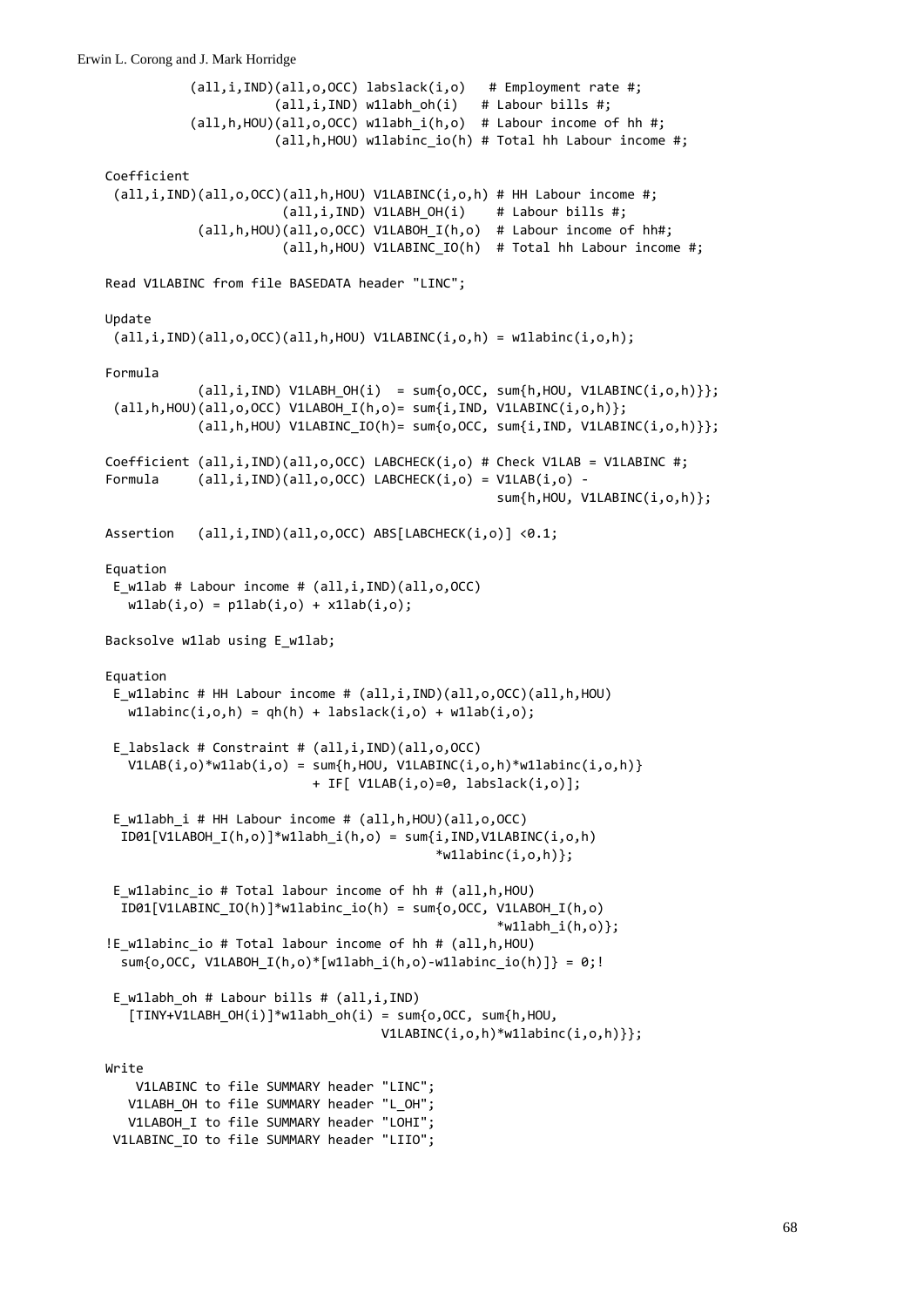#### *5.4.Household income*

-

Excerpt 46 contains equations that calculate pre- and post- tax household income. It begins by determining each component of household income, with the first two equations representing government transfers to households and household receipts from the rest of the world. By default, both of these variables follow movements in GDP — we have no real theory<sup>28</sup> to explain them. In contrast, the third equation postulates that transfers from one household to another are proportional to the post-tax income of the donor. With all household income components accounted for, the fifth equation then determines each household's pre-tax income.

The final block of equations in Excerpt 46 starts by calculating each household's disposable income, which is derived after deducting direct income tax and other non-tax related transfers to the government. The income tax rate equation E\_wtaxhou includes two shift variables (shifters) in order to allow for possible changes in tax structure. The first shifter f\_inctaxrate(h) permits household specific tax rate changes whereas f\_inctaxrate\_h is an overall shifter which enforces identical changes in tax rates across all households. On the other hand, the next, E\_wgovhou, equation determining each household's non-tax related transfers to government could be operated in two variants. The first option specifies that non-tax payments are proportional to that household's pre-tax income, while the second, commented-out, option introduces the two household-specific tax shift variables just described. Activating this option implies that changes in household non-tax transfer payments to the government follow exogenous changes in income tax structure.

Finally, the last five equations in Excerpt 46 respectively compute the economy-wide pre- and post tax household income, the average income tax rate imposed on all households, as well as real income and real disposable income for each household.

```
! Excerpt 46 of TABLO input file: !
! Household Income, disposable income, savings and tax payments !
Variable
                                     (all,h,HOU) winchou(h)  # Pre‐tax h'hold income #;
                                     (all,h,HOU) whougov(h)  # Gov transfers to households #;
 (all,hto,HOU)(all,hfrm,HOU) whouhou(hto,hfrm) # Intra‐hh transfers#;
                                     (all,h,HOU) whourow(h)  # Gov transfers to households #;
                                     (all,h,HOU) wgovhou(h)  # Hh trasnfers to govt#;
                                     (all,h,HOU) wtaxhou(h)  # Household tax payments #;
                                     (all,h,HOU) wdispinc(h) # Post‐tax h'hold income #;
Coefficient
                                     (all,h,HOU) VINCHOU(h)  # Pre‐tax h'hold income #;
                                     (all,h,HOU) VHOUGOV(h)  # Gov transfers to households #;
 (all,hto,HOU)(all,hfrm,HOU) VHOUHOU(hto,hfrm) # Intra‐hh transfers#;
                                     (all,h,HOU) VHOUROW(h)  # Row transfers to households #;
                                     (all,h,HOU) VDISPINC(h) # Post‐tax h'hold income #;
                                     (all,h,HOU) VGOVHOU(h)  # Hh trasnfers to govt#;
                                     (all,h,HOU) VTAXHOU(h)  # Hh income tax to govt#;
Read
VHOUGOV from file BASEDATA header "VHGV";
VHOUHOU from file BASEDATA header "VHHO";
VHOUROW from file BASEDATA header "VHRW";
VGOVHOU from file BASEDATA header "VGVH";
VTAXHOU from file BASEDATA header "VTXH";
Update
                    (\text{all}, h, \text{HOU}) VHOUGOV(h) = whougov(h);
 (all,hto,HOU)(all,hfrm,HOU) VHOUHOU(hto,hfrm) = whouhou(hto,hfrm);
                    (\text{all}, h, \text{HOU}) VHOUROW(h) = whourow(h);
                    (\text{all}, h, \text{HOU}) VGOVHOU(h) = wgovhou(h);
                    (\text{all}, h, \text{HOU}) VTAXHOU(h) = wtaxhou(h);
Formula
 (all,h,HOU) VINCHOU(h) = VHOUGOS(h) + VHOUENT(h)
```
<sup>28</sup> A more interesting theory could easily be added, for applications where these flows were pivotal.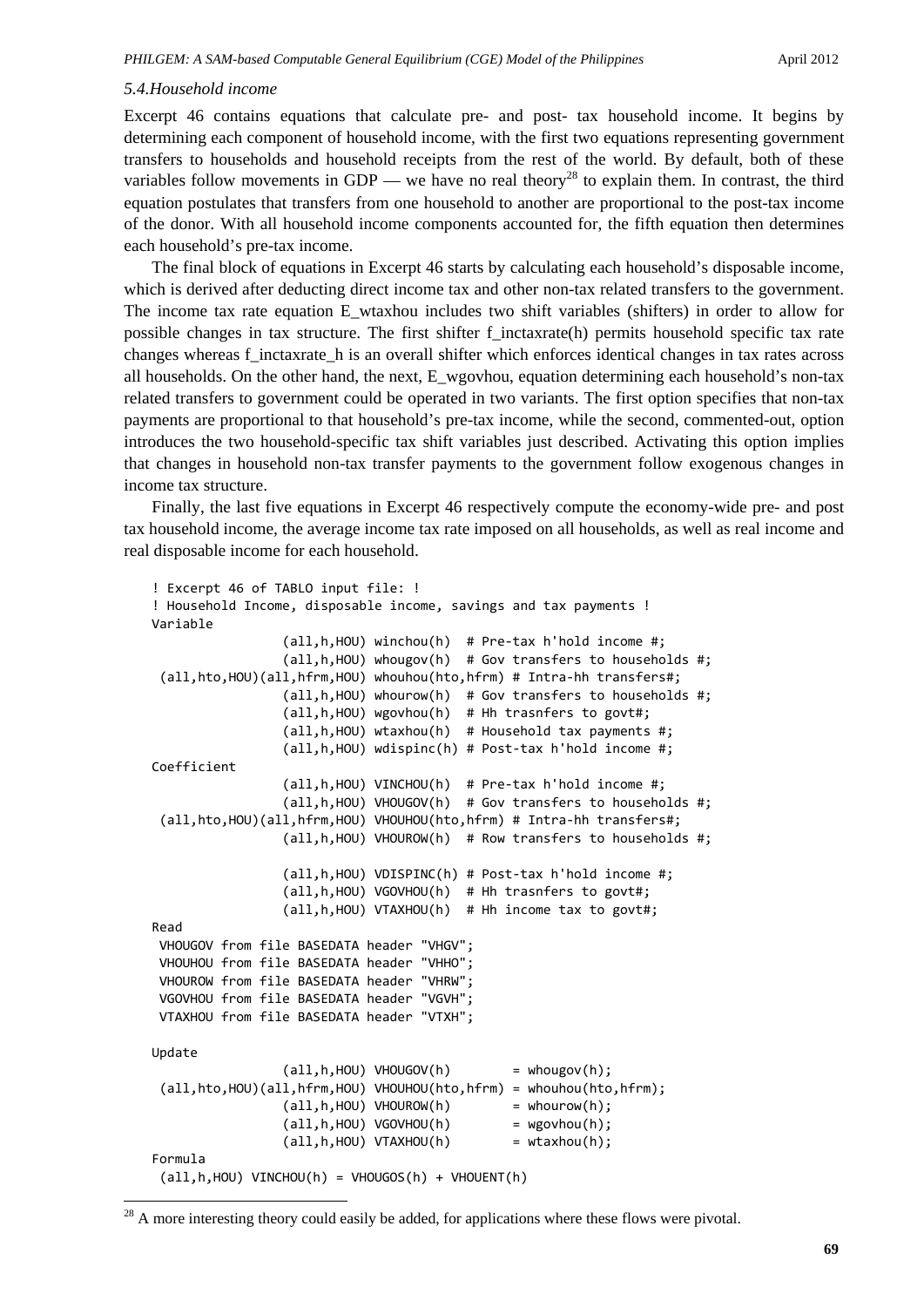```
                           + V1LABINC_IO(h) + VHOUGOV(h)
                                                         + sum{hfrom,HOU, VHOUHOU(h,hfrom)} + VHOUROW(h);
 all, h, HOU) VDISPINC(h) = VINCHOU(h) - VTAXHOU(h) - VGOVHOU(h);Equation
 E_whougov # Gov transfers to households # (all,h,HOU)
   whougov(h) = w\theta g\varphi exp; ! default assumption !
 E whouhou # Intra-hh transfers# (all,hto,HOU)(all,hfrm,HOU)
   whouhou(hto,hfrm) = wdispinc(hfrm);! transfer  proportional to post‐tax donor income !
 E_whourow # Row transfers to households # (all,h,HOU)
      whourow(h) = w0gdpexp;   ! default assumption !
 E_winchou # Pre‐tax household income # (all,h,HOU)
      VINCHOU(h)*winchou(h) = VHOUGOS(h)*whougos(h) + VHOUENT(h)*whouent(h) +
                                                         VHOUGOV(h)*whougov(h) +
                                                         V1LABINC_IO(h)*w1labinc_io(h) +
                                                         sum{hfrom,HOU, VHOUHOU(h,hfrom)*whouhou(h,hfrom)}
                                                         + VHOUROW(h)*whourow(h);
Variable !Post tax household income!
                             winchou_h      # Total pre‐tax h'hold income #;
 (all,h,HOU) f_inctaxrate(h) # Income tax shifter: by income  #;
                           f_inctaxrate_h  # Income tax shifter: overall #;
                           wdispinc_h      # Total post‐tax h'hold income #;
             avetax_h        # Average Tax Factor: avedispwager ‐ avewager #;
 (all,h,HOU) xinchou(h)      # Real household income #;
 (all,h,HOU) xdispinc(h)     # Real household income #;
Equation
 E wdispinc # Post-tax household income # (all,h,HOU)
        VDISPINC(h)*wdispinc(h) = VINCHOU(h)*winchou(h) ‐ VGOVHOU(h)*wgovhou(h)
                                                               ‐ VTAXHOU(h)*wtaxhou(h);
 E_wtaxhou  # Households to gov: income taxes  # (all,h,HOU)
   wtaxhou(h) = winchou(h) + finctaxrate(h) + finctaxrate(h)! note: f_inctaxrate(h), and f_inctaxrate_h are % changes in ad valorem rates !
 E_wgovhou  # Households to gov: transfers # (all,h,HOU)
   wgovhou(h) = winchou(h);wgovhou(h) = winchou(h) + f_inctaxrate(h) + f_inctaxrate_h;!
 E winchou h # Total pre-tax household income #
    sum\{h, H 0 U, V IN CH O U(h) * [win chou(h) - win chou_h]\} = 0;E_wdispinc_h # Total post‐tax h'hold income #
      sum{h,HOU, VDISPINC(h)*[wdispinc(h) ‐ wdispinc_h]} = 0;
 E avetax h # Average tax factor #
   wdispinc h = winchou h + avetax h;
 E_xinchou    # Real household income# (all,h,HOU)
   xinchou(h) = winchou(h) - p3toth(h);E xdispinc # Real post-tax household income # (all,h,HOU)
   xdisplay(h) = wdispinc(h) - p3toth(h);Write
VHOUGOV to file SUMMARY header "VHGV";
VHOUHOU to file SUMMARY header "VHHO";
VHOUROW to file SUMMARY header "VHRW";
 VGOVHOU to file SUMMARY header "VGVH";
```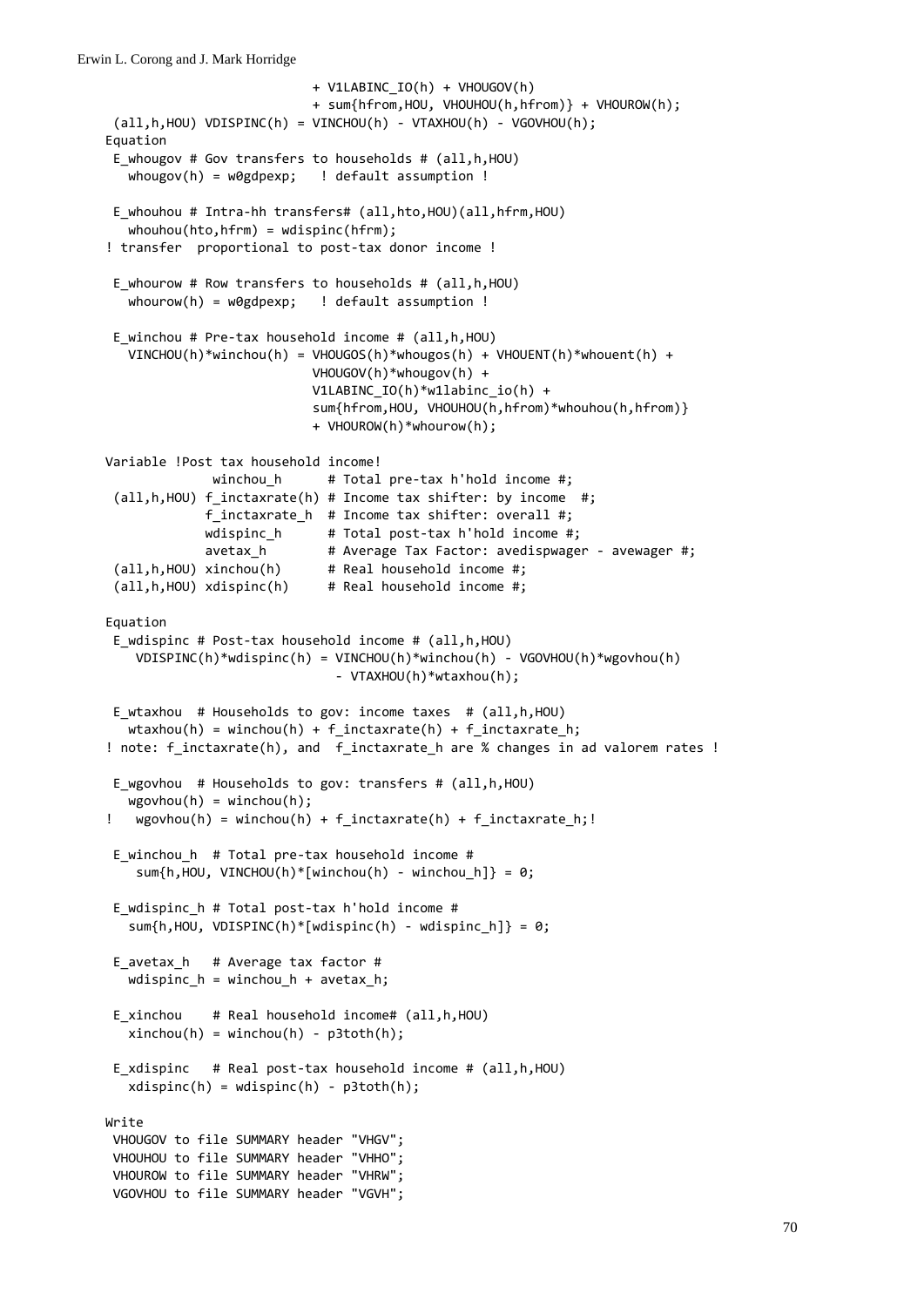VTAXHOU to file SUMMARY header "VTXH"; VINCHOU to file SUMMARY header "VSIH";

#### *5.5.Household consumption function, savings and other transfers*

The first equation in Excerpt 47, E\_f3toth, links household consumption to disposable income and to two exogenous shift variables: a household-specific shifter f3toth(h) which allows specific consumption changes for each household; and an overall shifter f3tot\_h which imposes identical moverments in consumption for all households. The equation, E\_wrowhou pertains to household transfers to the rest of the world, which move with disposable income. Finally, the identity equation E\_delSAVHOU determines household savings as a residual after deducting expenses from gross income.

```
! Excerpt 47 of TABLO input file: !
! Household consumption function, savings and other transfer payments!
Variable
(all,h,HOU) f3toth(h)  # Consumption function ratio [consumption/GDP]#;
              f3tot h   # Over-all shifter for consumption #;
(all,h,HOU) wrowhou(h) # Household transfers to row #;
(change)(all,h,HOU) delSAVHOU(h) # Household saving #;
Coefficient
 (all,h,HOU) VROWHOU(h) # Household transfers to row #;
 (all,h,HOU) VSAVHOU(h) # Household saving #;
Read
VROWHOU from file BASEDATA header "VRWH";
Update
 (all,h,HOU) VROWHOU(h) = wrowhou(h);
Formula
 (iall,h,HOU) VSAVHOU(h) = VINCHOU(h) - V3TOTh(h) -
                                                      sum{hto,HOU, VHOUHOU(hto,h)}
                                                       ‐ VENTHOU(h) ‐ VGOVHOU(h) ‐ VTAXHOU(h) ‐ VROWHOU(h);
Equation
 E f3toth # Consumption function # (all,h,HOU)
   w3toth(h) = f3toth(h) + wdispinc(h) + f3tot_h;
 E_wrowhou # Household transfers to row # (all,h,HOU)
   wrowhou(h) = wdispinc(h); ! default rule!E_delSAVHOU # Household saving # (all,h,HOU)
      100*VSAVHOU(h)*delSAVHOU(h) = VINCHOU(h)*winchou(h) ‐ V3TOTh(h)*w3toth(h)
                                                       ‐ sum{hto,HOU, VHOUHOU(hto,h)*whouhou(hto,h)}
                                                       ‐ VGOVHOU(h)*wgovhou(h) ‐ VTAXHOU(h)*wtaxhou(h)
                                                       ‐ VENTHOU(h)*wenthou(h) ‐ VROWHOU(h)*wrowhou(h);
Write
VROWHOU to file SUMMARY header "VRWH";
VSAVHOU to file SUMMARY header "VSVH";
V3TOTh  to file SUMMARY header "3TOT";
```
#### *5.6.Government Income*

Excerpt 48 determines government income. The first equation, E\_wgovrow specifies that government receipts from the rest of the world (ROW) follow GDP, while the final equation E\_wincgov provides an add up of components of government income.

- ! Excerpt 48 of TABLO input file: !
- ! Fill in government row (income) !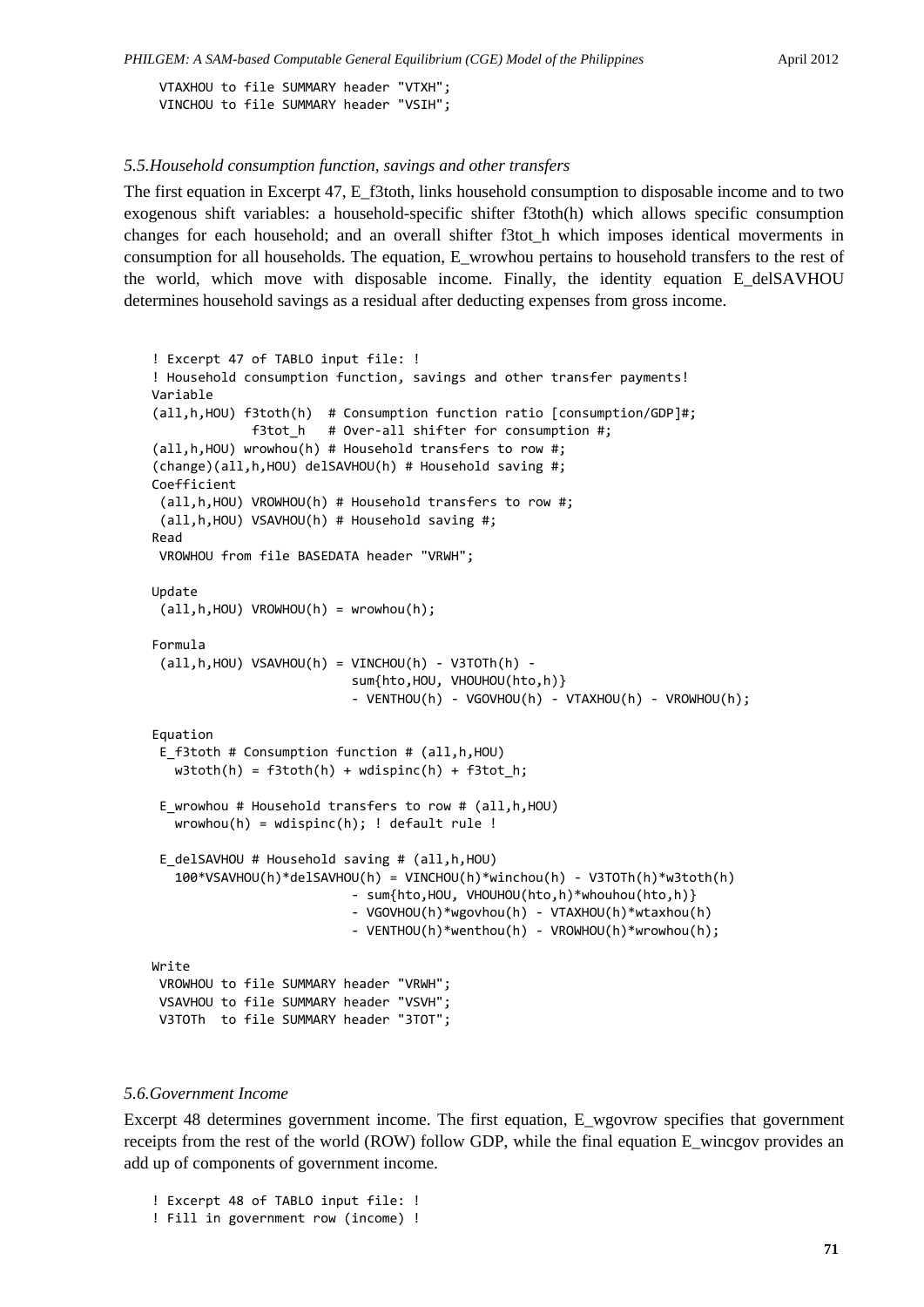```
Erwin L. Corong and J. Mark Horridge
```

```
! Apart from VROWGOV, all entries are already determined !
Variable
 wgovrow # Transfers from ROW to gov #;
 wincgov # Government income #;
Coefficient
 VGOVROW # Transfers from ROW to gov #;
 VINCGOV # Government income #;
Read
 VGOVROW from file BASEDATA header "VGVR";
Update  VGOVROW = wgovrow;
Formula VINCGOV = V0TAX_CSI + VGOVGOS + VGOVENT + VTAXENT + VGOVROW
                                       + sum{h,HOU, VGOVHOU(h) + VTAXHOU(h)};
Equation
 E wgovrow # Transfers from ROW to gov #
      wgovrow = w0gdpexp; !  default rule !
 E_wincgov # Government income #
        VINCGOV*wincgov = V0TAX_CSI*w0tax_csi + VGOVGOS*wgovgos
                                                + VTAXENT*wtaxent + VGOVENT*wgovent
                                                !‐ V1SUB_I*w1sub_i!
                                                + sum{h,HOU, VGOVHOU(h)*wgovhou(h)
                                                                       + VTAXHOU(h)*wtaxhou(h)} + VGOVROW*wgovrow;
Write
 VINCGOV to file SUMMARY header "VING";
```
#### *5.7.Government expenditure*

The coefficients and variables associated with Excerpt 49 relate to government expenditures and savings. The first equation E\_wrowgov links government transfers to the world with GDP, while the next equation, E\_wcurgov adds up current government expenditure. The next equation, E\_wcapgov, determines government investment expenditures by industry using initial investment shares.

The final three equations refer to government savings. Initially, identity E\_wsavgov derives government savings as a residual between income and expenditure. Because government budget deficit (negative savings) is possible, the next equation E\_delGOVSAV determines delgovsav, which derives the ordinary change in government savings as a ratio of GDP. Note that delgovsav is the [change in the] ratio of two nominal variables. The final equation, E\_realsavgov calculates real government savings, which is nominal savings deflated by the GDP price.

```
! Excerpt 49 of TABLO input file: !
! Find current gov expenditure and capital gov expenditure !
! Hence find gov saving ‐ might be negative in levels !
! Government expenditure !
Variable
                          wcurgov # Current gov expenditure #;
                          wrowgov # GOV transfers to ROW #;
                         wcapgov # Investment gov expenditure #;
(\text{all}, i, \text{IND}) s2gov(i) # Gov share of investment by industry #;
                          wexpgov # Total gov expenditure #;
                         wsavgov # Gov (income ‐ expenditure) #;
! Wegosgov # Gov payments to GOS #;!
      (change) delsavgov # Gov (income ‐ expenditure)/GDP#;
                          realsavgov # Real gov (income ‐ expenditure)#;
Coefficient
                          VROWGOV # GOV transfers to ROW #;
                          VCURGOV # Current gov expenditure #;
```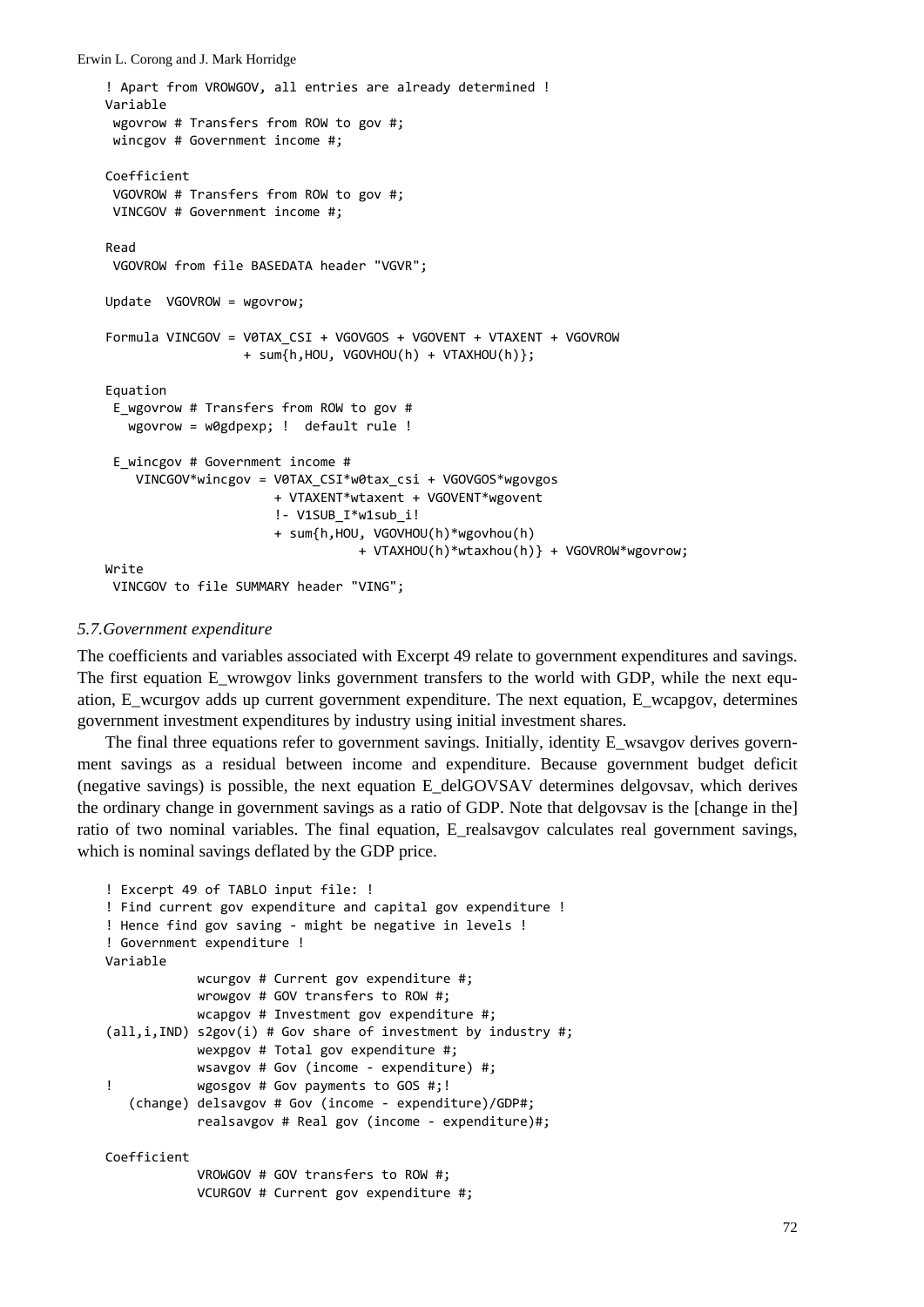```
            VCAPGOV # Investment gov expenditure #;
(all,i,IND) GOVSHRINV(i) # Gov share of investment by industry #;
                        VEXPGOV # Total gov expenditure #;
!           VGOSGOV # GOV GOS payments#;!
                        VSAVGOV # Gov (income ‐ expenditure) #;
Read
VROWGOV from file BASEDATA header "VRGV";
!VGOSGOV from file BASEDATA header "VSGV";!
GOVSHRINV from file BASEDATA header "GVSH";
Update
                        VROWGOV = wrowgov;
!           VGOSGOV = wgosgov;!
(all,i,IND) GOVSHRINV(i) = s2gov(i);
Formula
VCURGOV = V5TOT !+ VGOSGOV!  + VROWGOV + sum{h,HOU, VHOUGOV(h)};
VCAPGOV = sum{i,IND, GOVSHRINV(i)*V2TOT(i)};
VEXPGOV = VCURGOV + VCAPGOV;
VSAVGOV = VINCGOV - VEXPGOV;
Equation
E_wrowgov # GOV transfers to ROW #
      wrowgov = w0gdpexp; ! default rule !
E_wcurgov # Current gov expenditure #
      VCURGOV*wcurgov = V5TOT*w5tot + VROWGOV*wrowgov
                                           + sum{h,HOU, VHOUGOV(h)*whougov(h)};
 E_wcapgov # Investment gov expenditure #
      VCAPGOV*wcapgov = sum{i,IND, GOVSHRINV(i)*V2TOT(i)*
                                  [s2gov(i) + p2tot(i) + x2tot(i)]};
! assume exogenous s2gov(i) # gov share of investment by industry # !
 E_wexpgov # Total gov expenditure #
      VEXPGOV*wexpgov = VCURGOV*wcurgov + VCAPGOV*wcapgov;
 E wsavgov # Gov (income - expenditure) #
          VSAVGOV*wsavgov = VINCGOV*wincgov ‐ VEXPGOV*wexpgov;
 E delSAVGOV # Gov (income - expenditure)/GDP #
          100*V0GDPEXP*delSAVGOV = VSAVGOV*wsavgov ‐ V0GDPEXP*w0gdpexp;
 E_realsavgov # Real gov (income ‐ expenditure)#
          realsavgov = wsavgov ‐ p0gdpexp;
Write VSAVGOV to file SUMMARY header "GSAV";
            VCAPGOV to file SUMMARY header "GCAP";
```
#### *5.8.Private investment expenditure*

The sole equation in Excerpt 50, E\_wcappriv, determines aggregate private investment expenditure as a residual between total investment (inclusive of inventories) and government investment expenditure.

```
! Excerpt 50 of TABLO input file: !
! Find investment private expenditure !
! Private investment finance requirement is just the negative of this !
Coefficient
VCAPPRIV # Investment private expenditure #;
Formula
VCAPPRIV = V2TOT I - VCAPGOV + V6TOT;
```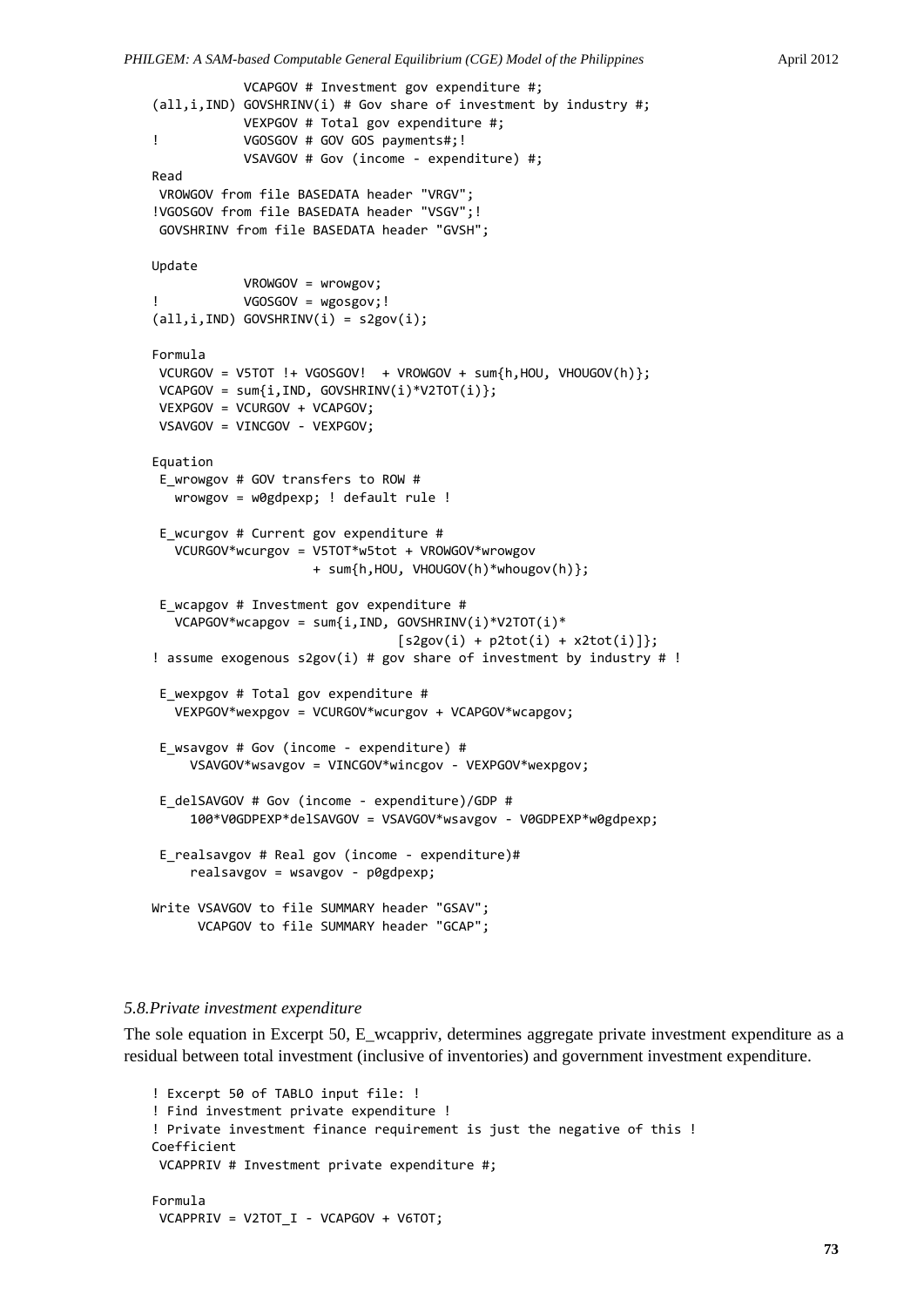```
Variable
wcappriv # Investment private expenditure #;
Equation
E_wcappriv # Investment private expenditure #
      VCAPPRIV*wcappriv = V2TOT_I*w2tot_i ‐ VCAPGOV*wcapgov + V6TOT*w6tot;
```
#### *5.9.Rest of the world*

Excerpt 51 summarises the link between the domestic economy and the rest of the world. The first two equations E\_wexprow and E\_wrowinc respectively identify receipts from and payments to the rest of the world. The penultimate identity E\_savrow derives the current account balance (or foreign savings) as a residual between total receipts and payments.

```
! Excerpt 51 of TABLO input file: !
! Find ROW row and column sums !
Variable
wexprow # Total ROW expenditure #;
wrowinc # Total ROW income #;
wsavrow # ROW (income ‐ expenditure) #;
Coefficient
VEXPROW # Total ROW expenditure #;
 VROWINC # Total ROW income #;
VSAVROW # ROW (income ‐ expenditure)‐Current Account Balance #;
Formula
VEXPROW = V4TOT + VGOVROW + VENTROW + sum{h,HOU, VHOUROW(h)};
VROWINC = sum{h,HOU, VROWHOU(h)} + VROWGOV + VØCIF C + VROWENT;VSAVROW = VROWINC ‐ VEXPROW;
Equation
 E_wexprow # Total ROW expenditure #
     VEXPROW*wexprow = V4TOT*w4tot + VGOVROW*wgovrow + VENTROW*wentrow +
                                          sum{h,HOU, VHOUROW(h)*whourow(h)};
 E_wrowinc # Total ROW income #
     VROWINC*wrowinc = sum{h,HOU, VROWHOU(h)*wrowhou(h)} + VROWENT*wrowent +
                      V0CIF C*w0cif c + VROWGOV*wrowgov;
 E_wsavrow # ROW (income ‐ expenditure) ‐ Current Account Balance #
     VSAVROW*wsavrow = VROWINC*wrowinc ‐ VEXPROW*wexprow;
Write
VROWINC to file SUMMARY header "VRWI";
VEXPROW to file SUMMARY header "VEXR";
VGOVROW to file SUMMARY header "VGVR";
VSAVROW to file SUMMARY header "VSRW";
V4TOT   to file SUMMARY header "4TOT";
```
#### *5.10.SAM consistency*

At this point, we have specified equations that ensure SAM balance (row total  $=$  column total) for all SAM accounts in Figure 5 except the savings/investment accounts. Necessarily, if all but one SAM accounts balance, so too does the last. Thus we cannot *enforce* this last identity - we can merely check that it does indeed hold. That is the task of Excerpt 52: it provides a consistency check that total income is equal to total expenditure in both levels and in percent changes. The former is verified through an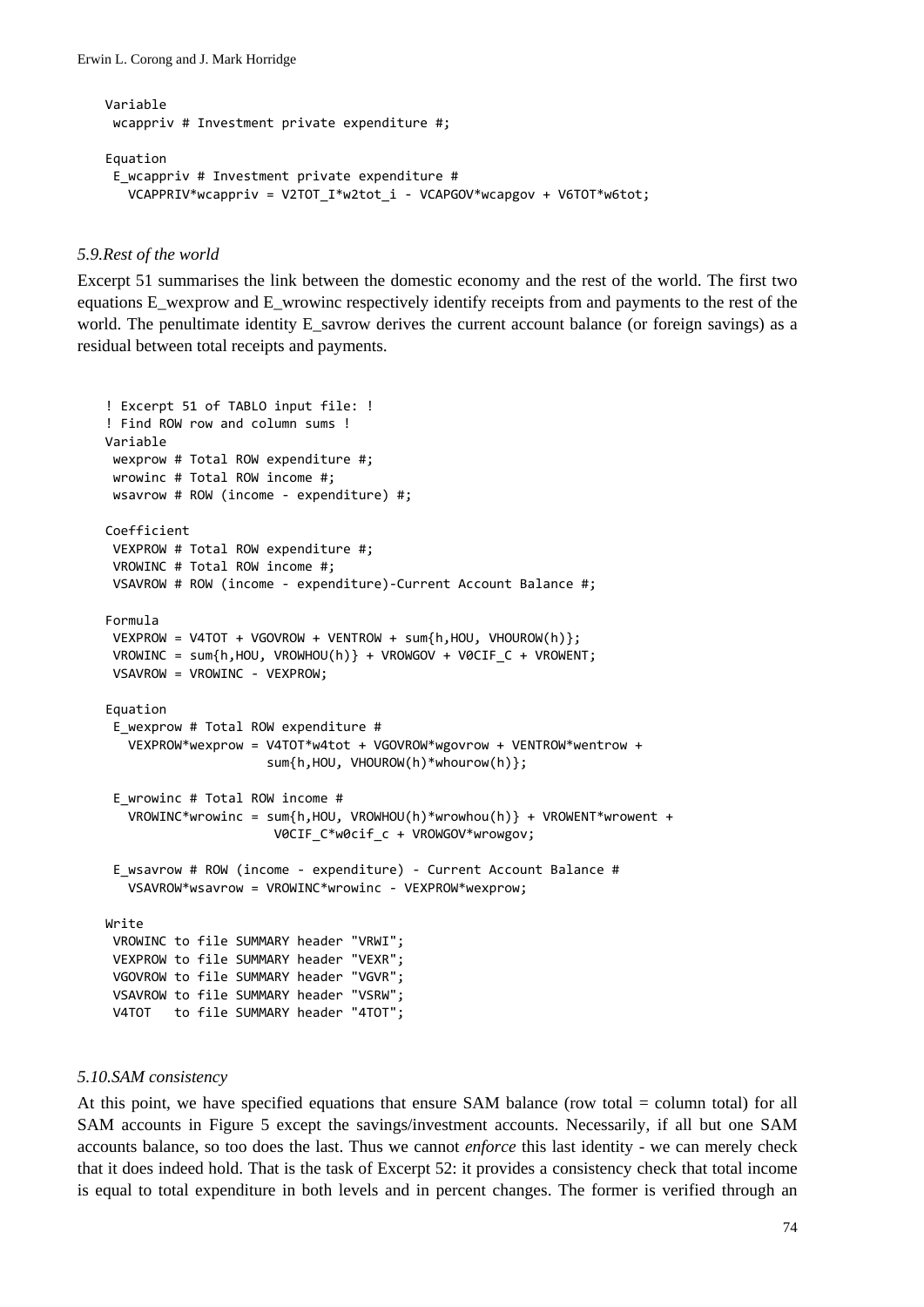Assertion statement on the coefficient VSAMCHECK, while the latter is checked via equation E\_wsamcheck. If accounting equations have been correctly coded, the variable wsamcheck  $(=100<sup>*</sup>)$ delVSAMCHECK/GDP) should be close to zero.

```
! Excerpt 52 of TABLO input file: !
! Check Accounting !
! Check if this is so, both in levels and in changes !
Variable
wsamcheck # Global (income ‐ expenditure) #;
Coefficient
                           VSAMCHECK       # Global (income ‐ expenditure) #;
 (a11,i,IND) PURE PROFITS(i) # PURE PROFITS, should be zero #;
Formula
                           VSAMCHECK = sum{h,HOU, VSAVHOU(h)} + VSAVENT + VSAVGOV
                                                     ‐ VCAPPRIV + VSAVROW;
 (all,i,IND) PURE_PROFITS(i) = V1TOT(i) - sum{co, COSTCAT, COSTMAT(i, co)};Assertion ABS[VSAMCHECK]<0.9;
Equation
 E wsamcheck # Global (income - expenditure) #
      V0GDPEXP*wsamcheck = sum{h,HOU, 100*VSAVHOU(h)*delSAVHOU(h)}
                                                   + VSAVENT*wsavent + VSAVGOV*wsavgov
                                                   ‐ VCAPPRIV*wcappriv + VSAVROW*wsavrow;
! note wsamcheck is expressed as a % of GDP: it should be tiny !
Write
 PURE_PROFITS to file SUMMARY header "PURE";
VSAMCHECK to file SUMMARY header "SCHK";
```
#### *5.11.Revenue Neutrality*

Excerpt 53 presents additional equations for undertaking government revenue-neutral simulations. The initial equation E\_wtaxtot sums up government tax revenue (commodity and income tax revenue), with the succeeding equation E\_rtaxtot deriving total tax revenue in real terms. The final equation E\_f\_entinctax is determined by two exogenous shift variables: tax on enterprises, ftaxent and an over-all household tax shifter, f\_inctaxrate\_h.

By default, PHILGEM does not impose revenue neutrality. Nonetheless, the user can specify 3 alternate rules for undertaking revenue-neutral simulations. First, swapping f\_inctaxrate\_h with rtaxtot enforces changes in government income to be compensated by identical changes in tax rates across all households. Second, endogenizing ftaxent while holding rtaxtot exogenous results in enterprise tax rates compensating for changes in government income. Finally, with f\_entinctax exogenous and either ftaxent or f\_inctaxrate\_h endogenous, we force enterprises and households taxes to move together.

```
! Excerpt 53 of TABLO input file: !
!Add conditions for revenue neutrality!
Coefficient
VTAXTOT    # Sum of income and commodity  tax revenue #;
Formula
VTAXTOT  = sum{h, HOU, VTAXHOU(h)} + VTAXENT + V0TAX_CSI;
Variable
wtaxtot # Sum of income and commodity tax revenue #;
rtaxtot     # Real tax collection: for nom homogeniety test #;
f_entinctax # Shifter: tax on enterprises, Fgostax follows f_inctaxrate_h #;
```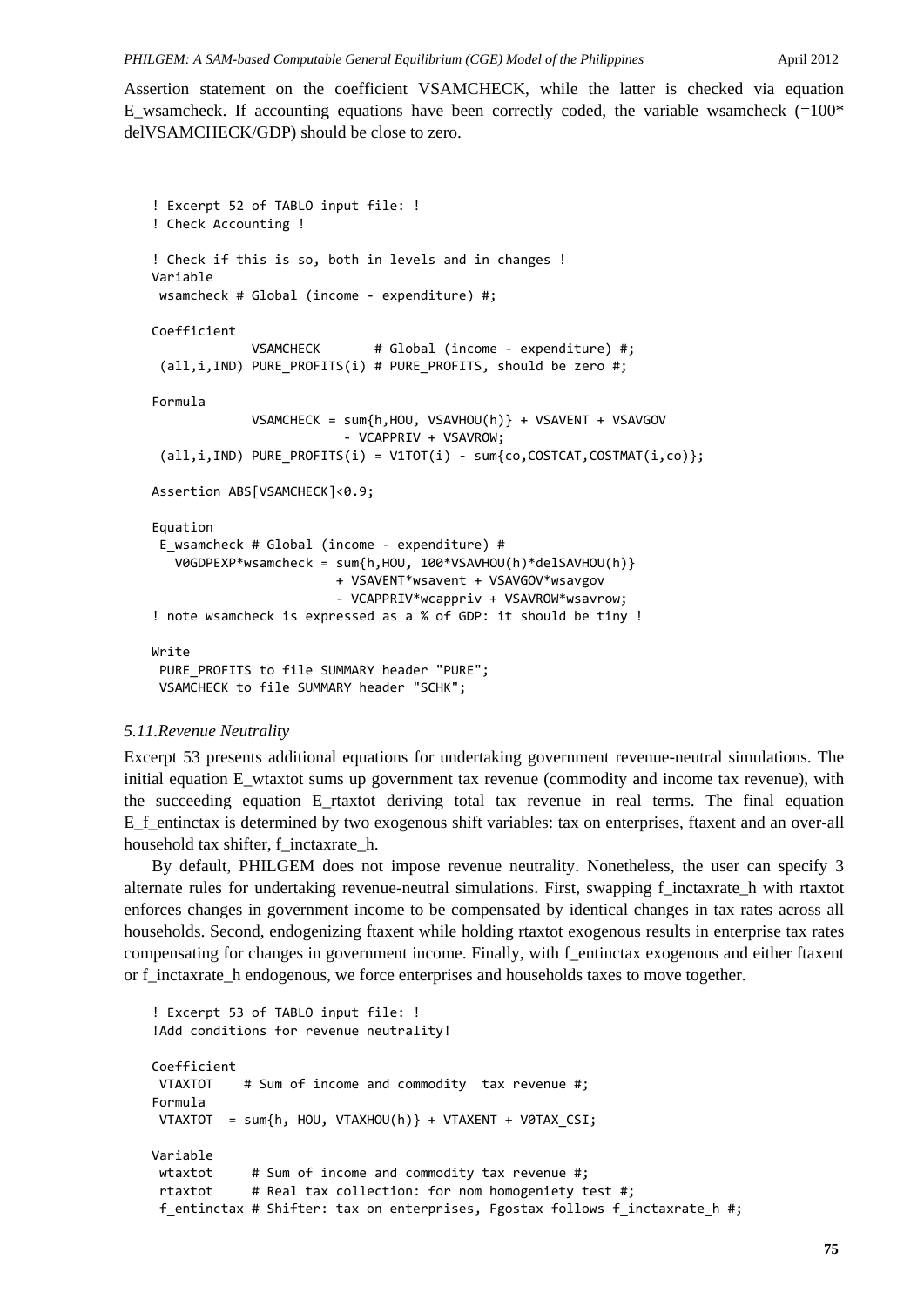```
Equation
E_wtaxtot # Sum of income and commodity tax revenue #
   VTAXTOT*wtaxtot = sum{h, HOU, VTAXHOU(h)*wtaxhou(h)}
                                        + VTAXENT*wtaxent + V0TAX_CSI*w0tax_csi;
E_rtaxtot # Total real tax: for nom homogeniety test #
      rtaxtot = wtaxtot ‐ p5tot;
!Tax on enterprises !
E f entinctax # Shifter: tax on enterprises, Fgostax follows f inctaxrate h #
   f entinctax = ftaxent - f inctaxrate h;
![[! Normally  f_inctaxrate_h exogenous; whouinc(h) given from model,
so this determines whougov.
Rule 1: Swap f inctaxrate h with rtaxtot enforces changes in government income
                to be compensated by identical changes in tax rates across all hhss.
Rule 2: Swap f ftaxent with rtaxtot enforces changes in government income
                to be compensated by changes in tax rates on enterprises.
Rule 3: By exogenizing f_entinctax and endogenizing ONE of f_inctaxrate_h and
        ftaxent we can force ftaxent and f inctaxrate h to move together []]!
!‐‐‐‐‐‐‐‐‐‐‐‐‐‐‐‐‐‐‐‐‐‐‐‐‐‐‐‐‐‐‐‐‐‐‐‐‐‐‐‐‐‐‐‐‐‐‐‐‐‐‐‐‐‐‐‐‐‐‐‐‐‐‐‐‐‐‐‐‐‐‐‐‐‐‐!
```
#### *5.12.Deriving a Macro SAM*

Excerpt 55 contains additional calculations needed to create an aggregate SAM for reporting purposes. Initially, individual row and column accounts in the SAM are defined. We then derive the value flows generated and assign them to a specific cell in the aggregated SAM. Excerpt 55 ends by checking that each column sum equals its corresponding row sum.

```
! Excerpt 54 of TABLO input file: !
! Construct macro SAM !
Set
MSAM # Macro SAM accounts # (Firms,DomCom,ImpCom,Labour,Capital,ProdTax,
      ComTax,Tariff,DirTax, Households,Enterprises,GovCurrent,
      GovInvest,PrvInvest,Stocks,ROW);
MTAXES # All tax accounts # (ProdTax,ComTax,Tariff,DirTax);
Set MainUser # Main users # (Firms, Households, Enterprises, GovCurrent,
                                                             GovInvest,PrvInvest, Stocks, ROW);
Subset MainUser is subset of MSAM;
Subset MTAXES is subset of MSAM;
Coefficient
 (all,i,IND) PRVSHRINV(i) # Private share of investment by industry #;
 (all,i,IND) DOMINV(i)    # Investment use of dom goods #;
 (all,i,IND) IMPINV(i)    # Investment use of imp goods #;
Formula
 (iall,i,IND) PRVSHRINV(i) = 1.0 - GOVSHRINV(i);
 \overrightarrow{(all,i,IND)} DOMINV(i) = sum{c,COM, V2BAS(c, "dom", i) +}sum\{s,SRC, sum\{m,MAR, V2MAR(c,s,i,m) \} \};<br>(all.i.IND) IMPINV(i) = sum{c.COM, V2BAS(c."imp".i)};
                             = sum{c, COM, V2BAS(c,"imp",i)};Coefficient (all,u,MainUser) DOMUSE(u) # all use dom, basic + margins #;
Formula
 DOMUSE("Firms") = sum{i, IND, sum{c, COM, V1BAS(c, "dom", i) +}                        sum{s,SRC, sum{m,MAR, V1MAR(c,s,i,m) }}}};
 DOMUSE("Households") = sum{c,COM, V3BAS(c,"dom") +
                                                   sum{s,SRC, sum{m,MAR, V3MAR(c,s,m) }}};
 DOMUSE("GovCurrent") = sum{c, COM, V5BAS(c, "dom")};DOMUSE("GovInvest")  = sum{i,IND, GOVSHRINV(i)*DOMINV(i)};
 DOMUSE("PrvInvest") = sum{i,IND, PRVSHRINV(i)*DOMINV(i)};<br>DOMUSE("ROW") = sum{c,COM, V4BAS(c) + sum{m,MAR, V4
                        = sum{c, COM, V4BAS(c) + sum{m, MAR, V4MAR(c,m)}};
```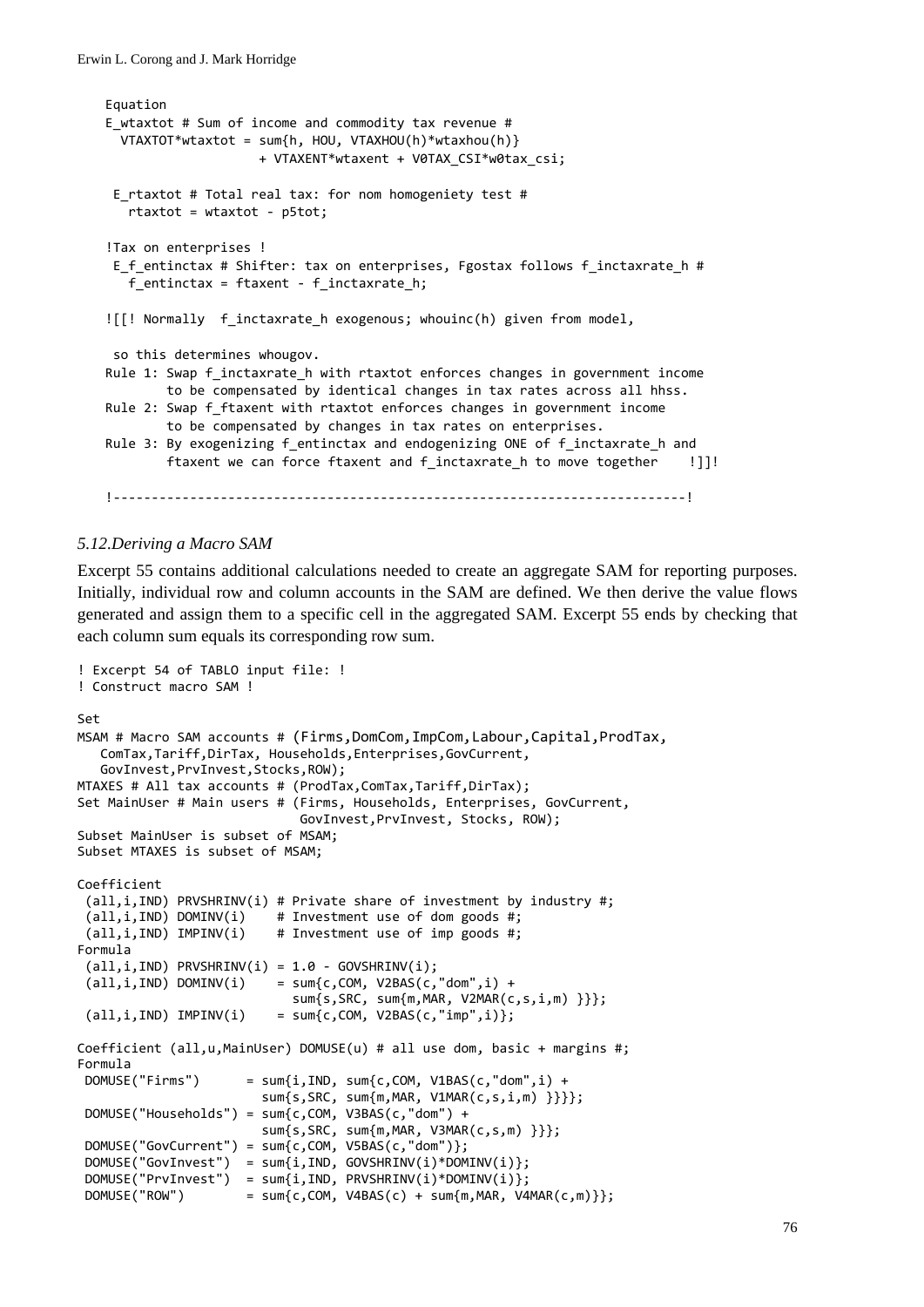*PHILGEM: A SAM-based Computable General Equilibrium (CGE) Model of the Philippines* April 2012

```
DOMUSE("Stocks") = sum{c,COM, V6BAS(c,"dom") };
```

```
Coefficient (all,u,MainUser) IMPUSE(u) # Imports at basic prices #;
Formula
IMPUSE("Firms") = sum{c, COM, sum{i, IND, V1BAS(c,"imp", i)}};IMPUSE("Households")= sum{c,COM,V3BAS(c,"imp")};
 IMPUSE("GovCurrent")= sum{c,COM,V5BAS(c,"imp")};
 IMPUSE("GovInvest") = sum{i,IND, GOVSHRINV(i)*IMPINV(i)};
IMPUSE("PrvInvest") = sum{i,IND, PRVSHRINV(i)*IMPINV(i)};<br>IMPUSE("ROW") = 0;
IMPUSE("ROW")<br>IMPUSE("Stocks")
                     = sum{c, COM, V6BAS(c,"imp")};Coefficient (all,i,IND) V2TAX CS(i) # Taxes on investment #;
Formula  \text{(all,i,IND)} \text{ V2TAX}_CS(i) = \text{sum}\{c,COM, \text{ sum}\{s,SRC, \text{ V2TAX}(c,s,i)\}\};Coefficient
(All,r,MSAM)(All,c,MSAM) SAM(r,c)  # Macro SAM #;
                      (All,t,MTAXES) TAXREV(t) # Tax revenue#;
Formula
(A11,r,MSAM)(All,c,MSAM) SAM(r,c) = 0.0;! Use of labour and capital !
SAM("Labour","Firms")  = V1LAB_IO;
SAM("Capital", "Firms") = V1CAP_I + V1LND_I;! Use of Domestic Commodities !
(all,u,MainUser) SAM("DomCom",u) = DOMUSE(u);
! Use of Imported Commodities !
(all,u,MainUser) SAM("ImpCom",u) = IMPUSE(u);
Formula
! Commodity tax payments!
 SAM("ComTax","Firms")      = V1TAX_CSI;
 SAM("ProdTax","Firms")     = V1PTX_I + V1OCT_I;
 SAM("ComTax","Households") = V3TAX_CS;
 SAM("ComTax","GovCurrent") = V5TAX_CS;
 SAM("ComTax","GovInvest")  = sum{i,IND, GOVSHRINV(i) * V2TAX_CS(i)};
 SAM("ComTax","PrvInvest")  = sum{i,IND, PRVSHRINV(i) * V2TAX_CS(i)};
 SAM("ComTax","ROW")        = sum{c,COM, V4TAX(c)};
! Payment of Import duties !
SAM("Tariff", "ImpCom") = VØTAR_C;! Income tax !
 SAM("DirTax","Households") = sum{h,HOU, VTAXHOU(h)};
 SAM("DirTax","Enterprises")= VTAXENT;
! Transfers to government !
SAM("GovCurrent","Households")  = sum{h,HOU, VGOVHOU(h)};
SAM("GovCurrent","Enterprises") = VGOVENT;
! Household receipts !
SAM("Households","Labour")      = sum{h,HOU,V1LABINC_IO(h)};
 SAM("Households","Capital")     = VHOUGOS_H;
 SAM("Households","Enterprises") = VHOUENT_H;
SAM("Households","Households") = \sin\{a, H0U, \sin\{b, H0U, VH0UH0U(a, b)\}\};SAM("Households","GovCurrent")  = sum{h,HOU, VHOUGOV(h)};
 SAM("Households","ROW")         = sum{h,HOU, VHOUROW(h)};
! Other Household payments !
SAM("Enterprises", "Households") = sum(h, HOU, VENTHOU(h));<br>SAM("PrivInvest", "Households") = sum(h, HOU, VSAVHOU(h));SAM("PrvInvest","Households")
! Enterprises Receipts !
 SAM("Enterprises","Capital")    = VENTGOS;
 SAM("Enterprises","ROW")        = VENTROW;
! Other Enterprises payments !
SAM("ROW","Enterprises") = VROWENT;
SAM("PrvInvest","Enterprises")  = VSAVENT;
! Government receipts!
SAM("GovCurrent","Capital") = VGOVGOS;
SAM("GovCurrent","ROW") = VGOVROW;
(A11, t, MTAXES) TAXREV(t) = sum{c,MSAM, SAM(t,c)};
 (all,t,MTAXES) SAM("GovCurrent",t) = TAXREV(t);
!Government payments!
SAM("ROW","GovCurrent") = VROWGOV;
SAM("PrvInvest","GovCurrent")   = VSAVGOV;
```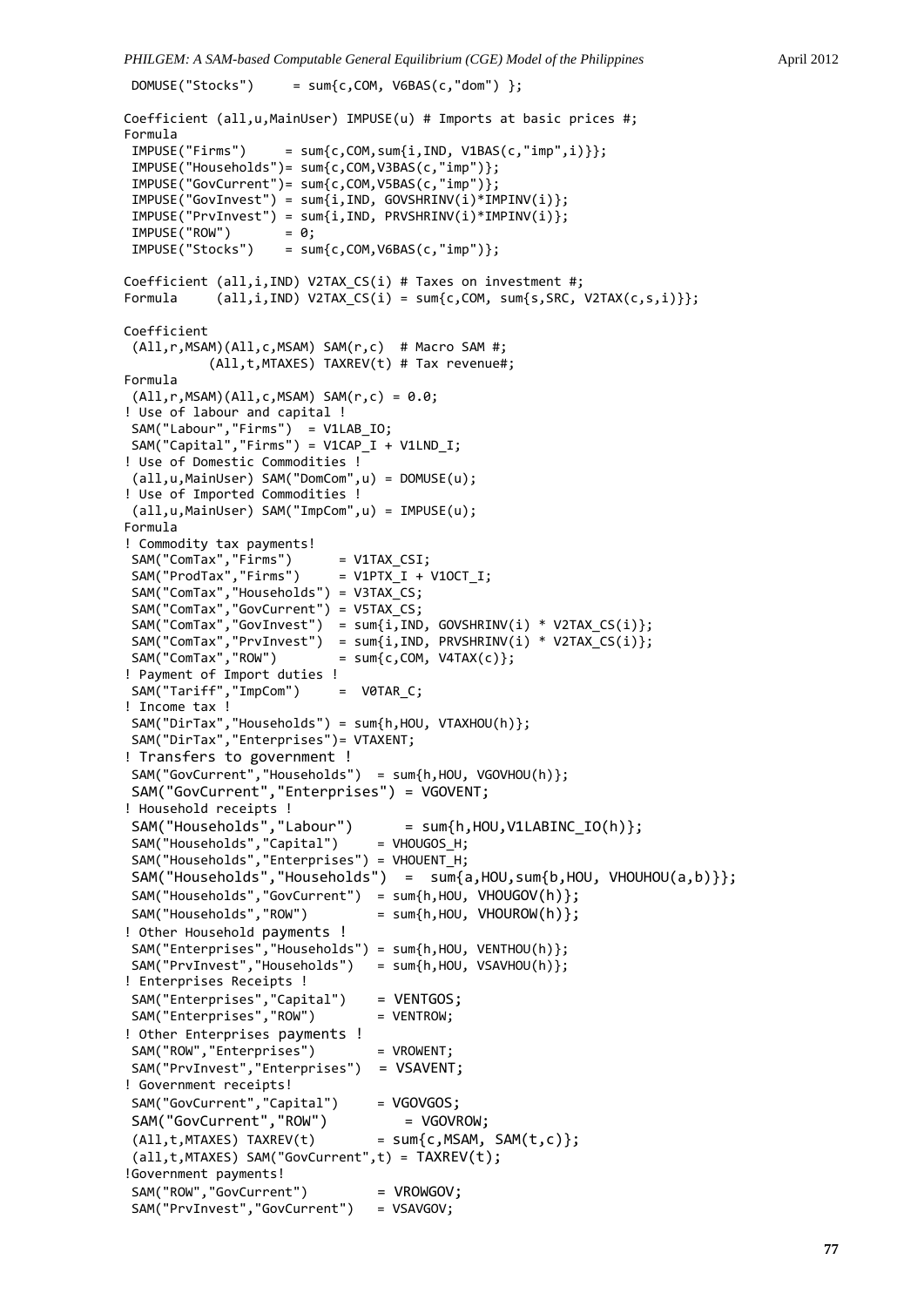```
SAM("GovInvest","GovCurrent")   = sum{r,MSAM, SAM(r,"GovInvest")};
! Others !
SAM("Firms","DomCom")           = sum{c,MSAM, SAM("DomCom",c)};!MAKE=SALES!
SAM("ROW","ImpCom")             = sum{c,MSAM, SAM("ImpCom",c)}‐V0TAR_C;!CIF!
SAM("Stocks","PrvInvest")       = sum{r,MSAM, SAM(r,"Stocks")};
!Foreign Savings!
 SAM("PrvInvest","ROW") = VSAVROW;
Coefficient
 (all,rc,MSAM) VMSAMCHECK(rc) # Global check on macro SAM #;
Formula
 all, rc, MSAM) VMSAMCHECK(rc) = sum{c, MSAM, SAM(rc, c)} -
                                                                sum{r,MSAM, SAM(r,rc)};
Write
VMSAMCHECK to FILE SUMMARY header "SAMC";
SAM to FILE SUMMARY header "MSAM";
 (postsim) VMSAMCHECK to FILE SUMMARY header "USMC"
                      longname "Post‐update Global check on macro SAM";
 (postsim) SAM   to FILE SUMMARY header "UMSM"
                      longname "Post‐update Macro SAM";
Assertion (all,rc,MSAM) ABS[VMSAMCHECK(rc)]<0.9;
```
#### *5.13.Condensation*

l

The model as described so far has too many equations and variables for efficient solution. Their numbers are reduced in Excerpt 56 by instructing the TABLO program to:

• omit specified variables from the system. This option is useful for variables which will be exogenous and unshocked (zero percentage change). Normally it allows us to dispense with the bulk of the technical change terms. Of course, the particular selection of omitted variables will alter in accordance with the model simulations to be undertaken.

• substitute out specified variables using specified equations. This results in fewer but more complex equations. Typically we use this method to eliminate multi-dimensional matrix variables which are defined by simple equations. For example, the equation:

```
Equation E x1 s # Demands for Commodity Composites #
(A11, c, COM)(All, i, IND)   x1_s(c, i) - {a1_s(c, i) + a1tot(i)} = x1tot(i);
```
which appears in Excerpt 10 of the TABLO Input file, can be used to substitute out variable x1 s. In fact the names of the PHILGEM equations are chosen to suggest which variable each equation could eliminate.<sup>29</sup>

• backsolve allows values of a variable that was substituted out to be computed after a simulation. For example, the substituted variable  $x1$  s in the equation above can be calculated by using the known value of x1tot found in the right hand side of equation E\_x1\_s. Note that values for a1\_s and a1tot are not used since they are part of the omitted list.

```
! Excerpt 55 of TABLO input file: !
! Condensation !
Omit al aloct almar al s a2 a2mar a2 s a3 a3mar a4mar a5mar;
Backsolve  p1    using E p1;
Backsolve p1lab using E_p1lab;<br>Substitute pq1 using E_pq1;
Substitute pq1
Backsolve p1 s using E p1 s;
Substitute p2 using E p2;
Substitute p2_s  using E_p2_s;
```
<sup>&</sup>lt;sup>29</sup> Substituted variables are necessarily endogenous and are not stored in the results file. GEMPACK also allows *back-substituted* variables; these do appear in the results file but use slightly more computing resources.

GEMPACK only allows a variable to be substituted using a single equation of just the same dimensions. For a larger model, it is very important that the model equations and variables are arranged in a way that allows large matrix variables to be substituted or back-substituted.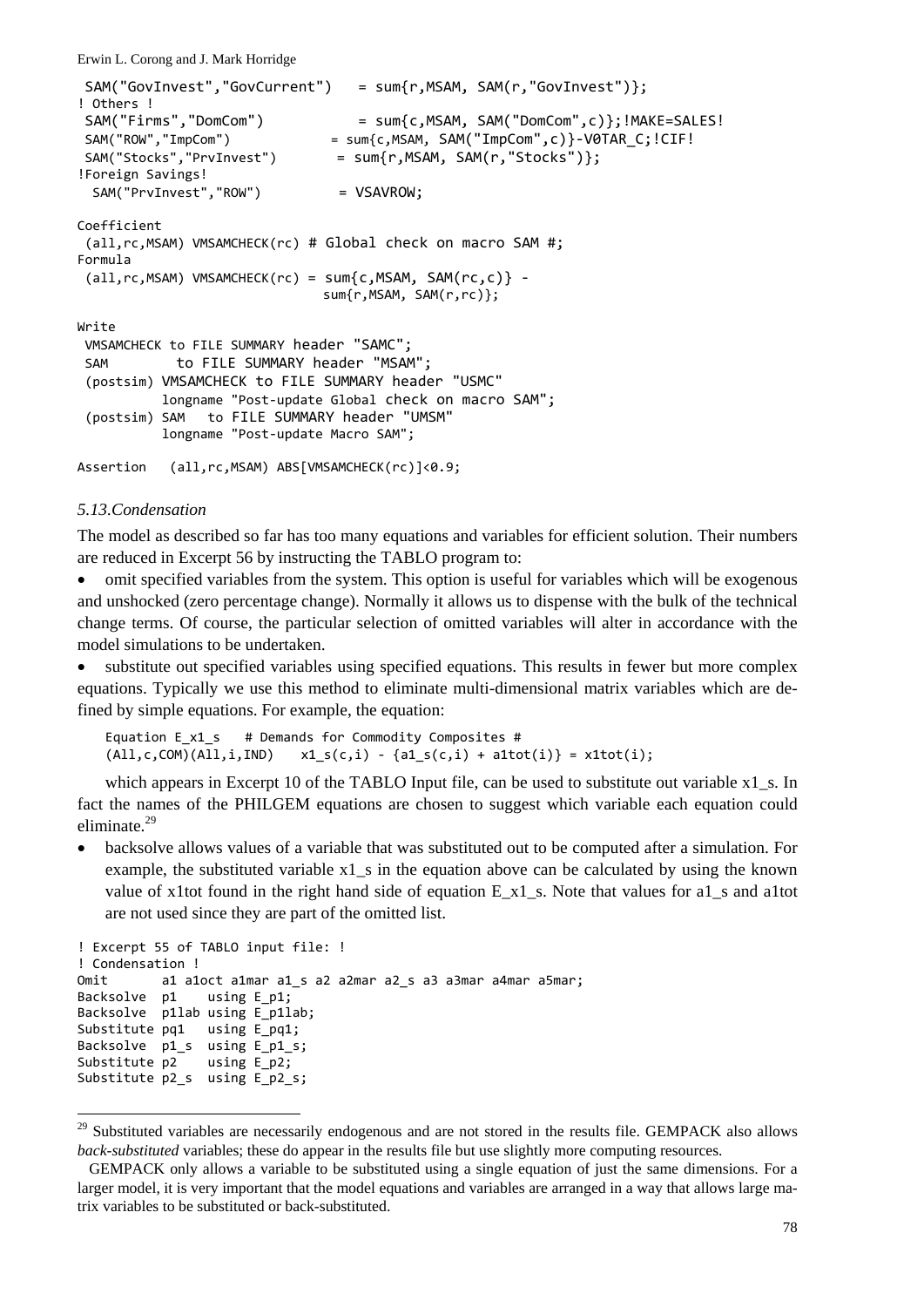| Backsolve        | p3     | using E p3;      |                                       |  |
|------------------|--------|------------------|---------------------------------------|--|
| Backsolve        | p5     | using E p5;      |                                       |  |
| Backsolve        | q1     | using E_q1;      |                                       |  |
| Substitute       | t1     | using $E$ t1;    |                                       |  |
| Substitute       | t2     | using E_t2;      |                                       |  |
| Backsolve        | t3     | using E_t3;      |                                       |  |
| Backsolve        | t5     | using E_t5;      |                                       |  |
| Backsolve        | x1     | using $E$ $x1$ ; |                                       |  |
| Backsolve        | x1lab  |                  | using $E$ $x1$ lab;                   |  |
| Substitute x1mar |        |                  | using E_x1mar;                        |  |
| Backsolve        | $x1_s$ |                  | using $E_x1_s$ ;                      |  |
| Backsolve        | x2     | using $E_x^2$ ;  |                                       |  |
| Substitute       | x2mar  |                  | using E_x2mar;                        |  |
| Substitute       | $x2_s$ |                  | using E x2 s;                         |  |
| Backsolve        | x3     | $using E_x3;$    |                                       |  |
| Backsolve        | x3mar  |                  | using E_x3mar;                        |  |
| Backsolve        | x4mar  |                  | using E_x4mar;                        |  |
| Backsolve        | x5     | using $E_X5$ ;   |                                       |  |
| Backsolve        | x5mar  |                  | using E x5mar;                        |  |
| Backsolve        | x1oct  |                  | using E_x1oct;                        |  |
| Backsolve        |        |                  | ploct using E_ploct;                  |  |
| Backsolve        |        |                  | p1var using E_p1var;                  |  |
| Backsolve        | p1cst  |                  | using E p1cst;                        |  |
| Backsolve        |        |                  | p1mat using E p1mat;                  |  |
| Backsolve        |        |                  | x3sub using E_x3sub;                  |  |
| Backsolve        |        |                  | x3lux using E_x3lux;                  |  |
| Backsolve        | a3sub  |                  | using E_a3sub;                        |  |
| Backsolve        | a3lux  |                  | using $E_a$ 3lux;                     |  |
|                  |        |                  | Substitute delV1TAX using E_delV1TAX; |  |
|                  |        |                  | Substitute delV2TAX using E_delV2TAX; |  |
| Backsolve        |        |                  | delV3TAX using E_delV3TAX;            |  |
| Backsolve        |        |                  | delV5TAX using E_delV5TAX;            |  |
| Backsolve        | delV6  |                  | using E_delV6;                        |  |
| Substitute       | x3 sh  |                  | using<br>$E$ $x3$ $sh$ ;              |  |

### *5.14.Household results for reporting purposes*

Excerpt 56 is an optional component of PHILGEM. It contains variables to report household expenditure and income into different household groups. In particular, results for the  $20$  (=10 deciles X gender of household head) households of set HOU are translated into results reported by decile (DEC) and gender (GEN). The mappings, from HOU to DEC and from HOU to GEN, are read from BASEDATA input file.

The first three equations in Excerpt 54 report results for real household consumption. The first equation simply sets the new matrix variable x3totq, dimensioned DEC x GEN, to corresponding elements of the HOU-length vector x3toth. The next two equations, E\_x3totq\_d and E\_x3totq\_g then define real household consumption by gender and decile respectively as share-weighted averages. From the following equivalent equation patterns:

 $x = \sum [V_i/V]x_i$   $V.x = \sum V_i x_i$   $\Sigma V_i x = \sum V_i x_i$   $0=\sum V_i [x_i - x]$ we chose the last, terser, form (it avoids defining V).

The remaining equations of Excerpt 54, reporting income and disposable income, follow a similar pattern.

! Excerpt 56 of TABLO input file: ! ! Optional: Could be commented out ! !Equations reporting changes in household consumption! Set DEC # Income types # (Dec01-Dec10); GEN # Gender # (Fem, Mal); Mapping HOU2DEC from HOU to DEC; Mapping HOU2GEN from HOU to GEN; Read (by\_elements) HOU2DEC from file BASEDATA header "H2DC"; Read (by elements) HOU2GEN from file BASEDATA header "H2GN";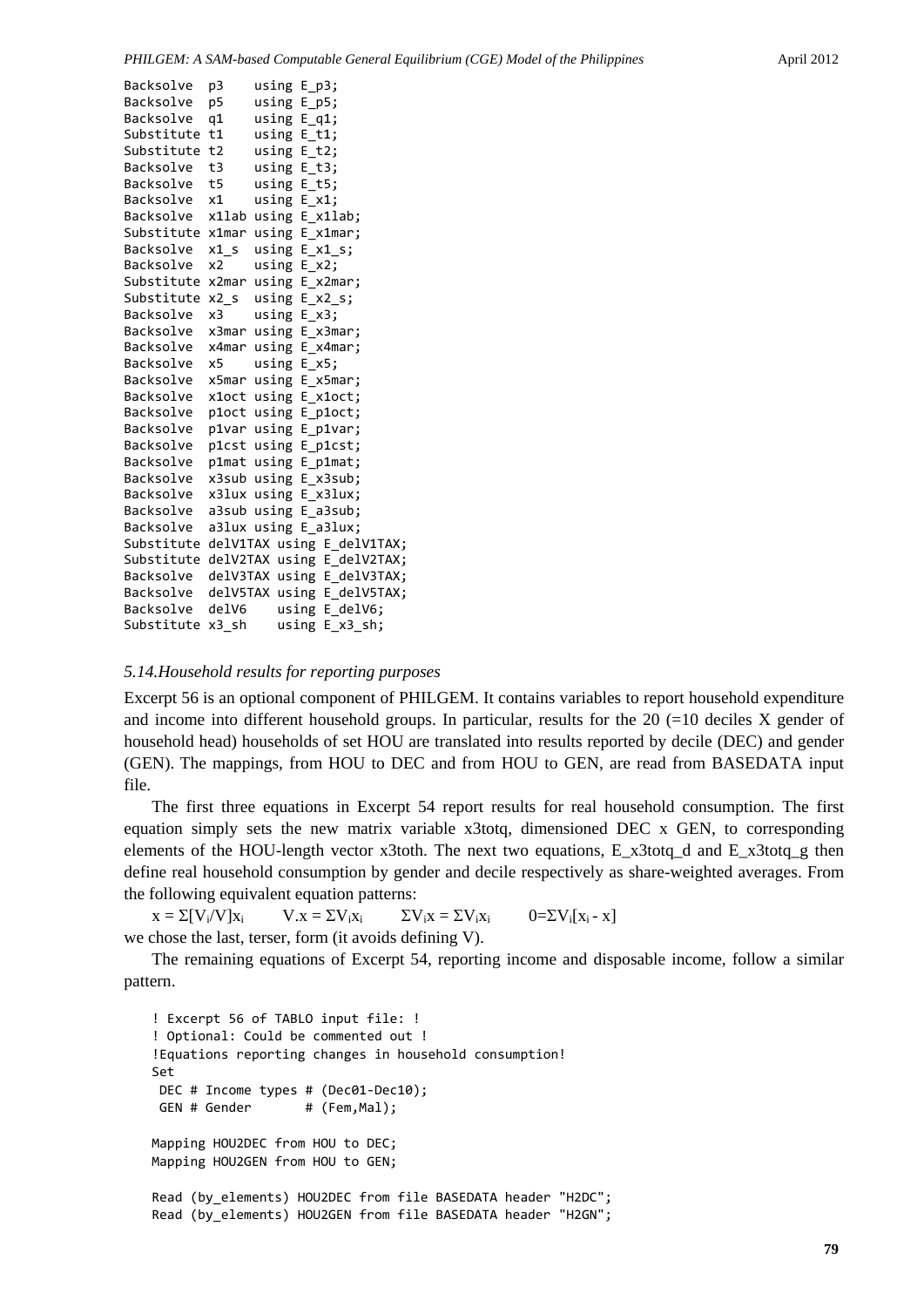```
Variable
 (all,d,DEC)(all,g,GEN) x3totq(d,g)  # Household consumption #;
             (all,g,GEN) x3totq_d(g) # Hh cons by gender #;
             (al, d, DEC) x3totqg(d) # Hh cons by decile #;
Coefficient
 (all,d,DEC)(all,g,GEN) V3TOTQ(d,g) # Nominal hh consumption #;
Formula
 (all,d,DEC)(all,g,GEN)
        V3TOTQ(d,g) = sum{h, HOU: [HOU2DEC(h)=d] and [HOU2GEN(h)=g], V3TOTh(h)};Equation
E_x3totq # Household consumption # (all,h,HOU)
      x3totq(HOU2DEC(h),HOU2GEN(h)) = x3toth(h);
 E_x3totq_d # Household consumption by gender # (all,g,GEN)
   \theta = sum{d,DEC, V3TOTQ(d,g)*[x3totq(d,g) - x3totq d(g)]};
 E_x3totq_g # Hh consumption by decile # (all,d,DEC)
   0 = sum{g, GEN, V3TOTQ(d,g)*[x3totq(d,g) - x3totq_g(d)]};! Equations reporting changes in household income!
Coefficient
 (all,d,DEC)(all,g,GEN) VINCHOUQ(d,g)  # Household income #;
 (all,d,DEC)(all,g,GEN) VDISPINCQ(d,g) # Hh post‐tax income #;
Variable
(\text{all},\text{d},\text{DEC})(\text{all},g,\text{GEN}) xinchoug(d,g) # Real Household income #;
                       (all,g,GEN) xinchouq_d(g)   # Real Hh income by gender #;
                       (all,d,DEC) xinchouq_g(d)   # Real Hh income by decile #;
(all,d,DEC)(all,g,GEN) xdispincq(d,g)  # Real Household income #;
            (al,g,GEN) xdispincq_d(g) # Real Hh disp income by gender #;
                       (all,d,DEC) xdispincq_g(d)  # Real Hh disp income by decile #;
Formula
 (all,d,DEC)(all,g,GEN)
    VINCHOUQ(d,g) = sum{h,HOU: [HOU2DEC(h)=d] and [HOU2GEN(h)=g], VINCHOU(h)};(all,d,DEC)(all,g,GEN)
    VDISPINCQ(d,g) = sum{h,HOU: [HOU2DEC(h)=d] and [HOU2GEN(h)=g], VDISPINC(h)};Equation
E xinchouq # Real household income # (all,h,HOU)
      xinchouq(HOU2DEC(h),HOU2GEN(h)) = xinchou(h);
 E xinchouq d # Real income household by gender # (all,g,GEN)\theta = \text{sum}\{d, \text{DEC}, \text{VINCHOUQ}(d,g) * [\text{xinchouq}(d,g) - \text{xinchouq}(d(g))\};E xinchoug g \# Real hh income by decile \# (all,d,DEC)
   \theta = sum{g,GEN, VINCHOUQ(d,g)*[xinchouq(d,g) - xinchouq_g(d)]};
! Equations reporting changes in real disposable household income!
 E xdispincq # Real post-tax household income # (all,h,HOU)
      xdispincq(HOU2DEC(h),HOU2GEN(h)) = xdispinc(h);
 E xdispincq dr # Real post-tax income household by gender # (all,g,GEN)
   0 = sum{d, DEC, VDISPINCQ(d,g)*[xdisplay(d,g) - xdisplay(dspincq(d(g))];E xdispincq gr # Real post-tax hh income by decile # (all,d,DEC)
```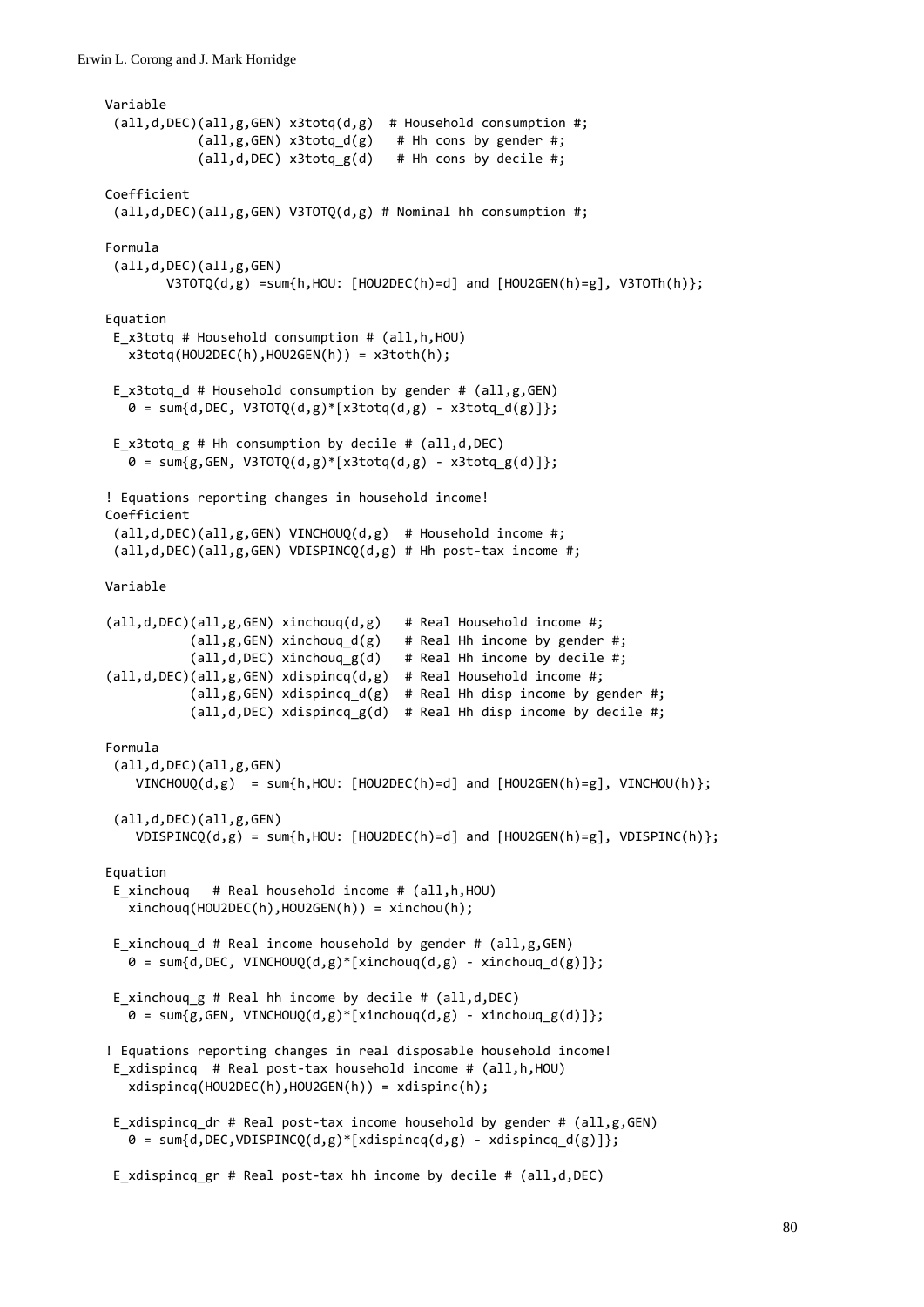# **6. Closing the Model**

PHILGEM's model specification has more variables than equations. To *close* the model, we choose which variables are to be exogenous and which endogenous<sup>30</sup>. The number of endogenous variables must equal the number of equations. For a complex AGE model, it may be surprisingly difficult to find a sensible closure that satisfies this accounting restriction.

Table 2 allows us to pursue this task systematically. It arranges the model's 224 equations and 277 variables according to their dimensions. Equations broken into parts, such as E\_x4A (covering individual export commodities) and E\_x4B (covering collective exports) are treated as one equation block for this purpose. The first column lists the various combinations of set indices that occur in the model. The second column shows how many variables have these combinations. For example, 10 variables are dimensioned by COM, SRC and IND. The third column counts equations in the same way. For example, there are 56 macro, i.e., scalar, equations.

In most straightforward closures of the model, the correspondence between equations and endogenous variables applies for each row of the table, as well as in total. The fourth column shows the difference between the preceding two, i.e, it shows how many variables of that size would normally be exogenous.

In constructing the TABLO Input file, we chose to name each equation after the variable it seemed to explain or determine<sup>31</sup>. Some variables had no equation named after them—they appear in the fifth column. Those variables are promising candidates for exogeneity. They include:

- technical change variables, mostly beginning with the letter 'a';
- tax rate variables, mostly beginning with 't';
- shift variables, mostly beginning with 'f';
- land endowments x1lnd, and the number of households q;
- industry capital stocks, x1cap;
- foreign prices, pf0cif, and the investment slack variable, invslack;
- inventory to sales ratios, fx6;

1

- the exchange rate phi, which could serve as numeraire; and
- w3lux (household above-subsistence expenditure).

Although Column 5 contains a perfectly valid exogenous set for the model, we choose, for typical shortrun simulations, to adopt a slightly different closure. The macro variables italicised in Column 5 are *swapped* as follows.

- We exogenize x5tot instead of f5tot2, so disconnecting government from household consumption.
- We exogenize  $x2tot_i$  (aggregate investment), rather than invslack.
- We exogenize x3tot (household consumption), rather than w3lux.
- We exogenize delx6 (inventory changes), rather than fx6.
- We exogenize realwage (average real wage), rather than f1lab\_io (overall wage shift).
- For each industry, we exogenize the corresponding element of either finv1 or finv2 in place of the x2tot vector.

These changes give rise to the closure shown in Table 3 (swapped variables are italicized).

<sup>&</sup>lt;sup>30</sup> In GEMPACK parlance, a *closure* is a list of exogenous variables.

<sup>&</sup>lt;sup>31</sup> If equations are named after variables, the GEMPACK program TABmate will automatically perform the analysis summarized in Table 2. The equation naming system is slightly arbitrary. For example, where a supply equation and a demand equation jointly determine price and quantity, we could say that the supply equation explained the price variable, and that the demand equation explained the quantity variable. Or we could pair supply with quantity and demand with price. It would not matter which way we chose: the two equations between them endogenize both price and quantity.

To name some other equations, we must have a closure in mind. For example, the factor demand equations of Excerpt 8 are named E\_x1lab\_o, E\_p1cap, and E\_p1lnd. Thus the equation names suggest that the labour demand equation determines employment while the other two equations determine the unit rentals of capital and land. That naming choice reflects the standard ORANI short-run closure, which fixes industry use of capital and land.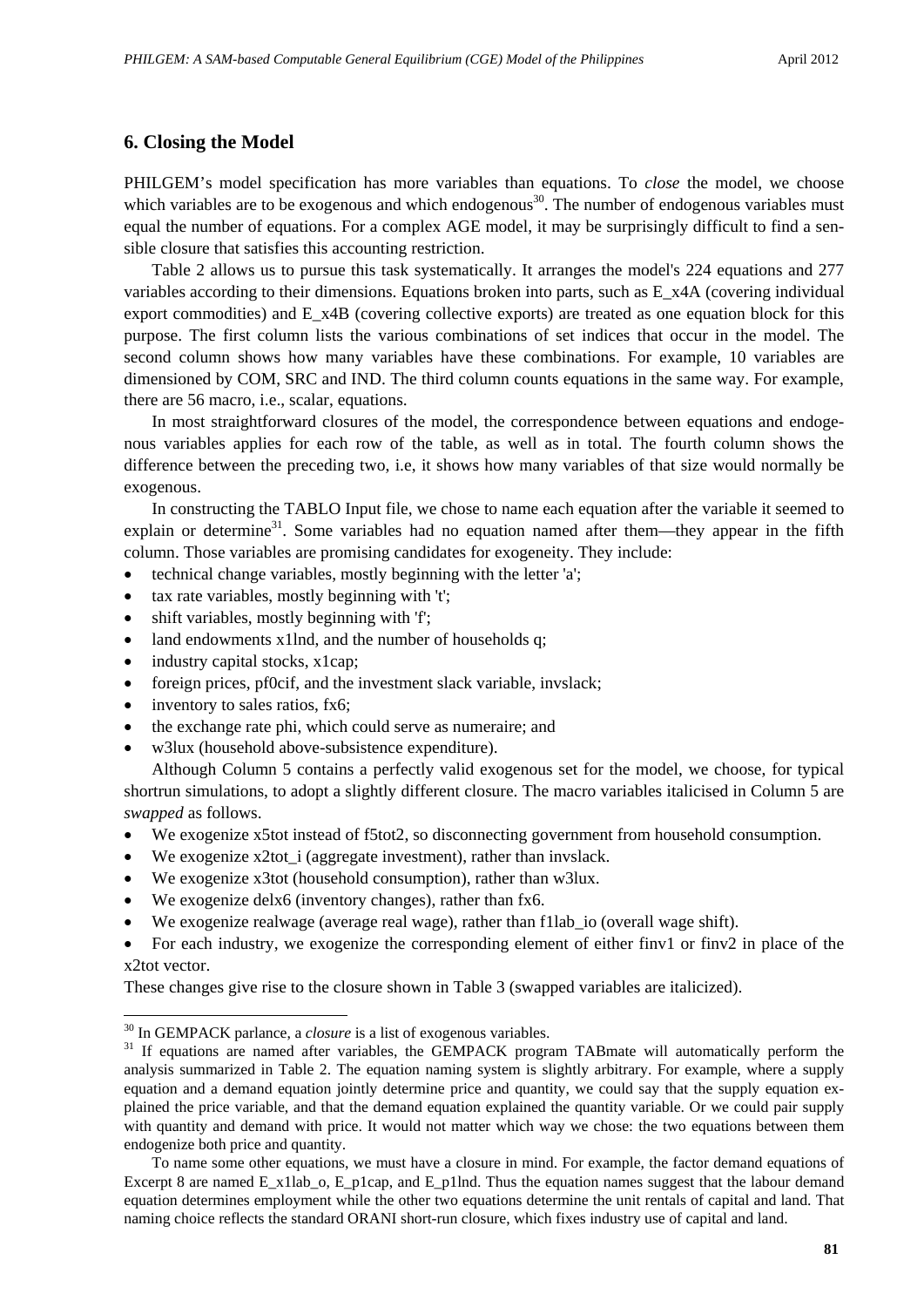|  |  |  |  |  |  | <b>Table 2 Tally of Variables and Equations</b> |
|--|--|--|--|--|--|-------------------------------------------------|
|--|--|--|--|--|--|-------------------------------------------------|

| 1                   | 2                | 3                | $\overline{\mathbf{4}}$ | 5                                                                                                                                                              |
|---------------------|------------------|------------------|-------------------------|----------------------------------------------------------------------------------------------------------------------------------------------------------------|
| Dimension           | Variable         | Equation         | Exogenous               | List of unexplained variables                                                                                                                                  |
|                     | Count            | Count            | Count                   | (Mechanical closure)                                                                                                                                           |
| Macro               | 120              | 104              | 16                      | capslack f1lab_io f1tax_csi f2tax_csi f3tax_cs<br>f3tot_h f4p_ntrad f4q_ntrad f4tax_ntrad<br>f4tax_trad f5tax_cs f5tot2 ftaxent f_inctaxrate_h<br>invslack phi |
| <b>IND</b>          | 40               | 26               | 14                      | a1cap a1lab_o a1lnd a1oct a1prim a1tot a2tot<br>delPTXRATE f1lab_o f1oct s2gov x1cap x1lnd<br>x2tot                                                            |
| <b>EXPMAC</b>       | 1                | 1                | 0                       |                                                                                                                                                                |
| <b>CONTFAC</b>      | 1                |                  | 0                       |                                                                                                                                                                |
| <b>CONTINC</b>      | 1                | 1                | 0                       |                                                                                                                                                                |
| <b>HOU</b>          | 22               | 19               | 3                       | f_inctaxrate qh w3luxh                                                                                                                                         |
| <b>COM</b>          | 21               | 16               | 5                       | f0tax_s f4p f4q pf0cif t0imp                                                                                                                                   |
| OCC                 | 3                | $\boldsymbol{2}$ | 1                       | f1lab_i                                                                                                                                                        |
| <b>GEN</b>          | 3                | 3                | 0                       |                                                                                                                                                                |
| <b>DEC</b>          | 3                | 3                | 0                       |                                                                                                                                                                |
| COM*IND             | 8                | 6                | 2                       | $a1$ _s $a2$ _s                                                                                                                                                |
| COM*SRC             | 14               | 11               | 3                       | a3 f5 fx6                                                                                                                                                      |
| COM*HOU             | 6                | 5                | 1                       | $a3_s$                                                                                                                                                         |
| COM*MAR             | 2                | 1                | 1                       | a4mar                                                                                                                                                          |
| IND*OCC             | 5                | 4                | 1                       | f1lab                                                                                                                                                          |
| COM*FANCAT          | 1                | 1                | 0                       |                                                                                                                                                                |
| <b>COM*DESTPLUS</b> | 1                |                  | 0                       |                                                                                                                                                                |
| HOU*OCC             | 1                |                  | 0                       |                                                                                                                                                                |
| HOU*HOU             | 1                | 1                | 0                       |                                                                                                                                                                |
| DEC*GEN             | 3                | 3                | 0                       |                                                                                                                                                                |
| COM*SRC*IND         | 10               | 8                | $\overline{c}$          | a1a2                                                                                                                                                           |
| COM*SRC*MAR         | 4                | 2                | $\overline{c}$          | a3mar a5mar                                                                                                                                                    |
| COM*SRC*DEST        | 1                | 1                | 0                       |                                                                                                                                                                |
| IND*OCC*HOU         | 1                |                  | 0                       |                                                                                                                                                                |
| COM*SRC*IND*MAR     | 4                | 2                | 2                       | a1mar a2mar                                                                                                                                                    |
| TOTAL               | $\overline{277}$ | $\overline{224}$ | $\overline{53}$         |                                                                                                                                                                |

A choice of closure reflects two different types of consideration. First, the closure is associated with our idea of the simulation *timescale*, that is, the period of time which would be needed for economic variables to adjust to a new equilibrium. The timescale assumption affects the way we model factor markets. For example, in a shortrun simulation we normally hold capital stocks fixed, as in Table 3. The idea is that capital stocks take some time to install—too long for them to be affected, in the short run, by the shocks. Shortrun closures often also allow for rigidities in the labour market: in this case by holding real wages fixed. The length of the 'short' run is not explicit, but is usually thought to be between 1 and 3 years.

Second, the choice of closure is affected by the needs of a particular simulation and by our view of the most appropriate assumption for those variables that the model does not explain. For example, PHILGEM provides little theory to explain the size and composition of absorption. In Table 3 the major expenditure-side aggregates are simply held fixed. Therefore, if some shock reduced GDP, the balance of trade (which is endogenous) might move towards deficit, reflecting national dis-saving. We might wish to prevent this by fixing the balance of trade, delB, instead of, say, x3tot. This would allow us to use the endogenous x3tot as a simple index of welfare.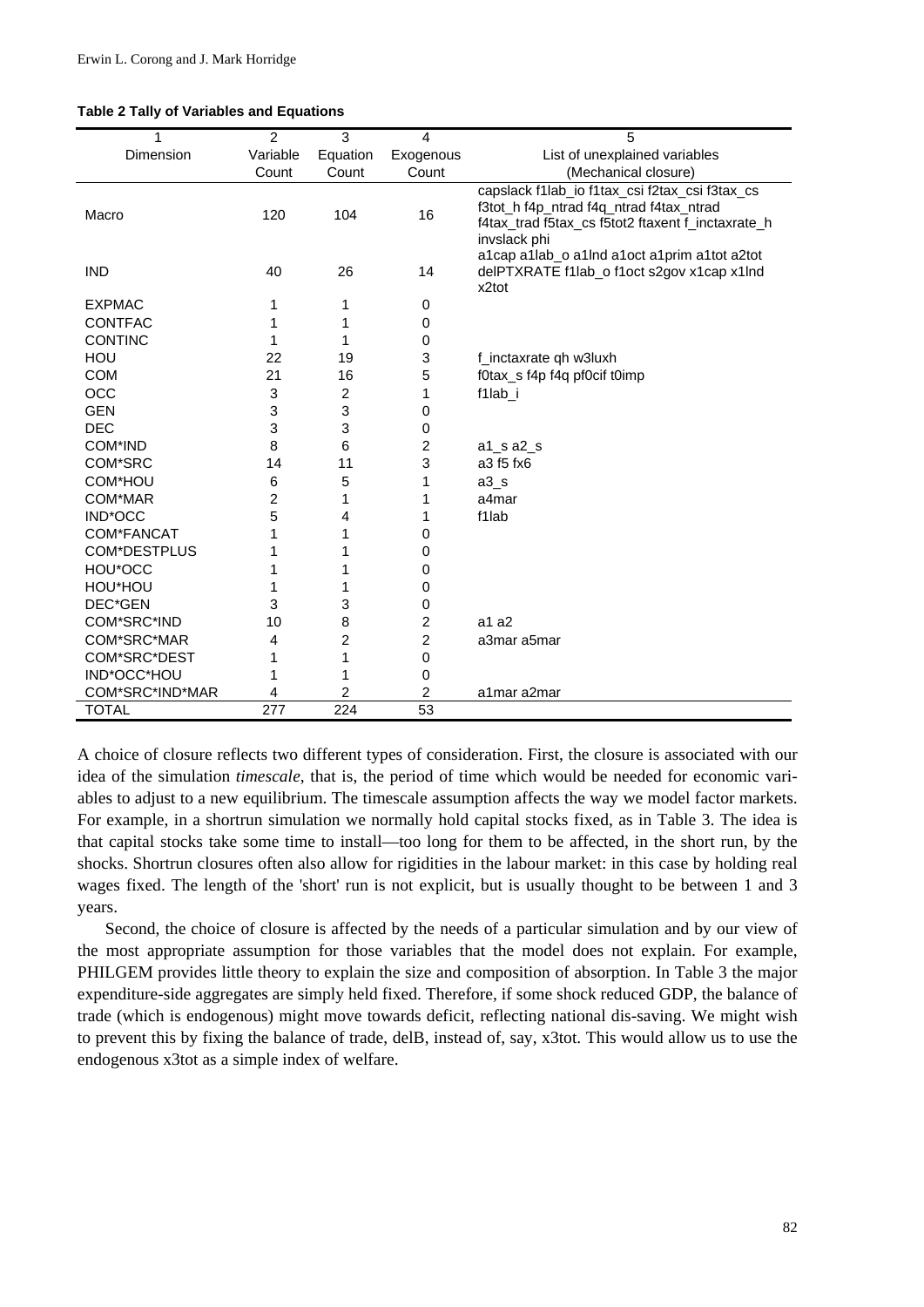|  | Table 3 The PHILGEM short-run closure |  |
|--|---------------------------------------|--|
|  |                                       |  |

| Exogenous variables constraining real GDP from the supply side                                          |                                                  |  |  |
|---------------------------------------------------------------------------------------------------------|--------------------------------------------------|--|--|
| x1cap, x1lnd                                                                                            | industry-specific endowments of capital and land |  |  |
| capslack                                                                                                | allows industry-specific rates of return         |  |  |
| a1cap, a1lab_o, a1lnd, a1prim, a1tot, a2tot                                                             | all technological change                         |  |  |
| realwage                                                                                                | average real wage                                |  |  |
| Exogenous settings of real GDP from the expenditure side                                                |                                                  |  |  |
| x3tot                                                                                                   | aggregate real private consumption expenditure   |  |  |
| x2tot i                                                                                                 | aggregate real investment expenditure            |  |  |
| x5tot                                                                                                   | aggregate real government expenditure            |  |  |
| f5                                                                                                      | distribution of government demands               |  |  |
| $de$ $k$ 6                                                                                              | real demands for inventories by commodity        |  |  |
| Foreign conditions: import prices fixed; export demand curves fixed in quantity and price axes          |                                                  |  |  |
| pf0cif                                                                                                  | foreign prices of imports                        |  |  |
| f4p, f4q                                                                                                | individual exports                               |  |  |
| f4p_ntrad, f4q_ntrad                                                                                    | collective exports                               |  |  |
| All tax rates are exogenous                                                                             |                                                  |  |  |
| delPTXRATE, f0tax_s, f1tax_csi, f2tax_csi, f3tax_cs,<br>f5tax_cs, t0imp, f4tax_trad, f4tax_ntrad, f1oct |                                                  |  |  |
| Distribution of investment between industries                                                           |                                                  |  |  |
| finv1(selected industries)                                                                              | investment related to profits                    |  |  |
| finv2(the rest)                                                                                         | investment follows aggregate investment          |  |  |
| Number of households and their consumption preferences are exogenous                                    |                                                  |  |  |
| qh                                                                                                      | number of households                             |  |  |
| $a3_s$                                                                                                  | household tastes                                 |  |  |
| <b>Numeraire assumption</b>                                                                             |                                                  |  |  |
| phi                                                                                                     | nominal exchange rate                            |  |  |
| Additional exogenous variables (SAM extension)                                                          |                                                  |  |  |
| Tax rates (shifter) on household and enterprises                                                        |                                                  |  |  |
| fenttax, f_inctaxrate, f_inctaxrate_h                                                                   | income tax                                       |  |  |
| <b>Government Investment</b>                                                                            |                                                  |  |  |
| S <sub>2</sub> gov                                                                                      | government investment share                      |  |  |
| <b>Household preference</b>                                                                             |                                                  |  |  |
| f3toth                                                                                                  | Individual household consumption preferences     |  |  |

Table 4 shows a possible longrun closure. Differences from the shortrun closure of Table 3 are shown in italics. The main differences are:

• Capital stocks are free to adjust in such a way that fixed rates of return (gret) are maintained. An open capital market is implicitly assumed, since there is no link between capital formation and domestic saving.

• Aggregate employment is fixed and the real wage adjusts. This would be consistent with the idea that both the labour force and the rate of unemployment (NAIRU) are, in the long run, determined by mechanisms outside of the model.

• Household and government expenditure move together, to accomodate a balance of trade constraint: DelB (the balance of trade as a fraction of GDP) is fixed. The idea here is that, in the long run the rest of the world might be reluctant to fund an increased trade deficit. Aggregate investment follows the aggregate capital stock.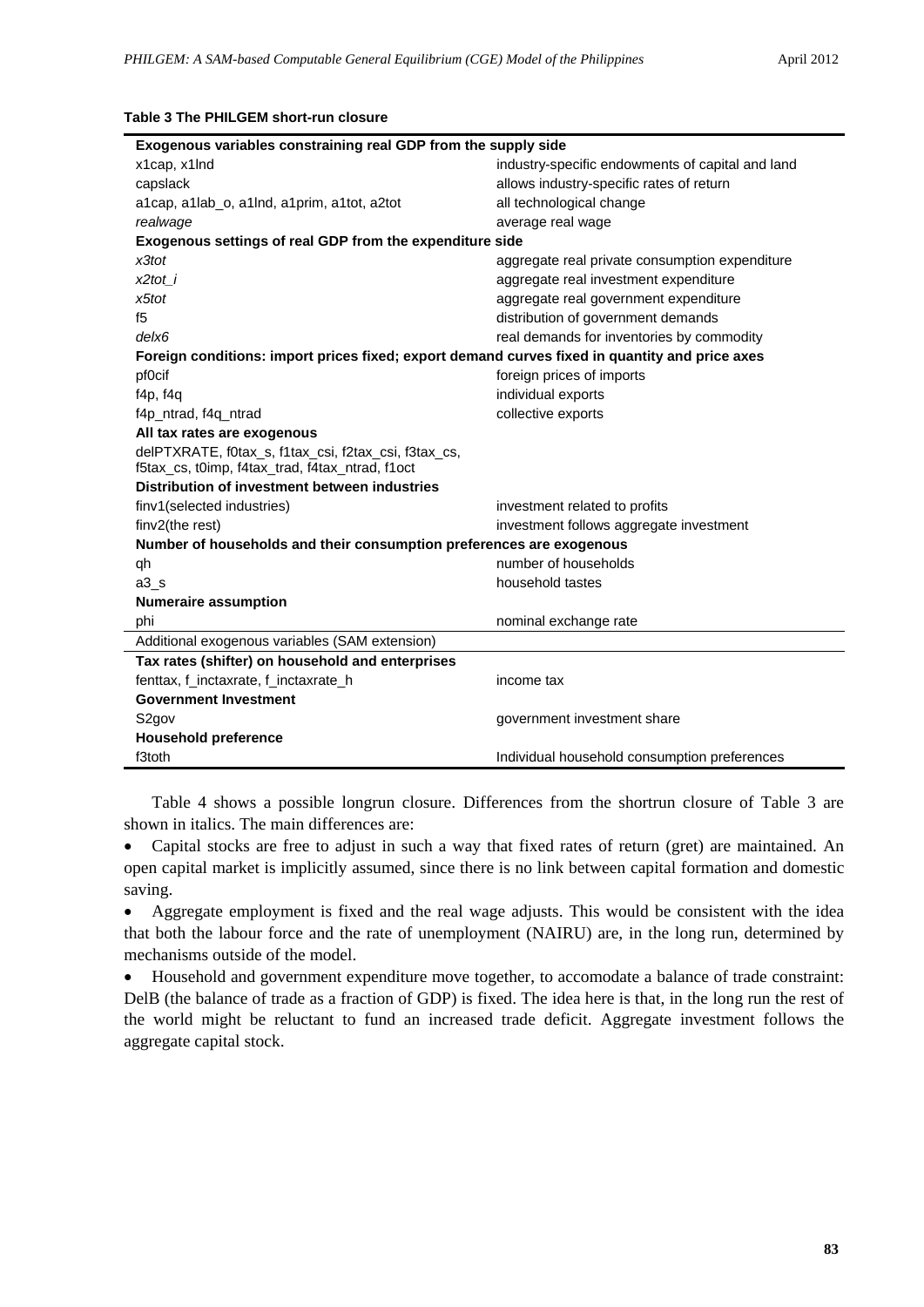#### **Table 4 A possible long-run closure**

| Exogenous variables constraining real GDP from the supply side                                          |                                                               |  |  |  |
|---------------------------------------------------------------------------------------------------------|---------------------------------------------------------------|--|--|--|
| gret                                                                                                    | gross sectoral rates of return                                |  |  |  |
| capslack                                                                                                | allows industry-specific rates of return                      |  |  |  |
| x1lnd                                                                                                   | industry-specific endowments of land                          |  |  |  |
| a1cap a1lab_o a1lnd a1prim a1tot a2tot                                                                  | all technological change                                      |  |  |  |
| employ_i                                                                                                | total employment - wage weights                               |  |  |  |
| Exogenous settings of real GDP from the expenditure side                                                |                                                               |  |  |  |
| delB                                                                                                    | balance of trade/GDP                                          |  |  |  |
| invslack                                                                                                | aggregate investment determined by industry specific<br>rules |  |  |  |
| f5tot2                                                                                                  | link government demands to total household                    |  |  |  |
| f5                                                                                                      | distribution of government demands                            |  |  |  |
| delx <sub>6</sub>                                                                                       | real demands for inventories by commodity                     |  |  |  |
| Foreign conditions: import prices fixed; export demand curves fixed in quantity and price axes          |                                                               |  |  |  |
| pf0cif                                                                                                  | foreign prices of imports                                     |  |  |  |
| f4p, f4q                                                                                                | individual exports                                            |  |  |  |
| f4p ntrad, f4q ntrad                                                                                    | collective exports                                            |  |  |  |
| All tax rates are exogenous                                                                             |                                                               |  |  |  |
| delPTXRATE, f0tax_s, f1tax_csi, f2tax_csi, f3tax_cs,<br>f5tax_cs, t0imp, f4tax_trad, f4tax_ntrad, f1oct |                                                               |  |  |  |
| Distribution of investment between industries                                                           |                                                               |  |  |  |
| finv3(selected industries)                                                                              | fixed investment/capital ratios                               |  |  |  |
| finv2(the rest)                                                                                         | investment follows aggregate investment                       |  |  |  |
| Number of households and their consumption preferences are exogenous                                    |                                                               |  |  |  |
| qh                                                                                                      | number of households                                          |  |  |  |
| $a3_s$                                                                                                  | household tastes                                              |  |  |  |
| <b>Numeraire assumption</b>                                                                             |                                                               |  |  |  |
| phi                                                                                                     | nominal exchange rate                                         |  |  |  |
| Additional exogenous variables (SAM extension)                                                          |                                                               |  |  |  |
| Tax rates (shifter) on household and enterprises                                                        |                                                               |  |  |  |
| fenttax, f_inctaxrate, f_inctaxrate_h                                                                   | income tax                                                    |  |  |  |
| <b>Government Investment</b>                                                                            |                                                               |  |  |  |
| S2gov                                                                                                   | government investment share                                   |  |  |  |

Another possible closure, often used for small theoretical models in textbooks of international trade, is the *trade-theoretic* closure. This is almost the same as the long-run closure just described except that aggregate capital x1cap\_i is fixed instead of the variable capslack. Rates of return then move in unison to accomodate the x1cap\_i constraint. In this closure, capital and labour are both fixed in aggregate but mobile between industries.

It should be emphasized that, particularly in a more complex model, many closures might be used for different purposes. There is not a unique natural or correct closure. On the other hand, every sensible closure must satisfy certain requirements. For example, price variables in the model's equations always appear as price ratios; it is a feature of most neo-classical models that only relative prices matter. Thus, if we have a solution of the model, we can always create another solution just by increasing all local prices by, say, 10%. Therefore, for the overall price level to be determined, there has to be at least one exogenous variable measured in local currency units. This variable—there is normally just one—is called the *numeraire*. In Tables 3 and 4 the exchange rate, phi, is the numeraire. Another popular choice is p3tot, the CPI.

For similar reasons, there is no mechanism in PHILGEM which would determine the total size of the economy. Some quantity variables must be exogenous: these often include primary factor endowments and final demand aggregates.

In summary, PHILGEM lacks theories which explain:

• *Changes in the absolute price level.* We have to exogenously set either the exchange rate or some domestic price index. This setting determines, in an arbitrary way, whether changes in the real exchange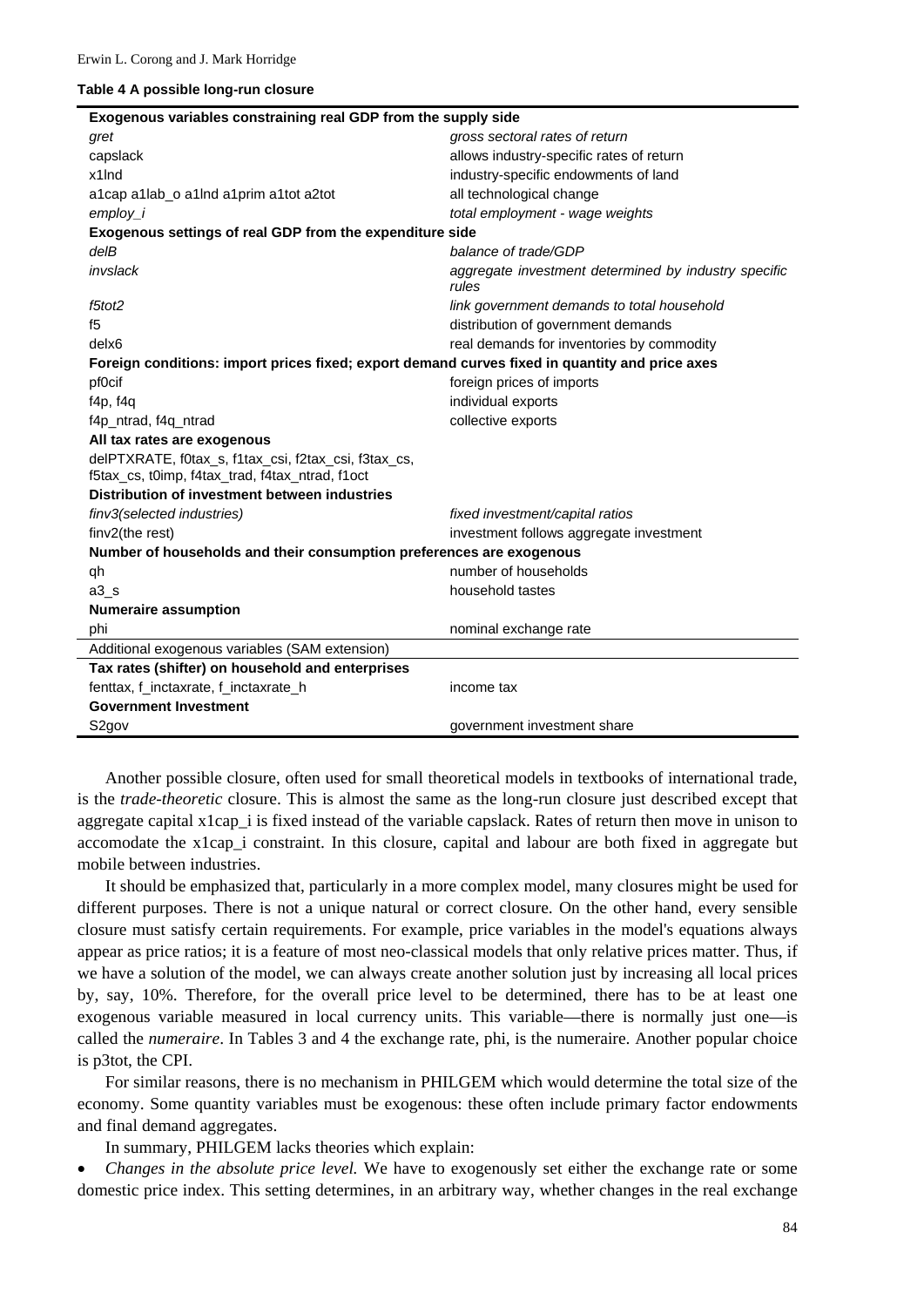rate are manifested either as changes in domestic prices or as changes in the exchange rate. However, results for real variables are unaffected by this decision.

• *Labour supply.* We have to exogenously set either the average wage level (real or nominal) or employment. This setting determines whether a more buoyant labour market is manifested either as higher wages or as greater employment.

• *Changes in the size and composition of absorption.* Either we must set these exogenously or else the trade balance must be fixed while one or more components of absorption adjust. This setting determines whether increased national income appears either as increased absorption, or alternatively as an improved balance of trade.

As well as suggesting a closure, Table 2 allows us to estimate the size of our model. With its 25 commodities, 24 industries, 2 sources, 2 margin goods, 2 occupations 20 households, the standard version of PHILGEM has more than 25,000 scalar variable elements and 17,000 scalar equations. A typical larger version of PHILGEM used for policy analysis might have at leas 100 commodities and industries, 2 sources, 4 margin goods, 8 occupations and at least 340 households leading to more than 1 million variables and 0.75 million equations. In its raw form, such a model would be far too big to solve. The next section explains how GEMPACK can condense a model to manageable size.

## **7. Using GEMPACK to Solve the Model**

Figure 14 and Figure 15 summarize the main stages in the GEMPACK process. The TABLO program converts the TAB file into a FORTRAN source file, PHILGEM.FOR, which contains the model-specific code needed for a solution program.

The Fortran compiler combines PHILGEM.FOR with other, general-purpose, code to produce the executable program PHILGEM.EXE, which can be used to solve the model specified by the user in the TAB file.



**Figure 14. Building a model-specific EXE file**

Simulations are conducted using PHILGEM.EXE. Its inputs are:

- a data file, containing input-output data and behavioural parameters. This data file contains all necessary information about the initial equilibrium.
- user input from a text (CMF) file, which specifies:
	- (a) which variables are to be exogenous;
	- (b) shocks to some exogenous variables;
	- (c) into how many steps the computation is divided; and
	- (d) the names of input and output files, and other details of the solution process.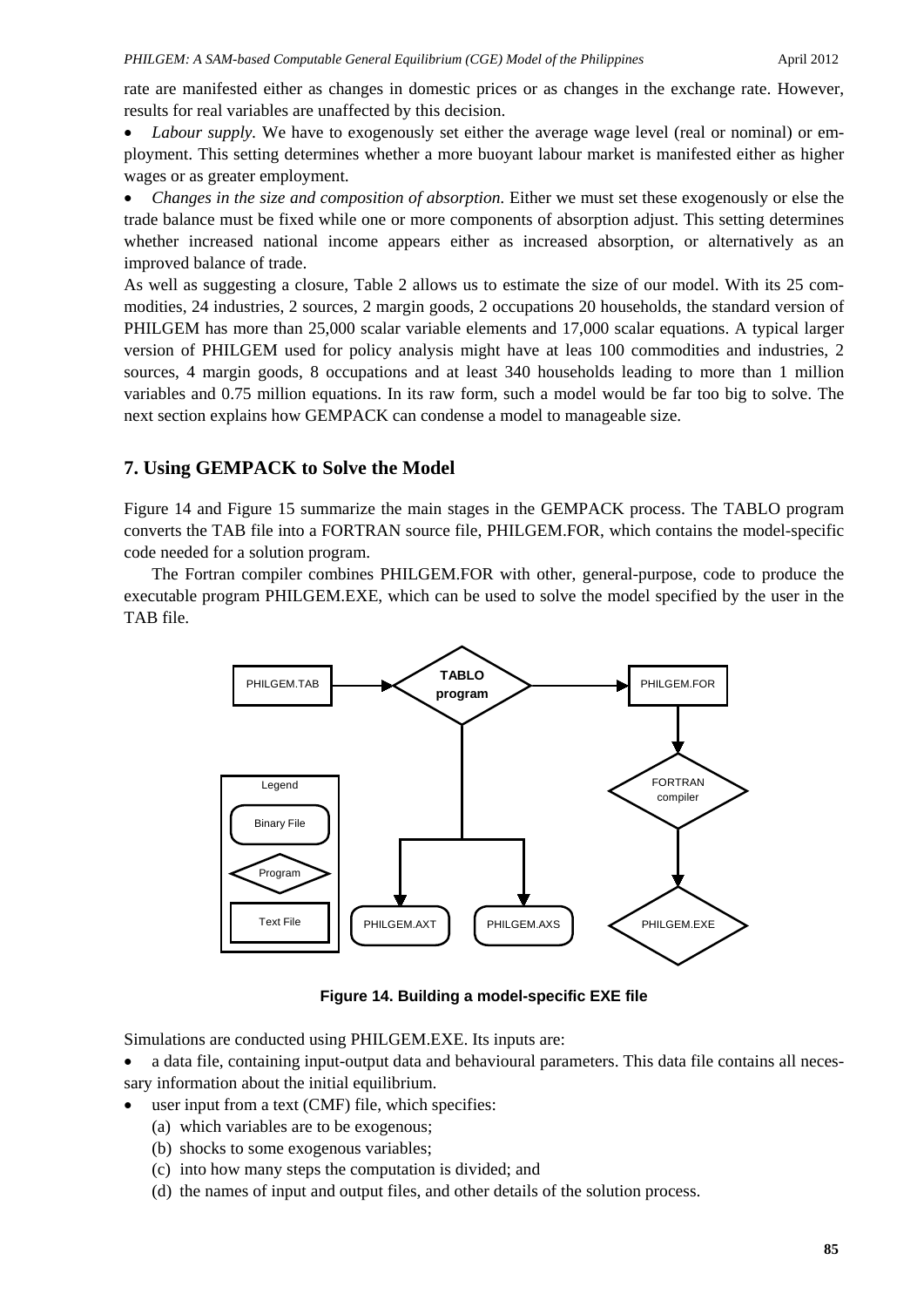Each simulation produces an SL4 (Solution) file. The SL4 file has a binary format: it may be viewed with the non-model-specific Windows program ViewSOL.



**Figure 15. Using the model-specific EXE to run a simulation**

For small databases, the processes depicted in Figure 15 do not require a GEMPACK licence. The computer files necessary to run PHILGEM with its standard 25-sector database are freely downloadable from the Internet. Modellers who wish to use larger databases with the standard model, or who wish to use PHILGEM as a starting point to build their own general equilibrium model, would require a GEMPACK licence.

Figure 16 shows a variation on the processes depicted in Figure 14 amd Figure 15. This time, TABLO has produced a GSS file. Unlike the FOR file of Figure 8, the GSS file need not be compiled: it is interpreted directly by the standard program GEMSIM. The advantages of this approach is that no FORTRAN compiler is needed and that the required GEMPACK licence is cheaper. The disadvantage is that larger models may solve only slowly, or may altogether exceed size limits built in to GEMSIM. Both methods give the same numerical results.

The programs and steps depicted Figure 14 to Figure 16 can be (and still are) run in the traditional manner by typing into a command prompt. In recent years various Windows "shell" programs have become available, which give model users "point-and-click" control of these processes. The oldest, WinGEM, manages the whole process: from creating or modifying a model, to running simulations. Other programs are more specialized: TABmate is used to create and edit models; while RunGEM is concerned only with running simulations. Another program, AnalyseGE, assists with analysing simulation results.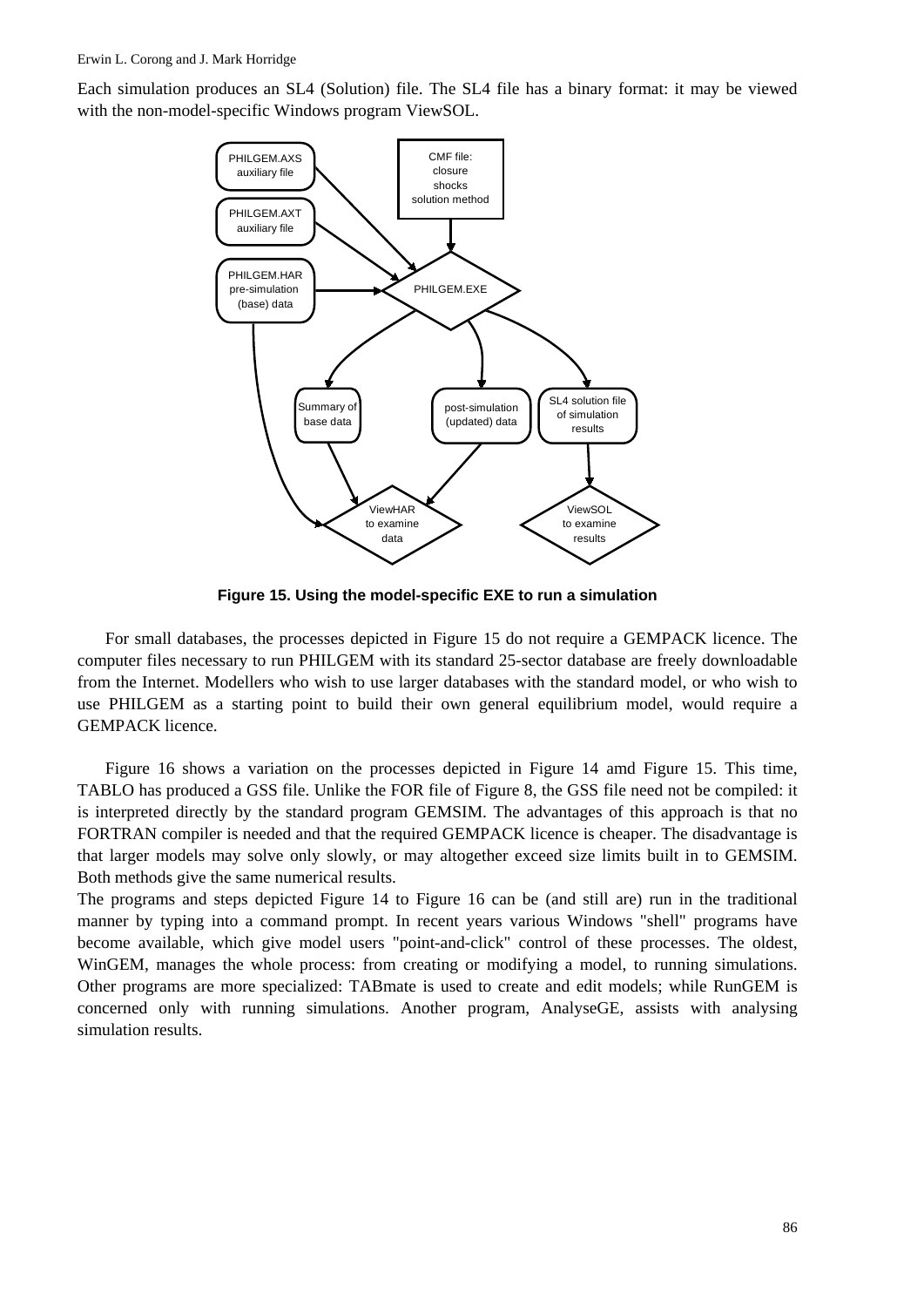

**Figure 16. The GEMSIM alternative**

# **8. Conclusion**

This document is designed to extend the accessibility of ORANI-style models within the international community. It provides comprehensive documentation of a SAM-based CGE model of the Philippines (PHILGEM). PHILGEM offers a good starting point for model development especially for researchers wanting to extend their ORANI-G inspired models to accommodate: (a) multiple households, and (b) additional equations to facilitate use of data coming from a social accounting matrix (SAM). The extension is straightforward as it only entails adding a few equations at the bottom of the original ORANI-G model specification. PHILGEM can be used for comparative-static policy analysis of the Philippine economy as well as a starting point for developing similar models for other countries.

A distinctive feature of the document is that its account of the theoretical structure and data of the model is framed around the precise representation which is required as input to the GEMPACK computer system. This tight integration of economic and computational aspects of the modelling is intended to allow readers to acquire a hands-on familiarity with the model. The companion files (see Appendix B) contain enough of the GEMPACK system to allow readers to conduct their own simulations with PHILGEM.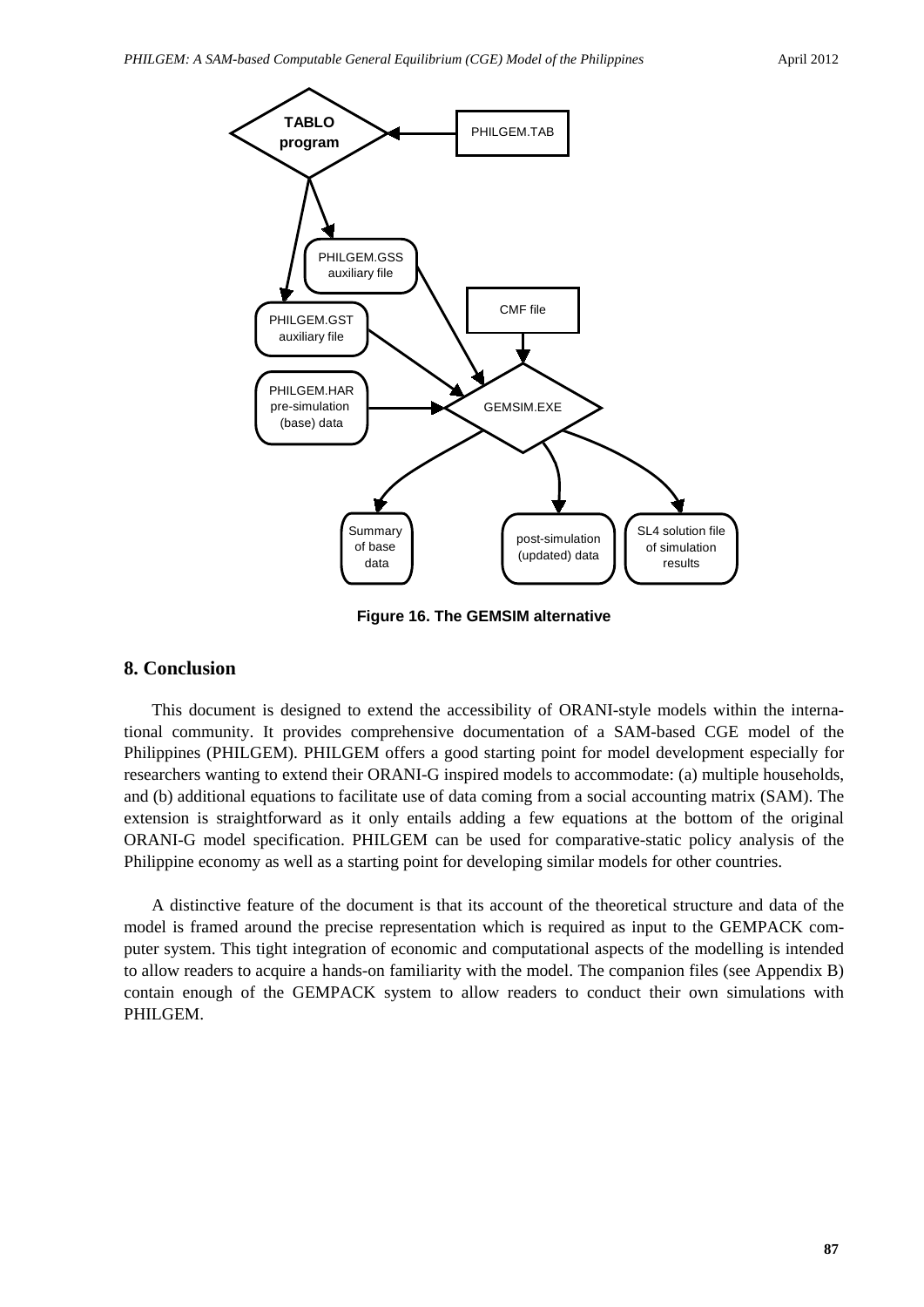## **References**

Black Book - see Dixon, Parmenter, Powell & Wilcoxen (1992).

- Green Book (DPSV) see Dixon, Parmenter,Sutton & Vincent (1982).
- Yellow Book see Dixon, Bowles & Kendrick (1980).
- Orange Book see Dixon, Powell & Parmenter (1979).
- Armington PS (1969) The Geographic Pattern of Trade and the Effects of Price Changes, *IMF Staff Papers*, XVI, July, pp 176-199.
- Armington PS (1970) Adjustment of Trade Balances: Some Experiments with a Model of Trade Among Many Countries, *IMF Staff Papers*, XVII, November, pp 488-523.
- Cooper R, McLaren K and Powell A (1985) Macroeconomic Closure in Applied General Equilibrium Modelling: Experience from ORANI and Agenda for Further Research, in J. Piggot and J. Whalley (eds), *New Developments in Applied General Equilibrium Analysis*, New York: Cambridge University Press.
- Dixon PB, Bowles S and Kendrick D (1980) *Notes and Problems in Microeconomic Theory*, Amsterdam: North-Holland.
- Dixon PB, Parmenter BR, Powell AA and Wilcoxen PJ (1992) *Notes and Problems in Applied General Equilibrium Economics*, Amsterdam: North-Holland.
- Dixon PB, Parmenter BR, Ryland GJ and Sutton JM (1977) ORANI, A General Equilibrium Model of the Australian Economy: Current Specification and Illustrations of Use for Policy Analysis—First Progress Report of the IMPACT Project, Vol 2, Canberra:Australian Government Publishing Service.
- Dixon PB, Powell A and Parmenter BR (1979) *Structural Adaptation in an Ailing Macro-economy*, Melbourne University Press.
- Dixon PB, Parmenter BR, Sutton JM and Vincent DP (1982) *ORANI: A Multisectoral Model of the Australian Economy*, Amsterdam:North-Holland,*hereafter DPSV*.
- Dixon, P.B., B.R. Parmenter and R.J. Rimmer, (1986), "ORANI Projections of the Short-run Effects of a 50 Per Cent Across-the-Board Cut in Protection Using Alternative Data Bases", pp. 33-60 in J. Whalley and T.N. Srinivasan (eds), *General Equilibrium Trade Policy Modelling,* MIT Press, Cambridge, Mass.
- Harrison, WJ. and Pearson KR (1994) Computing Solutions for Large General Equilibrium Models Using GEMPACK, *IMPACT Preliminary Working Paper No IP-64*, June, 55pp (also in *Computational Economics, 1996*).
- Horridge, J.M (2000) ORANI-G: A General Equilibrium Model of the Australian Economy. Working Paper OP-93, Centre of Policy Studies (CoPS), Monash University. http://www.monash.edu.au/policy/ftp/workpapr/op-93.pdf
- Horridge, J.M (2003) ORANI-G: A Generic Single-Country Computable General Equilibrium Model, Centre of Policy Studies (CoPS), Monash University. http://www.monash.edu.au/policy/oranig.htm
- Hertel TW, Horridge JM and Pearson KR (1992) Mending the Family Tree, *Economic Modelling*, October, pp 385- 407
- Johansen L (1960) *A Multisectoral Model of Economic Growth*, Amsterdam:North-Holland, (2nd edition 1974).
- NSCB (2006) Linked National Accounts series. National Statistical Coordination Board, Makati, Philippines.
- NSO (2005) 2003 Family Income and Expenditure Survey. National Statistical Office, Manila, Philippines.
- Parmenter BR and Meagher GA (1985) Policy Analysis Using a Computable General Equilibrium Model: a Review of Experience at the IMPACT Project, *Australian Economic Review*, No. 1'85, pp.3-15.
- Powell A (1977) *The IMPACT Project: an Overview—First Progress Report of the IMPACT Project*, Vol 1,Canberra:Australian Government Publishing Service.
- Powell A (1991) A Brief Account of Activities 1988 to 1990, *IMPACT Project Report* No. R-08, February, 50pp.
- Powell A and Lawson A (1989) A decade of applied general equilibrium modelling for policy work, pp. 241-290 in Bergman L, Jorgenson D and Zalai E (eds), *General Equilibrium Modeling and Economic Policy Analysis*, New York:Blackwell
- Round J I (2003) Constructing SAMs for Development Policy Analysis: Lessons Learned and Challenges Ahead, *Economic Systems Research*, Vol. 15, No.2, pp. 161-183.
- Vincent DP (1989) Applied General Equilibrium Modelling in the Australian Industries Assistance Commission: Perspectives of a Policy Analyst, pp. 291-350 in Bergman L, Jorgenson D and Zalai E (eds), *General Equilibrium Modeling and Economic Policy Analysis*, New York: Blackwell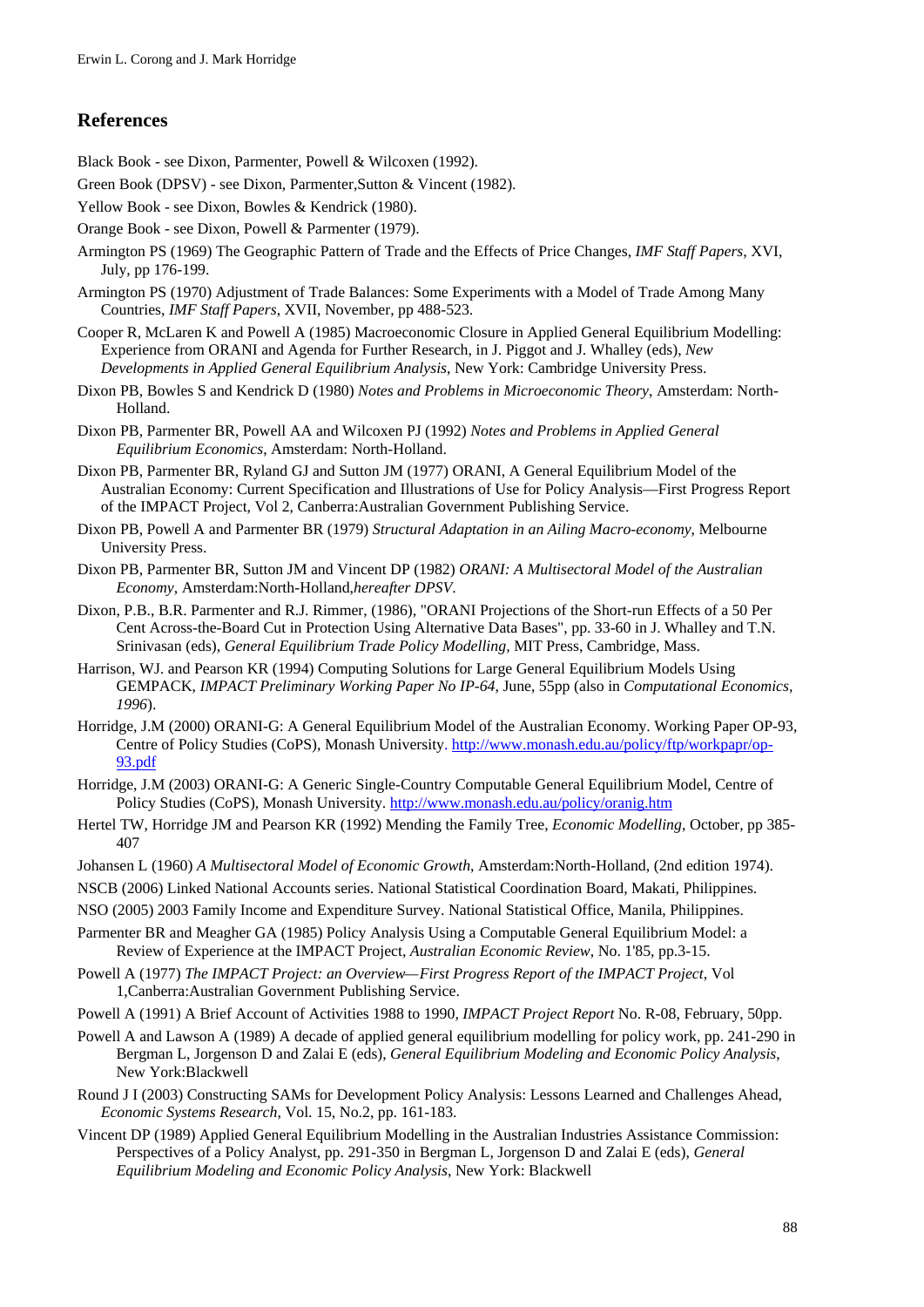# **Appendix A: Percentage-Change Equations of a CES Nest**

Problem: Choose inputs  $X_i$  (i = 1 to N), to minimise the cost  $\sum$  $\sum_i$  P<sub>i</sub>X<sub>i</sub> of producing given output Z, subject to the CES production function:

$$
Z = \left(\sum_{i} \delta_i X_i^{-\rho}\right)^{-1/\rho}.\tag{A1}
$$

The associated first order conditions are:

$$
P_k = \Lambda \frac{\partial Z}{\partial X_k} = \Lambda \delta_k X_k^{(1+\rho)} \left(\sum_i \delta_i X_i^{-\rho}\right)^{-(1+\rho)/\rho}.
$$
 (A2)

Hence 
$$
\frac{P_k}{P_i} = \frac{\delta_k}{\delta_i} \left(\frac{X_i}{X_k}\right)^{1+\rho},
$$
 (A3)

or 
$$
X_i^{-\rho} = \left(\frac{\delta_i P_k}{\delta_k P_i}\right)^{-\rho/(\rho+1)} X_k^{-\rho}.
$$
 (A4)

Substituting the above expression back into the production function we obtain:

$$
Z = X_k \left( \sum_i \delta_i \left[ \frac{\delta_k P_i}{\delta_i P_k} \right]^{p/(p+1)} \right)^{-1/p}.
$$
 (A5)

This gives the input demand functions:

$$
X_k = Z \left( \sum_i \delta_i \left[ \frac{\delta_k P_i}{\delta_i P_k} \right]^{p/(p+1)} \right)^{1/p},\tag{A6}
$$

or 
$$
X_k = Z \delta_k^{1/(\rho+1)} \left[ \frac{P_k}{P_{ave}} \right]^{-1/(\rho+1)},
$$
 (A7)

where 
$$
P_{ave} = \left(\sum_{i} \delta_i^{1/(\rho+1)} P_i^{\rho/(\rho+1)}\right)^{(\rho+1)/\rho}
$$
. (A8)

Transforming to percentage changes (see Appendix E) we get:

$$
x_k = z - \sigma(p_k - p_{ave}),
$$
 (A9)

and 
$$
p_{\text{ave}} = \sum_{i} S_i p_i,
$$
 (A10)

where 
$$
\sigma = \frac{1}{\rho + 1}
$$
 and  $S_i = \delta_i^{1/(\rho + 1)} P_i^{\rho/(\rho + 1)} / \sum_k \delta_k^{1/(\rho + 1)} P_k^{\rho/(\rho + 1)}$ . (A11)

Multiplying both sides of (A7) by  $P_k$  we get:

$$
P_k X_k = Z \delta_k^{1/(\rho+1)} P_k^{\rho/(\rho+1)} P_{ave}^{1/(\rho+1)}.
$$
 (A12)

Hence 
$$
\frac{P_k X_k}{\sum_{i} P_i X_i} = \delta_k^{1/(\rho+1)} P_k^{\rho/(\rho+1)} / \sum_{i} \delta_i^{1/(\rho+1)} P_i^{\rho/(\rho+1)} = S_k,
$$
 (A13)

i.e., the  $S_i$  of  $(A11)$  turn out to be cost shares.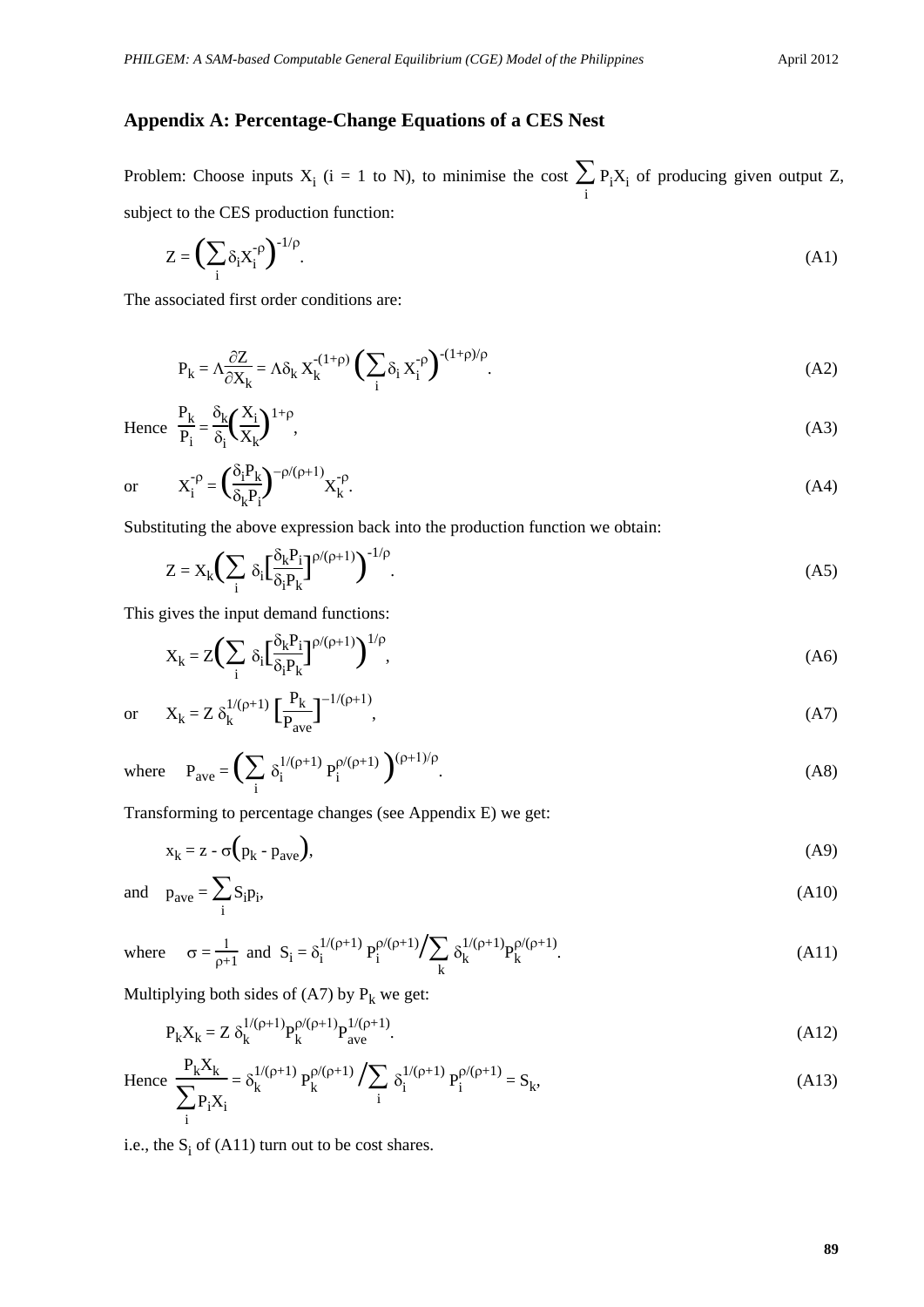#### *Technical Change Terms*

With technical change terms, we must choose inputs  $X_i$  so as to:

minimise 
$$
\sum_{i} P_i X_i
$$
 subject to:  $Z = \left(\sum_{i} \delta_i \left[\frac{X_i}{A_i}\right]^{-\rho}\right)^{-1/\rho}$ . (A14)

Setting 
$$
\tilde{X}_i = \frac{X_i}{A_i}
$$
 and  $\tilde{P}_i = P_i A_i$  we get: 
$$
(A15)
$$

minimise 
$$
\sum_{i} \tilde{P}_{i} \tilde{X}_{i}
$$
 subject to:  $Z = \left(\sum_{i} \delta_{i} \tilde{X}_{i}^{\rho}\right)^{-1/\rho}$ , (A16)

which has the same form as problem (A1). Hence the percentage-change form of the demand equations is:

$$
\tilde{\mathbf{x}}_{k} = \mathbf{z} - \sigma \left( \tilde{\mathbf{p}}_{k} - \tilde{\mathbf{p}}_{ave} \right),\tag{A17}
$$

and 
$$
\tilde{p}_{ave} = \sum_{i} S_i \tilde{p}_i
$$
. (A18)

But from (A15),  $\tilde{x}_k = x_i - a_i$ , and  $\tilde{p}_i = p_i + a_i$ , giving:

$$
x_k - a_k = z - \sigma \left( p_k + a_k - \tilde{p}_{ave} \right). \tag{A19}
$$

and 
$$
\tilde{p}_{ave} = \sum_{i} S_i (p_i + a_i).
$$
 (A20)

When technical change terms are included, we call  $\tilde{x}_k$ ,  $\tilde{p}_k$  and  $\tilde{p}_{ave}$  *effective* indices of input quantities and prices.

The following two sub-topics are more advanced, and could be omitted at the first reading.

### *Two Input CES: Reverse Shares*

Where a CES nest has only two inputs we can write (A19) and (A20) in a way which speeds up computation. Suppose we have domestic and imported inputs, with suffixes d and m. (A19) becomes:

$$
x_{d} - a_{d} = z - \sigma (p_{d} + a_{d} - S_{d}(p_{d} + a_{d}) - S_{m}(p_{m} + a_{m}))
$$
\nand 
$$
x_{m} - a_{m} = z - \sigma (p_{m} + a_{m} - S_{d}(p_{d} + a_{d}) - S_{m}(p_{m} + a_{m}))
$$
\n(A21)

Simplifying, we get:

$$
x_d - a_d = z - \sigma S_m ((p_d + a_d) - (p_m + a_m)),
$$

and  $x_m - a_m = z + \sigma S_d((p_d + a_d) - (p_m + a_m)).$  (A22)

In order for TABLO to substitute out x, we must express (A22) as a single vector equation:

$$
x_k - a_k = z - \sigma R_k ((p_d + a_d) - (p_m + a_m)).
$$
 k = d, m (A23)

The  $R_k$  are *reverse shares*, defined by:

 $R_d = S_m$  and  $R_m = R_d - 1 = S_m - 1 = -S_d$  note that  $R_d - R_m = 1$  (A24) (A20) becomes:

$$
\tilde{p}_{ave} = \sum_{i} S_i (p_i + a_i) = R_d (p_m + a_m) - R_m (p_d + a_d).
$$
\n(A25)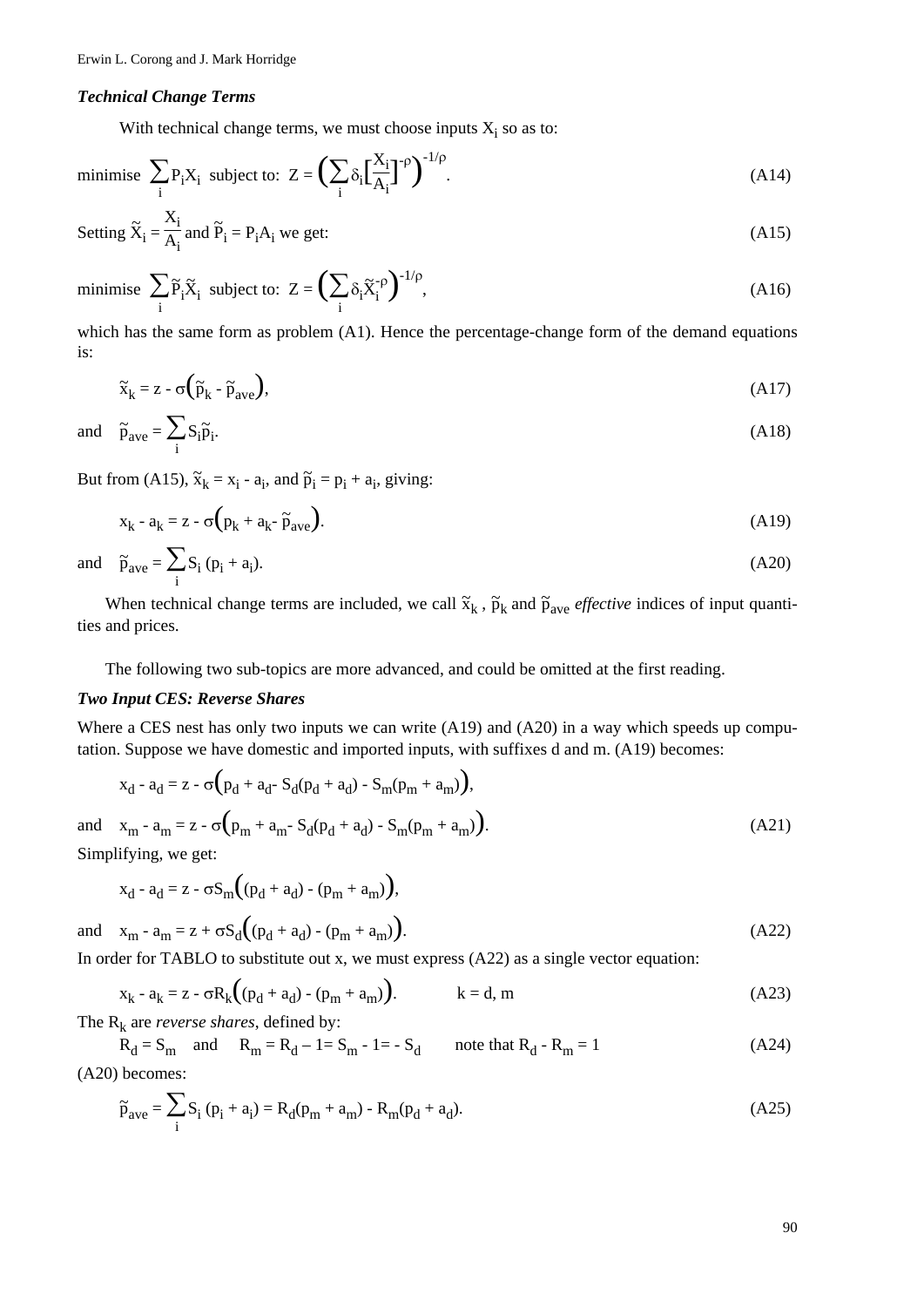#### *Twist for Two Input CES*

A twist is a combination of small technical changes which, taken together, are locally cost neutral. For example, we might ask, what values for  $a_d$  and  $a_m$  would, in the absence of price changes, cause the ratio  $(x_d - x_m)$  to increase by t% without affecting  $\tilde{p}_{ave}$ ? That is, find  $a_d$  and  $a_m$  such that:

$$
S_d a_d + S_m a_m = 0, \qquad \text{using (A20), and} \qquad (A26)
$$

$$
x_d - x_m = (1 - \sigma)(a_d - a_m) = t, \qquad \text{using (A21)}; \tag{A27}
$$

giving

$$
a_d = S_m t/(1-\sigma) \quad \text{and} \quad a_m = -S_d t/(1-\sigma). \tag{A28}
$$

Adopting *reverse share* notation:

$$
a_k = R_k t/(1-\sigma) \qquad k = d, m \tag{A29}
$$

Substituting (A29) back into (A23) we get:

$$
x_k = z + R_k t/(1-\sigma) - \sigma R_k \left( p_d - p_m + R_d t/(1-\sigma) - R_m t/(1-\sigma) \right) \qquad k = d, m
$$
  

$$
x_k = z + R_k t - \sigma R_k \left( p_d - p_m \right) \qquad k = d, m
$$

so 
$$
x_k = z + R_k t - \sigma I
$$

allowing us to rewrite (A19) and (A20) as:

$$
x_k = z + R_k(t - \sigma(p_d - p_m))
$$
 (A30)  
and  $\tilde{p}_{ave} = R_d p_m - R_m p_d$ .



Figure A1

 Twist variables, such as t, are heavily used in MONASH where they are used to simulate secular (i.e., not price-induced) trends in import shares. Figure A1 shows how 'twist' variables get their name. AA is an isoquant showing what quantities of domestic and imported goods can be combined to give the same utility. The chosen combination is at X. Technical changes  $a_d$  and  $a_m$  translate AA both down and to the right, in such a way that BB still passes through X. It is as if AA had been twisted or pivoted around X.

 A small change concept of cost neutrality is used to develop the notion of twist variables. Where budget shares change by a large amount, the same technical change cannot be cost-neutral at both initial and final input proportions, although it will usually be cost-neutral at some intermediate proportion. Thus, there are no levels formulae corresponding to (A26).

## **Appendix B: PHILGEM on the Web**

All the computer files mentioned in this document can be downloaded from a PHILGEM section on the web-page::

http://www.monash.edu.au/policy/oranig.htm

That page also contains supplementary material used for preparing or aggregating data, plus information about some of the adaptations of ORANI-G that have been made for different countries.

#### **Appendix C: Hardware and Software Requirements for Using GEMPACK**

The essential parts of GEMPACK can be used on most desktop and mainframe computers: wherever an ANSI-standard FORTRAN is available. A customized installation kit is available for Windows PCs.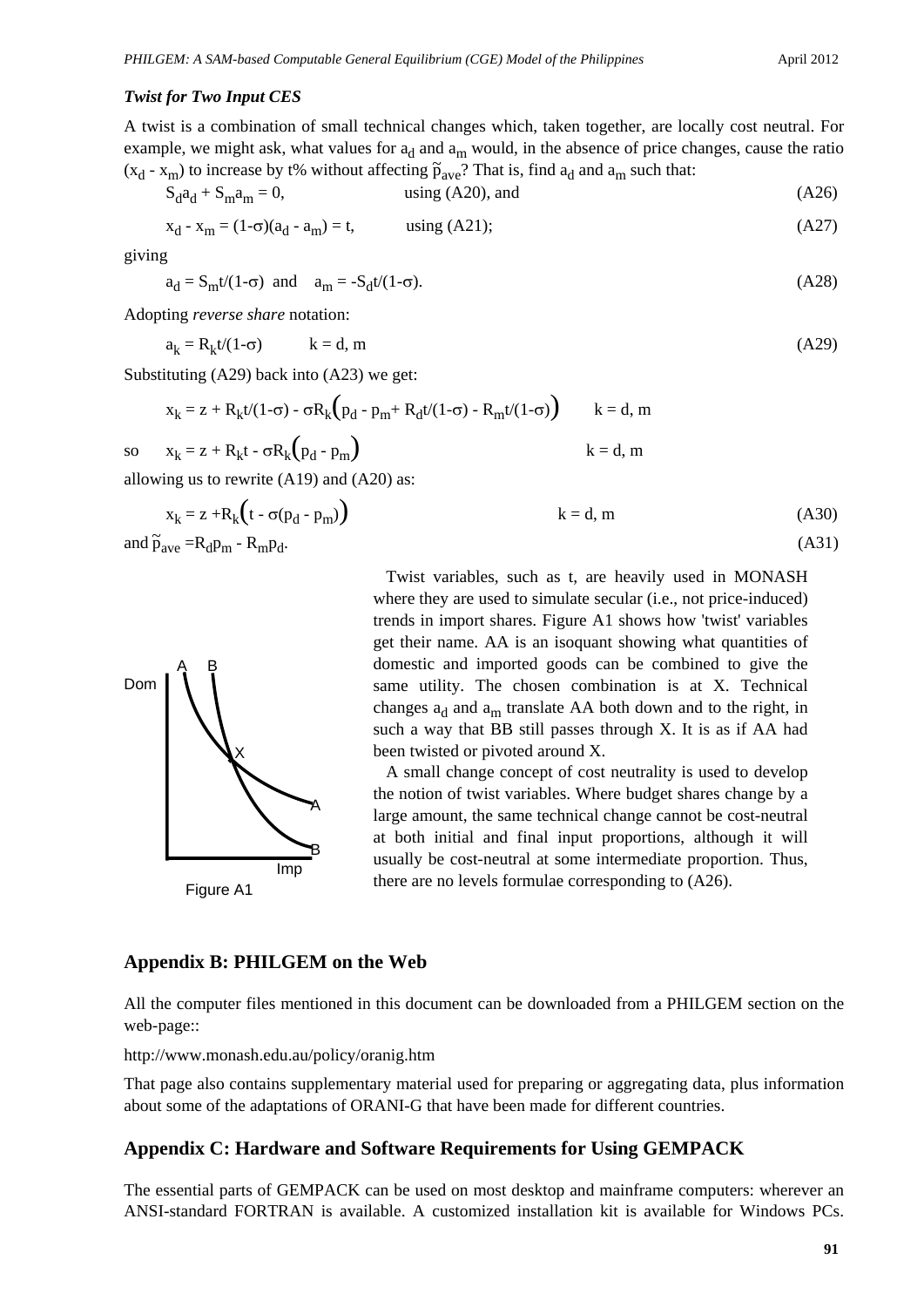Additional visual programs (eg, ViewHAR) are available that require Microsoft Windows XP or later. Details of GEMPACK products and pricing can be seen at:

http://www.monash.edu.au/policy/gempack.htm

# **Appendix D: Main differences between full-size PHILGEM and the version described here**

The commodity, industry, occupational, and household classifications of PHILGEM described here are aggregates of the classifications used in the original version of PHILGEM, which had 240 industries and commodities, 10 labour occupations, and 42,092 households

### **Appendix E: Deriving Percentage-Change Forms**

Using first principles, a levels equation, for example,

$$
Y = X^2 + Z,
$$

is turned into percentage-change form by first taking total differentials:

 $dY = 2XdX + dZ$ .

Percentage changes x, y, and z are defined *via*:

$$
y = 100 \frac{dY}{Y}
$$
 or  $dY = \frac{Yy}{100}$ , similarly  $dX = \frac{Xx}{100}$  and  $dZ = \frac{Zz}{100}$ .

Thus our sample equation becomes:

$$
\frac{Yy}{100} = 2X\frac{Xx}{100} + \frac{Zz}{100}, \text{ or } Yy = 2X^2x + Zz.
$$

In practice such formal derivations are often unnecessary. Most percentage-change equations follow standard patterns which the modeller soon recognizes. Some of these are shown in Table E1.

Column (2) in Table E1 corresponds closely to the total differential form of column (1), and may be thought of as a step on the way to column (3). Alternatively, we may use column (2) directly, either because it is simpler, or to avoid computing shares.

The 2nd alternate form in column (3) for example 10 shows how ordinary and percentage changes may be mixed. It is based on the identity  $Yy \equiv 100\Delta Y$ . See also example 5.

Variables can only be added or subtracted (as in examples 9 and 12) where they share the same units. In adding quantities, we can normally identify a common price (often the basic price). By multiplying through additive expressions by a common price, we can express the coefficients of percentage-change equations as functions of flows, rather than quantities, so obviating the need to define physical units (compare examples 9 and 11).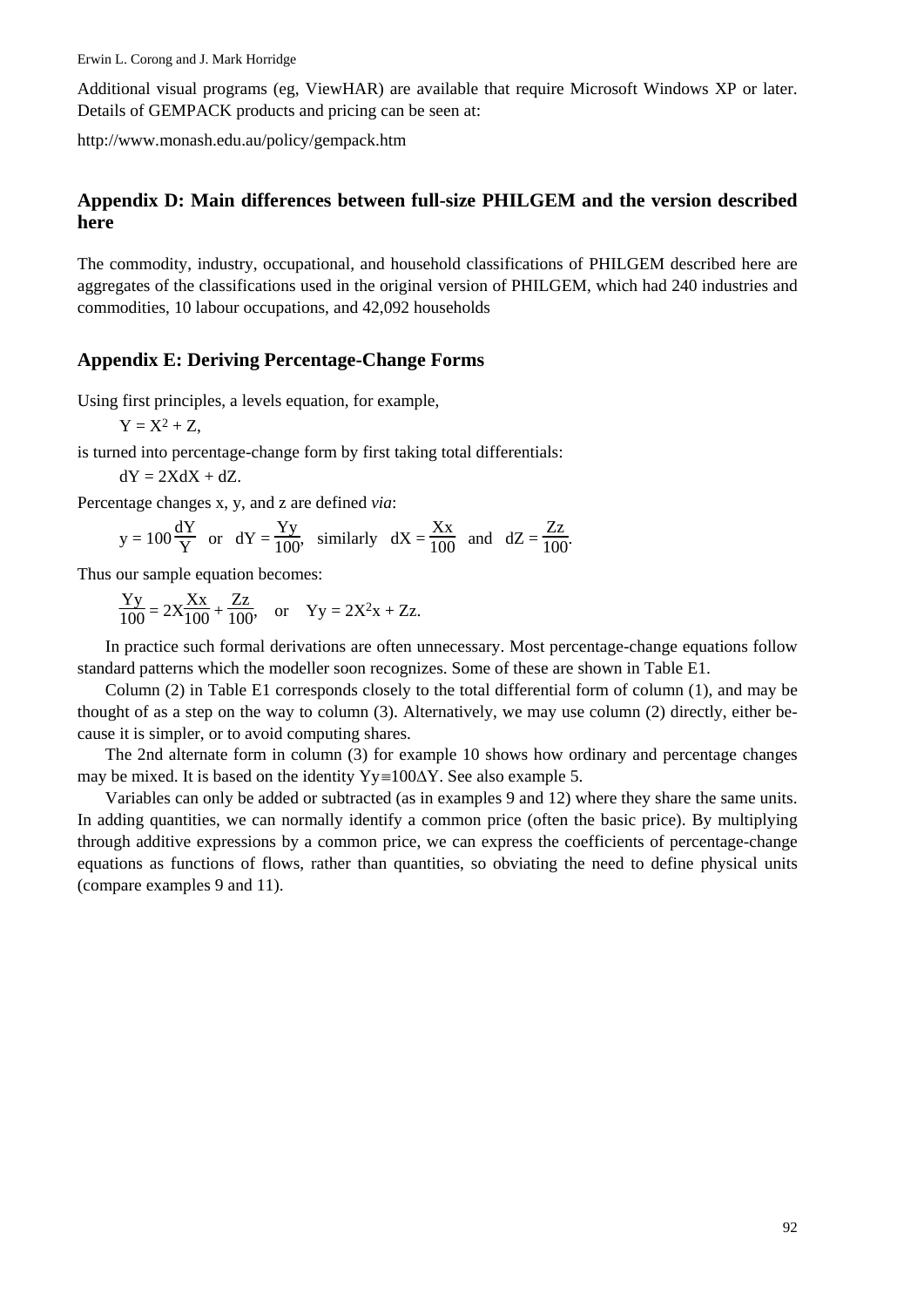| Example        | (1)                     | (2)                                                      | (3)                                                     |
|----------------|-------------------------|----------------------------------------------------------|---------------------------------------------------------|
|                | Original or Levels Form | Intermediate Form                                        | Percentage-Change Form                                  |
| 1              | $Y = 4$                 | $Yy = 4*0$                                               | $y = 0$                                                 |
| $\overline{c}$ | $Y = X$                 | $Yy = Xx$                                                | $y = x$                                                 |
| 3              | $Y = 3X$                | $Yy = 3Xx$                                               | $y = x$                                                 |
| 4              | $Y = XZ$                | $Yy = XZx + XZz$                                         | $y = x + z$                                             |
| 5              | $Y = X/Z$               | $Yy = (X/Z)x - (X/Z)z$                                   | $y = x - z$ or<br>$100(Z)\Delta Y = Xx - Xz$            |
| 6              | $X_1 = M/4P_1$          | $X_1X_1 = (M/4P_1)m - (M/4P_1)p_1$                       | $x_1 = m - p_1$                                         |
| 7              | $Y = X^3$               | $Yv = X^33x$                                             | $y = 3x$                                                |
| 8              | $Y = X^{\alpha}$        | $Yy = X^{\alpha} \alpha x$                               | $(\alpha$ assumed constant)<br>$y = \alpha x$           |
| 9              | $Y = X + Z$             | $Yy = Xx + Zz$                                           | $y = S_x x + S_z z$<br>where $S_x = X/Y$ , etc          |
| 10             | $Y = X - Z$             | $Yy = Xx - Zz$                                           | $y = S_x x - S_z z$ or<br>$100(\Delta Y) = Xx - Zz$     |
| 11             | $PY = PX + PZ$          | $PY(y+p) = PX(x+p) + PZ(z+p)$<br>or<br>$PYy = PXx + PZz$ | $y = S_x x + S_z z$<br>where $S_x = PX/PY$ , etc        |
| 12             | $Z = \sum X_i$          | $Zz = \sum x_i x_i$ or $0 = \sum x_i (x_i - z)$          | $z = \sum S_i x_i$ where $S_i = X_i/Z$                  |
| 13             | $XP = \sum X_i P_i$     | $XP(x+p) = \sum X_i P_i(x_i+p_i)$                        | $x+p = \sum S_i(x_i+p_i)$<br>where $S_i = X_i P_i / XP$ |

**Table E1 Examples of Percentage-Change Forms**

## **Appendix F: Algebra for the Linear Expenditure System**

The purpose of this appendix is to expand on some of the algebra underlying Excerpt 16 of the TABLO input file.

First note that, the utility function (22) in the text can be written:

Utility per household = 
$$
\prod_{c} {\frac{X3_S(c)}{Q}} - A3SUB(c) \cdot \frac{S3LUX(c)}{S}
$$
 (F1)

using equation (27). Here,  $X3_S(c)/Q$  is the average consumption of each composite good c, and A3SUB(c) is a parameter. The household's problem is to choose X3\_S(c)/Q to maximise utility subject to the constraint:

$$
\sum_{c} X3 \_S(c)/Q^*P3 \_S(c) = V3TOT/Q,
$$
 (F2)

The associated additional first order conditions are:

$$
\begin{aligned} \text{AP3\_S(c)} &= \frac{\partial \text{U}}{\partial (\text{X3\_S(c)/Q})} \\ &= \text{S3LUX(c).U.} \{\frac{\text{X3\_S(c)}}{\text{Q}} - \text{A3SUB(c)}\}^{-1} \end{aligned} \tag{F3}
$$

Manipulation (and use of equation (27)) yields: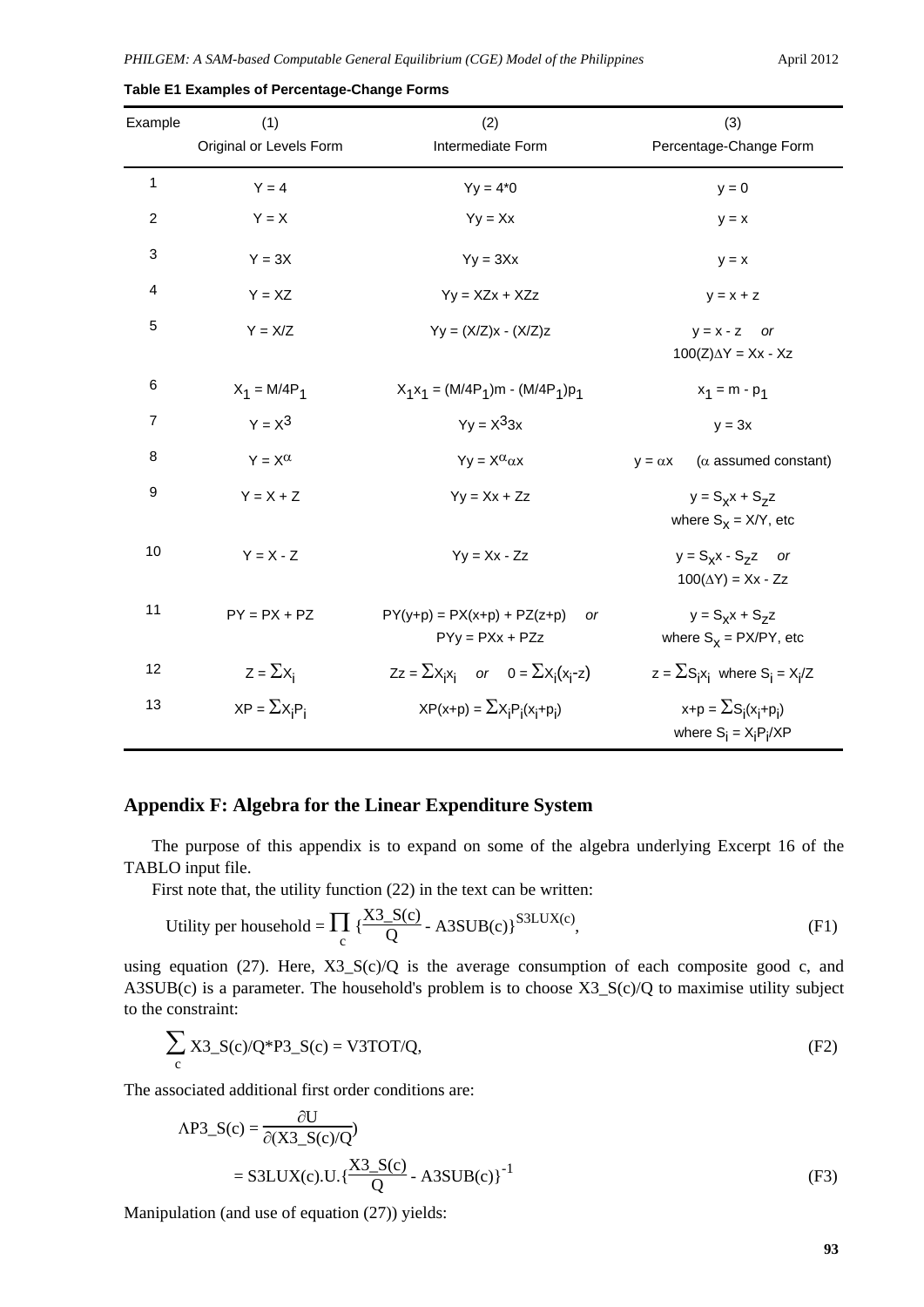Erwin L. Corong and J. Mark Horridge

$$
P3_S(c){X3_S(c) - X3SUB(c)} = S3LUX(c).Q.U/A.
$$
 (F4)

or 
$$
P3_S(c).X3_S(c) = P3_S(c).X3SUB(c) + S3LUX(c).Q.U/\Lambda.
$$
 (F5)

(F5) is really the same as equations (25) to (27) in the text. The key to the simplicity of the equations there is that no attempt is made to eliminate the Lagrange multiplier term, Q.U/Λ. Instead, the constraint (F2) is written down as part of the equation system: see (28). This implicit approach often yields dividends. Here in the appendix we press forward more conventionally to express demands directly as a function of prices and income. Summing over c and using (F2), we see that

or 
$$
Q.U/A = V3TOT - \sum_{c} P3_S(c).X3SUB(c)
$$
 (F6)

so that Q.U/Λ is identified as the V3LUX\_C of equation (24) in the text. Equation (23) then follows from (F4) above. Combining (F4) with (F6) we get the linear expenditure system (LES):

P3\_S(c).X3\_S(c) = P3\_S(c).X3SUB(c)

$$
+ S3LUX(c). \{V3TOT - \sum_{k} X3SUB(k)*P3_S(k)\}.
$$
 (F7)

To find the expenditure elasticities, we convert to percentage change form, ignoring all changes in prices and tastes:

$$
x3_s(c) = -FRISCH.B3LUX(c). w3tot
$$
 (F8)

where FRISCH is defined, by tradition, as  $-\frac{V3TOT}{V3LUX_C}$ ,

and the  $B3LUX(c)$  are the shares of 'luxury' in total expenditure on good c,

i.e. B3LUX(c) = 
$$
\frac{X3_S(c) - X3SUB(c)}{X3_S(c)}
$$
.

Thus the expenditure elasticities are given by:

$$
EPS(c) = -FRISCH.B3LUX(c)
$$
 (F9)

In the TABLO program,  $(F9)$  is reversed to derive B3LUX(c) from EPS(c) and FRISCH.

#### *Taste Change Terms*

Often we wish to simulate the effect of a switch in consumer spending, induced by a taste change. This could be be brought about by a shock *either* to the a3lux(c) (marginal budget shares) *or* to the a3sub(c) (subsistence quantities). Two problems arise. First, what combination of a3sub and a3lux shocks is best? Second, the a3lux shocks must obey the rule that marginal budget shares add to 1. To tie down the relation between the a3lux and the a3sub, we will assume that they move in proportion:

$$
a3lux(c) = a3sub(c) - \lambda, \tag{F12}
$$

and that the constant of proportionality  $\lambda$  is given by the adding-up requirement:

$$
\sum_{k} SJLUX(k).a3lux(k) = 0
$$
 (F13)

implying that:

$$
a3lux(c) = a3sub(c) - \sum_{k} S3LUX(k).a3sub(k),
$$
 E\_a3lux

We also suppose that

$$
\sum_{k} S3_{-}S(k).a3sub(k) = 0
$$
 (F14)

This is guaranteed by equation E\_a3sub:

a3sub(c) = a3\_s(c) - 
$$
\sum_k
$$
 S3\_s(k).a3\_s(k)  
E\_a3sub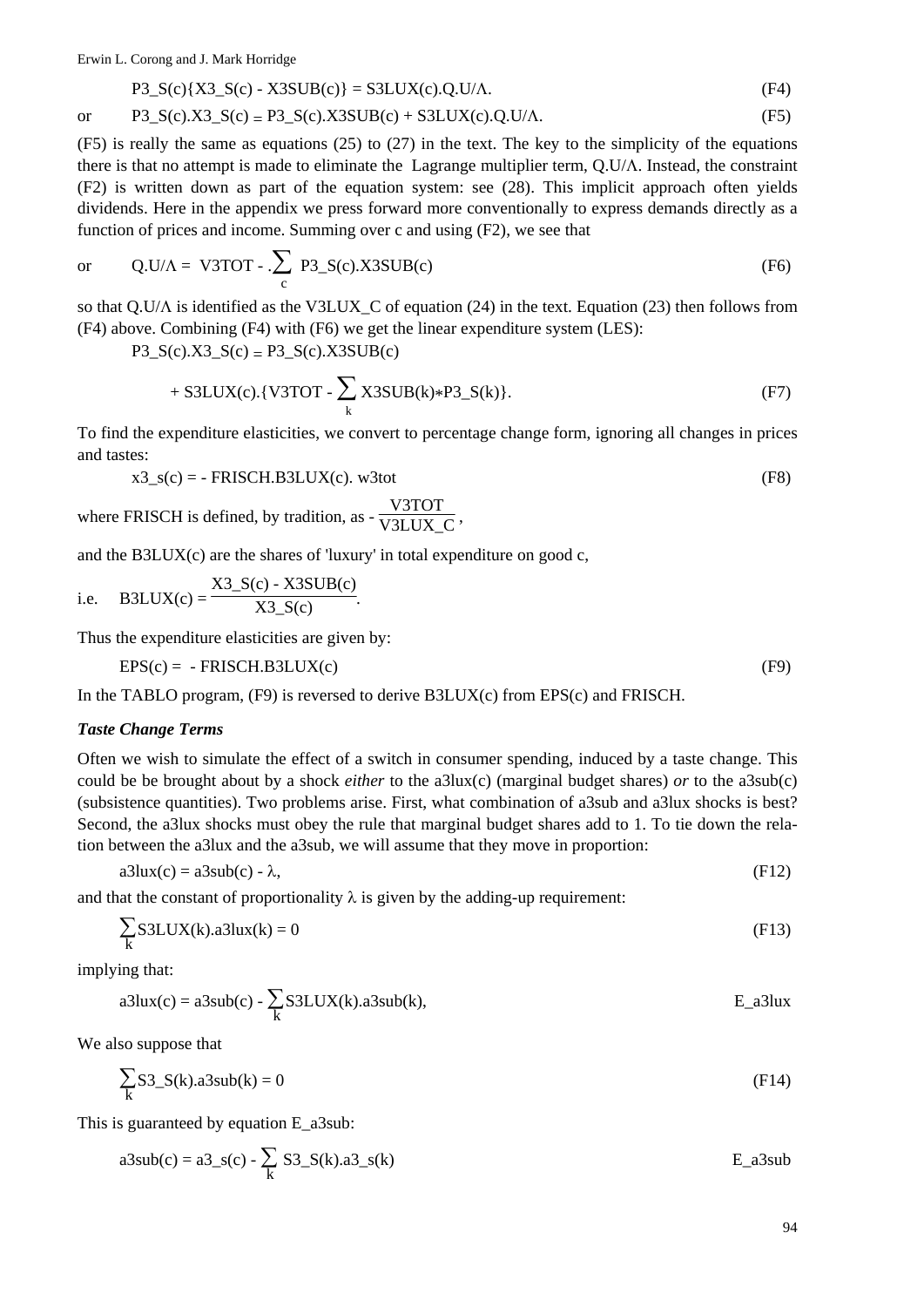The effect of these assumptions is to allow budget shares to be shocked whilst altering expenditure elasticities and the Frisch parameter as little as possible.

# **Appendix G: Making your own AGE model from PHILGEM**

In conjunction with the full GEMPACK system, the PHILGEM.TAB file (which appears in Excerpts listed previously) forms an excellent starting-point for constructing your own AGE model. This file is available from the World-Wide Web (see Appendix B). The best plan is to start from something that works (PHILGEM) and modify it in small steps until it suits your needs.

The most minimal change is to attach a different data file, appropriate to another country. Use either of the GEMPACK programs ViewHAR or MODHAR to turn data in text files into GEMPACK's binary format. Table G1 lists the data matrices that will be needed.

| Header      | Dimension       | Symbol             | Name                           |  |
|-------------|-----------------|--------------------|--------------------------------|--|
| <b>COM</b>  | 25 length 12    | <b>COM</b>         | Set COM Goods                  |  |
| <b>IND</b>  | 24 length 12    | <b>IND</b>         | Set IND Industries             |  |
| <b>GEND</b> | 2 length 12     | <b>GEND</b>        | Set GEND Gender classification |  |
| OCC         | 2 length 8      | OCC                | Set OCC Occupations            |  |
| <b>MAR</b>  | 3 length 12     | <b>MAR</b>         | Set MAR Margin Commodities     |  |
| HOU         | 20 length 12    | HOU                | Set HOU Households             |  |
| 1BAS        | COM*SRC*IND     | V <sub>1</sub> BAS | Intermediate Basic             |  |
| 2BAS        | COM*SRC*IND     | V <sub>2</sub> BAS | <b>Investment Basic</b>        |  |
| 3BAS        | COM*SRC         | V3BAS              | <b>Households Basic</b>        |  |
| 4BAS        | <b>COM</b>      | V <sub>4</sub> BAS | <b>Exports Basic</b>           |  |
| 5BAS        | COM*SRC         | V5BAS              | Government Basic               |  |
| 6BAS        | COM*SRC         | V6BAS              | <b>Stocks</b>                  |  |
| 1MAR        | COM*SRC*IND*MAR | V1MAR              | Intermediate Margins           |  |
| 2MAR        | COM*SRC*IND*MAR | V2MAR              | <b>Investment Margins</b>      |  |
| 3MAR        | COM*SRC*MAR     | V3MAR              | Households Margins             |  |
| 4MAR        | COM*MAR         | V4MAR              | <b>Exports Margins</b>         |  |
| 5MAR        | COM*SRC*MAR     | V5MAR              | <b>Government Margins</b>      |  |
| 1TAX        | COM*SRC*IND     | V1TAX              | Intermediate Tax               |  |
| 2TAX        | COM*SRC*IND     | V <sub>2</sub> TAX | <b>Investment Tax</b>          |  |
| 3TAX        | COM*SRC         | V3TAX              | Households Tax                 |  |
| 4TAX        | <b>COM</b>      | V4TAX              | <b>Exports Tax</b>             |  |
| 5TAX        | COM*SRC         | V5TAX              | Government Tax                 |  |
| 1CAP        | <b>IND</b>      | V1CAP              | Capital                        |  |
| <b>PERS</b> | IND*OCC*HOU     | <b>PERSON</b>      | Persons by iNDxOCC             |  |
| 1LAB        | IND*OCC         | V1LAB              | Labour                         |  |
| 1LND        | <b>IND</b>      | V <sub>1</sub> LND | Land                           |  |
| 1OCT        | <b>IND</b>      | V <sub>1</sub> OCT | <b>Other Costs</b>             |  |
| 1PTX        | <b>IND</b>      | V <sub>1</sub> PTX | Prod tax or subsidies          |  |
| 0TAR        | <b>COM</b>      | <b>V0TAR</b>       | <b>Tariff Revenue</b>          |  |
| <b>SLAB</b> | <b>IND</b>      | SIGMA1LAB          | Labour Sigma                   |  |
| P028        | <b>IND</b>      | SIGMA1PRIM         | Primary Factor Sigma           |  |
| 1ARM        | <b>COM</b>      | SIGMA1             | Intermediate Armington         |  |
| 2ARM        | <b>COM</b>      | SIGMA <sub>2</sub> | <b>Investment Armington</b>    |  |
| 3ARM        | <b>COM</b>      | SIGMA3             | Households Armington           |  |
| P018        | <b>COM</b>      | EXP_ELAST          | <b>Traditnl Export Elast.</b>  |  |
| LINC        | IND*OCC*HOU     | V1LABINC           | Labour income of household h   |  |

**Table G1 Contents of PHILGEM Data File**

.../continued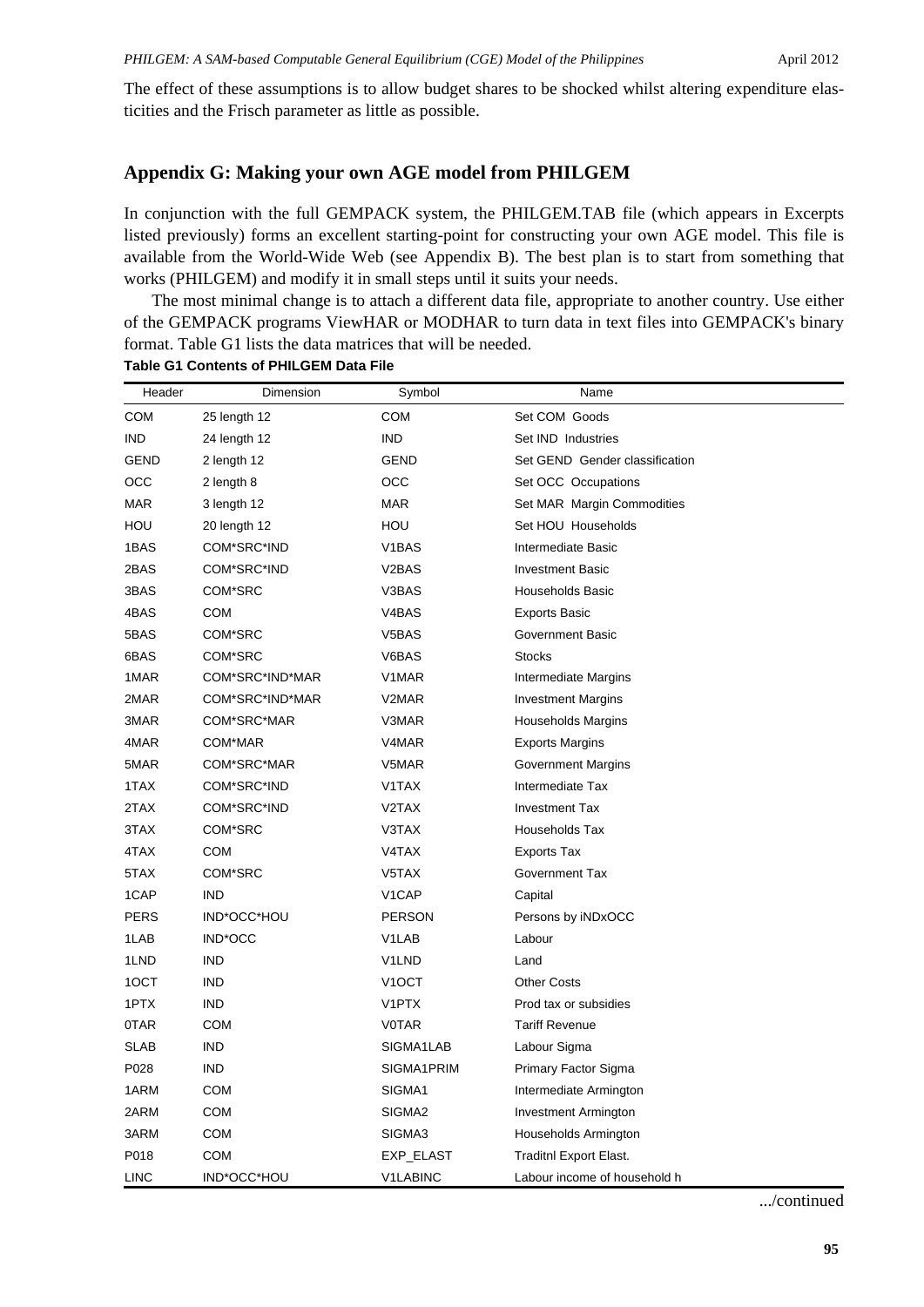|  |  |  |  |  | Table G1 Contents of PHILGEM Data File (continued) |
|--|--|--|--|--|----------------------------------------------------|
|--|--|--|--|--|----------------------------------------------------|

| Header      | Dimension  | Symbol           | Name                                          |
|-------------|------------|------------------|-----------------------------------------------|
| MAKE        | COM*IND    | <b>MAKE</b>      | <b>Multiproduct Matrix</b>                    |
| SCET        | <b>IND</b> | SIGMA1OUT        | Output Sigma                                  |
| <b>P21H</b> | <b>HOU</b> | <b>FRISCH</b>    | Hh Frisch parameters                          |
| <b>XPEL</b> | COM*HOU    | <b>EPS</b>       | <b>Expenditure elasticities</b>               |
| 3PUR        | COM*HOU    | <b>PUR</b>       | Household purchases                           |
| <b>ITEX</b> | <b>COM</b> | IsIndivExp       | Individual export elast                       |
| <b>EXNT</b> | 1          | EXP_ELAST_NT     | Non-Trad. Export Elast.                       |
| P027        | <b>IND</b> | QCOEF            | Gross/Net Rate of Return                      |
| <b>CPTR</b> | <b>COM</b> | TARCHANGE        | Change in the power of tariff: For Simulation |
| <b>VHGS</b> | HOU        | VHOUGOS          | HHs income from GOS                           |
| VHET        | HOU        | VHOUENT          | Hhs income/dividend from Enterprises          |
| <b>VHGV</b> | HOU        | VHOUGOV          | Transfers by gov to hhs                       |
| <b>VHRW</b> | HOU        | <b>VHOUROW</b>   | ROW payments to HHs                           |
| <b>VGVH</b> | HOU        | <b>VGOVHOU</b>   | Transfers by hhs to gov                       |
| <b>VTXH</b> | HOU        | VTAXHOU          | Income tax payments by hhs to gov             |
| VETH        | HOU        | VENTHOU          | Household transfers to enterprises            |
| <b>VRWH</b> | HOU        | VROWHOU          | HH payments to ROW                            |
| <b>GVSH</b> | <b>IND</b> | <b>GOVSHRINV</b> | Government shares of investment               |
| VGGS        | 1          | <b>VGOVGOS</b>   | GOS inc to gov                                |
| <b>VTXE</b> | 1          | <b>VTAXENT</b>   | Corporations tax                              |
| <b>VGVE</b> | 1          | <b>VGOVENT</b>   | Enterprise transfers to gov                   |
| <b>VGVR</b> | 1          | <b>VGOVROW</b>   | ROW transfers to gov                          |
| <b>VRGV</b> | 1          | <b>VROWGOV</b>   | Gov transfers to ROW                          |
| <b>VGSG</b> | 1          | VGOSGOV          | Interest on public debt                       |
| <b>VEGV</b> | 1          | <b>VENTGOV</b>   | Interest on public debt                       |
| VEGS        | 1          | <b>VENTGOS</b>   | GOS payments to enterprises                   |
| <b>VRGS</b> | 1          | <b>VROWGOS</b>   | GOS payments to ROW                           |
| <b>VRWE</b> | 1          | <b>VROWENT</b>   | ROW payments to enterprises                   |
| VGSR        | 1          | VGOSROW          | GOS from ROW                                  |
| <b>VERW</b> | 1          | <b>VENTROW</b>   | ROW receitps from enterprises                 |
| NVNT        | <b>COM</b> | <b>STOKRAT</b>   | Stock/Sale ratios                             |
| VHHO        | HOU*HOU    | VHOUHOU          | Intra-hh transfers                            |

The dimensions of the model (e.g., the number of sectors) are controlled by the 'Set' data at the beginning of the list above.

Your own national input-output tables may not support the ORANI-G level of detail. For example, you may be unable to distinguish land as a third primary factor. Rather than deleting all mention of land from the equations, achieve the same effect by supplying a data vector of land rentals (header '1LND' in Table G1) which is filled with tiny non-zero numbers. Again, if you cannot gather margins data, you may restrict the set of margins commodities (in Excerpt 1) to a single commodity, and fill all margins matrices with tiny numbers or zeroes. Define one occupational labour category only, if need be. A diagonal MAKE matrix is equivalent to removing multi-production. All these techniques are less errorprone than altering the equations, and leave scope for later collection of more data.

As your confidence grows, you may wish to change or extend the equation system. For example, you could easily alter the consumption function. More ambitiously, you could alter the production nesting system of Figure 5 to allow intermediate usage of energy to be substitutable with primary factors.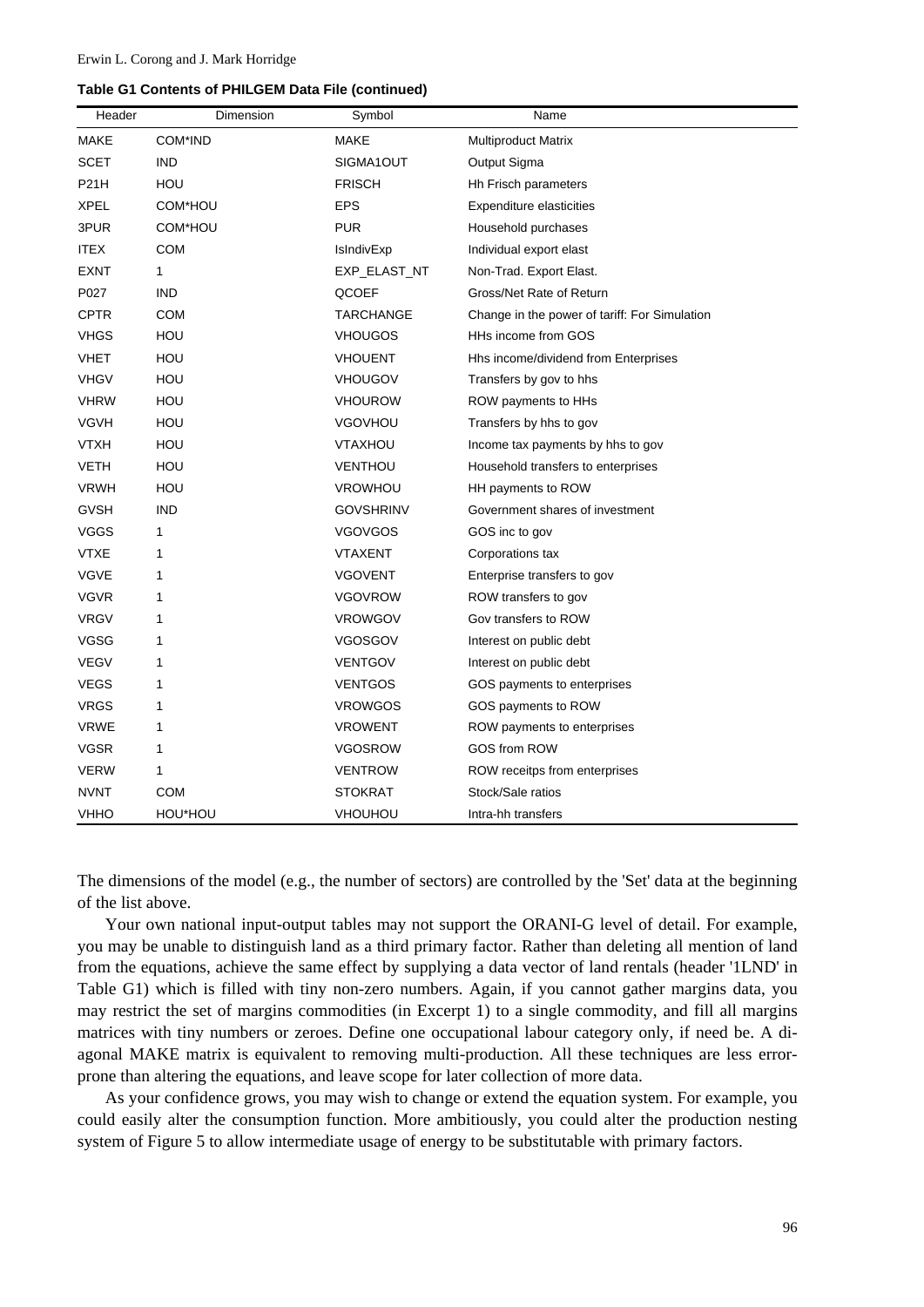## **Appendix H: Formal Checks on Model Validity; Debugging Strategies**

A number of tests should be performed each time a model's equations or data are changed. We set out here the proper procedure to follow.

## *1. Price homogeneity test*

It is a property of neoclassical models that agents respond to changes in relative prices, but not to changes in the absolute level of prices. That is, a uniform increase in *all* prices does not affect any quantity variables. Nearly always there is only one exogenous variable measured in domestic currency units—it is called the numeraire. Typical choices of numeraire include the exchange rate (phi) or the consumer price index (p3tot). If we shock the numeraire by 1% we would expect to see that all domestic prices and flows increase by 1% while real variables remain unchanged.

The supplied file PHILGEM-NHOM.CMF can be used to perform this test. Check that it refers to the right model and data and that the only shock is a 1% shock to phi. Run the simulation and examine the solution file. You should see that all prices move by 1% whilst quantities are unchanged. *2. Check initial data*

The price homogeneity simulation should have produced a HAR file that summarizes the initial data. Examine this file (using ViewHAR) and check that the database is balanced, using the headers written by Excerpt 37 of the TAB file (see main text).

#### *3. Real homogeneity test*

Neoclassical models normally display constant returns to scale. This means that if all real exogenous variables (not ratios or prices) are shocked by 1%, all endogenous real variables should also move by 1%, leaving prices unchanged.

To test this properly, you have to ensure that any real ordinary change variables are shocked by the right amount and that export demand curves move outwards by an amount corresponding to a 1% increase in the size of the rest of the world. The supplied file PHILGEM-RHOM.CMF simplifies this task. Comment out the numeraire shock used for the price homogeneity test and reinstate the series of real shocks which were originally commented out. Run the simulation and examine the results. *4. Change in GDP should be the same from both sides*

Now run a simulation where relative prices change, ie, not a homogeneity test. For example, you could use the closure in PHILGEM-NHOM.CMF and shock real household consumption by 10%. It's best to administer a shock that is large enough to make at least a 1% difference to the majority of variables. Stick with a one-step or Johansen simulation for now. Check that the results for the two nominal GDP variables, w0gdpexp and w0gdpinc are the same up to 5 significant figures. An unbalanced data-base or errors in equations could disturb this equality.

#### *5. Updated data-base should also be balanced.*

An updated data file will have been produced by the previous (10% real consumption increase) simulation. Use this updated data as the starting point for a second simulation with the same shock. Again, a HAR file of summary data will be produced, incorporating the effects of the first but not the second simulation. As in Step 2, use this to check whether the updated data is balanced. If not, and if all the previous tests were passed, there is probably something wrong with some Update statement. *6. Repeat above tests using a multistep solution method.*

Go through the above steps this time using a 2-4-8 Euler extrapolation solution method. If there is a problem, but there was no problem with the Johansen tests, you have a subtle problem. Possibly a percentage change variable is passing through zero; or maybe you are using formulae to alter the data after it has been read (always a bad idea).

*7. Be sure you can explain the results.*

It is important to realize that there are many errors that Tests 1 to 6 above will not detect. For example, if the export demand elasticities in the database had the wrong sign, the model would still pass these tests. Only a careful 'eye-balling' of results will uncover this type of error. After modifying the model, it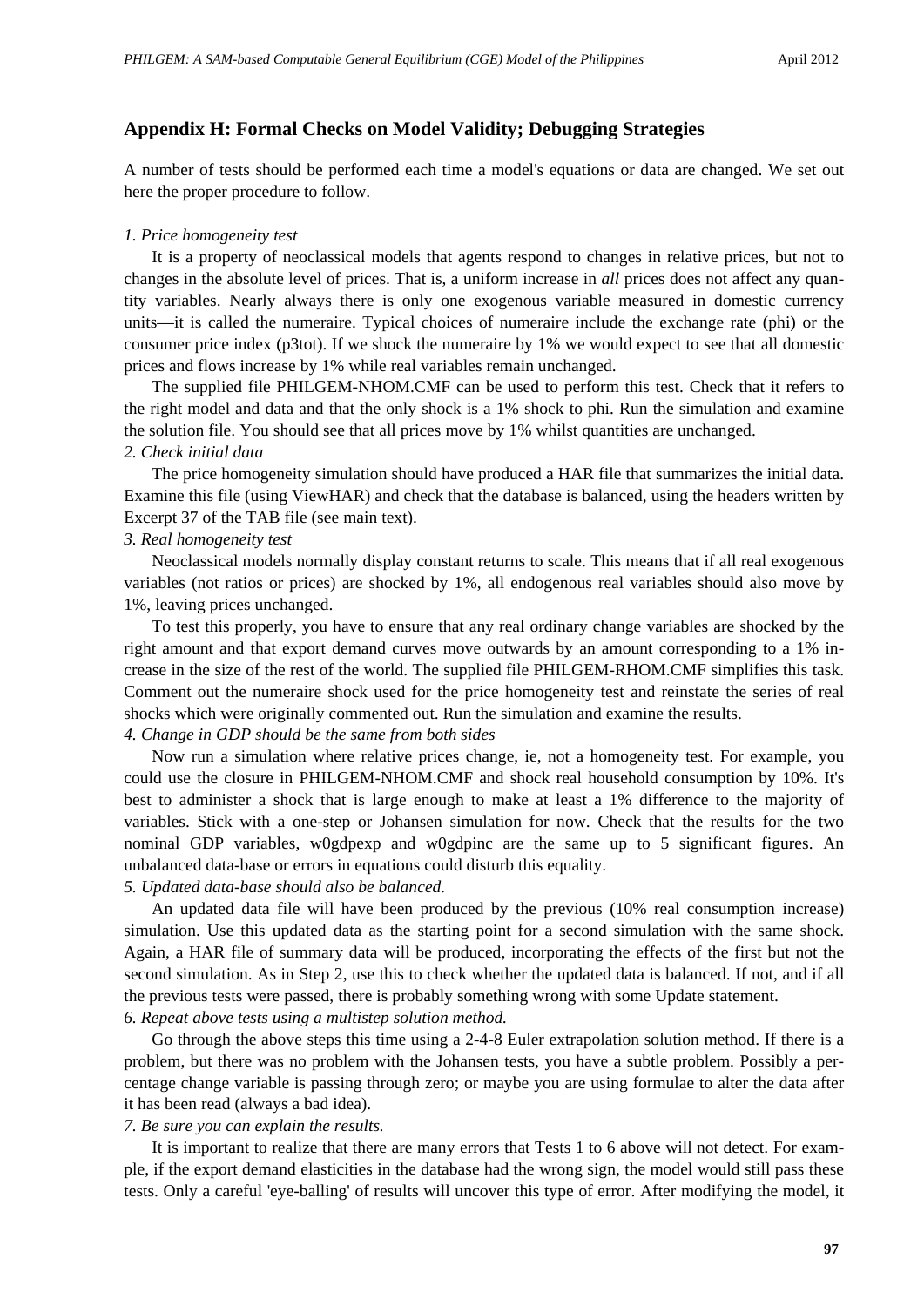is a good idea to run a standard experiment for which the results have already been analysed. You should be able to understand how and why the new results differ.

## *Other tips*

## *Change little, check often*

Although the above tests can reveal the existence of a problem, they give little direct indication of its cause. The wise modeller performs the various tests both before and after making each small alteration to the model. Then, if there is a problem, the cause must lie with the minor changes just made.

# *Duplication of previous results.*

Extensions and modifications to model equations should be designed so that you can still duplicate simulation results computed with the previous version of the model. For example, when adding new equations it is often a good idea to include shift variables which can be left endogenous. This prevents the new equations from affecting the rest of the system, and allows a standard closure to be used. To 'switch on' your new equations, exogenize these shift variables while at the same time endogenizing an equal number of other model variables. Sometimes modifications can be switched on and off by suitable parameter settings (an example might be the CET between goods for export and domestic markets in Excerpt 13 of the PHILGEM TAB file).

If you designed your extension in this flexible way, you could test that you are able to duplicate results that you computed before adding new equations. If the new results are different, you may have inadvertently made some other change that was overlooked.

## *Always check that GDP results are the same from both sides*

It should become a reflex action, every time you look at results, to check that w0gdpexp and w0gdpinc are the same. It takes little time, and gives early warning of many possible errors.

## *Beware of rarely used exogenous variables*

Shocks to rarely used exogenous variables often bring errors to light. Since in nearly all simulations these variables have zero change, the values of their coefficients are usually irrelevant. For example, when you shock normally-omitted technical change variables you are using parts of the model which have undergone relatively infrequent testing. So be alert.

*To identify the problem, try different closures*

Suppose you noticed that some problem occurred in long-run closures where capital stocks are mobile, but did not occur in short-run closures where capital stocks are fixed. That might suggest that some coefficient of x1cap (percentage change in capital stocks) was wrongly computed, or that x1cap had been inadvertently omitted from an equation or update statement.

## **Appendix I: Short-Run Supply Elasticity**

Where capital stocks are fixed, we can derive an approximate expression for a short-run supply schedule as follows. Imagine that output, z, is a CES function of capital and labour, and that other, material, inputs are demanded in proportion to output. Using percentage change form, we may write:

| $p = H_K p_K + H_L p_L + H_M p_M$ | zero pure profits   |      |
|-----------------------------------|---------------------|------|
| $x_L - x_K = \sigma(p_K - p_L)$   | factor proportions  | (J2) |
| $z = S_L x_L + S_K x_K$           | production function | (J3) |

where H<sub>K</sub>, H<sub>L</sub> and H<sub>M</sub> are the shares in total costs of capital, labour and materials, and where S<sub>K</sub> and S<sub>L</sub> are the shares in primary factor costs of capital and labour. p is output price, and  $p<sub>K</sub>$ ,  $p<sub>L</sub>$  and  $p<sub>M</sub>$  are the prices of capital, labour and materials respectively. z is output, and  $x_K$  and  $x_L$  are the input quantities of capital and labour. "Capital" should be interpreted as covering all fixed factors, including land.

In the short run closure we set  $x_k$  to zero, so that the last 2 equations become:

$$
x_L = \sigma(p_K - p_L) \quad \text{and} \quad z = S_L x_L \quad \text{giving:} \tag{J4}
$$

$$
z = S_{L}\sigma(p_{K} - p_{L}) \quad \text{or} \quad p_{K} = p_{L} + z/(S_{L}\sigma)
$$
 (J5)

98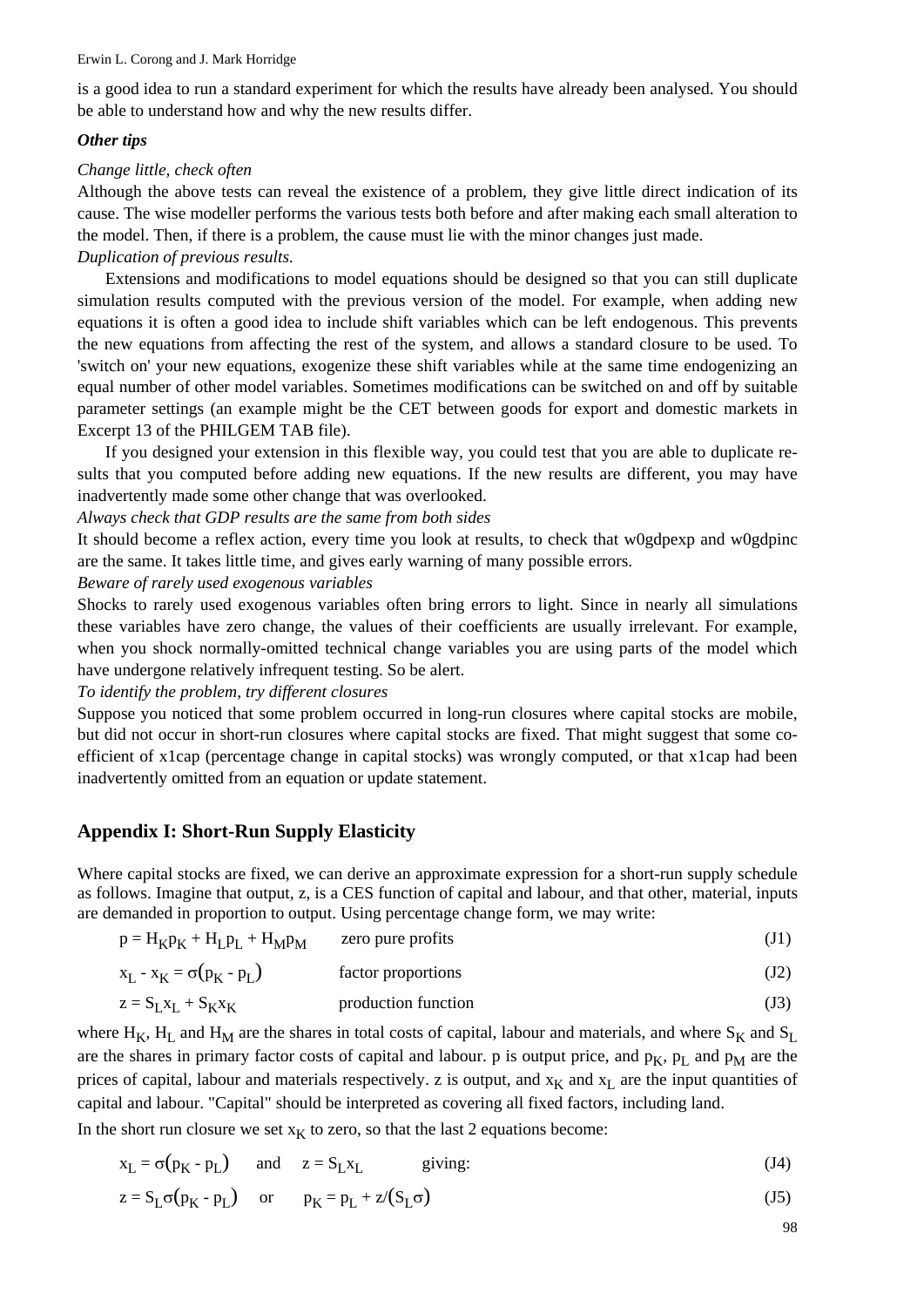Substituting  $(J5)$  into  $(J1)$  we get:

$$
p = HK(pL + z/(SL\sigma)) + HLpL + HMpM
$$
 (J6)

$$
p = zHK/(SL\sigma) + (HK + HL)pL + HMpM
$$
\n(J7)

$$
zHK/(SL\sigma) = p - (HK + HL)pL - HMpM
$$
 (J8)

$$
z = (S_{L}\sigma/H_{K})\left[p - (H_{K} + H_{L})p_{L} - H_{M}p_{M}\right]
$$
\n(J9)

Call H<sub>F</sub> the share of primary factor in total costs (= H<sub>K</sub> + H<sub>L</sub>). Then H<sub>K</sub> = S<sub>K</sub>H<sub>F</sub>

so 
$$
z = (\sigma S_L/S_K)[p/H_F - p_L - (H_M/H_F)p_M]
$$
...(compare DPSV eq. 45.19 (J10)  
The shortrun supply elasticity is the coefficient on p, namely:

The shortrun supply elasticity is the coefficient on p, namely:

$$
\sigma S_{L}/(S_{K}H_{F})
$$
\n(J11)

In other words, supply is more elastic as either the labour/capital ratio is higher, or the share of materials in total cost is higher. (J11) is only a partial equilibrium estimate; it assumes that all inputs except capital are in elastic supply.

For industries which have permanently fixed factors (eg, land or natural resources) we could compute longrun supply elasticities in a similar way. In (J11) S<sub>L</sub> should be interpeted as the share of *mobile* factors in primary factor cost, with  $S_K = 1 - S_L$ .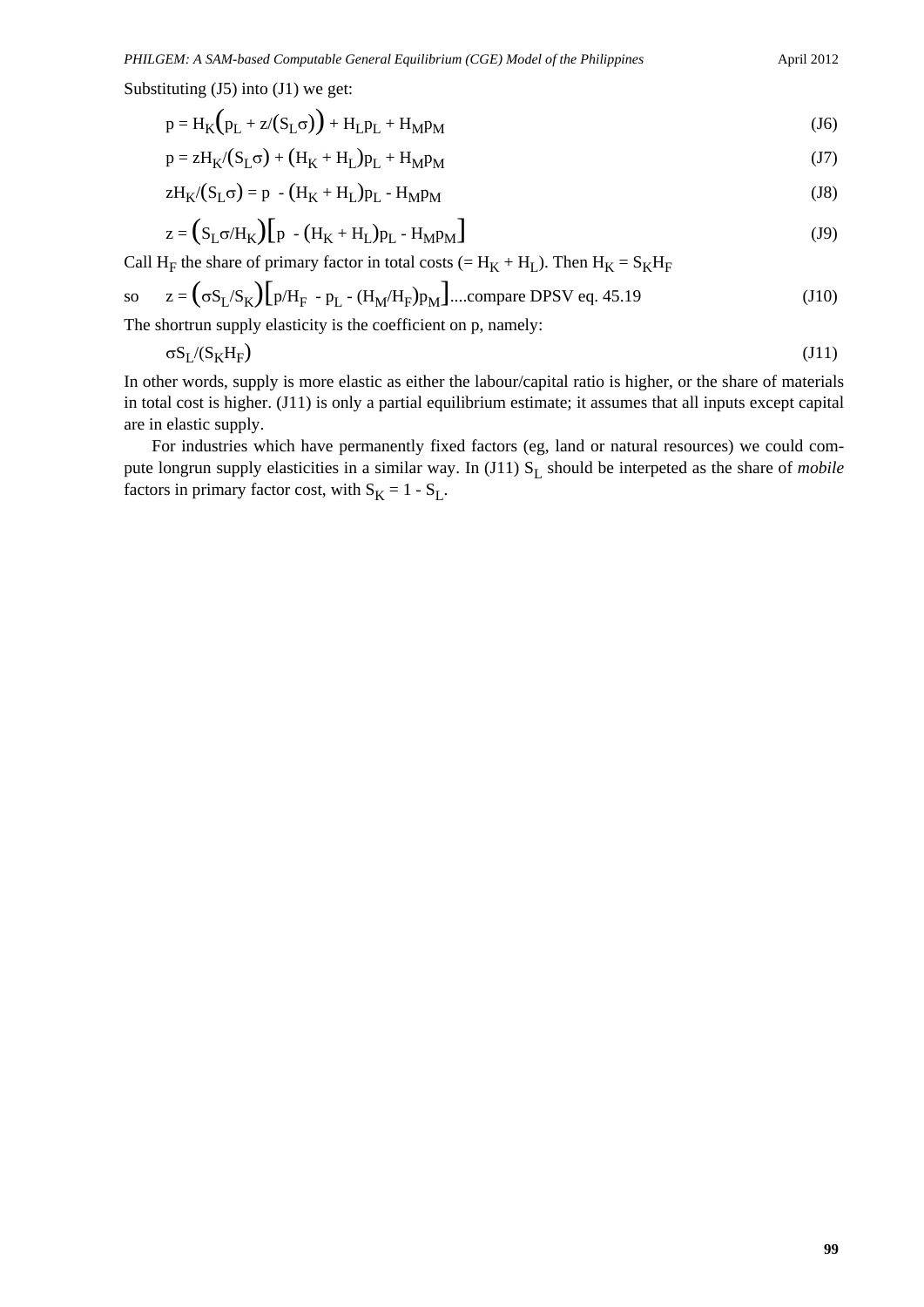# **Appendix J: List of Variables**

| Symbol            | Dimensions                          | Description                                    |
|-------------------|-------------------------------------|------------------------------------------------|
| x1(c,s,i)         | c∈COM s∈SRC i∈IND                   | Intermediate basic demands                     |
| x2(c,s,i)         | c∈COM s∈SRC i∈IND                   | Investment basic demands                       |
| x3(c,s)           | c∈COM s∈SRC                         | Household basic demands                        |
| x4(c)             | $c \in COM$                         | Export basic demands                           |
| x5(c,s)           | $c \in COM \; s \in SRC$            | Government basic demands                       |
| delx6(c,s)        | c∈COM s∈SRC                         | Inventories demands                            |
| p0(c,s)           | $c \in COM$ s $\in$ SRC             | Basic prices for local users                   |
| pe(c)             | $c \in COM$                         | Basic price of exportables                     |
| delV6(c,s)        | $c \in COM \; s \in SRC$            | Value of inventories                           |
| x1mar(c,s,i,m)    | c∈COM s∈SRC i∈IND m∈MAR             | Intermediate margin demand                     |
| x2mar(c,s,i,m)    | c∈COM s∈SRC i∈IND m∈MAR             | Investment margin demands                      |
| x3mar(c,s,m)      | c∈COM s∈SRC m∈MAR                   | Household margin demands                       |
| x4mar(c,m)        | $c \in COM$ m $\in$ MAR             | Export margin demands                          |
| x5mar(c,s,m)      | c∈COM s∈SRC m∈MAR                   | Government margin demands                      |
| p0dom(c)          | $c \in COM$                         | Basic price of domestic goods = $p0(c, "dom")$ |
| delV1TAX(c,s,i)   | $c \in COM$ s $\in$ SRC i $\in$ IND | Interm tax rev                                 |
| delV2TAX(c,s,i)   | c∈COM s∈SRC i∈IND                   | Invest tax rev                                 |
| delV3TAX(c,s)     | $c \in COM \; s \in SRC$            | H'hold tax rev                                 |
| delV4TAX(c)       | $c \in COM$                         | Export tax rev                                 |
| delV5TAX(c,s)     | $c \in COM \; s \in SRC$            | Govmnt tax rev                                 |
| $x1$ lab $(i, o)$ | i∈IND o∈OCC                         | Employment by industry and occupation          |
| p1lab(i,o)        | i∈IND o∈OCC                         | Wages by industry and occupation               |
| x1cap(i)          | $i \in \mathsf{IND}$                | Current capital stock                          |
| p1cap(i)          | i∈IND                               | Rental price of capital                        |
| x1lnd(i)          | i∈IND                               | Use of land                                    |
| p1lnd(i)          | $i \in \mathsf{IND}$                | Rental price of land                           |
| delV1PTX(i)       | i∈IND                               | Ordinary change in production tax revenue      |
| x1oct(i)          | $i \in \mathsf{IND}$                | Demand for "other cost" tickets                |
| p1oct(i)          | $i \in \mathsf{IND}$                | Price of "other cost" tickets                  |
| delV0TAR(c)       | $c \in COM$                         | Ordinary change in tariff revenue              |
| p1(c,s,i)         | c∈COM s∈SRC i∈IND                   | Purchaser's price, intermediate                |
| p2(c,s,i)         | c∈COM s∈SRC i∈IND                   | Purchaser's price, investment                  |
| p3(c,s)           | c∈COM s∈SRC                         | Purchaser's price, household                   |
| p4(c)             | $c \in COM$                         | Purchaser's price, exports, loc\$              |
| p5(c,s)           | c∈COM s∈SRC                         | Purchaser's price, government                  |
| $p1$ lab_o(i)     | i∈IND                               | Price to each industry of labour composite     |
| $x1$ lab_o(i)     | i∈IND                               | Effective labour input                         |
| p1prim(i)         | i∈IND                               | Effective price of primary factor composite    |
| x1prim(i)         | i∈IND                               | Primary factor composite                       |
| a1lab_o(i)        | i∈IND                               | Labor-augmenting technical change              |
| a1cap(i)          | i∈IND                               | Capital-augmenting technical change            |
| a1lnd(i)          | i∈IND                               | Land-augmenting technical change               |
| delV1PRIM(i)      | i∈IND                               | Ordinary change in cost of primary factors     |

.../continued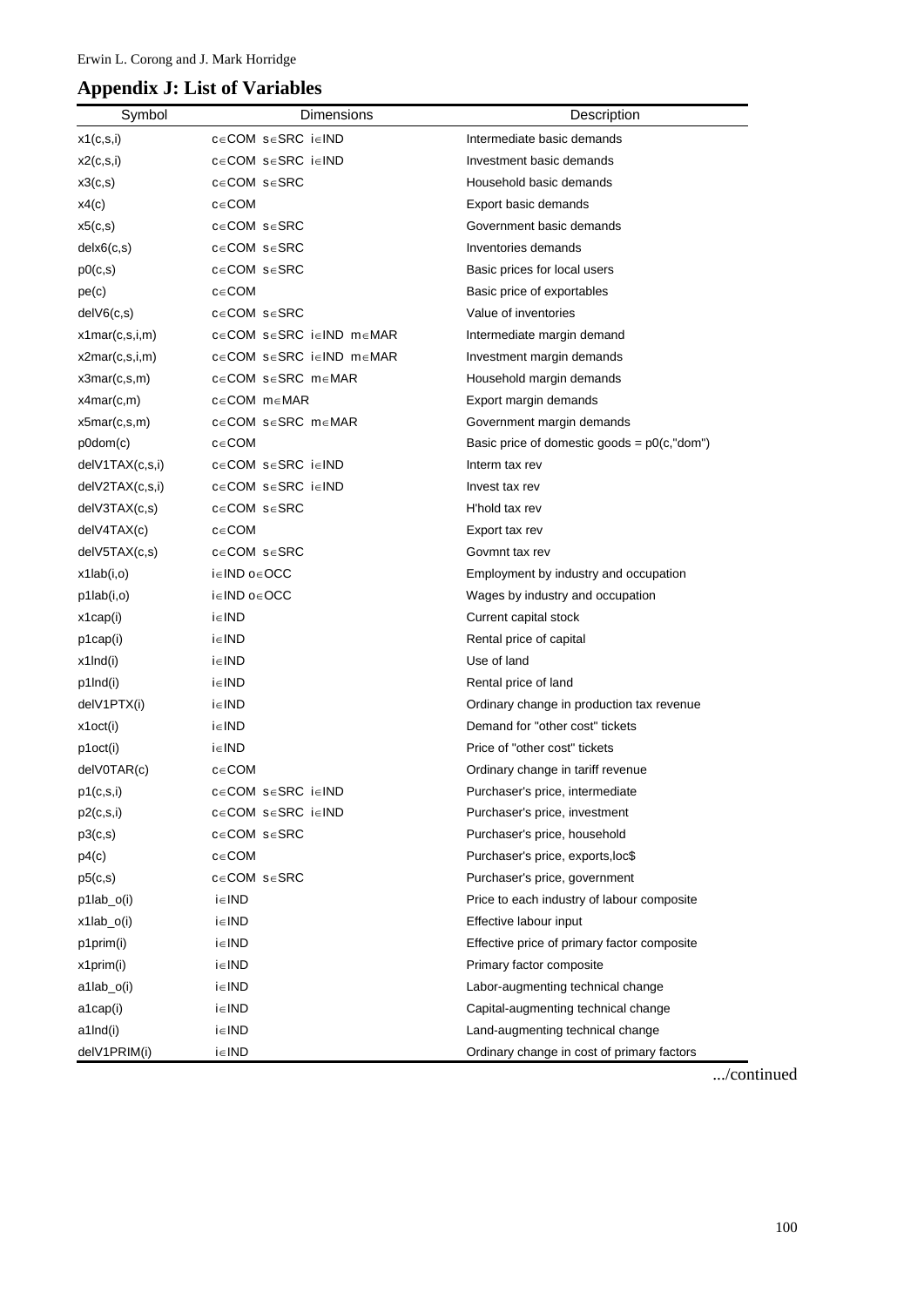| Symbol           | Dimensions        | Description                                        |
|------------------|-------------------|----------------------------------------------------|
| a1(c,s,i)        | c∈COM s∈SRC i∈IND | Intermediate basic tech change                     |
| $x1_s(c,i)$      | c∈COM i∈IND       | Intermediate use of imp/dom composite              |
| $p1_{S}(c,i)$    | c∈COM i∈IND       | Price, intermediate imp/dom composite              |
| p1mat(i)         | i∈IND             | Intermediate cost price index                      |
| p1var(i)         | i∈IND             | Short-run variable cost price index                |
| x1tot(i)         | i∈IND             | Activity level or value-added                      |
| a1prim(i)        | i∈IND             | All factor augmenting technical change             |
| a1tot(i)         | i∈IND             | All input augmenting technical change              |
| p1tot(i)         | i∈IND             | Average input/output price                         |
| a1oct(i)         | i∈IND             | "Other cost" ticket augmenting techncal change     |
| $a1_s(c,i)$      | c∈COM i∈IND       | Tech change, int'mdiate imp/dom composite          |
| delV1CST(i)      | i∈IND             | Change in ex-tax cost of production                |
| delV1TOT(i)      | i∈IND             | Change in tax-inc cost of production               |
| delPTXRATE(i)    | i∈IND             | Change in rate of production tax                   |
| p1cst(i)         | i∈IND             | Index of production costs (for AnalyseGE)          |
| q1(c,i)          | c∈COM i∈IND       | Output by commodity and industry                   |
| pq1(c,i)         | c∈COM i∈IND       | Price of com c produced by ind i                   |
| p0com(c)         | c∈COM             | General output price of locally-produced commodity |
| x0com(c)         | $c \in COM$       | Output of commodities                              |
| x0dom(c)         | $c \in COM$       | Output of commodities for local market             |
| $x2_s(c,i)$      | c∈COM i∈IND       | Investment use of imp/dom composite                |
| $p2_s(c,i)$      | c∈COM i∈IND       | Price, investment imp/dom composite                |
| a2(c,s,i)        | c∈COM s∈SRC i∈IND | Investment basic tech change                       |
| a2tot(i)         | i∈IND             | Neutral technical change - investment              |
| p2tot(i)         | i∈IND             | Cost of unit of capital                            |
| x2tot(i)         | i∈IND             | Investment by using industry                       |
| $a2_s(c,i)$      | c∈COM i∈IND       | Tech change, investment imp/dom composite          |
| a3(c,s)          | c∈COM s∈SRC       | Household basic taste change                       |
| $x3_S(c)$        | c∈COM             | Household use of imp/dom composite                 |
| $p3_s(c)$        | $c \in COM$       | Price, household imp/dom composite                 |
| p3toth(h)        | h∈HOU             | Consumer price index                               |
| $x3$ toth $(h)$  | h∈HOU             | Real household consumption                         |
| w3toth(h)        | h∈HOU             | Nominal total household consumption                |
| w3luxh(h)        | h∈HOU             | Nominal luxury consumption                         |
| qh(h)            | h∈HOU             | Number of households                               |
| utilityh(h)      | h∈HOU             | Utility per household                              |
| x3lux(c,h)       | c∈COM h∈HOU       | Household - supernumerary demands                  |
| x3sub(c,h)       | c∈COM h∈HOU       | Household - subsistence demands                    |
| a3lux(c,h)       | c∈COM h∈HOU       | Taste change, supernumerary demands                |
| a3sub(c,h)       | c∈COM h∈HOU       | Taste change, subsistence demands                  |
| $a3_s(c,h)$      | c∈COM h∈HOU       | Taste change, hhold imp/dom composite              |
| $x3$ _sh $(c,h)$ | c∈COM h∈HOU       | Consumption, hhold imp/dom composite               |
| p3tot            |                   | Consumer price index                               |
| x3tot            |                   | Real household consumption                         |
| w3tot            |                   | Nominal total household consumption                |
| pf4(c)           | c∈COM             | Foreign currency export prices                     |
| f4p(c)           | c∈COM             | Price (upward) shift in export demand schedule     |
| f4q(c)           | $c \in COM$       | Quantity (right) shift in export demands           |

# **Appendix J: List of Variables (continued)**

.../continued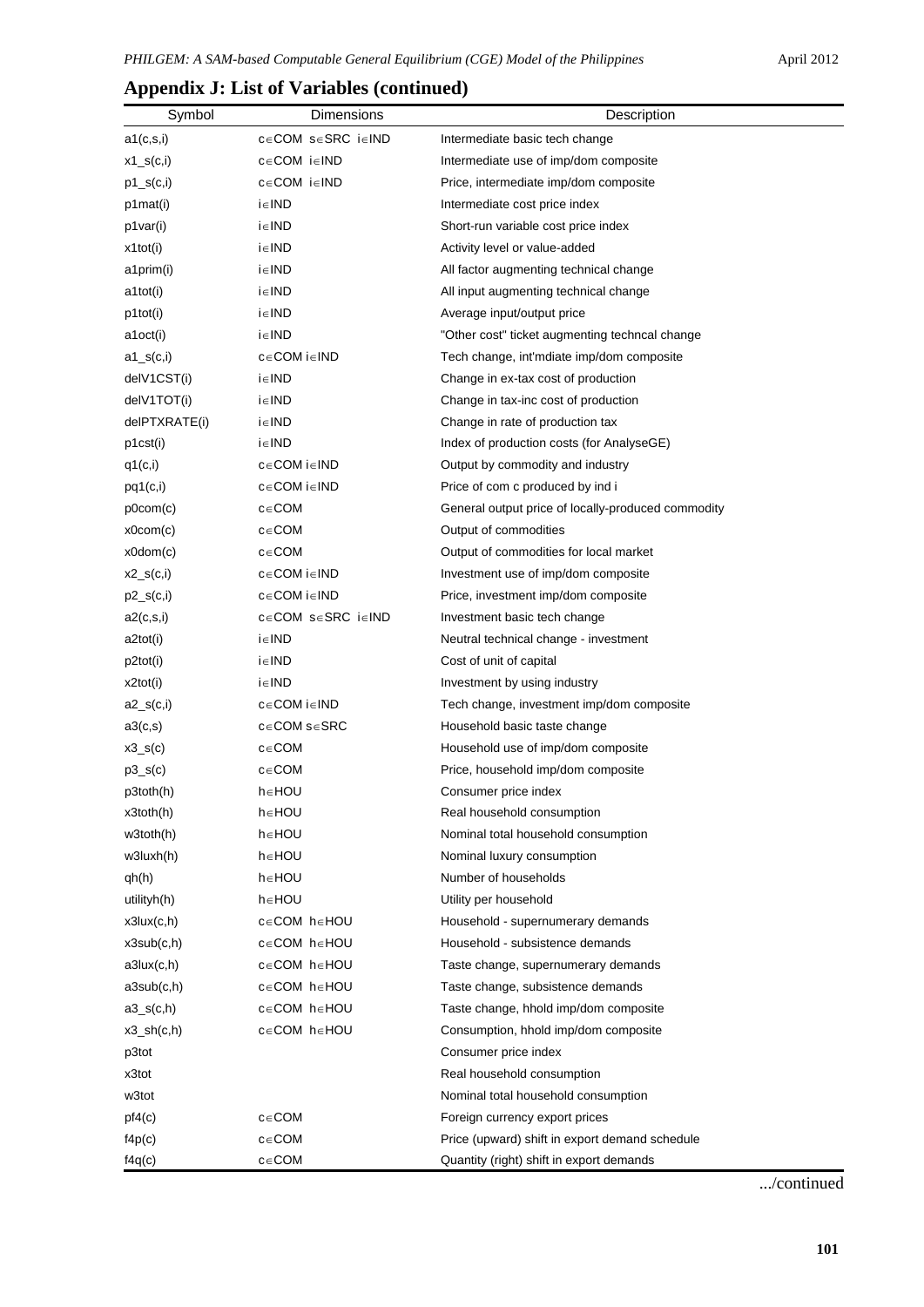# **Appendix J: List of Variables (continued)**

| Symbol           | Dimensions               | Description                                                  |
|------------------|--------------------------|--------------------------------------------------------------|
| phi              |                          | Exchange rate, local currency/\$world                        |
| x4_ntrad         |                          | Quantity, collective export composite                        |
| f4p_ntrad        |                          | Uniform upward (price) demand shift for collective exprts    |
| f4q_ntrad        |                          | Uniform right (quantity) demand shift for collective exports |
| p4_ntrad         |                          | Average price of collective exports                          |
| f5tot            |                          | Overall shift term for government demands                    |
| f5tot2           |                          | Ratio between f5tot and x3tot                                |
| f5(c,s)          | $c \in COM \; s \in SRC$ | Government demand shift                                      |
| fx6(c,s)         | $c \in COM$ s $\in$ SRC  | Shifter on rule for stocks                                   |
| a1mar(c,s,i,m)   | c∈COM s∈SRC i∈IND m∈MAR  | Intermediate margin tech change                              |
| a2mar(c,s,i,m)   | c∈COM s∈SRC i∈IND m∈MAR  | Investment margin tech change                                |
| a3mar(c,s,m)     | c∈COM s∈SRC m∈MAR        | Household margin tech change                                 |
| a4mar(c,m)       | c∈COM m∈MAR              | Export margin tech change                                    |
| a5mar(c,s,m)     | c∈COM s∈SRC m∈MAR        | Governmnt margin tech change                                 |
| delSale(c,s,d)   | c∈COM s∈SRC d∈DEST       | Sales aggregates                                             |
| x0imp(c)         | $c \in COM$              | Total supplies of imported goods                             |
| t1(c,s,i)        | c∈COM s∈SRC i∈IND        | Power of tax on intermediate                                 |
| t2(c,s,i)        | c∈COM s∈SRC i∈IND        | Power of tax on investment                                   |
| t3(c,s)          | $c \in COM$ s $\in$ SRC  | Power of tax on household                                    |
| t4(c)            | $c \in COM$              | Power of tax on export                                       |
| t5(c,s)          | $c \in COM$ s $\in$ SRC  | Power of tax on government                                   |
| f1tax_csi        |                          | Uniform % change in powers of taxes on intermediate usage    |
| f2tax_csi        |                          | Uniform % change in powers of taxes on investment            |
| f3tax_cs         |                          | Uniform % change in powers of taxes on household usage       |
| f4tax_ntrad      |                          | Uniform % change in powers of taxes on nontradtnl exports    |
| f4tax_trad       |                          | Uniform % change in powers of taxes on tradtnl exports       |
| f5tax_cs         |                          | Uniform % change in powers of taxes on government usage      |
| $f0$ tax_s $(c)$ | $c \in COM$              | General sales tax shifter                                    |
| pf0cif(c)        | $c \in COM$              | C.I.F. foreign currency import prices                        |
| tOimp(c)         | $c \in COM$              | Power of tariff                                              |
| delV1tax_csi     |                          | Aggregate revenue from indirect taxes on intermediate        |
| delV2tax_csi     |                          | Aggregate revenue from indirect taxes on investment          |
| delV3tax_cs      |                          | Aggregate revenue from indirect taxes on households          |
| delV4tax_c       |                          | Aggregate revenue from indirect taxes on export              |
| delV5tax_cs      |                          | Aggregate revenue from indirect taxes on government          |
| delV0tar_c       |                          | Aggregate tariff revenue                                     |
| w1lab_io         |                          | Aggregate payments to labour                                 |
| w1cap_i          |                          | Aggregate payments to capital                                |
| w1lnd_i          |                          | Aggregate payments to land                                   |
| w1prim_i         |                          | Aggregate primary factor payments                            |
| w1oct_i          |                          | Aggregate "other cost" ticket payments                       |
| w0tax_csi        |                          | Aggregate revenue from all indirect taxes                    |
| w0gdpinc         |                          | Nominal GDP from income side                                 |
| delV1PTX_i       |                          | Ordinary change in all-industry production tax revenue       |
| delV0tax_csi     |                          | Aggregate revenue from all indirect taxes                    |
| x2tot_i          |                          | Aggregate real investment expenditure                        |
| p2tot_i          |                          | Aggregate investment price index                             |
| w2tot_i          |                          | Aggregate nominal investment                                 |
| x4tot            |                          | Export volume index                                          |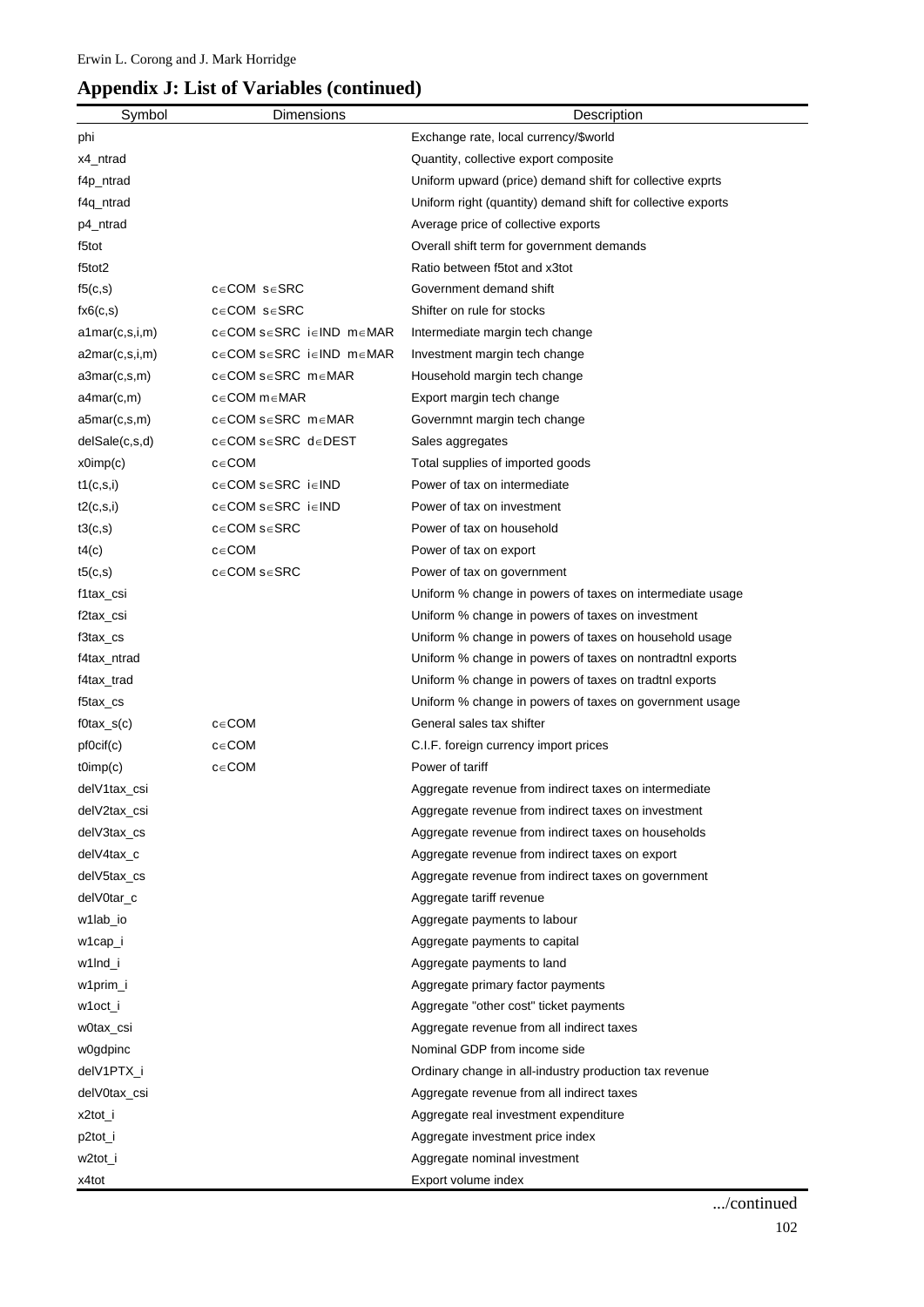|                   | Symbol | Dimensions           | Description                                                    |
|-------------------|--------|----------------------|----------------------------------------------------------------|
| p4tot             |        |                      | Exports price index, local currency                            |
| w4tot             |        |                      | Local currency border value of exports                         |
| x5tot             |        |                      | Aggregate real government demands                              |
| p5tot             |        |                      | Government price index                                         |
| w5tot             |        |                      | Aggregate nominal value of government demands                  |
| x6tot             |        |                      | Aggregate real inventories                                     |
| p6tot             |        |                      | Inventories price index                                        |
| w6tot             |        |                      | Aggregate nominal value of inventories                         |
| x0cif_c           |        |                      | Import volume index, C.I.F. weights                            |
| $p0$ cif $_c$     |        |                      | Imports price index, C.I.F., local currency                    |
| w0cif_c           |        |                      | C.I.F. local currency value of imports                         |
| x0gne             |        |                      | <b>Real GNE</b>                                                |
| p0gne             |        |                      | GNE price index                                                |
| w0gne             |        |                      | Nominal GNE                                                    |
| x0gdpexp          |        |                      | Real GDP from expenditure side                                 |
| p0gdpexp          |        |                      | GDP price index, expenditure side                              |
| w0gdpexp          |        |                      | Nominal GDP from expenditure side                              |
| delB              |        |                      | (Nominal balance of trade)/{nominal GDP}                       |
| x0imp_c           |        |                      | Import volume index, duty-paid weights                         |
| w0imp_c           |        |                      | Value of imports plus duty                                     |
| p0imp_c           |        |                      | Duty-paid imports price index, local currency                  |
| p0realdev         |        |                      | Real devaluation                                               |
| p0toft            |        |                      | Terms of trade                                                 |
| employ(i)         |        | i∈IND                | Employment by industry: wage bill weights                      |
| employ_i          |        |                      | Aggregate employment: wage bill weights                        |
| x1cap_i           |        |                      | Aggregate capital stock, rental weights                        |
| x1lnd_i           |        |                      | Aggregate land stock, rental weights                           |
| x1prim_i          |        |                      | Aggregate primary factor use (excludes tech change)            |
| p1prim_i          |        |                      | Index of factor cost (excludes tech change)                    |
| p1lab_io          |        |                      | Average nominal wage                                           |
| realwage          |        |                      | Average real wage                                              |
| p1cap_i           |        |                      | Average capital rental                                         |
| p1lnd_i           |        |                      | Average land rental                                            |
| ggro(i)           |        | $i \in \mathsf{IND}$ | Gross growth rate of capital = Investment/capital              |
| gret(i)           |        | $i \in \mathsf{IND}$ | Gross rate of return = Rental/[Price of new capital]           |
| finv1(i)          |        | i∈IND                | Shifter to enforce DPSV investment rule                        |
| finv2(i)          |        | i∈IND                | Shifter for "exogenous" investment rule                        |
| finv3(i)          |        | $i \in \mathsf{IND}$ | Shifter for longrun investment rule                            |
| invslack          |        |                      | Investment slack variable for exogenizing aggregate investment |
| f2tot             |        |                      | Ratio, investment/consumption                                  |
| fgret(i)          |        | $i \in \mathsf{IND}$ | Shifter to lock together industry rates of return              |
| capslack          |        |                      | Slack variable to allow fixing aggregate capital               |
| f1lab(i,0)        |        | i∈IND o∈OCC          | Wage shift variable                                            |
| $f1$ lab_ $i$ (o) |        | o∈OCC                | Occupation-specific wage shifter                               |
| $x1$ lab_ $i$ (o) |        | $o \in OCC$          | Employment by occupation                                       |
| $f1$ lab_o(i)     |        | i∈IND                | Industry-specific wage shifter                                 |
| f1lab_io          |        |                      | Overall wage shifter                                           |
| p1lab_i(o)        |        | $o \in OCC$          | Average wage of occupation                                     |

## **Appendix J: List of Variables (continued)**

.../continued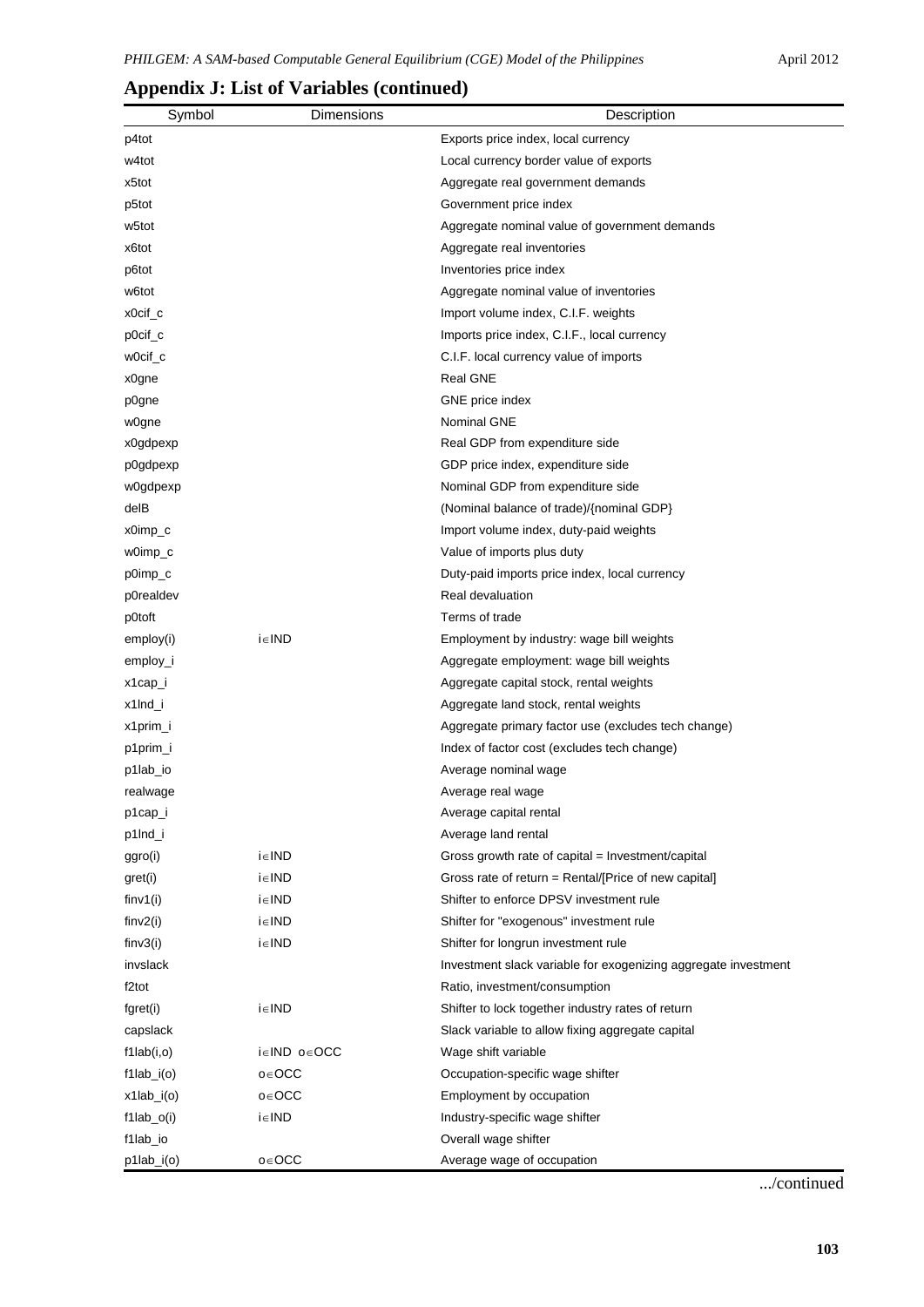## **Appendix J: List of Variables (continued)**

| Symbol                  | Dimensions                 | Description                                               |
|-------------------------|----------------------------|-----------------------------------------------------------|
| f1oct(i)                | i∈IND                      | Shift in price of "other cost" tickets                    |
| f3tot                   |                            | Ratio, consumption/ GDP                                   |
| $p0$ imp $(c)$          | $c \in COM$                | Basic price of imported goods = $p0(c, "imp")$            |
| SalesDecomp(c,d)        | $c \in COM$ de DESTPLUS    | Sales decomposition                                       |
| x0loc(c)                | $c \in COM$                | Real percent change in LOCSALES (dom+imp)                 |
| fandecomp(c,f)          | $c \in COM$ f $\in$ FANCAT | Fan decomposition                                         |
| contGDPexp(e)           | $e \in EXPMAC$             | Contributions to real expenditure-side GDP                |
| contBOT                 |                            | Contribution of BOT to real expenditure-side GDP          |
| x0gdpinc                |                            | Real GDP from the income side                             |
| contGDPinc(c)           | $c \in$ CONTINC            | Income side real GDP decomposition                        |
| x0gdpfac                |                            | Real GDP at factor cost                                   |
| contGDPfac(c)           | $c \in \text{CONTFAC}$     | Contributions to real GDP at factor cost:x0gdpfac         |
| pLabEff                 |                            | Effective price of labour, inc. labour-saving tech change |
| pLabEff_p1prim          |                            | PLabEff / p1prim_i                                        |
| pLabEff_p3tot           |                            | PLabEff / p3tot                                           |
| p3tot_p0GNE             |                            | P3tot / p0GNE                                             |
| p0GNE_p0GDPExp          |                            | P0GNE / p0GDPExp                                          |
| p0GDPExp_p1prim         |                            | P0GDPExp / p1prim_i                                       |
| pCap_p1prim             |                            | PCap / p1prim_i                                           |
| pCap_p2tot              |                            | PCap_i / p2tot                                            |
| p2tot_p0GNE             |                            | P2tot_i / p0GNE                                           |
| wgos                    |                            | <b>Total GOS</b>                                          |
| whougos(h)              | h∈HOU                      | Household receipts/income from GOS                        |
| whougos_h               |                            | Total Household receipts/income from GOS                  |
| wentgos                 |                            | Enterprises' receipts/income from GOS                     |
| wgovgos                 |                            | Government receipts/income from GOS                       |
| went                    |                            | Total income of enterprises                               |
| wenthou(h)              | h∈HOU                      | Enterprise receipts from household                        |
| wenthou_h               |                            | Total enterprise receipts from households                 |
| wentrow                 |                            | Enterprise receipts from the rest of the world            |
| went_posttax            |                            | Enterprise tax payments                                   |
| whouent(h)              | h∈HOU                      | Household receipts from enterprises                       |
| wgovent                 |                            | Government transfers to enterprises                       |
| wtaxent                 |                            | Enterprise direct income tax payments                     |
| wrowent                 |                            | Row income from enterprises: repatriated profits          |
| wsavent                 |                            | Enterprise savings                                        |
| ftaxent                 |                            | Ad valorem rate of corporation tax                        |
| whouent_h               |                            | Total household income/dividends from enterprises         |
| w1lab(i,0)              | i∈IND o∈OCC                | Labour income                                             |
| $w1$ labinc $(i, o, h)$ | ∈IND o∈OCC h∈HOU           | HH Labour income                                          |
| labslack(i,o)           | ∈IND o∈OCC                 | Employment rate                                           |
| w1labh_oh(i)            | i∈IND                      | Labour bills                                              |
| w1labh_i(h,o)           | h∈HOU o∈OCC                | Labour income of hh                                       |
| w1labinc_io(h)          | h∈HOU                      | Total hh Labour income                                    |
| winchou(h)              | h∈HOU                      | Pre-tax h'hold income                                     |
| whougov(h)              | h∈HOU                      | Gov transfers to households                               |
| whouhou(hto,hfrm)       | hto∈HOU hfrm∈HOU           | Intra-hh transfers                                        |
| whourow(h)              | h∈HOU                      | Gov transfers to households                               |

.../continued